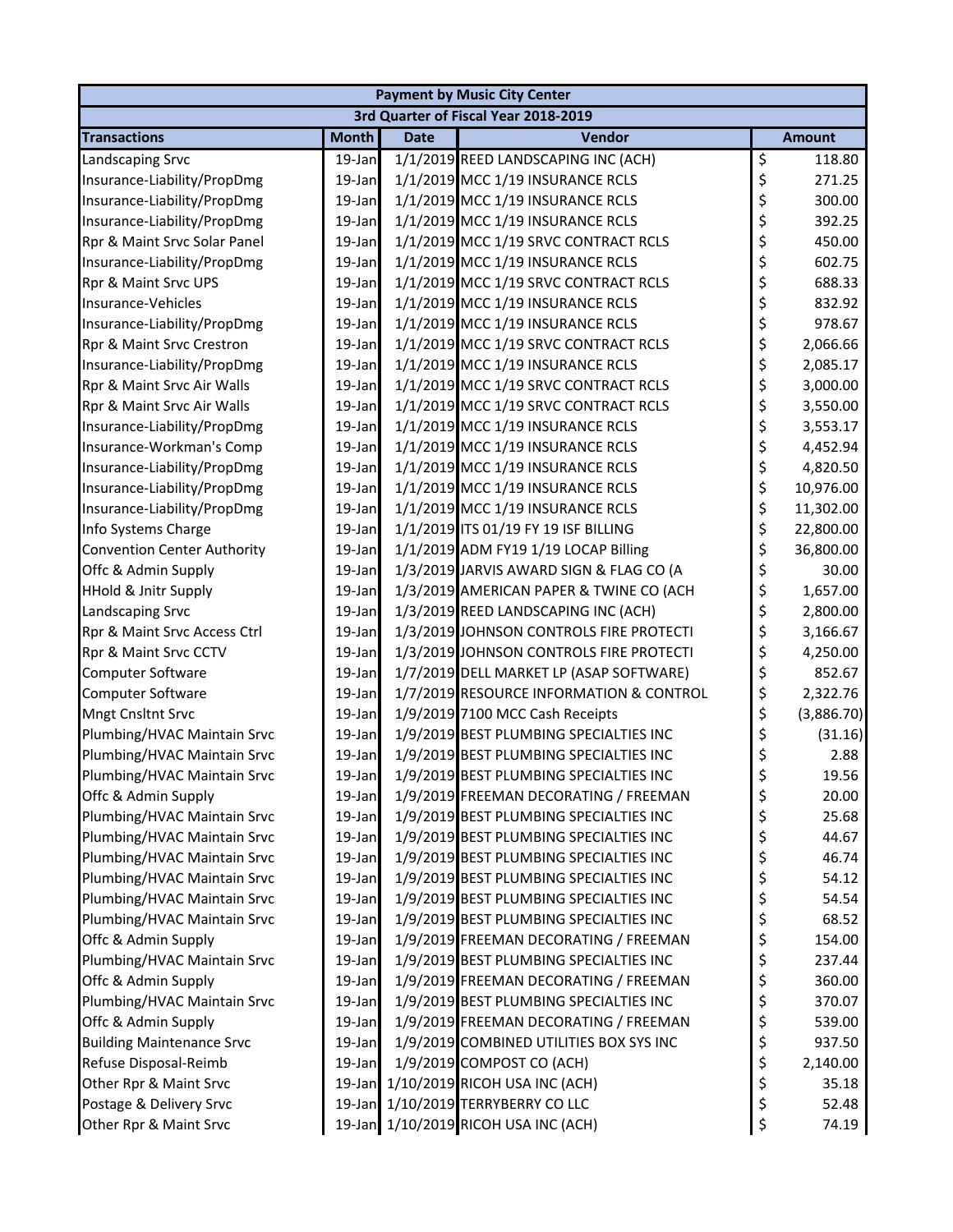| <b>Payment by Music City Center</b> |              |                            |                                                 |    |               |  |  |  |
|-------------------------------------|--------------|----------------------------|-------------------------------------------------|----|---------------|--|--|--|
|                                     |              |                            | 3rd Quarter of Fiscal Year 2018-2019            |    |               |  |  |  |
| <b>Transactions</b>                 | <b>Month</b> | <b>Date</b>                | Vendor                                          |    | <b>Amount</b> |  |  |  |
| Employee Award/Gift                 |              |                            | 19-Jan 1/10/2019 TERRYBERRY CO LLC              | \$ | 77.48         |  |  |  |
| Other Rpr & Maint Srvc              |              | 19-Jan 1/10/2019 ATECH INC |                                                 | \$ | 88.66         |  |  |  |
| Membership Dues                     | $19$ -Jan    |                            | 1/10/2019 NASHVILLE HOTEL-MOTEL ASSOC           | \$ | 100.00        |  |  |  |
| Other Rpr & Maint Srvc              |              |                            | 19-Jan 1/10/2019 RICOH USA INC (ACH)            | \$ | 104.21        |  |  |  |
| Other Rpr & Maint Srvc              |              |                            | 19-Jan 1/10/2019 RICOH USA INC (ACH)            | \$ | 104.21        |  |  |  |
| Other Rpr & Maint Srvc              |              |                            | 19-Jan 1/10/2019 RICOH USA INC (ACH)            | \$ | 162.07        |  |  |  |
| Other Rpr & Maint Srvc              |              |                            | 19-Jan 1/10/2019 CENTERPLATE MCC (ACH)          | \$ | 189.26        |  |  |  |
| Other Rpr & Maint Srvc              |              | 19-Jan 1/10/2019 ATECH INC |                                                 | \$ | 209.85        |  |  |  |
| Employee Award/Gift                 |              |                            | 19-Jan 1/10/2019 TERRYBERRY CO LLC              | \$ | 232.44        |  |  |  |
| Employee Award/Gift                 |              |                            | 19-Jan 1/10/2019 TERRYBERRY CO LLC              | \$ | 232.44        |  |  |  |
| <b>Temporary Service</b>            |              |                            | 19-Jan 1/10/2019 LMG INC (ACH)                  | \$ | 312.50        |  |  |  |
| Other Rpr & Maint Srvc              |              | 19-Jan 1/10/2019 ATECH INC |                                                 | \$ | 316.15        |  |  |  |
| Other Rpr & Maint Srvc              |              |                            | 19-Jan 1/10/2019 RICOH USA INC (ACH)            | \$ | 316.60        |  |  |  |
| Other Rpr & Maint Srvc              |              |                            | 19-Jan 1/10/2019 RICOH USA INC (ACH)            | \$ | 326.03        |  |  |  |
| Other Rpr & Maint Srvc              |              |                            | 19-Jan 1/10/2019 RICOH USA INC (ACH)            | \$ | 370.97        |  |  |  |
| <b>Temporary Service</b>            |              |                            | 19-Jan 1/10/2019 ELITE SHOW SERVICES INC (ACH)  | \$ | 404.60        |  |  |  |
| Other Rpr & Maint Srvc              |              | 19-Jan 1/10/2019 ATECH INC |                                                 | \$ | 405.51        |  |  |  |
| Other Rpr & Maint Srvc              |              |                            | 19-Jan 1/10/2019 RICOH USA INC (ACH)            | \$ | 448.45        |  |  |  |
| Other Rpr & Maint Srvc              |              |                            | 19-Jan 1/10/2019 RICOH USA INC (ACH)            | \$ | 479.17        |  |  |  |
| Employee Award/Gift                 |              |                            | 19-Jan 1/10/2019 TERRYBERRY CO LLC              | \$ | 619.84        |  |  |  |
| Employee Award/Gift                 |              |                            | 19-Jan 1/10/2019 TERRYBERRY CO LLC              | \$ | 622.70        |  |  |  |
| Other Rpr & Maint Srvc              |              |                            | 19-Jan 1/10/2019 CENTERPLATE MCC (ACH)          | \$ | 791.63        |  |  |  |
| Other Rpr & Maint Srvc              |              |                            | 19-Jan 1/10/2019 RICOH USA INC (ACH)            | \$ | 919.98        |  |  |  |
| <b>Temporary Service</b>            |              |                            | 19-Jan 1/10/2019 ELITE SHOW SERVICES INC (ACH)  | \$ | 986.03        |  |  |  |
| <b>Temporary Service</b>            |              |                            | 19-Jan 1/10/2019 ELITE SHOW SERVICES INC (ACH)  | \$ | 1,090.86      |  |  |  |
| Other Rpr & Maint Srvc              |              |                            | 19-Jan 1/10/2019 CENTERPLATE MCC (ACH)          | \$ | 1,106.71      |  |  |  |
| Other Rpr & Maint Srvc              |              | 19-Jan 1/10/2019 ATECH INC |                                                 | \$ | 1,175.08      |  |  |  |
| <b>Uniform Cleaning Service</b>     |              |                            | 19-Jan 1/10/2019 CINTAS CORP #051 MATS & RUGS(A | \$ | 1,605.49      |  |  |  |
| Telephone & Telegraph               |              |                            | 19-Jan 1/10/2019 AT&T DATACOMM                  | \$ | 2,000.02      |  |  |  |
| <b>Employee Award/Gift</b>          |              |                            | 19-Jan 1/10/2019 TERRYBERRY CO LLC              | \$ | 2,117.70      |  |  |  |
| Other Rpr & Maint Srvc              |              | 19-Jan 1/10/2019 ATECH INC |                                                 | \$ | 3,083.51      |  |  |  |
| <b>Mngt Cnsltnt Srvc</b>            |              |                            | 19-Jan 1/10/2019 COMMONWEALTH DEVELOPMENT GRP I | \$ | 5,537.50      |  |  |  |
| <b>Mngt Cnsltnt Srvc</b>            |              |                            | 19-Jan 1/10/2019 COMMONWEALTH DEVELOPMENT GRP I | \$ | 5,970.00      |  |  |  |
| Rent Tradeshow Booth Expenses       |              |                            | 19-Jan 1/11/2019 PINNACLE NATIONAL BANK (MCC CC | \$ | (45.90)       |  |  |  |
| <b>Temporary Service</b>            |              |                            | 19-Jan 1/11/2019 ELITE SHOW SERVICES INC (ACH)  | \$ | (5.00)        |  |  |  |
| Overtime Pay                        |              |                            | 19-Jan 1/11/2019 Payroll Labor Distribution     | \$ | 1.48          |  |  |  |
| FSA Pre-Tax Savings                 | $19$ -Jan    |                            | 1/11/2019 Actual Burden Journal Entries         | \$ | 1.77          |  |  |  |
| <b>FSA Pre-Tax Savings</b>          |              |                            | 19-Jan 1/11/2019 Actual Burden Journal Entries  | \$ | 7.65          |  |  |  |
| <b>FSA Pre-Tax Savings</b>          |              |                            | 19-Jan 1/11/2019 Actual Burden Journal Entries  | \$ | 7.65          |  |  |  |
| <b>FSA Pre-Tax Savings</b>          |              |                            | 19-Jan 1/11/2019 Actual Burden Journal Entries  | \$ | 8.53          |  |  |  |
| Overtime Pay                        |              |                            | 19-Jan 1/11/2019 Payroll Labor Distribution     | \$ | 13.14         |  |  |  |
| Cafe Plan Pre-Tax Savings           |              |                            | 19-Jan 1/11/2019 Actual Burden Journal Entries  | \$ | 13.42         |  |  |  |
| Cafe Plan Pre-Tax Savings           |              |                            | 19-Jan 1/11/2019 Actual Burden Journal Entries  | \$ | 16.04         |  |  |  |
| <b>Employer Dental Group</b>        |              |                            | 19-Jan 1/11/2019 Actual Burden Journal Entries  | \$ | 16.62         |  |  |  |
| <b>Employer Dental Group</b>        |              |                            | 19-Jan 1/11/2019 Actual Burden Journal Entries  | \$ | 16.62         |  |  |  |
| Overtime Pay                        |              |                            | 19-Jan 1/11/2019 Payroll Labor Distribution     | \$ | 17.52         |  |  |  |
| Cafe Plan Pre-Tax Savings           |              |                            | 19-Jan 1/11/2019 Actual Burden Journal Entries  | \$ | 18.61         |  |  |  |
| Cafe Plan Pre-Tax Savings           |              |                            | 19-Jan 1/11/2019 Actual Burden Journal Entries  | \$ | 19.91         |  |  |  |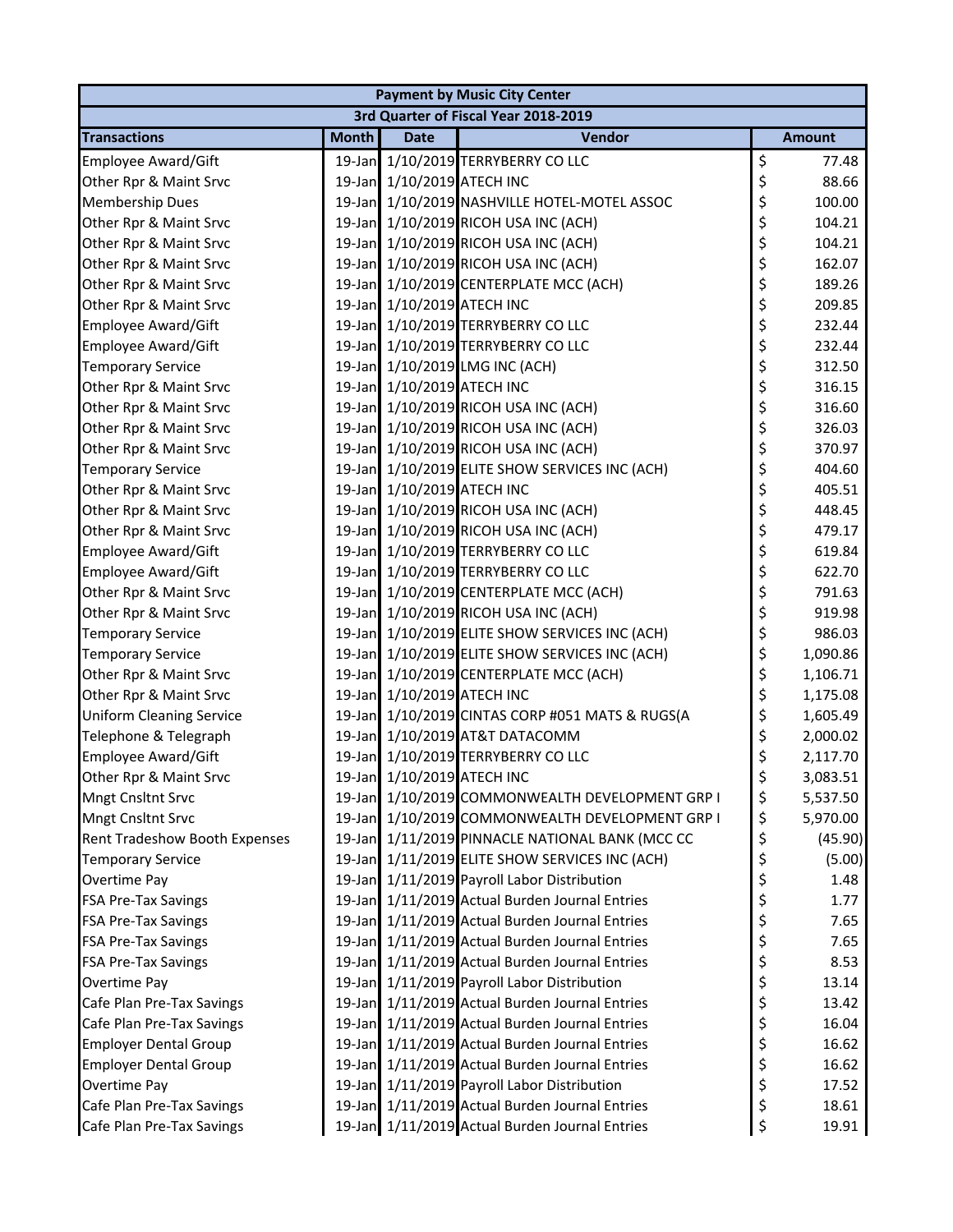| <b>Payment by Music City Center</b> |              |             |                                                 |    |               |  |  |  |
|-------------------------------------|--------------|-------------|-------------------------------------------------|----|---------------|--|--|--|
|                                     |              |             | 3rd Quarter of Fiscal Year 2018-2019            |    |               |  |  |  |
| <b>Transactions</b>                 | <b>Month</b> | <b>Date</b> | Vendor                                          |    | <b>Amount</b> |  |  |  |
| Cafe Plan Pre-Tax Savings           |              |             | 19-Jan 1/11/2019 Actual Burden Journal Entries  | \$ | 22.02         |  |  |  |
| <b>FSA Pre-Tax Savings</b>          |              |             | 19-Jan 1/11/2019 Actual Burden Journal Entries  | \$ | 22.36         |  |  |  |
| Postage & Delivery Srvc             | $19$ -Jan    |             | 1/11/2019 PINNACLE NATIONAL BANK (MCC CC        | \$ | 24.58         |  |  |  |
| Cafe Plan Pre-Tax Savings           |              |             | 19-Jan 1/11/2019 Actual Burden Journal Entries  | \$ | 25.09         |  |  |  |
| <b>Employer Dental Group</b>        |              |             | 19-Jan 1/11/2019 Actual Burden Journal Entries  | \$ | 26.10         |  |  |  |
| <b>Employer SSN Medical</b>         |              |             | 19-Jan 1/11/2019 Actual Burden Journal Entries  | \$ | 26.19         |  |  |  |
| Cafe Plan Pre-Tax Savings           |              |             | 19-Jan 1/11/2019 Actual Burden Journal Entries  | \$ | 26.81         |  |  |  |
| Cafe Plan Pre-Tax Savings           |              |             | 19-Jan 1/11/2019 Actual Burden Journal Entries  | \$ | 28.57         |  |  |  |
| <b>Employer Dental Group</b>        |              |             | 19-Jan 1/11/2019 Actual Burden Journal Entries  | \$ | 29.67         |  |  |  |
| Cafe Plan Pre-Tax Savings           |              |             | 19-Jan 1/11/2019 Actual Burden Journal Entries  | \$ | 30.57         |  |  |  |
| <b>Employer Dental Group</b>        |              |             | 19-Jan 1/11/2019 Actual Burden Journal Entries  | \$ | 33.24         |  |  |  |
| Overtime Pay                        |              |             | 19-Jan 1/11/2019 Payroll Labor Distribution     | \$ | 38.54         |  |  |  |
| <b>Employer Dental Group</b>        | 19-Jan       |             | 1/11/2019 Actual Burden Journal Entries         | \$ | 39.15         |  |  |  |
| Cafe Plan Pre-Tax Savings           |              |             | 19-Jan 1/11/2019 Actual Burden Journal Entries  | \$ | 39.72         |  |  |  |
| Cafe Plan Pre-Tax Savings           |              |             | 19-Jan 1/11/2019 Actual Burden Journal Entries  | \$ | 40.49         |  |  |  |
| Overtime Pay                        |              |             | 19-Jan 1/11/2019 Payroll Labor Distribution     | \$ | 42.09         |  |  |  |
| <b>Employer Dental Group</b>        |              |             | 19-Jan 1/11/2019 Actual Burden Journal Entries  | \$ | 42.72         |  |  |  |
| <b>Mngt Cnsltnt Srvc</b>            |              |             | 19-Jan 1/11/2019 PINNACLE NATIONAL BANK (MCC CC | \$ | 45.00         |  |  |  |
| <b>Employer Dental Group</b>        |              |             | 19-Jan 1/11/2019 Actual Burden Journal Entries  | \$ | 49.86         |  |  |  |
| <b>Employer Dental Group</b>        |              |             | 19-Jan 1/11/2019 Actual Burden Journal Entries  | \$ | 49.86         |  |  |  |
| Employee Out-of-town Travel         |              |             | 19-Jan 1/11/2019 PINNACLE NATIONAL BANK (MCC CC | \$ | 51.90         |  |  |  |
| Cafe Plan Pre-Tax Savings           |              |             | 19-Jan 1/11/2019 Actual Burden Journal Entries  | \$ | 52.81         |  |  |  |
| Cafe Plan Pre-Tax Savings           | $19$ -Jan    |             | 1/11/2019 Actual Burden Journal Entries         | \$ | 57.83         |  |  |  |
| Cafe Plan Pre-Tax Savings           |              |             | 19-Jan 1/11/2019 Actual Burden Journal Entries  | \$ | 62.24         |  |  |  |
| Overtime Pay                        |              |             | 19-Jan 1/11/2019 Payroll Labor Distribution     | \$ | 64.85         |  |  |  |
| <b>Employer Dental Group</b>        |              |             | 19-Jan 1/11/2019 Actual Burden Journal Entries  | \$ | 68.41         |  |  |  |
| <b>Employer Dental Group</b>        |              |             | 19-Jan 1/11/2019 Actual Burden Journal Entries  | \$ | 72.39         |  |  |  |
| <b>Employer Pension</b>             |              |             | 19-Jan 1/11/2019 Actual Burden Journal Entries  | \$ | 76.12         |  |  |  |
| <b>Employer Pension</b>             |              |             | 19-Jan 1/11/2019 Actual Burden Journal Entries  | \$ | 76.25         |  |  |  |
| <b>Employer Pension</b>             |              |             | 19-Jan 1/11/2019 Actual Burden Journal Entries  | \$ | 76.25         |  |  |  |
| <b>Host &amp; Hostess</b>           |              |             | 19-Jan 1/11/2019 PINNACLE NATIONAL BANK (MCC CC | \$ | 78.85         |  |  |  |
| <b>Employer SSN Medical</b>         |              |             | 19-Jan 1/11/2019 Actual Burden Journal Entries  | \$ | 79.54         |  |  |  |
| <b>Employer SSN Medical</b>         | 19-Jan       |             | 1/11/2019 Actual Burden Journal Entries         | \$ | 82.69         |  |  |  |
| <b>Employer Dental Group</b>        |              |             | 19-Jan 1/11/2019 Actual Burden Journal Entries  | \$ | 87.43         |  |  |  |
| <b>Employer Dental Group</b>        |              |             | 19-Jan 1/11/2019 Actual Burden Journal Entries  | \$ | 93.32         |  |  |  |
| <b>Employer SSN Medical</b>         |              |             | 19-Jan 1/11/2019 Actual Burden Journal Entries  | \$ | 94.94         |  |  |  |
| <b>Employer SSN Medical</b>         | $19$ -Jan    |             | 1/11/2019 Actual Burden Journal Entries         | \$ | 99.94         |  |  |  |
| Software License                    | $19$ -Jan    |             | 1/11/2019 PINNACLE NATIONAL BANK (MCC CC        | \$ | 107.94        |  |  |  |
| Overtime Pay                        |              |             | 19-Jan 1/11/2019 Payroll Labor Distribution     | \$ | 111.24        |  |  |  |
| Employer OASDI                      |              |             | 19-Jan 1/11/2019 Actual Burden Journal Entries  | \$ | 112.00        |  |  |  |
| <b>Employer SSN Medical</b>         |              |             | 19-Jan 1/11/2019 Actual Burden Journal Entries  | \$ | 114.04        |  |  |  |
| <b>Employer SSN Medical</b>         |              |             | 19-Jan 1/11/2019 Actual Burden Journal Entries  | \$ | 118.35        |  |  |  |
| <b>Employer SSN Medical</b>         |              |             | 19-Jan 1/11/2019 Actual Burden Journal Entries  | \$ | 120.08        |  |  |  |
| <b>Employer SSN Medical</b>         |              |             | 19-Jan 1/11/2019 Actual Burden Journal Entries  | \$ | 121.66        |  |  |  |
| Leave Pay                           |              |             | 19-Jan 1/11/2019 Payroll Labor Distribution     | \$ | 128.00        |  |  |  |
| <b>Employer Dental Group</b>        |              |             | 19-Jan 1/11/2019 Actual Burden Journal Entries  | \$ | 135.30        |  |  |  |
| Cafe Plan Pre-Tax Savings           |              |             | 19-Jan 1/11/2019 Actual Burden Journal Entries  | \$ | 143.13        |  |  |  |
| <b>Employer SSN Medical</b>         |              |             | 19-Jan 1/11/2019 Actual Burden Journal Entries  | \$ | 157.77        |  |  |  |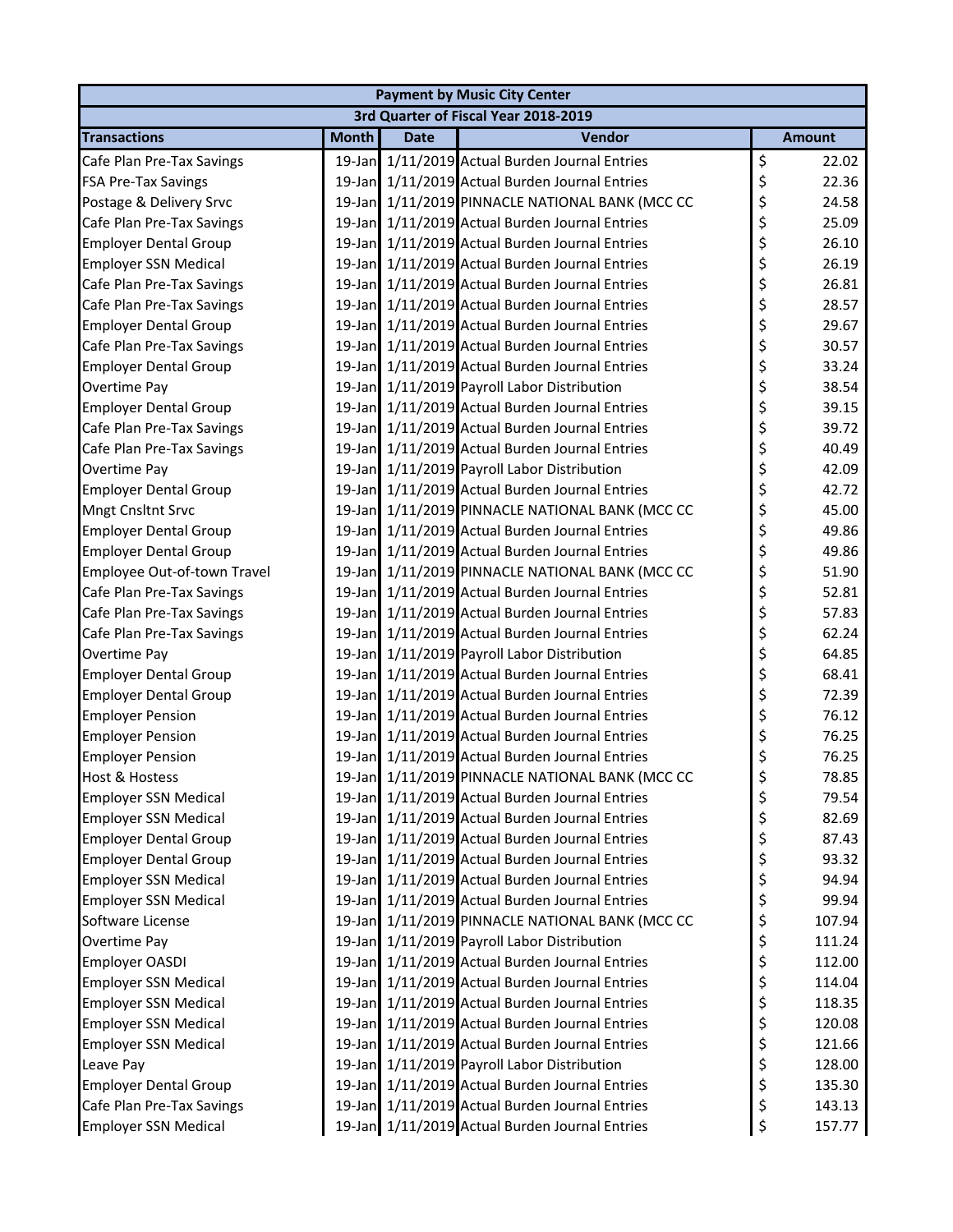| <b>Payment by Music City Center</b> |              |             |                                                 |    |               |  |  |  |
|-------------------------------------|--------------|-------------|-------------------------------------------------|----|---------------|--|--|--|
|                                     |              |             | 3rd Quarter of Fiscal Year 2018-2019            |    |               |  |  |  |
| <b>Transactions</b>                 | <b>Month</b> | <b>Date</b> | Vendor                                          |    | <b>Amount</b> |  |  |  |
| Cafe Plan Pre-Tax Savings           |              |             | 19-Jan 1/11/2019 Actual Burden Journal Entries  | \$ | 165.79        |  |  |  |
| <b>Mngt Cnsltnt Srvc</b>            |              |             | 19-Jan 1/11/2019 INQUIRIES SCREENING (ACH)      | \$ | 170.50        |  |  |  |
| CCA Employer 401K Plan              |              |             | 19-Jan 1/11/2019 Actual Burden Journal Entries  | \$ | 171.20        |  |  |  |
| <b>Employer SSN Medical</b>         |              |             | 19-Jan 1/11/2019 Actual Burden Journal Entries  | \$ | 179.92        |  |  |  |
| Leave Pay                           |              |             | 19-Jan 1/11/2019 Payroll Labor Distribution     | \$ | 201.52        |  |  |  |
| <b>Holiday Pay</b>                  |              |             | 19-Jan 1/11/2019 Payroll Labor Distribution     | \$ | 201.52        |  |  |  |
| Registration                        |              |             | 19-Jan 1/11/2019 PINNACLE NATIONAL BANK (MCC CC | \$ | 217.00        |  |  |  |
| CCA Employer 401K Plan              |              |             | 19-Jan 1/11/2019 Actual Burden Journal Entries  | \$ | 220.62        |  |  |  |
| CCA Employer 401K Plan              |              |             | 19-Jan 1/11/2019 Actual Burden Journal Entries  | \$ | 245.75        |  |  |  |
| <b>Employer Dental Group</b>        |              |             | 19-Jan 1/11/2019 Actual Burden Journal Entries  | \$ | 246.84        |  |  |  |
| Employee Air Travel                 |              |             | 19-Jan 1/11/2019 PINNACLE NATIONAL BANK (MCC CC | \$ | 246.96        |  |  |  |
| Employee Air Travel                 |              |             | 19-Jan 1/11/2019 PINNACLE NATIONAL BANK (MCC CC | \$ | 246.96        |  |  |  |
| <b>Employee Air Travel</b>          |              |             | 19-Jan 1/11/2019 PINNACLE NATIONAL BANK (MCC CC | \$ | 246.96        |  |  |  |
| <b>Employee Air Travel</b>          |              |             | 19-Jan 1/11/2019 PINNACLE NATIONAL BANK (MCC CC | \$ | 246.96        |  |  |  |
| <b>Employer Pension</b>             |              |             | 19-Jan 1/11/2019 Actual Burden Journal Entries  | \$ | 255.05        |  |  |  |
| <b>Employer SSN Medical</b>         |              |             | 19-Jan 1/11/2019 Actual Burden Journal Entries  | \$ | 267.00        |  |  |  |
| Cafe Plan Pre-Tax Savings           |              |             | 19-Jan 1/11/2019 Actual Burden Journal Entries  | \$ | 268.83        |  |  |  |
| Leave Pay                           |              |             | 19-Jan 1/11/2019 Payroll Labor Distribution     | \$ | 269.48        |  |  |  |
| CCA Employer 401K Plan              |              |             | 19-Jan 1/11/2019 Actual Burden Journal Entries  | \$ | 273.40        |  |  |  |
| <b>Employer SSN Medical</b>         |              |             | 19-Jan 1/11/2019 Actual Burden Journal Entries  | \$ | 273.79        |  |  |  |
| <b>Employer Dental Group</b>        |              |             | 19-Jan 1/11/2019 Actual Burden Journal Entries  | \$ | 278.54        |  |  |  |
| Overtime Pay                        |              |             | 19-Jan 1/11/2019 Payroll Labor Distribution     | \$ | 283.01        |  |  |  |
| Leave Pay                           |              |             | 19-Jan 1/11/2019 Payroll Labor Distribution     | \$ | 292.38        |  |  |  |
| Advertising & Promot'n              |              |             | 19-Jan 1/11/2019 PINNACLE NATIONAL BANK (MCC CC | \$ | 300.00        |  |  |  |
| Employee Air Travel                 |              |             | 19-Jan 1/11/2019 PINNACLE NATIONAL BANK (MCC CC | \$ | 304.96        |  |  |  |
| <b>Employer SSN Medical</b>         |              |             | 19-Jan 1/11/2019 Actual Burden Journal Entries  | \$ | 307.86        |  |  |  |
| Cafe Plan Pre-Tax Savings           |              |             | 19-Jan 1/11/2019 Actual Burden Journal Entries  | \$ | 321.13        |  |  |  |
| CCA Employer 401K Plan              |              |             | 19-Jan 1/11/2019 Actual Burden Journal Entries  | \$ | 324.30        |  |  |  |
| Leave Pay                           |              |             | 19-Jan 1/11/2019 Payroll Labor Distribution     | \$ | 326.48        |  |  |  |
| Overtime Pay                        |              |             | 19-Jan 1/11/2019 Payroll Labor Distribution     | \$ | 334.83        |  |  |  |
| <b>Employer OASDI</b>               |              |             | 19-Jan 1/11/2019 Actual Burden Journal Entries  | \$ | 340.12        |  |  |  |
| <b>Employer OASDI</b>               |              |             | 19-Jan 1/11/2019 Actual Burden Journal Entries  | \$ | 353.54        |  |  |  |
| Mngt Cnsltnt Srvc                   |              |             | 19-Jan 1/11/2019 WORKFORCE ESSENTIALS INC (DRUG | \$ | 365.00        |  |  |  |
| <b>Employer SSN Medical</b>         |              |             | 19-Jan 1/11/2019 Actual Burden Journal Entries  | \$ | 399.92        |  |  |  |
| <b>Employer Dental Group</b>        |              |             | 19-Jan 1/11/2019 Actual Burden Journal Entries  | \$ | 400.79        |  |  |  |
| <b>Employer OASDI</b>               |              |             | 19-Jan 1/11/2019 Actual Burden Journal Entries  | \$ | 405.92        |  |  |  |
| Employer OASDI                      |              |             | 19-Jan 1/11/2019 Actual Burden Journal Entries  | \$ | 427.35        |  |  |  |
| Overtime Pay                        |              |             | 19-Jan 1/11/2019 Payroll Labor Distribution     | \$ | 461.59        |  |  |  |
| <b>Employer Pension</b>             |              |             | 19-Jan 1/11/2019 Actual Burden Journal Entries  | \$ | 484.11        |  |  |  |
| CCA Employer 401K Plan              |              |             | 19-Jan 1/11/2019 Actual Burden Journal Entries  | \$ | 486.36        |  |  |  |
| <b>Employer OASDI</b>               |              |             | 19-Jan 1/11/2019 Actual Burden Journal Entries  | \$ | 487.60        |  |  |  |
| <b>Employer OASDI</b>               |              |             | 19-Jan 1/11/2019 Actual Burden Journal Entries  | \$ | 505.99        |  |  |  |
| <b>Employer Dental Group</b>        |              |             | 19-Jan 1/11/2019 Actual Burden Journal Entries  | \$ | 508.84        |  |  |  |
| Landscaping Srvc-Indoor             |              |             | 19-Jan 1/11/2019 PLANTS ALIVE (ACH)             | \$ | 510.00        |  |  |  |
| <b>Employer SSN Medical</b>         |              |             | 19-Jan 1/11/2019 Actual Burden Journal Entries  | \$ | 511.89        |  |  |  |
| <b>Employer Group Health</b>        |              |             | 19-Jan 1/11/2019 Actual Burden Journal Entries  | \$ | 513.00        |  |  |  |
| <b>Employer OASDI</b>               |              |             | 19-Jan 1/11/2019 Actual Burden Journal Entries  | \$ | 513.57        |  |  |  |
| <b>Employer OASDI</b>               |              |             | 19-Jan 1/11/2019 Actual Burden Journal Entries  | \$ | 520.26        |  |  |  |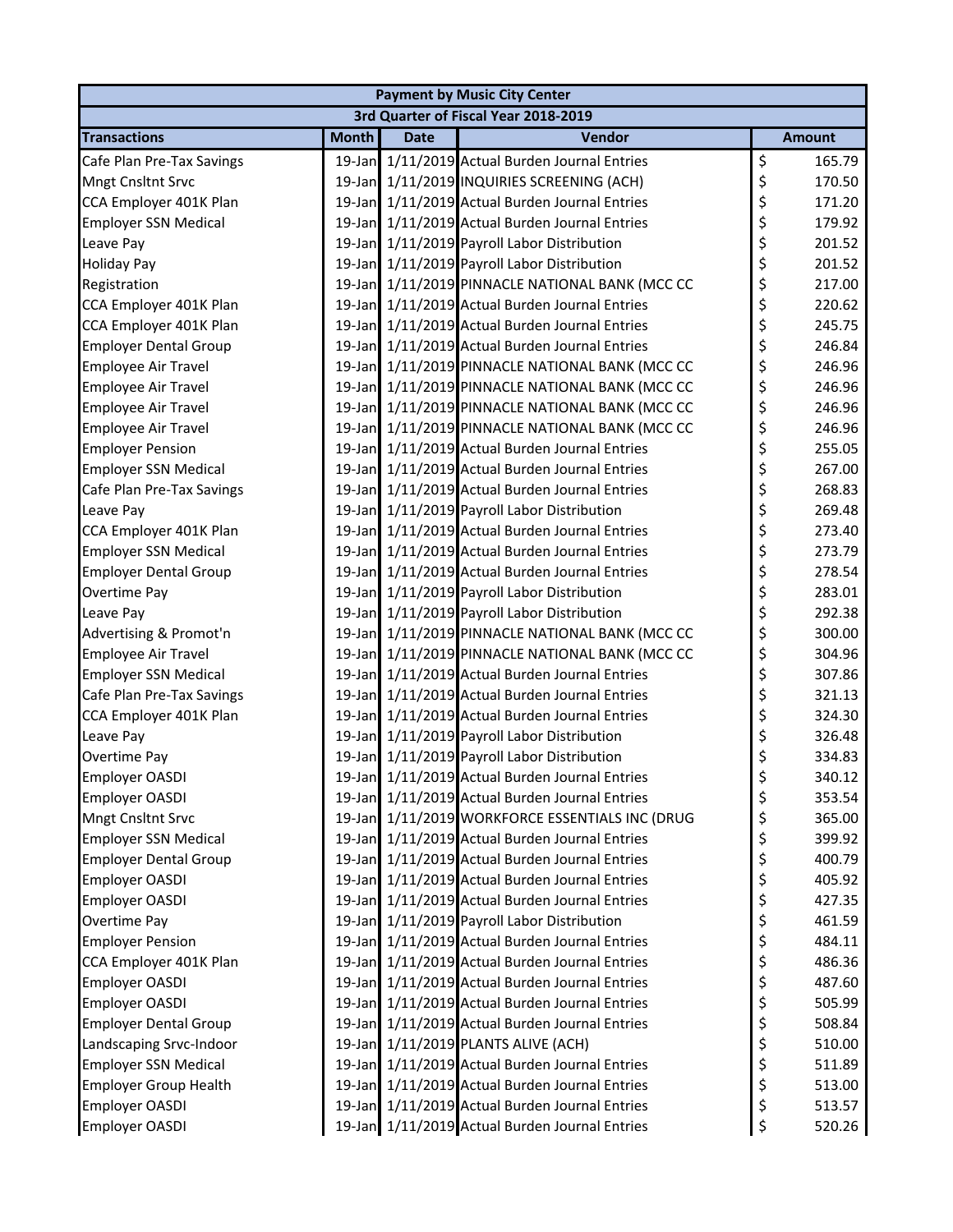| <b>Payment by Music City Center</b> |              |             |                                                 |    |               |  |  |  |
|-------------------------------------|--------------|-------------|-------------------------------------------------|----|---------------|--|--|--|
|                                     |              |             | 3rd Quarter of Fiscal Year 2018-2019            |    |               |  |  |  |
| <b>Transactions</b>                 | <b>Month</b> | <b>Date</b> | Vendor                                          |    | <b>Amount</b> |  |  |  |
| <b>Temporary Service</b>            |              |             | 19-Jan 1/11/2019 ELITE SHOW SERVICES INC (ACH)  | \$ | 522.26        |  |  |  |
| <b>Employer Pension</b>             |              |             | 19-Jan 1/11/2019 Actual Burden Journal Entries  | \$ | 524.87        |  |  |  |
| <b>Employer Group Health</b>        |              |             | 19-Jan 1/11/2019 Actual Burden Journal Entries  | \$ | 528.00        |  |  |  |
| <b>Employer SSN Medical</b>         |              |             | 19-Jan 1/11/2019 Actual Burden Journal Entries  | \$ | 559.77        |  |  |  |
| Leave Pay                           |              |             | 19-Jan 1/11/2019 Payroll Labor Distribution     | \$ | 583.68        |  |  |  |
| <b>Temporary Service</b>            |              |             | 19-Jan 1/11/2019 ELITE SHOW SERVICES INC (ACH)  | \$ | 595.59        |  |  |  |
| <b>Holiday Pay</b>                  |              |             | 19-Jan 1/11/2019 Payroll Labor Distribution     | \$ | 627.92        |  |  |  |
| Overtime Pay                        |              |             | 19-Jan 1/11/2019 Payroll Labor Distribution     | \$ | 640.49        |  |  |  |
| <b>Employer Group Health</b>        |              |             | 19-Jan 1/11/2019 Actual Burden Journal Entries  | \$ | 642.00        |  |  |  |
| <b>Employer SSN Medical</b>         |              |             | 19-Jan 1/11/2019 Actual Burden Journal Entries  | \$ | 649.81        |  |  |  |
| <b>Employer OASDI</b>               |              |             | 19-Jan 1/11/2019 Actual Burden Journal Entries  | \$ | 674.68        |  |  |  |
| CCA Employer 401K Plan              |              |             | 19-Jan 1/11/2019 Actual Burden Journal Entries  | \$ | 677.55        |  |  |  |
| <b>Holiday Pay</b>                  |              |             | 19-Jan 1/11/2019 Payroll Labor Distribution     | \$ | 683.48        |  |  |  |
| <b>Employer Group Health</b>        |              |             | 19-Jan 1/11/2019 Actual Burden Journal Entries  | \$ | 693.00        |  |  |  |
| <b>Employer Pension</b>             |              |             | 19-Jan 1/11/2019 Actual Burden Journal Entries  | \$ | 720.26        |  |  |  |
| <b>Employer OASDI</b>               |              |             | 19-Jan 1/11/2019 Actual Burden Journal Entries  | \$ | 769.29        |  |  |  |
| <b>Employer Group Health</b>        |              |             | 19-Jan 1/11/2019 Actual Burden Journal Entries  | \$ | 777.00        |  |  |  |
| <b>Holiday Pay</b>                  |              |             | 19-Jan 1/11/2019 Payroll Labor Distribution     | \$ | 821.38        |  |  |  |
| Leave Pay                           |              |             | 19-Jan 1/11/2019 Payroll Labor Distribution     | \$ | 833.28        |  |  |  |
| <b>Holiday Pay</b>                  |              |             | 19-Jan 1/11/2019 Payroll Labor Distribution     | \$ | 833.28        |  |  |  |
| Plumbing/HVAC Maintain Srvc         |              |             | 19-Jan 1/11/2019 KENNY PIPE & SUPPLY INC (ACH)  | \$ | 847.34        |  |  |  |
| Overtime Pay                        |              |             | 19-Jan 1/11/2019 Payroll Labor Distribution     | \$ | 856.25        |  |  |  |
| <b>Holiday Pay</b>                  |              |             | 19-Jan 1/11/2019 Payroll Labor Distribution     | \$ | 862.40        |  |  |  |
| Overtime Pay                        |              |             | 19-Jan 1/11/2019 Payroll Labor Distribution     | \$ | 885.11        |  |  |  |
| <b>Holiday Pay</b>                  |              |             | 19-Jan 1/11/2019 Payroll Labor Distribution     | \$ | 885.76        |  |  |  |
| <b>Holiday Pay</b>                  |              |             | 19-Jan 1/11/2019 Payroll Labor Distribution     | \$ | 890.51        |  |  |  |
| <b>Employer Group Health</b>        |              |             | 19-Jan 1/11/2019 Actual Burden Journal Entries  | \$ | 906.00        |  |  |  |
| <b>Employer Pension</b>             |              |             | 19-Jan 1/11/2019 Actual Burden Journal Entries  | \$ | 906.15        |  |  |  |
| Leave Pay                           |              |             | 19-Jan 1/11/2019 Payroll Labor Distribution     | \$ | 936.00        |  |  |  |
| <b>Employer Group Health</b>        |              |             | 19-Jan 1/11/2019 Actual Burden Journal Entries  | \$ | 957.00        |  |  |  |
| CCA Employer 401K Plan              |              |             | 19-Jan 1/11/2019 Actual Burden Journal Entries  | \$ | 970.76        |  |  |  |
| <b>Employer Group Health</b>        |              |             | 19-Jan 1/11/2019 Actual Burden Journal Entries  | \$ | 975.00        |  |  |  |
| CCA Employer 401K Plan              |              |             | 19-Jan 1/11/2019 Actual Burden Journal Entries  | \$ | 979.35        |  |  |  |
| Leave Pay                           |              |             | 19-Jan 1/11/2019 Payroll Labor Distribution     | \$ | 1,012.00      |  |  |  |
| Employee Air Travel                 |              |             | 19-Jan 1/11/2019 PINNACLE NATIONAL BANK (MCC CC | \$ | 1,081.58      |  |  |  |
| <b>Employer Pension</b>             |              |             | 19-Jan 1/11/2019 Actual Burden Journal Entries  | \$ | 1,093.21      |  |  |  |
| Leave Pay                           | $19$ -Jan    |             | 1/11/2019 Payroll Labor Distribution            | \$ | 1,106.56      |  |  |  |
| <b>Employer Group Health</b>        |              |             | 19-Jan 1/11/2019 Actual Burden Journal Entries  | \$ | 1,140.00      |  |  |  |
| <b>Employer OASDI</b>               |              |             | 19-Jan 1/11/2019 Actual Burden Journal Entries  | \$ | 1,141.58      |  |  |  |
| CCA Employer 401K Plan              |              |             | 19-Jan 1/11/2019 Actual Burden Journal Entries  | \$ | 1,154.74      |  |  |  |
| <b>Employer OASDI</b>               |              |             | 19-Jan 1/11/2019 Actual Burden Journal Entries  | \$ | 1,170.68      |  |  |  |
| Other Rpr & Maint Srvc              |              |             | 19-Jan 1/11/2019 WASCO INC                      | \$ | 1,205.00      |  |  |  |
| CCA Employer 401K Plan              |              |             | 19-Jan 1/11/2019 Actual Burden Journal Entries  | \$ | 1,209.43      |  |  |  |
| <b>Holiday Pay</b>                  |              |             | 19-Jan 1/11/2019 Payroll Labor Distribution     | \$ | 1,289.68      |  |  |  |
| <b>Employer OASDI</b>               |              |             | 19-Jan 1/11/2019 Actual Burden Journal Entries  | \$ | 1,316.35      |  |  |  |
| <b>Employer Group Health</b>        |              |             | 19-Jan 1/11/2019 Actual Burden Journal Entries  | \$ | 1,419.00      |  |  |  |
| <b>Holiday Pay</b>                  |              |             | 19-Jan 1/11/2019 Payroll Labor Distribution     | \$ | 1,444.25      |  |  |  |
| Leave Pay                           |              |             | 19-Jan 1/11/2019 Payroll Labor Distribution     | \$ | 1,477.14      |  |  |  |
|                                     |              |             |                                                 |    |               |  |  |  |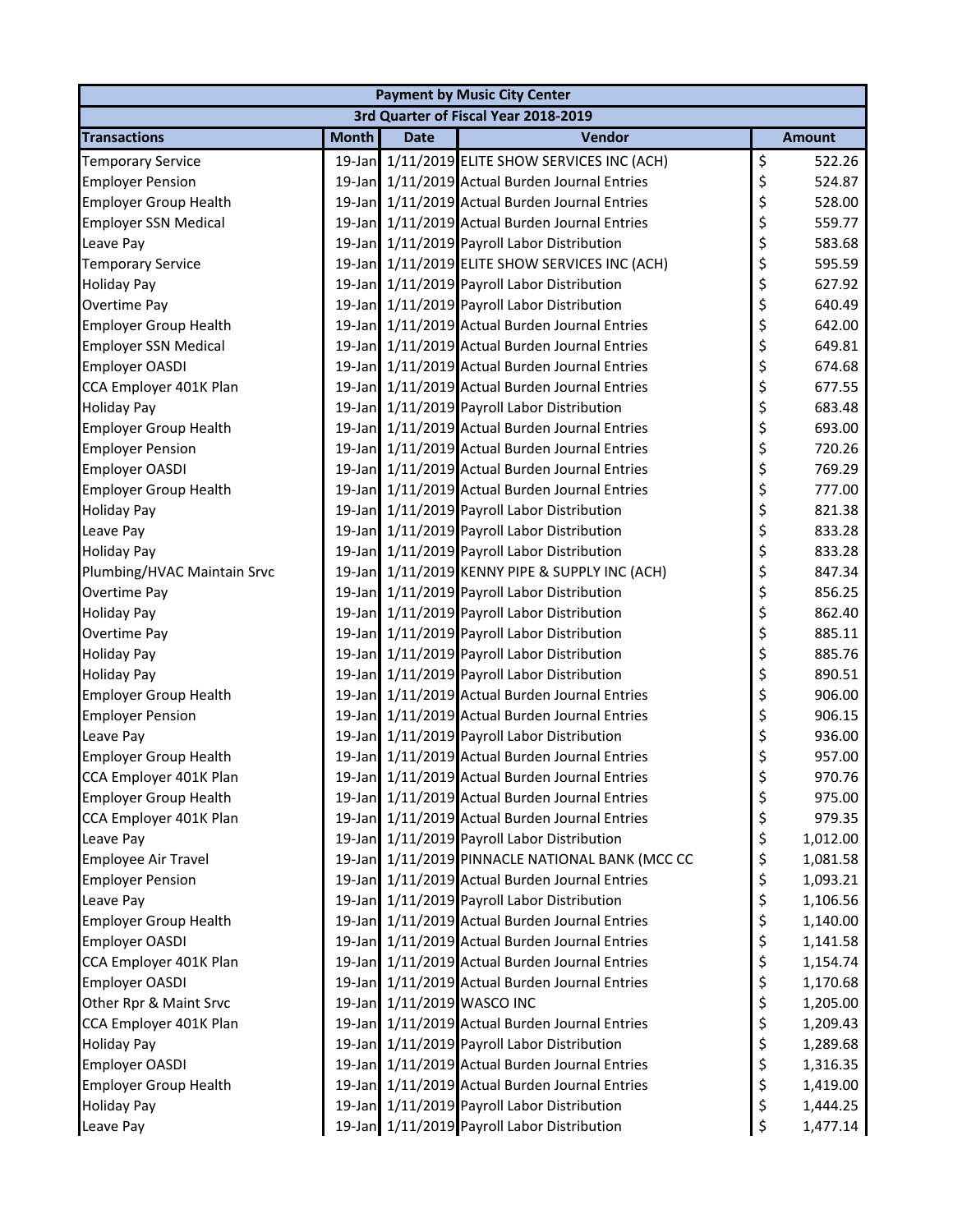| <b>Payment by Music City Center</b> |              |             |                                                 |    |               |  |  |  |
|-------------------------------------|--------------|-------------|-------------------------------------------------|----|---------------|--|--|--|
|                                     |              |             | 3rd Quarter of Fiscal Year 2018-2019            |    |               |  |  |  |
| <b>Transactions</b>                 | <b>Month</b> | <b>Date</b> | Vendor                                          |    | <b>Amount</b> |  |  |  |
| <b>Employer Group Health</b>        |              |             | 19-Jan 1/11/2019 Actual Burden Journal Entries  | \$ | 1,489.98      |  |  |  |
| <b>Regular Pay</b>                  |              |             | 19-Jan 1/11/2019 Payroll Labor Distribution     | \$ | 1,625.26      |  |  |  |
| Plumbing/HVAC Maintain Srvc         |              |             | 19-Jan 1/11/2019 KENNY PIPE & SUPPLY INC (ACH)  | \$ | 1,629.50      |  |  |  |
| <b>Employer OASDI</b>               |              |             | 19-Jan 1/11/2019 Actual Burden Journal Entries  | \$ | 1,710.00      |  |  |  |
| <b>Employer Group Health</b>        |              |             | 19-Jan 1/11/2019 Actual Burden Journal Entries  | \$ | 1,799.82      |  |  |  |
| Employee Out-of-town Travel         |              |             | 19-Jan 1/11/2019 PINNACLE NATIONAL BANK (MCC CC | \$ | 1,829.01      |  |  |  |
| <b>Holiday Pay</b>                  |              |             | 19-Jan 1/11/2019 Payroll Labor Distribution     | \$ | 1,904.32      |  |  |  |
| <b>Temporary Service</b>            |              |             | 19-Jan 1/11/2019 ELITE SHOW SERVICES INC (ACH)  | \$ | 1,923.14      |  |  |  |
| <b>Holiday Pay</b>                  |              |             | 19-Jan 1/11/2019 Payroll Labor Distribution     | \$ | 1,939.98      |  |  |  |
| Rent Equipment                      |              |             | 19-Jan 1/11/2019 AT&T MOBILITY II LLC           | \$ | 2,000.00      |  |  |  |
| Leave Pay                           |              |             | 19-Jan 1/11/2019 Payroll Labor Distribution     | \$ | 2,064.36      |  |  |  |
| <b>Holiday Pay</b>                  |              |             | 19-Jan 1/11/2019 Payroll Labor Distribution     | \$ | 2,163.70      |  |  |  |
| <b>Employer OASDI</b>               |              |             | 19-Jan 1/11/2019 Actual Burden Journal Entries  | \$ | 2,188.71      |  |  |  |
| <b>Employer Group Health</b>        |              |             | 19-Jan 1/11/2019 Actual Burden Journal Entries  | \$ | 2,232.00      |  |  |  |
| Rent Tradeshow Booth Expenses       |              |             | 19-Jan 1/11/2019 PINNACLE NATIONAL BANK (MCC CC | \$ | 2,335.95      |  |  |  |
| <b>Employer Pension</b>             |              |             | 19-Jan 1/11/2019 Actual Burden Journal Entries  | \$ | 2,349.92      |  |  |  |
| Leave Pay                           |              |             | 19-Jan 1/11/2019 Payroll Labor Distribution     | \$ | 2,380.88      |  |  |  |
| <b>Holiday Pay</b>                  |              |             | 19-Jan 1/11/2019 Payroll Labor Distribution     | \$ | 2,393.10      |  |  |  |
| <b>Employer OASDI</b>               |              |             | 19-Jan 1/11/2019 Actual Burden Journal Entries  | \$ | 2,393.50      |  |  |  |
| Leave Pay                           |              |             | 19-Jan 1/11/2019 Payroll Labor Distribution     | \$ | 2,606.60      |  |  |  |
| <b>Employer Pension</b>             |              |             | 19-Jan 1/11/2019 Actual Burden Journal Entries  | \$ | 2,681.62      |  |  |  |
| <b>Employer Group Health</b>        |              |             | 19-Jan 1/11/2019 Actual Burden Journal Entries  | \$ | 2,736.09      |  |  |  |
| <b>Employer OASDI</b>               |              |             | 19-Jan 1/11/2019 Actual Burden Journal Entries  | \$ | 2,778.44      |  |  |  |
| <b>Regular Pay</b>                  |              |             | 19-Jan 1/11/2019 Payroll Labor Distribution     | \$ | 3,024.90      |  |  |  |
| <b>Temporary Service</b>            |              |             | 19-Jan 1/11/2019 INDUSTRIAL STAFFING OF TN (ACH | \$ | 3,278.45      |  |  |  |
| Leave Pay                           |              |             | 19-Jan 1/11/2019 Payroll Labor Distribution     | \$ | 3,334.90      |  |  |  |
| <b>Holiday Pay</b>                  |              |             | 19-Jan 1/11/2019 Payroll Labor Distribution     | \$ | 3,464.36      |  |  |  |
| Leave Pay                           |              |             | 19-Jan 1/11/2019 Payroll Labor Distribution     | \$ | 3,725.94      |  |  |  |
| Other Rpr & Maint Srvc              |              |             | 19-Jan 1/11/2019 FIRE PRO LLC (ACH)             | \$ | 3,756.00      |  |  |  |
| Leave Pay                           |              |             | 19-Jan 1/11/2019 Payroll Labor Distribution     | \$ | 3,946.84      |  |  |  |
| <b>Holiday Pay</b>                  |              |             | 19-Jan 1/11/2019 Payroll Labor Distribution     | Ś. | 4,078.96      |  |  |  |
| <b>Regular Pay</b>                  |              |             | 19-Jan 1/11/2019 Payroll Labor Distribution     | \$ | 4,390.72      |  |  |  |
| <b>Regular Pay</b>                  |              |             | 19-Jan 1/11/2019 Payroll Labor Distribution     | \$ | 5,041.52      |  |  |  |
| <b>Employer Group Health</b>        |              |             | 19-Jan 1/11/2019 Actual Burden Journal Entries  | \$ | 5,484.00      |  |  |  |
| <b>Regular Pay</b>                  |              |             | 19-Jan 1/11/2019 Payroll Labor Distribution     | \$ | 5,824.87      |  |  |  |
| <b>Holiday Pay</b>                  |              |             | 19-Jan 1/11/2019 Payroll Labor Distribution     | \$ | 5,987.54      |  |  |  |
| Rpr & Maint Srvc Green Roof         |              |             | 19-Jan 1/11/2019 GREENRISE TECHNOLOGIES (ACH)   | \$ | 6,224.89      |  |  |  |
| <b>Employer Group Health</b>        |              |             | 19-Jan 1/11/2019 Actual Burden Journal Entries  | \$ | 6,347.01      |  |  |  |
| <b>Holiday Pay</b>                  |              |             | 19-Jan 1/11/2019 Payroll Labor Distribution     | \$ | 6,478.92      |  |  |  |
| <b>Regular Pay</b>                  |              |             | 19-Jan 1/11/2019 Payroll Labor Distribution     | \$ | 6,605.68      |  |  |  |
| <b>Regular Pay</b>                  |              |             | 19-Jan 1/11/2019 Payroll Labor Distribution     | \$ | 6,691.09      |  |  |  |
| <b>Regular Pay</b>                  |              |             | 19-Jan 1/11/2019 Payroll Labor Distribution     | \$ | 6,865.28      |  |  |  |
| <b>Host &amp; Hostess</b>           |              |             | 19-Jan 1/11/2019 PINNACLE NATIONAL BANK (MCC CC | \$ | 7,062.50      |  |  |  |
| <b>Regular Pay</b>                  |              |             | 19-Jan 1/11/2019 Payroll Labor Distribution     | \$ | 7,140.76      |  |  |  |
| Leave Pay                           |              |             | 19-Jan 1/11/2019 Payroll Labor Distribution     | \$ | 8,537.80      |  |  |  |
| Janitorial Srvc                     |              |             | 19-Jan 1/11/2019 INDUSTRIAL STAFFING OF TN (ACH | \$ | 8,817.90      |  |  |  |
| <b>Temporary Service</b>            |              |             | 19-Jan 1/11/2019 INDUSTRIAL STAFFING OF TN (ACH | \$ | 8,930.96      |  |  |  |
| Regular Pay                         |              |             | 19-Jan 1/11/2019 Payroll Labor Distribution     | \$ | 9,212.16      |  |  |  |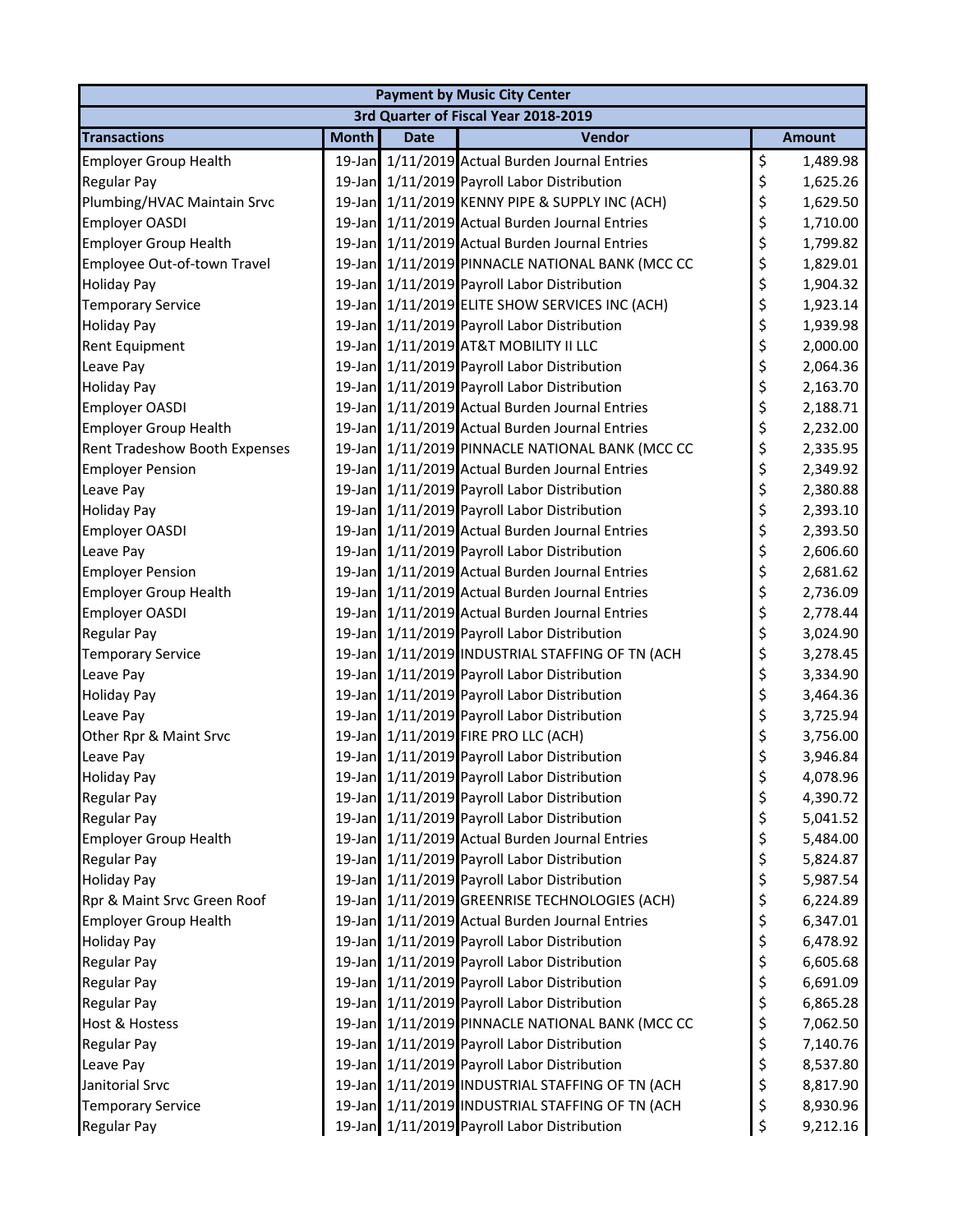| <b>Payment by Music City Center</b> |              |                            |                                                 |    |               |  |  |  |
|-------------------------------------|--------------|----------------------------|-------------------------------------------------|----|---------------|--|--|--|
|                                     |              |                            | 3rd Quarter of Fiscal Year 2018-2019            |    |               |  |  |  |
| <b>Transactions</b>                 | <b>Month</b> | <b>Date</b>                | Vendor                                          |    | <b>Amount</b> |  |  |  |
| <b>Employer Group Health</b>        |              |                            | 19-Jan 1/11/2019 Actual Burden Journal Entries  | \$ | 9,701.01      |  |  |  |
| <b>Regular Pay</b>                  | $19$ -Jan    |                            | 1/11/2019 Payroll Labor Distribution            | \$ | 10,390.31     |  |  |  |
| <b>Employer Group Health</b>        |              |                            | 19-Jan 1/11/2019 Actual Burden Journal Entries  | \$ | 11,619.09     |  |  |  |
| <b>Regular Pay</b>                  |              |                            | 19-Jan 1/11/2019 Payroll Labor Distribution     | \$ | 13,803.98     |  |  |  |
| Janitorial Srvc                     |              |                            | 19-Jan 1/11/2019 INDUSTRIAL STAFFING OF TN (ACH | \$ | 15,200.60     |  |  |  |
| Regular Pay                         |              |                            | 19-Jan 1/11/2019 Payroll Labor Distribution     | \$ | 15,356.49     |  |  |  |
| <b>Regular Pay</b>                  |              |                            | 19-Jan 1/11/2019 Payroll Labor Distribution     | \$ | 18,566.56     |  |  |  |
| <b>Regular Pay</b>                  |              |                            | 19-Jan 1/11/2019 Payroll Labor Distribution     | \$ | 21,005.85     |  |  |  |
| <b>Regular Pay</b>                  |              |                            | 19-Jan 1/11/2019 Payroll Labor Distribution     | \$ | 26,760.72     |  |  |  |
| <b>Regular Pay</b>                  |              |                            | 19-Jan 1/11/2019 Payroll Labor Distribution     | \$ | 33,629.63     |  |  |  |
| Regular Pay                         |              |                            | 19-Jan 1/11/2019 Payroll Labor Distribution     | \$ | 35,162.29     |  |  |  |
| Electric                            | $19$ -Jan    |                            | 1/11/2019 NASHVILLE ELECTRIC SERVICE CO         | \$ | 118,276.84    |  |  |  |
| Offc & Admin Supply                 |              |                            | 19-Jan 1/14/2019 MYOFFICE PRODUCTS (ACH)        | \$ | 17.24         |  |  |  |
| Offc & Admin Supply                 |              |                            | 19-Jan 1/14/2019 MYOFFICE PRODUCTS (ACH)        | \$ | 17.24         |  |  |  |
| Auto Fuel                           |              |                            | 19-Jan 1/14/2019 WEX (WRIGHT EXPRESS FINANCIAL) | \$ | 276.08        |  |  |  |
| <b>Rent Storage/Safety Box</b>      |              |                            | 19-Jan 1/14/2019 CONTRACT CARPETS SALES CO      | \$ | 795.00        |  |  |  |
| Rpr & Maint Srvc Park Equip         |              |                            | 19-Jan 1/14/2019 MCGANN, AMANO (ACH)            | \$ | 7,230.50      |  |  |  |
| Repair & Maint Supply               |              |                            | 19-Jan 1/15/2019 W W GRAINGER (806746012)(ACH)  | \$ | (186.40)      |  |  |  |
| Repair & Maint Supply               |              |                            | 19-Jan 1/15/2019 W W GRAINGER (806746012)(ACH)  | \$ | (125.12)      |  |  |  |
| <b>Uniform Cleaning Service</b>     |              |                            | 19-Jan 1/15/2019 CINTAS CORP #051 MATS & RUGS(A | \$ | (98.98)       |  |  |  |
| <b>Imprest Shortages</b>            |              |                            | 19-Jan 1/15/2019 MCC PCC MUSIC CITY CENTER      | \$ | 2.10          |  |  |  |
| Food & Bev-Inhouse                  | $19$ -Jan    |                            | 1/15/2019 CENTERPLATE MCC (ACH)                 | \$ | 8.76          |  |  |  |
| Offc & Admin Supply                 |              |                            | 19-Jan 1/15/2019 MCC PCC MUSIC CITY CENTER      | \$ | 9.83          |  |  |  |
| <b>Employee Award/Gift</b>          |              |                            | 19-Jan 1/15/2019 MCC PCC MUSIC CITY CENTER      | \$ | 13.09         |  |  |  |
| <b>Vehicle Registration</b>         |              |                            | 19-Jan 1/15/2019 MCC PCC MUSIC CITY CENTER      | \$ | 17.85         |  |  |  |
| Repair & Maint Supply               |              |                            | 19-Jan 1/15/2019 W W GRAINGER (806746012)(ACH)  | \$ | 54.17         |  |  |  |
| Other License & Fees                |              |                            | 19-Jan 1/15/2019 HEA/MCC 01/15/19 Emission Fees | \$ | 105.28        |  |  |  |
| Repair & Maint Supply               |              |                            | 19-Jan 1/15/2019 W W GRAINGER (806746012)(ACH)  | \$ | 125.12        |  |  |  |
| Computer Hardware <\$10K            |              |                            | 19-Jan 1/15/2019 GHA TECHNOLOGIES (ACH)         | \$ | 160.26        |  |  |  |
| Repair & Maint Supply               |              |                            | 19-Jan 1/15/2019 W W GRAINGER (806746012)(ACH)  | \$ | 186.40        |  |  |  |
| Food & Bev-Inhouse                  |              |                            | 19-Jan 1/15/2019 CENTERPLATE MCC (ACH)          | Ś  | 867.91        |  |  |  |
| <b>Uniform Cleaning Service</b>     |              |                            | 19-Jan 1/15/2019 CINTAS CORP #051 MATS & RUGS(A | \$ | 880.69        |  |  |  |
| <b>Electrical Supply-Lamps</b>      |              |                            | 19-Jan 1/15/2019 WILLIAMS WHOLESALE SUPPLY OF N | \$ | 4,850.00      |  |  |  |
| <b>Temporary Service</b>            |              |                            | 19-Jan 1/16/2019 ELITE SHOW SERVICES INC (ACH)  | \$ | (45.00)       |  |  |  |
| Other Rpr & Maint Srvc              |              |                            | 19-Jan 1/16/2019 KELSAN INC (ACH)               | \$ | 666.10        |  |  |  |
| Other Rpr & Maint Srvc              |              |                            | 19-Jan 1/16/2019 DEMAND MECHANICAL LLC (ACH)    | \$ | 1,130.00      |  |  |  |
| Employee Out-of-town Travel         | $19$ -Jan    |                            | 1/16/2019 STARKS, CHARLES L                     | \$ | 1,280.93      |  |  |  |
| <b>Temporary Service</b>            |              |                            | 19-Jan 1/16/2019 ELITE SHOW SERVICES INC (ACH)  | \$ | 2,134.04      |  |  |  |
| <b>Medical Services</b>             |              |                            | 19-Jan 1/16/2019 MED STAR MEDICAL STAFFING INC  | \$ | 2,437.50      |  |  |  |
| <b>Temporary Service</b>            |              |                            | 19-Jan 1/16/2019 ELITE SHOW SERVICES INC (ACH)  | \$ | 3,067.21      |  |  |  |
| <b>Temporary Service</b>            |              |                            | 19-Jan 1/16/2019 ELITE SHOW SERVICES INC (ACH)  | \$ | 3,137.07      |  |  |  |
| Other Rpr & Maint Srvc              |              |                            | 19-Jan 1/16/2019 NASHVILLE MACHINE ELEVATOR CO  | \$ | 13,000.00     |  |  |  |
| <b>Laundry Services</b>             |              | 19-Jan 1/17/2019 ALSCO     |                                                 | \$ | 14.20         |  |  |  |
| Postage & Delivery Srvc             |              |                            | 19-Jan 1/17/2019 SUNSET MARKETING INC           | \$ | 18.75         |  |  |  |
| <b>Laundry Services</b>             |              | 19-Jan 1/17/2019 ALSCO     |                                                 | \$ | 31.00         |  |  |  |
| Registration                        |              |                            | 19-Jan 1/17/2019 AMERICAN NATL RED CROSS (ACH)  | \$ | 120.00        |  |  |  |
| Other Rpr & Maint Srvc              |              | 19-Jan 1/17/2019 ATECH INC |                                                 | \$ | 169.66        |  |  |  |
| Offc & Admin Supply                 |              |                            | 19-Jan 1/17/2019 SUNSET MARKETING INC           | \$ | 190.00        |  |  |  |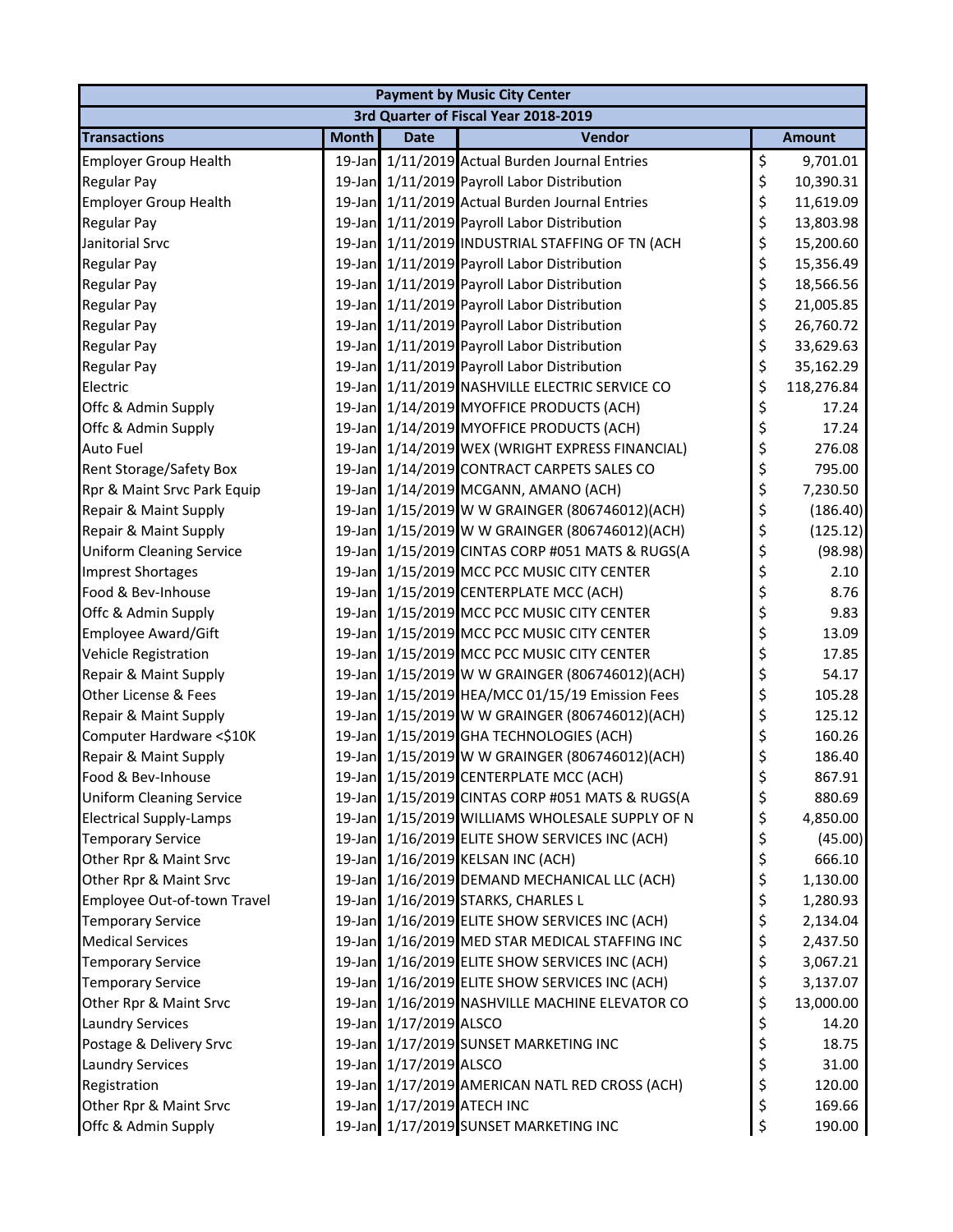| <b>Payment by Music City Center</b> |              |                            |                                                 |    |               |  |  |  |
|-------------------------------------|--------------|----------------------------|-------------------------------------------------|----|---------------|--|--|--|
|                                     |              |                            | 3rd Quarter of Fiscal Year 2018-2019            |    |               |  |  |  |
| <b>Transactions</b>                 | <b>Month</b> | <b>Date</b>                | Vendor                                          |    | <b>Amount</b> |  |  |  |
| Furniture/Fixtures<\$10K            |              |                            | 19-Jan 1/17/2019 GUY BROWN INTERIORS LLC (ACH)  | \$ | 318.46        |  |  |  |
| <b>Signs</b>                        |              |                            | 19-Jan 1/17/2019 JARVIS AWARD SIGN & FLAG CO (A | \$ | 371.00        |  |  |  |
| <b>Signs</b>                        |              |                            | 19-Jan 1/17/2019 JARVIS AWARD SIGN & FLAG CO (A | \$ | 560.00        |  |  |  |
| Other Rpr & Maint Srvc              |              |                            | 19-Jan 1/17/2019 NASHVILLE MACHINE ELEVATOR CO  | \$ | 644.00        |  |  |  |
| Other Rpr & Maint Srvc              |              | 19-Jan 1/17/2019 ATECH INC |                                                 | \$ | 799.16        |  |  |  |
| Other Rpr & Maint Srvc              |              |                            | 19-Jan 1/17/2019 NASHVILLE MACHINE ELEVATOR CO  | \$ | 1,098.57      |  |  |  |
| <b>Laundry Services</b>             |              | 19-Jan 1/17/2019 ALSCO     |                                                 | \$ | 1,213.63      |  |  |  |
| Other Rpr & Maint Srvc              |              |                            | 19-Jan 1/17/2019 NASHVILLE MACHINE ELEVATOR CO  | \$ | 1,761.21      |  |  |  |
| Other Rpr & Maint Srvc              |              |                            | 19-Jan 1/17/2019 AVERUS INC (ACH)               | \$ | 2,671.15      |  |  |  |
| Food & Bev-Inhouse                  |              |                            | 19-Jan 1/18/2019 CENTERPLATE MCC (ACH)          | \$ | 11.50         |  |  |  |
| Food & Bev-Inhouse                  |              |                            | 19-Jan 1/18/2019 CENTERPLATE MCC (ACH)          | \$ | 21.84         |  |  |  |
| Postage & Delivery Srvc             | $19$ -Jan    |                            | 1/18/2019 SUNSET MARKETING INC                  | \$ | 22.00         |  |  |  |
| Plumbing/HVAC Maintain Srvc         |              |                            | 19-Jan 1/18/2019 BEST PLUMBING SPECIALTIES INC  | \$ | 31.16         |  |  |  |
| Plumbing/HVAC Maintain Srvc         |              |                            | 19-Jan 1/18/2019 BEST PLUMBING SPECIALTIES INC  | \$ | 70.74         |  |  |  |
| <b>Host &amp; Hostess</b>           |              |                            | 19-Jan 1/18/2019 NASHVILLE CONVENTION & VISITOR | \$ | 141.39        |  |  |  |
| Offc & Admin Supply                 |              |                            | 19-Jan 1/18/2019 SUNSET MARKETING INC           | \$ | 240.00        |  |  |  |
| Offc & Admin Supply                 |              |                            | 19-Jan 1/18/2019 SUNSET MARKETING INC           | \$ | 240.00        |  |  |  |
| <b>Membership Dues</b>              |              |                            | 19-Jan 1/18/2019 PUBLIC RELATIONS SOCIETY OF AM | \$ | 325.00        |  |  |  |
| Other Rpr & Maint Srvc              |              |                            | 19-Jan 1/18/2019 JOHN BOUCHARD & SONS CO (ACH)  | \$ | 747.31        |  |  |  |
| <b>Temporary Service</b>            |              |                            | 19-Jan 1/18/2019 LOOMIS FARGO & CO              | \$ | 1,232.15      |  |  |  |
| Other Rpr & Maint Srvc              |              |                            | 19-Jan 1/18/2019 FOOD EQUIPMENT SERVICES CO LLC | \$ | 4,384.30      |  |  |  |
| <b>Merchant Fees</b>                | $19$ -Jan    | 1/18/2019 FIS              |                                                 | \$ | 12,020.16     |  |  |  |
| <b>District Energy System</b>       |              |                            | 19-Jan 1/18/2019 DES REVENUE / US BANK (ACH)    | \$ | 223,435.07    |  |  |  |
| Insurance-Unemployment Comp         |              |                            | 19-Jan 1/20/2019 TN DEPT OF LABOR/WORKFORCE DEV | \$ | 894.17        |  |  |  |
| Offc & Admin Supply                 |              |                            | 19-Jan 1/22/2019 MYOFFICE PRODUCTS (ACH)        | \$ | 5.41          |  |  |  |
| Food & Bev-Inhouse                  |              |                            | 19-Jan 1/22/2019 CENTERPLATE MCC (ACH)          | \$ | 13.13         |  |  |  |
| Offc & Admin Supply                 |              |                            | 19-Jan 1/22/2019 MYOFFICE PRODUCTS (ACH)        | \$ | 18.72         |  |  |  |
| Offc & Admin Supply                 |              |                            | 19-Jan 1/22/2019 MYOFFICE PRODUCTS (ACH)        | \$ | 19.00         |  |  |  |
| Postage & Delivery Srvc             |              |                            | 19-Jan 1/22/2019 MCGANN, AMANO (ACH)            | \$ | 25.00         |  |  |  |
| Offc & Admin Supply                 |              |                            | 19-Jan 1/22/2019 MYOFFICE PRODUCTS (ACH)        | \$ | 25.13         |  |  |  |
| Repair & Maint Supply               |              |                            | 19-Jan 1/22/2019 W W GRAINGER (806746012)(ACH)  | \$ | 117.12        |  |  |  |
| Offc & Admin Supply                 |              |                            | 19-Jan 1/22/2019 MYOFFICE PRODUCTS (ACH)        | \$ | 151.75        |  |  |  |
| Repair & Maint Supply               |              |                            | 19-Jan 1/22/2019 W W GRAINGER (806746012)(ACH)  | \$ | 191.60        |  |  |  |
| Offc & Admin Supply                 |              |                            | 19-Jan 1/22/2019 WEST END LOCK CO               | \$ | 450.00        |  |  |  |
| Other Rpr & Maint Srvc              |              |                            | 19-Jan 1/22/2019 CONTRACT CARPETS SALES CO      | \$ | 1,790.00      |  |  |  |
| Other Rpr & Maint Srvc              |              |                            | 19-Jan 1/22/2019 CONTRACT CARPETS SALES CO      | \$ | 6,180.00      |  |  |  |
| <b>HHold &amp; Jnitr Supply</b>     | $19$ -Jan    |                            | 1/23/2019 LOWES OF MADISON #413 (ACH)           | \$ | 82.24         |  |  |  |
| <b>HHold &amp; Jnitr Supply</b>     |              |                            | 19-Jan 1/23/2019 AMERICAN PAPER & TWINE CO (ACH | \$ | 115.85        |  |  |  |
| Plumbing/HVAC Maintain Srvc         |              |                            | 19-Jan 1/23/2019 W W GRAINGER (806746012)(ACH)  | \$ | 331.60        |  |  |  |
| Plumbing/HVAC Maintain Srvc         |              |                            | 19-Jan 1/23/2019 W W GRAINGER (806746012)(ACH)  | \$ | 349.60        |  |  |  |
| <b>HHold &amp; Jnitr Supply</b>     |              |                            | 19-Jan 1/23/2019 AMERICAN PAPER & TWINE CO (ACH | \$ | 1,135.60      |  |  |  |
| <b>Uniform Cleaning Service</b>     | $19$ -Jan    |                            | 1/23/2019 CINTAS CORP #051 MATS & RUGS(A        | \$ | 1,152.52      |  |  |  |
| <b>HHold &amp; Jnitr Supply</b>     |              |                            | 19-Jan 1/23/2019 AMERICAN PAPER & TWINE CO (ACH | \$ | 1,242.75      |  |  |  |
| Mngt Cnsltnt Srvc                   |              |                            | 19-Jan 1/23/2019 CUSHION EMPLOYER SER (ACH)     | \$ | 1,267.00      |  |  |  |
| <b>Medical Services</b>             |              |                            | 19-Jan 1/23/2019 MED STAR MEDICAL STAFFING INC  | \$ | 1,712.50      |  |  |  |
| <b>Temporary Service</b>            |              |                            | 19-Jan 1/23/2019 ELITE SHOW SERVICES INC (ACH)  | \$ | 1,923.14      |  |  |  |
| <b>Security Services</b>            | $19$ -Jan    |                            | 1/23/2019 ELITE SHOW SERVICES INC (ACH)         | \$ | 1,936.14      |  |  |  |
| <b>HHold &amp; Jnitr Supply</b>     |              |                            | 19-Jan 1/23/2019 AMERICAN PAPER & TWINE CO (ACH | \$ | 2,577.00      |  |  |  |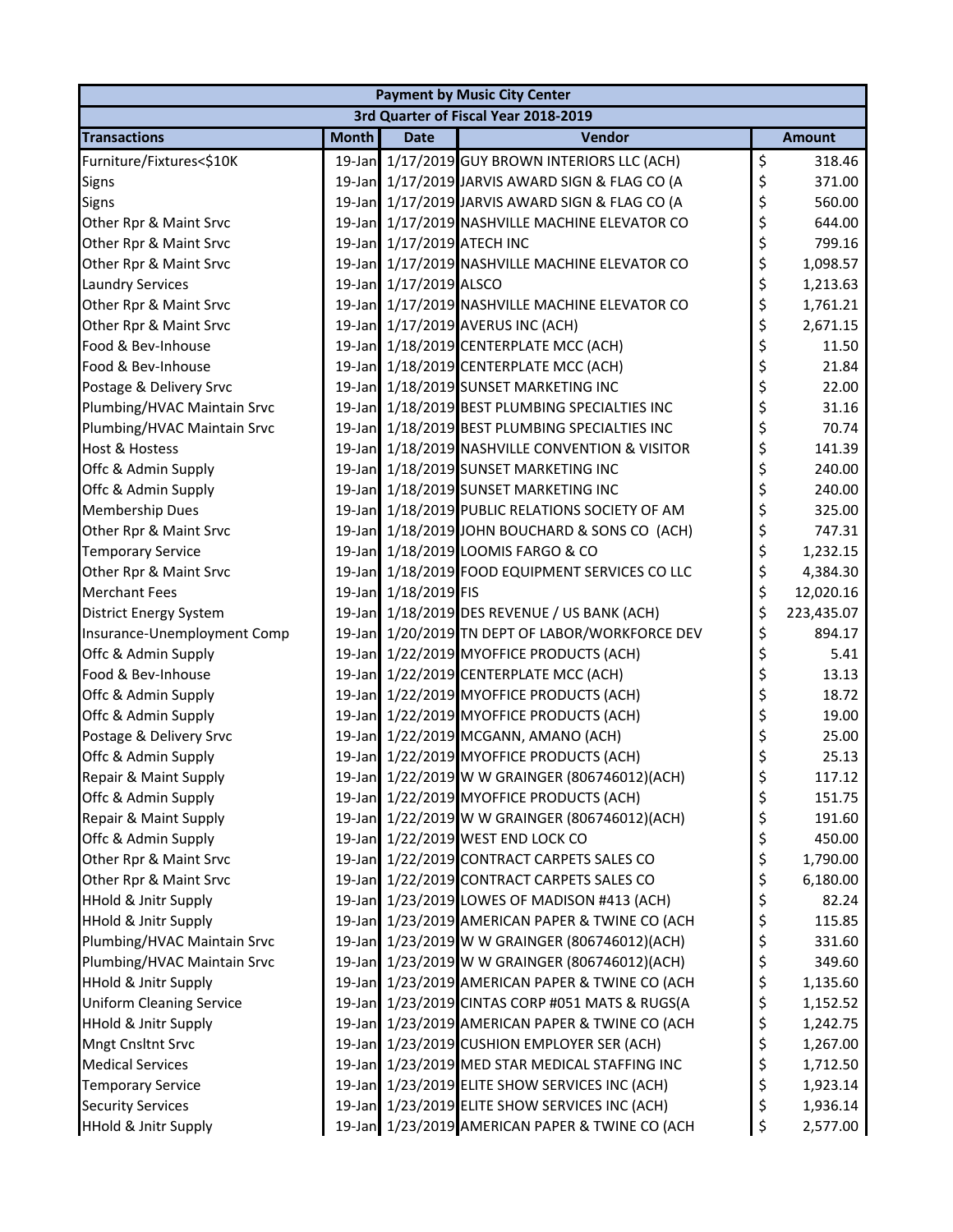| <b>Payment by Music City Center</b>  |              |             |                                                 |    |               |  |  |  |
|--------------------------------------|--------------|-------------|-------------------------------------------------|----|---------------|--|--|--|
| 3rd Quarter of Fiscal Year 2018-2019 |              |             |                                                 |    |               |  |  |  |
| <b>Transactions</b>                  | <b>Month</b> | <b>Date</b> | Vendor                                          |    | <b>Amount</b> |  |  |  |
| <b>Internet Services</b>             |              |             | 19-Jan 1/23/2019 COMCAST (ACH)                  | \$ | 2,924.79      |  |  |  |
| Rpr & Maint Srvc Elev/Escel          |              |             | 19-Jan 1/23/2019 NASHVILLE MACHINE ELEVATOR CO  | \$ | 14,489.19     |  |  |  |
| Offc & Admin Supply                  | $19$ -Jan    |             | 1/24/2019 MYOFFICE PRODUCTS (ACH)               | \$ | (0.48)        |  |  |  |
| <b>Small Equipment Supply</b>        |              |             | 19-Jan 1/24/2019 WILLIAMS WHOLESALE SUPPLY OF N | \$ | 39.00         |  |  |  |
| Computer Hardware <\$10K             |              |             | 19-Jan 1/24/2019 DELL MARKETING LP(ROUNDROCK TX | \$ | 113.45        |  |  |  |
| <b>Valet Services</b>                |              |             | 19-Jan 1/24/2019 TOWNE HOLDINGS LLC (ACH)       | \$ | 126.60        |  |  |  |
| <b>Small Equipment Supply</b>        |              |             | 19-Jan 1/24/2019 WILLIAMS WHOLESALE SUPPLY OF N | \$ | 290.00        |  |  |  |
| <b>Electrical Supply-Lamps</b>       | $19$ -Jan    |             | 1/24/2019 WILLIAMS WHOLESALE SUPPLY OF N        | \$ | 1,416.00      |  |  |  |
| <b>Electrical Supply-Lamps</b>       |              |             | 19-Jan 1/24/2019 WILLIAMS WHOLESALE SUPPLY OF N | \$ | 2,080.00      |  |  |  |
| Postage & Delivery Srvc              |              |             | 19-Jan 1/25/2019 TENNESSEE ELECTRIC MOTOR CO LL | \$ | (48.00)       |  |  |  |
| <b>FSA Pre-Tax Savings</b>           |              |             | 19-Jan 1/25/2019 Actual Burden Journal Entries  | \$ | 1.77          |  |  |  |
| Postage & Delivery Srvc              |              |             | 19-Jan 1/25/2019 BLINK MARKETING INC (ACH)      | \$ | 5.00          |  |  |  |
| <b>FSA Pre-Tax Savings</b>           | 19-Jan       |             | 1/25/2019 Actual Burden Journal Entries         | \$ | 7.65          |  |  |  |
| <b>FSA Pre-Tax Savings</b>           |              |             | 19-Jan 1/25/2019 Actual Burden Journal Entries  | \$ | 7.65          |  |  |  |
| FSA Pre-Tax Savings                  |              |             | 19-Jan 1/25/2019 Actual Burden Journal Entries  | \$ | 8.53          |  |  |  |
| Overtime Pay                         |              |             | 19-Jan 1/25/2019 Payroll Labor Distribution     | \$ | 12.72         |  |  |  |
| Cafe Plan Pre-Tax Savings            |              |             | 19-Jan 1/25/2019 Actual Burden Journal Entries  | \$ | 13.42         |  |  |  |
| <b>Employer Group Life</b>           |              |             | 19-Jan 1/25/2019 Actual Burden Journal Entries  | \$ | 14.20         |  |  |  |
| Cafe Plan Pre-Tax Savings            |              |             | 19-Jan 1/25/2019 Actual Burden Journal Entries  | \$ | 16.04         |  |  |  |
| <b>Employer Dental Group</b>         |              |             | 19-Jan 1/25/2019 Actual Burden Journal Entries  | \$ | 16.62         |  |  |  |
| <b>Employer Dental Group</b>         |              |             | 19-Jan 1/25/2019 Actual Burden Journal Entries  | \$ | 16.62         |  |  |  |
| Cafe Plan Pre-Tax Savings            | 19-Jan       |             | 1/25/2019 Actual Burden Journal Entries         | \$ | 18.61         |  |  |  |
| Cafe Plan Pre-Tax Savings            | $19$ -Jan    |             | 1/25/2019 Actual Burden Journal Entries         | \$ | 19.91         |  |  |  |
| Overtime Pay                         |              |             | 19-Jan 1/25/2019 Payroll Labor Distribution     | \$ | 20.78         |  |  |  |
| Cafe Plan Pre-Tax Savings            |              |             | 19-Jan 1/25/2019 Actual Burden Journal Entries  | \$ | 22.02         |  |  |  |
| Cafe Plan Pre-Tax Savings            |              |             | 19-Jan 1/25/2019 Actual Burden Journal Entries  | \$ | 22.05         |  |  |  |
| <b>FSA Pre-Tax Savings</b>           |              |             | 19-Jan 1/25/2019 Actual Burden Journal Entries  | \$ | 22.36         |  |  |  |
| Cafe Plan Pre-Tax Savings            | $19$ -Jan    |             | 1/25/2019 Actual Burden Journal Entries         | \$ | 25.09         |  |  |  |
| <b>Employer Dental Group</b>         |              |             | 19-Jan 1/25/2019 Actual Burden Journal Entries  | \$ | 26.10         |  |  |  |
| <b>Employer Dental Group</b>         |              |             | 19-Jan 1/25/2019 Actual Burden Journal Entries  | \$ | 26.10         |  |  |  |
| Cafe Plan Pre-Tax Savings            |              |             | 19-Jan 1/25/2019 Actual Burden Journal Entries  | \$ | 26.81         |  |  |  |
| <b>Employer Group Life</b>           | $19$ -Jan    |             | 1/25/2019 Actual Burden Journal Entries         | \$ | 28.40         |  |  |  |
| Employer Group Life                  | 19-Jan       |             | 1/25/2019 Actual Burden Journal Entries         | \$ | 28.40         |  |  |  |
| <b>Employer Group Life</b>           |              |             | 19-Jan 1/25/2019 Actual Burden Journal Entries  | \$ | 28.40         |  |  |  |
| <b>Employer SSN Medical</b>          |              |             | 19-Jan 1/25/2019 Actual Burden Journal Entries  | \$ | 28.85         |  |  |  |
| <b>Employer Dental Group</b>         |              |             | 19-Jan 1/25/2019 Actual Burden Journal Entries  | \$ | 29.67         |  |  |  |
| Cafe Plan Pre-Tax Savings            | 19-Jan       |             | 1/25/2019 Actual Burden Journal Entries         | \$ | 30.57         |  |  |  |
| <b>Employer Dental Group</b>         | 19-Jan       |             | 1/25/2019 Actual Burden Journal Entries         | \$ | 33.24         |  |  |  |
| Cafe Plan Pre-Tax Savings            |              |             | 19-Jan 1/25/2019 Actual Burden Journal Entries  | \$ | 39.72         |  |  |  |
| Cafe Plan Pre-Tax Savings            |              |             | 19-Jan 1/25/2019 Actual Burden Journal Entries  | \$ | 40.45         |  |  |  |
| <b>Employer Group Life</b>           |              |             | 19-Jan 1/25/2019 Actual Burden Journal Entries  | \$ | 42.60         |  |  |  |
| <b>Employer Group Life</b>           |              |             | 19-Jan 1/25/2019 Actual Burden Journal Entries  | \$ | 42.60         |  |  |  |
| Employer Group Life                  | 19-Jan       |             | 1/25/2019 Actual Burden Journal Entries         | \$ | 42.60         |  |  |  |
| <b>Employer Group Life</b>           |              |             | 19-Jan 1/25/2019 Actual Burden Journal Entries  | \$ | 42.60         |  |  |  |
| <b>Employer Group Life</b>           |              |             | 19-Jan 1/25/2019 Actual Burden Journal Entries  | \$ | 42.60         |  |  |  |
| <b>Employer Dental Group</b>         |              |             | 19-Jan 1/25/2019 Actual Burden Journal Entries  | \$ | 42.72         |  |  |  |
| Allowance-Cell/Mobile Devices        |              |             | 19-Jan 1/25/2019 Payroll Labor Distribution     | \$ | 46.00         |  |  |  |
| Printing/Binding                     |              |             | 19-Jan 1/25/2019 RICOH USA INC (ACH)            | \$ | 46.00         |  |  |  |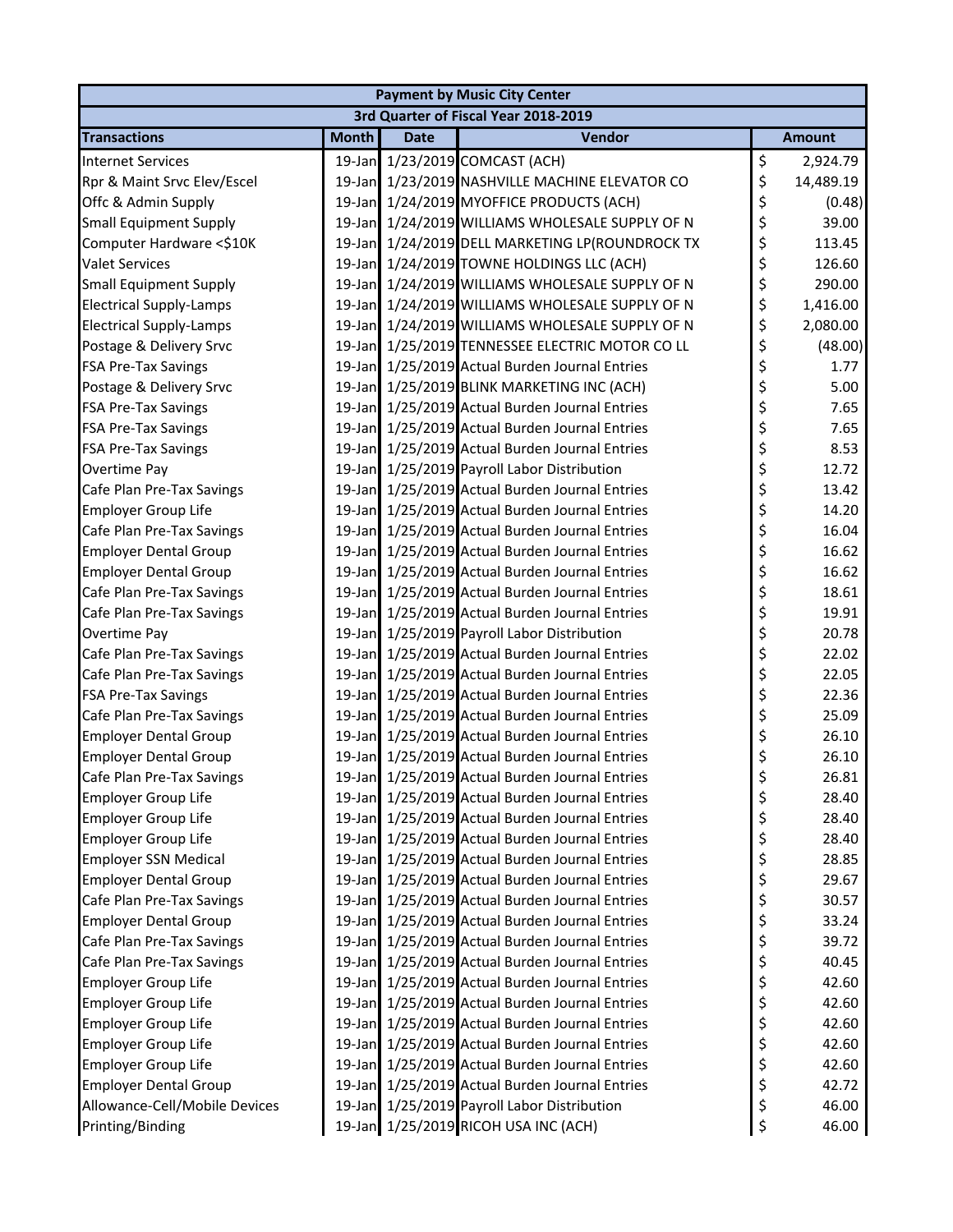| <b>Payment by Music City Center</b> |              |             |                                                 |    |               |  |  |  |
|-------------------------------------|--------------|-------------|-------------------------------------------------|----|---------------|--|--|--|
|                                     |              |             | 3rd Quarter of Fiscal Year 2018-2019            |    |               |  |  |  |
| <b>Transactions</b>                 | <b>Month</b> | <b>Date</b> | Vendor                                          |    | <b>Amount</b> |  |  |  |
| Postage & Delivery Srvc             |              |             | 19-Jan 1/25/2019 TENNESSEE ELECTRIC MOTOR CO LL | \$ | 48.00         |  |  |  |
| Leave Pay                           |              |             | 19-Jan 1/25/2019 Payroll Labor Distribution     | \$ | 49.80         |  |  |  |
| <b>Employer Dental Group</b>        |              |             | 19-Jan 1/25/2019 Actual Burden Journal Entries  | \$ | 49.86         |  |  |  |
| <b>Employer Dental Group</b>        |              |             | 19-Jan 1/25/2019 Actual Burden Journal Entries  | \$ | 49.86         |  |  |  |
| Postage & Delivery Srvc             |              |             | 19-Jan 1/25/2019 COMBINED UTILITIES BOX SYS INC | \$ | 50.00         |  |  |  |
| Host & Hostess                      |              |             | 19-Jan 1/25/2019 OMNI NASHVILLE LLC (ACH)       | \$ | 50.71         |  |  |  |
| <b>Holiday Pay</b>                  |              |             | 19-Jan 1/25/2019 Payroll Labor Distribution     | \$ | 51.13         |  |  |  |
| Cafe Plan Pre-Tax Savings           |              |             | 19-Jan 1/25/2019 Actual Burden Journal Entries  | \$ | 52.81         |  |  |  |
| <b>Employer SSN Medical</b>         |              |             | 19-Jan 1/25/2019 Actual Burden Journal Entries  | \$ | 57.62         |  |  |  |
| Cafe Plan Pre-Tax Savings           |              |             | 19-Jan 1/25/2019 Actual Burden Journal Entries  | \$ | 57.83         |  |  |  |
| <b>Employer Group Life</b>          |              |             | 19-Jan 1/25/2019 Actual Burden Journal Entries  | \$ | 61.54         |  |  |  |
| Cafe Plan Pre-Tax Savings           | 19-Jan       |             | 1/25/2019 Actual Burden Journal Entries         | \$ | 62.24         |  |  |  |
| Overtime Pay                        |              |             | 19-Jan 1/25/2019 Payroll Labor Distribution     | \$ | 64.71         |  |  |  |
| <b>Employer Dental Group</b>        |              |             | 19-Jan 1/25/2019 Actual Burden Journal Entries  | \$ | 68.45         |  |  |  |
| <b>Employer Group Life</b>          |              |             | 19-Jan 1/25/2019 Actual Burden Journal Entries  | \$ | 71.00         |  |  |  |
| Overtime Pay                        |              |             | 19-Jan 1/25/2019 Payroll Labor Distribution     | \$ | 71.53         |  |  |  |
| <b>Employer Dental Group</b>        |              |             | 19-Jan 1/25/2019 Actual Burden Journal Entries  | \$ | 72.39         |  |  |  |
| <b>Employer Pension</b>             |              |             | 19-Jan 1/25/2019 Actual Burden Journal Entries  | \$ | 77.21         |  |  |  |
| <b>Employer Pension</b>             |              |             | 19-Jan 1/25/2019 Actual Burden Journal Entries  | \$ | 77.21         |  |  |  |
| <b>Employer Pension</b>             |              |             | 19-Jan 1/25/2019 Actual Burden Journal Entries  | \$ | 77.22         |  |  |  |
| <b>Employer SSN Medical</b>         |              |             | 19-Jan 1/25/2019 Actual Burden Journal Entries  | \$ | 80.88         |  |  |  |
| <b>Employer Dental Group</b>        | 19-Jan       |             | 1/25/2019 Actual Burden Journal Entries         | \$ | 87.41         |  |  |  |
| Overtime Pay                        |              |             | 19-Jan 1/25/2019 Payroll Labor Distribution     | \$ | 87.88         |  |  |  |
| <b>Employer Group Life</b>          |              |             | 19-Jan 1/25/2019 Actual Burden Journal Entries  | \$ | 89.94         |  |  |  |
| Allowance-Cell/Mobile Devices       |              |             | 19-Jan 1/25/2019 Payroll Labor Distribution     | \$ | 92.00         |  |  |  |
| Allowance-Cell/Mobile Devices       |              |             | 19-Jan 1/25/2019 Payroll Labor Distribution     | \$ | 92.00         |  |  |  |
| Allowance-Cell/Mobile Devices       |              |             | 19-Jan 1/25/2019 Payroll Labor Distribution     | \$ | 92.00         |  |  |  |
| Allowance-Cell/Mobile Devices       |              |             | 19-Jan 1/25/2019 Payroll Labor Distribution     | \$ | 92.00         |  |  |  |
| Allowance-Cell/Mobile Devices       |              |             | 19-Jan 1/25/2019 Payroll Labor Distribution     | \$ | 92.00         |  |  |  |
| Allowance-Cell/Mobile Devices       |              |             | 19-Jan 1/25/2019 Payroll Labor Distribution     | \$ | 92.00         |  |  |  |
| Allowance-Cell/Mobile Devices       |              |             | 19-Jan 1/25/2019 Payroll Labor Distribution     | \$ | 92.00         |  |  |  |
| Allowance-Cell/Mobile Devices       | 19-Jan       |             | 1/25/2019 Payroll Labor Distribution            | \$ | 92.00         |  |  |  |
| Allowance-Cell/Mobile Devices       |              |             | 19-Jan 1/25/2019 Payroll Labor Distribution     | \$ | 92.00         |  |  |  |
| Allowance-Cell/Mobile Devices       |              |             | 19-Jan 1/25/2019 Payroll Labor Distribution     | \$ | 92.00         |  |  |  |
| <b>Employer Dental Group</b>        |              |             | 19-Jan 1/25/2019 Actual Burden Journal Entries  | \$ | 93.34         |  |  |  |
| <b>Employer SSN Medical</b>         |              |             | 19-Jan 1/25/2019 Actual Burden Journal Entries  | \$ | 96.92         |  |  |  |
| <b>Employer SSN Medical</b>         | 19-Jan       |             | 1/25/2019 Actual Burden Journal Entries         | \$ | 101.27        |  |  |  |
| <b>Employer Group Life</b>          |              |             | 19-Jan 1/25/2019 Actual Burden Journal Entries  | \$ | 104.13        |  |  |  |
| <b>Employer SSN Medical</b>         |              |             | 19-Jan 1/25/2019 Actual Burden Journal Entries  | \$ | 117.27        |  |  |  |
| <b>Employer SSN Medical</b>         |              |             | 19-Jan 1/25/2019 Actual Burden Journal Entries  | \$ | 119.49        |  |  |  |
| <b>Employer SSN Medical</b>         |              |             | 19-Jan 1/25/2019 Actual Burden Journal Entries  | \$ | 122.33        |  |  |  |
| <b>Employer OASDI</b>               | 19-Jan       |             | 1/25/2019 Actual Burden Journal Entries         | \$ | 123.34        |  |  |  |
| <b>Employer SSN Medical</b>         |              |             | 19-Jan 1/25/2019 Actual Burden Journal Entries  | \$ | 125.30        |  |  |  |
| Offc & Admin Supply                 |              |             | 19-Jan 1/25/2019 MYOFFICE PRODUCTS (ACH)        | \$ | 128.97        |  |  |  |
| <b>Holiday Pay</b>                  |              |             | 19-Jan 1/25/2019 Payroll Labor Distribution     | \$ | 129.76        |  |  |  |
| <b>Employer Dental Group</b>        |              |             | 19-Jan 1/25/2019 Actual Burden Journal Entries  | \$ | 135.30        |  |  |  |
| Offc & Admin Supply                 | $19$ -Jan    |             | 1/25/2019 MYOFFICE PRODUCTS (ACH)               | \$ | 136.64        |  |  |  |
| Allowance-Cell/Mobile Devices       |              |             | 19-Jan 1/25/2019 Payroll Labor Distribution     | \$ | 138.00        |  |  |  |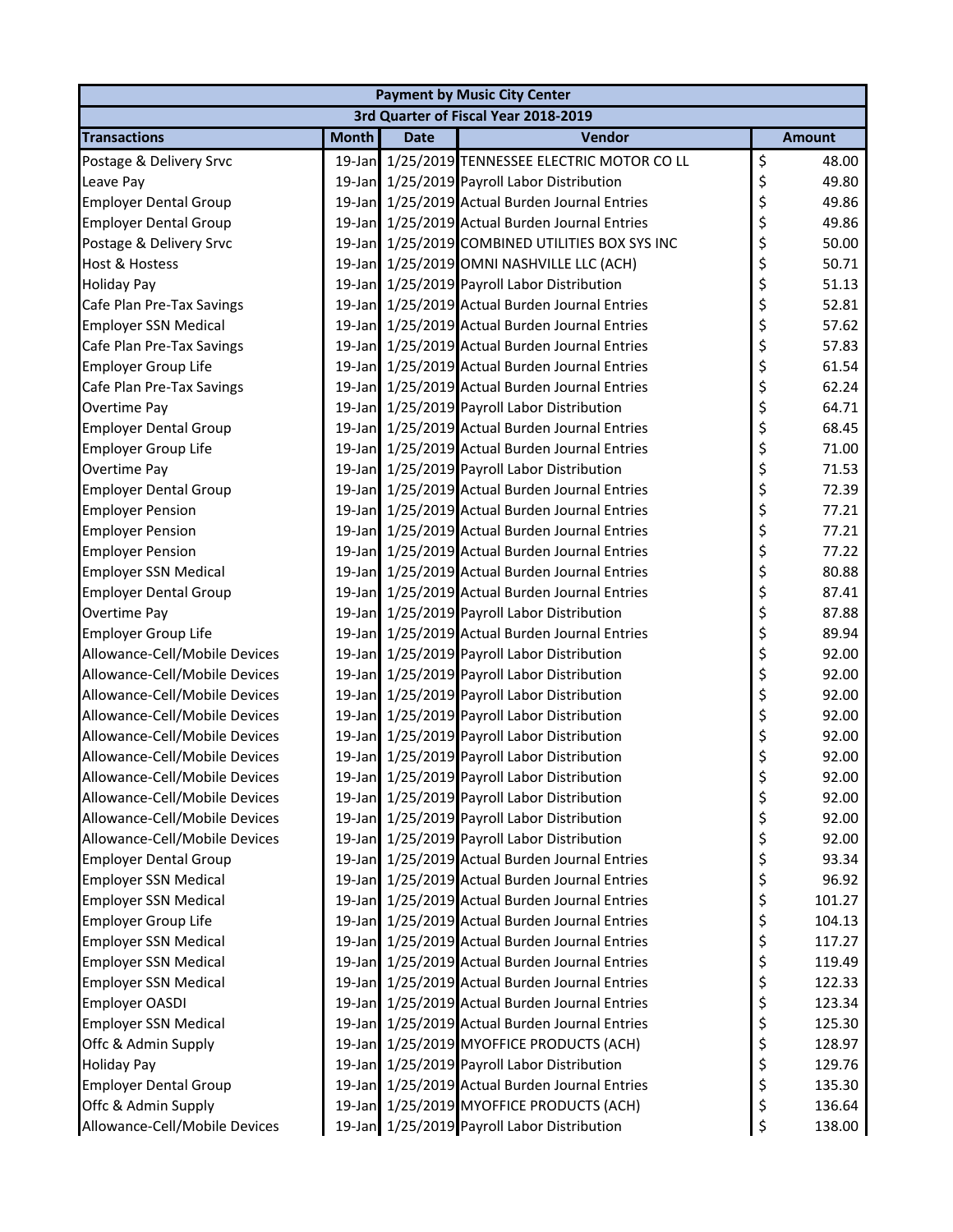| <b>Payment by Music City Center</b> |              |                        |                                                 |    |               |  |  |  |
|-------------------------------------|--------------|------------------------|-------------------------------------------------|----|---------------|--|--|--|
|                                     |              |                        | 3rd Quarter of Fiscal Year 2018-2019            |    |               |  |  |  |
| <b>Transactions</b>                 | <b>Month</b> | <b>Date</b>            | Vendor                                          |    | <b>Amount</b> |  |  |  |
| Allowance-Cell/Mobile Devices       |              |                        | 19-Jan 1/25/2019 Payroll Labor Distribution     | \$ | 138.00        |  |  |  |
| <b>Employer Group Life</b>          | $19$ -Jan    |                        | 1/25/2019 Actual Burden Journal Entries         | \$ | 142.00        |  |  |  |
| Cafe Plan Pre-Tax Savings           |              |                        | 19-Jan 1/25/2019 Actual Burden Journal Entries  | \$ | 143.13        |  |  |  |
| Offc & Admin Supply                 |              |                        | 19-Jan 1/25/2019 MYOFFICE PRODUCTS (ACH)        | \$ | 149.88        |  |  |  |
| Offc & Admin Supply                 |              |                        | 19-Jan 1/25/2019 B & H PHOTO & ELECTRONICS CORP | \$ | 150.92        |  |  |  |
| Leave Pay                           |              |                        | 19-Jan 1/25/2019 Payroll Labor Distribution     | \$ | 152.48        |  |  |  |
| Overtime Pay                        |              |                        | 19-Jan 1/25/2019 Payroll Labor Distribution     | \$ | 155.69        |  |  |  |
| <b>Medical Services</b>             |              |                        | 19-Jan 1/25/2019 MED STAR MEDICAL STAFFING INC  | \$ | 156.25        |  |  |  |
| <b>Holiday Pay</b>                  |              |                        | 19-Jan 1/25/2019 Payroll Labor Distribution     | \$ | 159.36        |  |  |  |
| <b>Employer SSN Medical</b>         |              |                        | 19-Jan 1/25/2019 Actual Burden Journal Entries  | \$ | 162.09        |  |  |  |
| Cafe Plan Pre-Tax Savings           |              |                        | 19-Jan 1/25/2019 Actual Burden Journal Entries  | \$ | 172.65        |  |  |  |
| CCA Employer 401K Plan              | $19$ -Jan    |                        | 1/25/2019 Actual Burden Journal Entries         | \$ | 172.78        |  |  |  |
| <b>Employer SSN Medical</b>         |              |                        | 19-Jan 1/25/2019 Actual Burden Journal Entries  | \$ | 183.36        |  |  |  |
| <b>Holiday Pay</b>                  |              |                        | 19-Jan 1/25/2019 Payroll Labor Distribution     | \$ | 213.06        |  |  |  |
| CCA Employer 401K Plan              |              |                        | 19-Jan 1/25/2019 Actual Burden Journal Entries  | \$ | 223.37        |  |  |  |
| Allowance-Cell/Mobile Devices       |              |                        | 19-Jan 1/25/2019 Payroll Labor Distribution     | \$ | 230.00        |  |  |  |
| Allowance-Cell/Mobile Devices       |              |                        | 19-Jan 1/25/2019 Payroll Labor Distribution     | \$ | 230.00        |  |  |  |
| Overtime Pay                        |              |                        | 19-Jan 1/25/2019 Payroll Labor Distribution     | \$ | 234.27        |  |  |  |
| Leave Pay                           |              |                        | 19-Jan 1/25/2019 Payroll Labor Distribution     | \$ | 236.64        |  |  |  |
| Overtime Pay                        |              |                        | 19-Jan 1/25/2019 Payroll Labor Distribution     | \$ | 244.53        |  |  |  |
| CCA Employer 401K Plan              |              |                        | 19-Jan 1/25/2019 Actual Burden Journal Entries  | \$ | 245.25        |  |  |  |
| <b>Employer OASDI</b>               | $19$ -Jan    |                        | 1/25/2019 Actual Burden Journal Entries         | \$ | 246.41        |  |  |  |
| <b>Employer Dental Group</b>        |              |                        | 19-Jan 1/25/2019 Actual Burden Journal Entries  | \$ | 246.84        |  |  |  |
| <b>Employer Group Life</b>          |              |                        | 19-Jan 1/25/2019 Actual Burden Journal Entries  | \$ | 250.63        |  |  |  |
| Leave Pay                           |              |                        | 19-Jan 1/25/2019 Payroll Labor Distribution     | \$ | 262.08        |  |  |  |
| Cafe Plan Pre-Tax Savings           |              |                        | 19-Jan 1/25/2019 Actual Burden Journal Entries  | \$ | 268.85        |  |  |  |
| <b>Employer SSN Medical</b>         |              |                        | 19-Jan 1/25/2019 Actual Burden Journal Entries  | \$ | 270.30        |  |  |  |
| CCA Employer 401K Plan              |              |                        | 19-Jan 1/25/2019 Actual Burden Journal Entries  | \$ | 273.40        |  |  |  |
| Allowance-Cell/Mobile Devices       |              |                        | 19-Jan 1/25/2019 Payroll Labor Distribution     | \$ | 276.00        |  |  |  |
| <b>Employer Pension</b>             |              |                        | 19-Jan 1/25/2019 Actual Burden Journal Entries  | \$ | 277.58        |  |  |  |
| <b>Employer SSN Medical</b>         |              |                        | 19-Jan 1/25/2019 Actual Burden Journal Entries  | Ś  | 278.63        |  |  |  |
| Employer Group Life                 |              |                        | 19-Jan 1/25/2019 Actual Burden Journal Entries  | \$ | 283.76        |  |  |  |
| <b>Employer Dental Group</b>        |              |                        | 19-Jan 1/25/2019 Actual Burden Journal Entries  | \$ | 291.58        |  |  |  |
| <b>Holiday Pay</b>                  |              |                        | 19-Jan 1/25/2019 Payroll Labor Distribution     | \$ | 304.96        |  |  |  |
| <b>Laundry Services</b>             |              | 19-Jan 1/25/2019 ALSCO |                                                 | \$ | 312.40        |  |  |  |
| <b>Laundry Services</b>             |              | 19-Jan 1/25/2019 ALSCO |                                                 | \$ | 312.40        |  |  |  |
| <b>Employer SSN Medical</b>         | $19$ -Jan    |                        | 1/25/2019 Actual Burden Journal Entries         | \$ | 313.36        |  |  |  |
| Cafe Plan Pre-Tax Savings           |              |                        | 19-Jan 1/25/2019 Actual Burden Journal Entries  | \$ | 314.67        |  |  |  |
| <b>Laundry Services</b>             |              | 19-Jan 1/25/2019 ALSCO |                                                 | \$ | 319.20        |  |  |  |
| CCA Employer 401K Plan              |              |                        | 19-Jan 1/25/2019 Actual Burden Journal Entries  | \$ | 329.59        |  |  |  |
| <b>Employer OASDI</b>               |              |                        | 19-Jan 1/25/2019 Actual Burden Journal Entries  | \$ | 345.82        |  |  |  |
| Leave Pay                           |              |                        | 19-Jan 1/25/2019 Payroll Labor Distribution     | \$ | 350.04        |  |  |  |
| <b>Employer Group Life</b>          |              |                        | 19-Jan 1/25/2019 Actual Burden Journal Entries  | \$ | 373.22        |  |  |  |
| <b>Holiday Pay</b>                  |              |                        | 19-Jan 1/25/2019 Payroll Labor Distribution     | \$ | 377.32        |  |  |  |
| Leave Pay                           |              |                        | 19-Jan 1/25/2019 Payroll Labor Distribution     | \$ | 397.32        |  |  |  |
| <b>Employer Dental Group</b>        |              |                        | 19-Jan 1/25/2019 Actual Burden Journal Entries  | \$ | 400.78        |  |  |  |
| Employer OASDI                      |              |                        | 19-Jan 1/25/2019 Actual Burden Journal Entries  | \$ | 414.46        |  |  |  |
| <b>Employer OASDI</b>               |              |                        | 19-Jan 1/25/2019 Actual Burden Journal Entries  | \$ | 433.05        |  |  |  |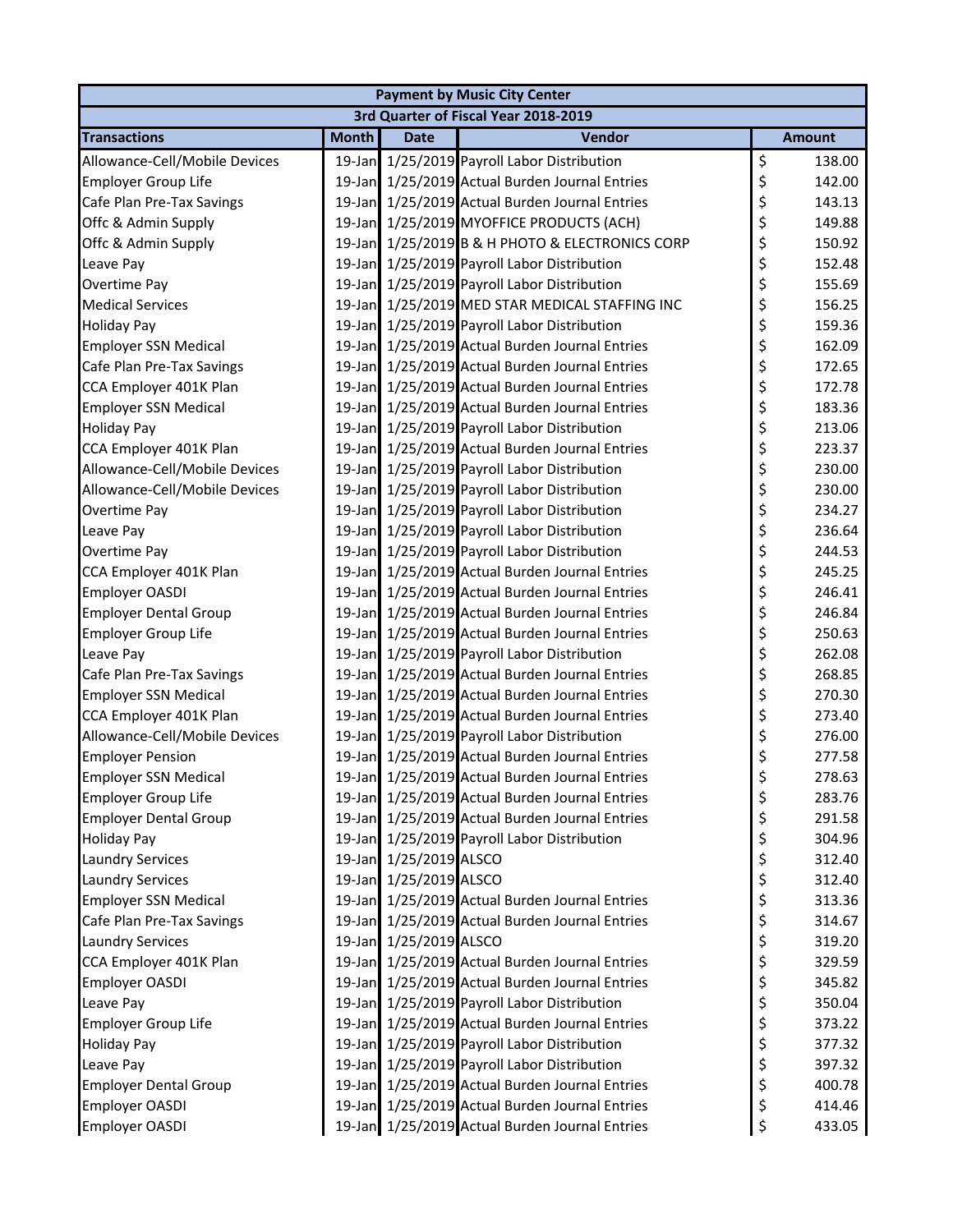| <b>Payment by Music City Center</b> |              |             |                                                |    |               |  |  |  |
|-------------------------------------|--------------|-------------|------------------------------------------------|----|---------------|--|--|--|
|                                     |              |             | 3rd Quarter of Fiscal Year 2018-2019           |    |               |  |  |  |
| <b>Transactions</b>                 | <b>Month</b> | <b>Date</b> | Vendor                                         |    | <b>Amount</b> |  |  |  |
| <b>Holiday Pay</b>                  |              |             | 19-Jan 1/25/2019 Payroll Labor Distribution    | \$ | 438.96        |  |  |  |
| <b>Employer SSN Medical</b>         |              |             | 19-Jan 1/25/2019 Actual Burden Journal Entries | \$ | 443.25        |  |  |  |
| <b>Employer Group Life</b>          |              |             | 19-Jan 1/25/2019 Actual Burden Journal Entries | \$ | 473.33        |  |  |  |
| <b>Employer Pension</b>             |              |             | 19-Jan 1/25/2019 Actual Burden Journal Entries | \$ | 484.11        |  |  |  |
| CCA Employer 401K Plan              |              |             | 19-Jan 1/25/2019 Actual Burden Journal Entries | \$ | 491.83        |  |  |  |
| <b>Employer Dental Group</b>        |              |             | 19-Jan 1/25/2019 Actual Burden Journal Entries | \$ | 492.20        |  |  |  |
| <b>Employer OASDI</b>               |              |             | 19-Jan 1/25/2019 Actual Burden Journal Entries | \$ | 501.48        |  |  |  |
| Employer OASDI                      |              |             | 19-Jan 1/25/2019 Actual Burden Journal Entries | \$ | 510.92        |  |  |  |
| <b>Employer Group Health</b>        |              |             | 19-Jan 1/25/2019 Actual Burden Journal Entries | \$ | 513.00        |  |  |  |
| Employer OASDI                      |              |             | 19-Jan 1/25/2019 Actual Burden Journal Entries | \$ | 523.08        |  |  |  |
| <b>Employer SSN Medical</b>         |              |             | 19-Jan 1/25/2019 Actual Burden Journal Entries | \$ | 524.72        |  |  |  |
| <b>Employer Pension</b>             | $19$ -Jan    |             | 1/25/2019 Actual Burden Journal Entries        | \$ | 525.99        |  |  |  |
| <b>Employer Group Health</b>        |              |             | 19-Jan 1/25/2019 Actual Burden Journal Entries | \$ | 528.00        |  |  |  |
| <b>Employer OASDI</b>               |              |             | 19-Jan 1/25/2019 Actual Burden Journal Entries | \$ | 535.75        |  |  |  |
| <b>Employer SSN Medical</b>         |              |             | 19-Jan 1/25/2019 Actual Burden Journal Entries | \$ | 599.41        |  |  |  |
| Overtime Pay                        |              |             | 19-Jan 1/25/2019 Payroll Labor Distribution    | \$ | 633.03        |  |  |  |
| <b>Employer Group Health</b>        |              |             | 19-Jan 1/25/2019 Actual Burden Journal Entries | \$ | 642.00        |  |  |  |
| <b>Employer SSN Medical</b>         |              |             | 19-Jan 1/25/2019 Actual Burden Journal Entries | \$ | 678.09        |  |  |  |
| CCA Employer 401K Plan              |              |             | 19-Jan 1/25/2019 Actual Burden Journal Entries | \$ | 685.75        |  |  |  |
| <b>Employer Group Health</b>        |              |             | 19-Jan 1/25/2019 Actual Burden Journal Entries | \$ | 693.00        |  |  |  |
| Employer OASDI                      |              |             | 19-Jan 1/25/2019 Actual Burden Journal Entries | \$ | 693.04        |  |  |  |
| <b>Employer Pension</b>             | $19$ -Jan    |             | 1/25/2019 Actual Burden Journal Entries        | \$ | 720.26        |  |  |  |
| <b>Employer Group Health</b>        |              |             | 19-Jan 1/25/2019 Actual Burden Journal Entries | \$ | 726.00        |  |  |  |
| Leave Pay                           |              |             | 19-Jan 1/25/2019 Payroll Labor Distribution    | \$ | 744.64        |  |  |  |
| <b>Holiday Pay</b>                  |              |             | 19-Jan 1/25/2019 Payroll Labor Distribution    | \$ | 758.02        |  |  |  |
| <b>Employer Group Health</b>        |              |             | 19-Jan 1/25/2019 Actual Burden Journal Entries | \$ | 777.00        |  |  |  |
| <b>Employer OASDI</b>               |              |             | 19-Jan 1/25/2019 Actual Burden Journal Entries | \$ | 783.95        |  |  |  |
| <b>Holiday Pay</b>                  |              |             | 19-Jan 1/25/2019 Payroll Labor Distribution    | \$ | 821.38        |  |  |  |
| <b>Holiday Pay</b>                  |              |             | 19-Jan 1/25/2019 Payroll Labor Distribution    | \$ | 833.28        |  |  |  |
| <b>Holiday Pay</b>                  |              |             | 19-Jan 1/25/2019 Payroll Labor Distribution    | \$ | 885.76        |  |  |  |
| <b>Holiday Pay</b>                  |              |             | 19-Jan 1/25/2019 Payroll Labor Distribution    | \$ | 890.51        |  |  |  |
| <b>Employer Group Health</b>        | $19$ -Jan    |             | 1/25/2019 Actual Burden Journal Entries        | \$ | 906.00        |  |  |  |
| <b>Employer Pension</b>             |              |             | 19-Jan 1/25/2019 Actual Burden Journal Entries | \$ | 906.15        |  |  |  |
| <b>Employer Group Health</b>        |              |             | 19-Jan 1/25/2019 Actual Burden Journal Entries | \$ | 957.00        |  |  |  |
| Leave Pay                           |              |             | 19-Jan 1/25/2019 Payroll Labor Distribution    | \$ | 979.80        |  |  |  |
| CCA Employer 401K Plan              |              |             | 19-Jan 1/25/2019 Actual Burden Journal Entries | \$ | 1,029.39      |  |  |  |
| CCA Employer 401K Plan              | $19$ -Jan    |             | 1/25/2019 Actual Burden Journal Entries        | \$ | 1,029.56      |  |  |  |
| Overtime Pay                        |              |             | 19-Jan 1/25/2019 Payroll Labor Distribution    | \$ | 1,087.85      |  |  |  |
| <b>Employer Pension</b>             |              |             | 19-Jan 1/25/2019 Actual Burden Journal Entries | \$ | 1,112.69      |  |  |  |
| <b>Employer Group Health</b>        |              |             | 19-Jan 1/25/2019 Actual Burden Journal Entries | \$ | 1,140.00      |  |  |  |
| <b>Employer OASDI</b>               |              |             | 19-Jan 1/25/2019 Actual Burden Journal Entries | \$ | 1,155.82      |  |  |  |
| Leave Pay                           | $19$ -Jan    |             | 1/25/2019 Payroll Labor Distribution           | \$ | 1,175.54      |  |  |  |
| <b>Employer OASDI</b>               |              |             | 19-Jan 1/25/2019 Actual Burden Journal Entries | \$ | 1,191.41      |  |  |  |
| CCA Employer 401K Plan              |              |             | 19-Jan 1/25/2019 Actual Burden Journal Entries | \$ | 1,204.47      |  |  |  |
| CCA Employer 401K Plan              |              |             | 19-Jan 1/25/2019 Actual Burden Journal Entries | \$ | 1,282.66      |  |  |  |
| Leave Pay                           |              |             | 19-Jan 1/25/2019 Payroll Labor Distribution    | \$ | 1,319.93      |  |  |  |
| <b>Employer OASDI</b>               | $19$ -Jan    |             | 1/25/2019 Actual Burden Journal Entries        | \$ | 1,339.88      |  |  |  |
| <b>Employer Group Health</b>        |              |             | 19-Jan 1/25/2019 Actual Burden Journal Entries | \$ | 1,419.00      |  |  |  |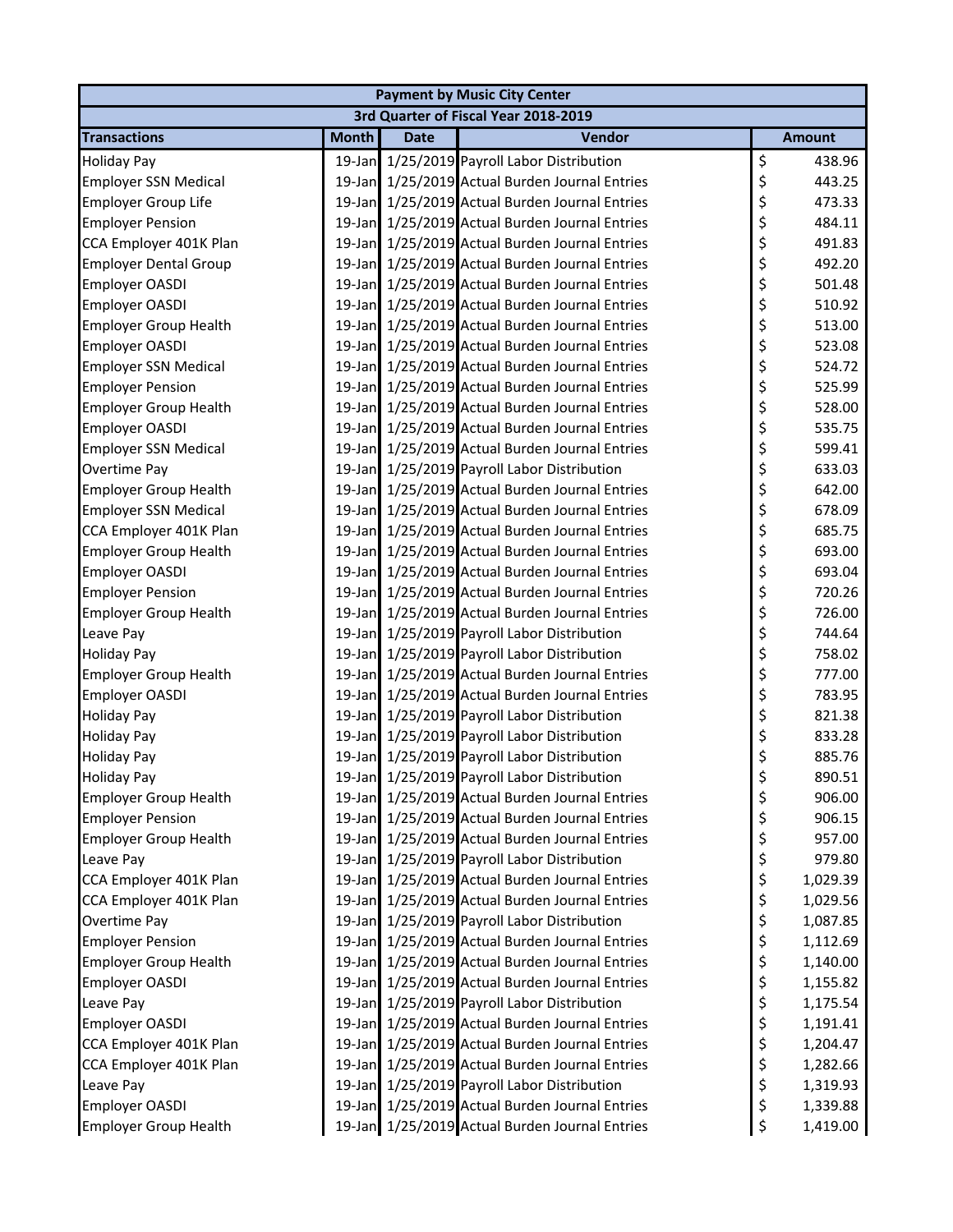| <b>Payment by Music City Center</b> |              |             |                                                |    |               |  |  |  |
|-------------------------------------|--------------|-------------|------------------------------------------------|----|---------------|--|--|--|
|                                     |              |             | 3rd Quarter of Fiscal Year 2018-2019           |    |               |  |  |  |
| <b>Transactions</b>                 | <b>Month</b> | <b>Date</b> | Vendor                                         |    | <b>Amount</b> |  |  |  |
| Leave Pay                           |              |             | 19-Jan 1/25/2019 Payroll Labor Distribution    | \$ | 1,423.10      |  |  |  |
| <b>Employer Group Health</b>        |              |             | 19-Jan 1/25/2019 Actual Burden Journal Entries | \$ | 1,490.02      |  |  |  |
| Overtime Pay                        |              |             | 19-Jan 1/25/2019 Payroll Labor Distribution    | \$ | 1,513.43      |  |  |  |
| Overtime Pay                        |              |             | 19-Jan 1/25/2019 Payroll Labor Distribution    | \$ | 1,692.22      |  |  |  |
| <b>Employer Group Health</b>        |              |             | 19-Jan 1/25/2019 Actual Burden Journal Entries | \$ | 1,800.06      |  |  |  |
| <b>Employer OASDI</b>               |              |             | 19-Jan 1/25/2019 Actual Burden Journal Entries | \$ | 1,895.24      |  |  |  |
| <b>Holiday Pay</b>                  |              |             | 19-Jan 1/25/2019 Payroll Labor Distribution    | \$ | 1,904.32      |  |  |  |
| <b>Holiday Pay</b>                  |              |             | 19-Jan 1/25/2019 Payroll Labor Distribution    | \$ | 1,939.98      |  |  |  |
| <b>Regular Pay</b>                  |              |             | 19-Jan 1/25/2019 Payroll Labor Distribution    | \$ | 2,015.20      |  |  |  |
| <b>Overtime Pay</b>                 |              |             | 19-Jan 1/25/2019 Payroll Labor Distribution    | \$ | 2,114.25      |  |  |  |
| <b>Holiday Pay</b>                  |              |             | 19-Jan 1/25/2019 Payroll Labor Distribution    | \$ | 2,163.70      |  |  |  |
| <b>Employer Group Health</b>        |              |             | 19-Jan 1/25/2019 Actual Burden Journal Entries | \$ | 2,232.00      |  |  |  |
| <b>Employer OASDI</b>               |              |             | 19-Jan 1/25/2019 Actual Burden Journal Entries | \$ | 2,243.71      |  |  |  |
| Other Rpr & Maint Srvc              |              |             | 19-Jan 1/25/2019 EQUIPMENT DEPOT               | \$ | 2,299.59      |  |  |  |
| <b>Regular Pay</b>                  |              |             | 19-Jan 1/25/2019 Payroll Labor Distribution    | \$ | 2,300.21      |  |  |  |
| <b>Employer Pension</b>             |              |             | 19-Jan 1/25/2019 Actual Burden Journal Entries | \$ | 2,349.92      |  |  |  |
| Overtime Pay                        |              |             | 19-Jan 1/25/2019 Payroll Labor Distribution    | \$ | 2,376.67      |  |  |  |
| <b>Medical Services</b>             |              |             | 19-Jan 1/25/2019 MED STAR MEDICAL STAFFING INC | \$ | 2,450.00      |  |  |  |
| <b>Employer OASDI</b>               |              |             | 19-Jan 1/25/2019 Actual Burden Journal Entries | \$ | 2,562.98      |  |  |  |
| <b>Employer Pension</b>             |              |             | 19-Jan 1/25/2019 Actual Burden Journal Entries | \$ | 2,717.07      |  |  |  |
| <b>Employer Group Health</b>        |              |             | 19-Jan 1/25/2019 Actual Burden Journal Entries | \$ | 2,735.97      |  |  |  |
| <b>Employer OASDI</b>               |              |             | 19-Jan 1/25/2019 Actual Burden Journal Entries | \$ | 2,899.34      |  |  |  |
| Leave Pay                           |              |             | 19-Jan 1/25/2019 Payroll Labor Distribution    | \$ | 3,274.97      |  |  |  |
| <b>Holiday Pay</b>                  |              |             | 19-Jan 1/25/2019 Payroll Labor Distribution    | \$ | 3,925.00      |  |  |  |
| <b>Regular Pay</b>                  |              |             | 19-Jan 1/25/2019 Payroll Labor Distribution    | \$ | 5,379.36      |  |  |  |
| Employer Group Health               |              |             | 19-Jan 1/25/2019 Actual Burden Journal Entries | \$ | 5,484.00      |  |  |  |
| <b>Employer Group Health</b>        |              |             | 19-Jan 1/25/2019 Actual Burden Journal Entries | \$ | 6,610.99      |  |  |  |
| <b>Regular Pay</b>                  |              |             | 19-Jan 1/25/2019 Payroll Labor Distribution    | \$ | 6,625.67      |  |  |  |
| <b>Regular Pay</b>                  |              |             | 19-Jan 1/25/2019 Payroll Labor Distribution    | \$ | 7,343.20      |  |  |  |
| <b>Regular Pay</b>                  |              |             | 19-Jan 1/25/2019 Payroll Labor Distribution    | \$ | 7,405.72      |  |  |  |
| Regular Pay                         |              |             | 19-Jan 1/25/2019 Payroll Labor Distribution    | Ś  | 7,504.21      |  |  |  |
| <b>Regular Pay</b>                  |              |             | 19-Jan 1/25/2019 Payroll Labor Distribution    | \$ | 7,829.80      |  |  |  |
| <b>Regular Pay</b>                  |              |             | 19-Jan 1/25/2019 Payroll Labor Distribution    | \$ | 8,056.75      |  |  |  |
| <b>Employer Group Health</b>        |              |             | 19-Jan 1/25/2019 Actual Burden Journal Entries | \$ | 9,700.99      |  |  |  |
| <b>Regular Pay</b>                  |              |             | 19-Jan 1/25/2019 Payroll Labor Distribution    | \$ | 10,627.11     |  |  |  |
| <b>Employer Group Health</b>        |              |             | 19-Jan 1/25/2019 Actual Burden Journal Entries | \$ | 11,369.97     |  |  |  |
| <b>Regular Pay</b>                  |              |             | 19-Jan 1/25/2019 Payroll Labor Distribution    | \$ | 12,453.23     |  |  |  |
| <b>Regular Pay</b>                  |              |             | 19-Jan 1/25/2019 Payroll Labor Distribution    | \$ | 16,862.07     |  |  |  |
| <b>Regular Pay</b>                  |              |             | 19-Jan 1/25/2019 Payroll Labor Distribution    | \$ | 16,876.80     |  |  |  |
| <b>Regular Pay</b>                  |              |             | 19-Jan 1/25/2019 Payroll Labor Distribution    | \$ | 19,783.13     |  |  |  |
| <b>Regular Pay</b>                  |              |             | 19-Jan 1/25/2019 Payroll Labor Distribution    | \$ | 28,856.69     |  |  |  |
| <b>Regular Pay</b>                  |              |             | 19-Jan 1/25/2019 Payroll Labor Distribution    | \$ | 35,142.87     |  |  |  |
| <b>Regular Pay</b>                  |              |             | 19-Jan 1/25/2019 Payroll Labor Distribution    | \$ | 37,160.82     |  |  |  |
| <b>Regular Pay</b>                  |              |             | 19-Jan 1/25/2019 Payroll Labor Distribution    | \$ | 44,328.67     |  |  |  |
| Offc & Admin Supply                 |              |             | 19-Jan 1/28/2019 MYOFFICE PRODUCTS (ACH)       | \$ | 8.27          |  |  |  |
| Offc & Admin Supply                 |              |             | 19-Jan 1/28/2019 MYOFFICE PRODUCTS (ACH)       | \$ | 13.68         |  |  |  |
| Food & Ice                          |              |             | 19-Jan 1/28/2019 CENTERPLATE MCC (ACH)         | \$ | 56.87         |  |  |  |
| Cable Television                    |              |             | 19-Jan 1/28/2019 COMCAST (ACH)                 | \$ | 454.96        |  |  |  |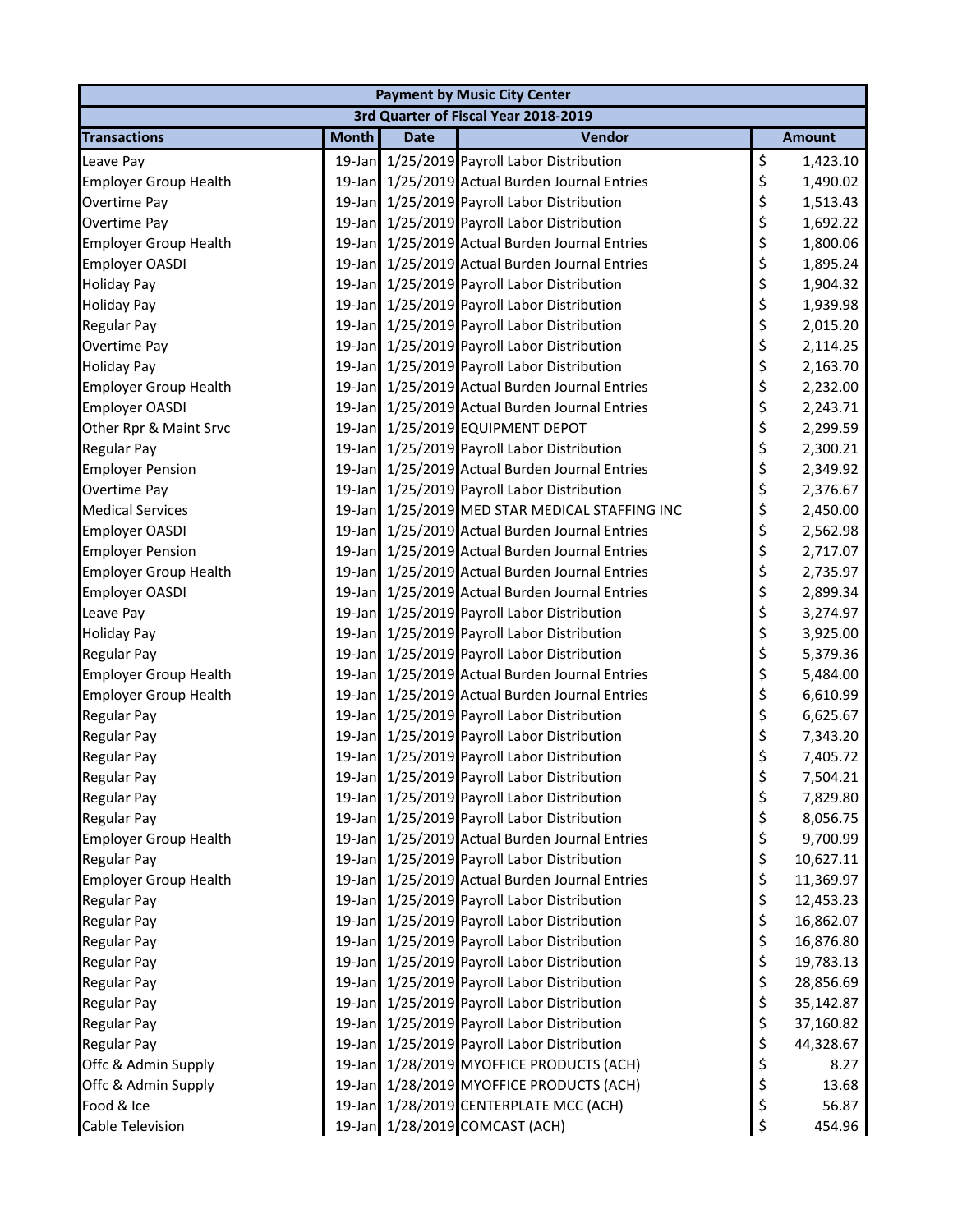|                                  | <b>Payment by Music City Center</b> |                            |                                                 |    |               |  |  |  |
|----------------------------------|-------------------------------------|----------------------------|-------------------------------------------------|----|---------------|--|--|--|
|                                  |                                     |                            | 3rd Quarter of Fiscal Year 2018-2019            |    |               |  |  |  |
| <b>Transactions</b>              | <b>Month</b>                        | <b>Date</b>                | <b>Vendor</b>                                   |    | <b>Amount</b> |  |  |  |
| Food & Ice                       |                                     |                            | 19-Jan 1/28/2019 CENTERPLATE MCC (ACH)          | \$ | 456.48        |  |  |  |
| Food & Bev-Inhouse               |                                     |                            | 19-Jan 1/28/2019 CENTERPLATE MCC (ACH)          | \$ | 3,288.70      |  |  |  |
| <b>Building Maintenance Srvc</b> |                                     |                            | 19-Jan 1/28/2019 SUSTAINABLE FLOORING SOLUTIONS | \$ | 4,392.00      |  |  |  |
| <b>Temporary Service</b>         |                                     |                            | 19-Jan 1/29/2019 ELITE SHOW SERVICES INC (ACH)  | \$ | (45.00)       |  |  |  |
| <b>Laundry Services</b>          |                                     | 19-Jan 1/29/2019 ALSCO     |                                                 | \$ | 31.00         |  |  |  |
| <b>Laundry Services</b>          |                                     | 19-Jan 1/29/2019 ALSCO     |                                                 | \$ | 138.00        |  |  |  |
| Other Rpr & Maint Srvc           |                                     |                            | 19-Jan 1/29/2019 FIRE PRO LLC (ACH)             | \$ | 390.00        |  |  |  |
| <b>Building Maintenance Srvc</b> |                                     |                            | 19-Jan 1/29/2019 JOHNSON CONTROLS INC/CARDKEY ( | \$ | 451.50        |  |  |  |
| <b>Medical Services</b>          |                                     |                            | 19-Jan 1/29/2019 MED STAR MEDICAL STAFFING INC  | \$ | 700.00        |  |  |  |
| <b>Security Services</b>         |                                     |                            | 19-Jan 1/29/2019 ELITE SHOW SERVICES INC (ACH)  | \$ | 945.28        |  |  |  |
| <b>Uniform Cleaning Service</b>  |                                     |                            | 19-Jan 1/29/2019 CINTAS CORP #051 MATS & RUGS(A | \$ | 1,041.84      |  |  |  |
| Plumbing/HVAC Maintain Srvc      |                                     |                            | 19-Jan 1/29/2019 TENNESSEE ELECTRIC MOTOR CO LL | \$ | 1,486.86      |  |  |  |
| <b>Temporary Service</b>         |                                     |                            | 19-Jan 1/29/2019 ELITE SHOW SERVICES INC (ACH)  | \$ | 1,917.90      |  |  |  |
| <b>Security Services</b>         |                                     |                            | 19-Jan 1/29/2019 ELITE SHOW SERVICES INC (ACH)  | \$ | 2,450.10      |  |  |  |
| <b>Medical Services</b>          |                                     |                            | 19-Jan 1/29/2019 MED STAR MEDICAL STAFFING INC  | \$ | 3,337.50      |  |  |  |
| <b>Temporary Service</b>         |                                     |                            | 19-Jan 1/29/2019 ELITE SHOW SERVICES INC (ACH)  | \$ | 8,717.84      |  |  |  |
| <b>Security Services</b>         |                                     |                            | 19-Jan 1/29/2019 ELITE SHOW SERVICES INC (ACH)  | \$ | 19,301.67     |  |  |  |
| <b>Security Services</b>         |                                     |                            | 19-Jan 1/29/2019 ELITE SHOW SERVICES INC (ACH)  | \$ | 23,780.23     |  |  |  |
| Employee Out-of-town Travel      |                                     |                            | 19-Jan 1/30/2019 FIELDS, CRYSTAL A              | \$ | 191.26        |  |  |  |
| Other Rpr & Maint Srvc           |                                     | 19-Jan 1/30/2019 ATECH INC |                                                 | \$ | 346.88        |  |  |  |
| Computer Hardware <\$10K         |                                     |                            | 19-Jan 1/30/2019 SUNSET MARKETING INC           | \$ | 599.85        |  |  |  |
| Rpr & Maint Srvc Access Ctrl     |                                     |                            | 19-Jan 1/30/2019 JOHNSON CONTROLS FIRE PROTECTI | \$ | 3,166.67      |  |  |  |
| Rpr & Maint Srvc CCTV            |                                     |                            | 19-Jan 1/30/2019 JOHNSON CONTROLS FIRE PROTECTI | \$ | 4,250.00      |  |  |  |
| Rpr & Maint Srvc UPS             |                                     |                            | 19-Jan 1/31/2019 MCC 1/19 SRVC CONTRACT RCLS    | \$ | (8, 260.00)   |  |  |  |
| <b>Mngt Cnsltnt Srvc</b>         |                                     |                            | 19-Jan 1/31/2019 MCC 1/19 Misc A/R Entry        | \$ | (5,970.00)    |  |  |  |
| <b>Mngt Cnsltnt Srvc</b>         |                                     |                            | 19-Jan 1/31/2019 MCC 1/19 Misc A/R Entry        | \$ | (5,917.50)    |  |  |  |
| <b>Merchant Fees</b>             |                                     |                            | 19-Jan 1/31/2019 MCC 1/19 Misc A/R Entry        | \$ | (3,379.97)    |  |  |  |
| Other Rpr & Maint Srvc           |                                     |                            | 19-Jan 1/31/2019 MCC 1/19 Misc A/R Entry        | \$ | (1,083.09)    |  |  |  |
| Other Rpr & Maint Srvc           |                                     |                            | 19-Jan 1/31/2019 MCC 1/19 Misc A/R Entry        | \$ | (577.03)      |  |  |  |
| <b>Electrical Supply</b>         |                                     |                            | 19-Jan 1/31/2019 MCC 1/19 Misc A/R Entry        | \$ | (252.54)      |  |  |  |
| <b>Temporary Service</b>         |                                     |                            | 19-Jan 1/31/2019 MCC 01/19 Temp Labor RCLS      | \$ | (156.81)      |  |  |  |
| Paint Supply                     |                                     |                            | 19-Jan 1/31/2019 SHERWIN WILLIAMS CO INDUSTRIAL | \$ | (13.75)       |  |  |  |
| Food & Bev-Inhouse               |                                     |                            | 19-Jan 1/31/2019 CENTERPLATE MCC (ACH)          | \$ | 12.26         |  |  |  |
| Food & Bev-Inhouse               |                                     |                            | 19-Jan 1/31/2019 CENTERPLATE MCC (ACH)          | \$ | 13.13         |  |  |  |
| Computer Hardware <\$10K         |                                     |                            | 19-Jan 1/31/2019 ITS 01/19 Mis Repl Fd Reimb    | \$ | 17.19         |  |  |  |
| Postage & Delivery Srvc          |                                     |                            | 19-Jan 1/31/2019 TERRYBERRY CO LLC              | \$ | 22.18         |  |  |  |
| Food & Bev-Inhouse               |                                     |                            | 19-Jan 1/31/2019 CENTERPLATE MCC (ACH)          | \$ | 22.39         |  |  |  |
| <b>Laundry Services</b>          |                                     | 19-Jan 1/31/2019 ALSCO     |                                                 | \$ | 31.00         |  |  |  |
| <b>Internet Services</b>         |                                     |                            | 19-Jan 1/31/2019 AT&T (MCC)                     | \$ | 35.25         |  |  |  |
| Offc & Admin Supply              |                                     |                            | 19-Jan 1/31/2019 FREEMAN DECORATING / FREEMAN   | \$ | 38.00         |  |  |  |
| Offc & Admin Supply              |                                     |                            | 19-Jan 1/31/2019 MYOFFICE PRODUCTS (ACH)        | \$ | 79.00         |  |  |  |
| <b>Electrical Supply</b>         |                                     |                            | 19-Jan 1/31/2019 COVER ALL PRODUCTS (ACH)       | \$ | 96.99         |  |  |  |
| Offc & Admin Supply              |                                     |                            | 19-Jan 1/31/2019 MYOFFICE PRODUCTS (ACH)        | \$ | 125.28        |  |  |  |
| <b>Laundry Services</b>          |                                     | 19-Jan 1/31/2019 ALSCO     |                                                 | \$ | 138.00        |  |  |  |
| Offc & Admin Supply              |                                     |                            | 19-Jan 1/31/2019 MYOFFICE PRODUCTS (ACH)        | \$ | 151.92        |  |  |  |
| <b>Temporary Service-Reimb</b>   |                                     |                            | 19-Jan 1/31/2019 MCC 01/19 Temp Labor RCLS      | \$ | 156.81        |  |  |  |
| Food & Ice                       |                                     |                            | 19-Jan 1/31/2019 CENTERPLATE MCC (ACH)          | \$ | 247.99        |  |  |  |
| <b>Electrical Supply</b>         |                                     |                            | 19-Jan 1/31/2019 COVER ALL PRODUCTS (ACH)       | \$ | 313.20        |  |  |  |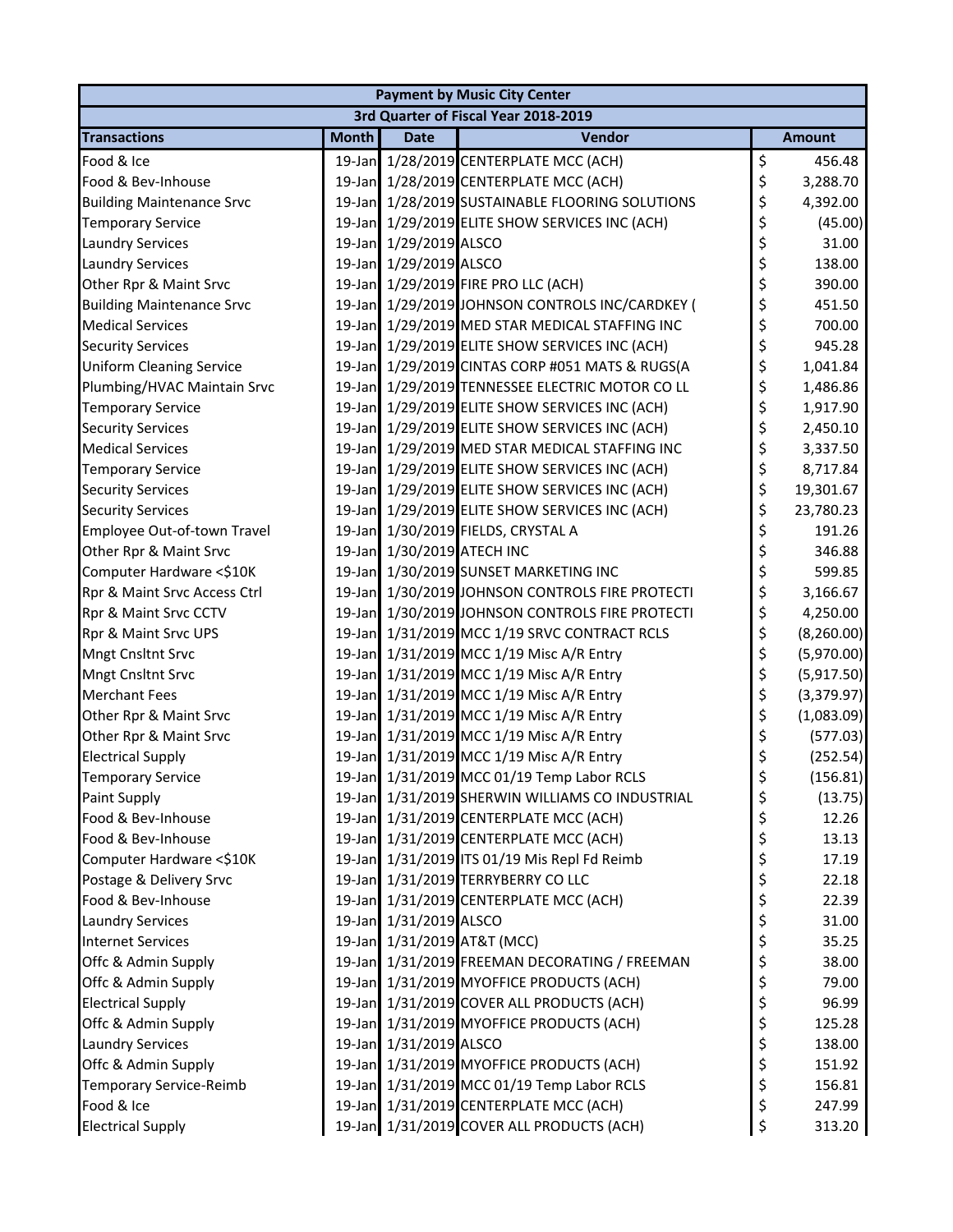| <b>Payment by Music City Center</b> |              |                           |                                                 |    |                |  |
|-------------------------------------|--------------|---------------------------|-------------------------------------------------|----|----------------|--|
|                                     |              |                           | 3rd Quarter of Fiscal Year 2018-2019            |    |                |  |
| <b>Transactions</b>                 | <b>Month</b> | <b>Date</b>               | Vendor                                          |    | <b>Amount</b>  |  |
| Other Rpr & Maint Srvc              |              |                           | 19-Jan 1/31/2019 MAYNARD SELECT LLC (ACH)       | \$ | 351.72         |  |
| Other Rpr & Maint Srvc              |              |                           | 19-Jan 1/31/2019 MAYNARD SELECT LLC (ACH)       | \$ | 423.50         |  |
| Other Rpr & Maint Srvc              |              |                           | 19-Jan 1/31/2019 MAYNARD SELECT LLC (ACH)       | \$ | 425.00         |  |
| Food & Bev-Inhouse                  |              |                           | 19-Jan 1/31/2019 CENTERPLATE MCC (ACH)          | \$ | 437.24         |  |
| <b>Laundry Services</b>             |              | 19-Jan 1/31/2019 ALSCO    |                                                 | \$ | 466.03         |  |
| Food & Bev-Inhouse                  |              |                           | 19-Jan 1/31/2019 CENTERPLATE MCC (ACH)          | \$ | 504.12         |  |
| Janitorial Srvc                     |              |                           | 19-Jan 1/31/2019 INDUSTRIAL STAFFING OF TN (ACH | \$ | 512.05         |  |
| <b>Membership Dues</b>              |              |                           | 19-Jan 1/31/2019 SKAL INTERNATIONAL NASHVILLE   | \$ | 572.00         |  |
| <b>Medical Services</b>             |              |                           | 19-Jan 1/31/2019 MED STAR MEDICAL STAFFING INC  | \$ | 700.00         |  |
| <b>Temporary Service</b>            |              |                           | 19-Jan 1/31/2019 INDUSTRIAL STAFFING OF TN (ACH | \$ | 804.65         |  |
| <b>Mngt Cnsltnt Srvc</b>            |              |                           | 19-Jan 1/31/2019 COMMONWEALTH DEVELOPMENT GRP I | \$ | 975.00         |  |
| Rpr & Maint Srvc Elev/Escel         |              |                           | 19-Jan 1/31/2019 NASHVILLE MACHINE ELEVATOR CO  | \$ | 1,065.00       |  |
| Water                               |              |                           | 19-Jan 1/31/2019 W&S JAN/19 WATER IDB           | \$ | 1,078.59       |  |
| Other Rpr & Maint Srvc              |              |                           | 19-Jan 1/31/2019 KELSAN INC (ACH)               | \$ | 1,282.31       |  |
| <b>Medical Services</b>             |              |                           | 19-Jan 1/31/2019 MED STAR MEDICAL STAFFING INC  | \$ | 1,462.50       |  |
| Stormwater                          |              |                           | 19-Jan 1/31/2019 W&S JAN/19 STORMWATER IDB      | \$ | 1,950.00       |  |
| <b>Medical Services</b>             |              |                           | 19-Jan 1/31/2019 MED STAR MEDICAL STAFFING INC  | \$ | 2,150.00       |  |
| Other Rpr & Maint Srvc              |              |                           | 19-Jan 1/31/2019 NASHVILLE MACHINE ELEVATOR CO  | \$ | 2,205.00       |  |
| <b>Security Services</b>            |              |                           | 19-Jan 1/31/2019 ELITE SHOW SERVICES INC (ACH)  | \$ | 2,441.77       |  |
| <b>Uniform Cleaning Service</b>     |              |                           | 19-Jan 1/31/2019 CINTAS CORP #051 MATS & RUGS(A | \$ | 2,656.85       |  |
| <b>Internet Services</b>            |              |                           | 19-Jan 1/31/2019 AT&T (MCC)                     | \$ | 2,751.39       |  |
| <b>Rent Equipment</b>               |              |                           | 19-Jan 1/31/2019 LMG INC (ACH)                  | \$ | 3,356.18       |  |
| <b>HHold &amp; Jnitr Supply</b>     |              |                           | 19-Jan 1/31/2019 AMERICAN PAPER & TWINE CO (ACH | \$ | 3,805.92       |  |
| <b>Temporary Service</b>            |              |                           | 19-Jan 1/31/2019 LMG INC (ACH)                  | \$ | 3,862.50       |  |
| Gas                                 |              |                           | 19-Jan 1/31/2019 PIEDMONT NATURAL GAS CO (METRO | \$ | 4,013.15       |  |
| Water                               |              |                           | 19-Jan 1/31/2019 W&S JAN/19 SEWER IDB           | \$ | 4,259.21       |  |
| Janitorial Srvc                     |              |                           | 19-Jan 1/31/2019 INDUSTRIAL STAFFING OF TN (ACH | \$ | 5,663.69       |  |
| <b>Mngt Cnsltnt Srvc</b>            |              |                           | 19-Jan 1/31/2019 COMMONWEALTH DEVELOPMENT GRP I | \$ | 5,917.50       |  |
| <b>Temporary Service</b>            |              |                           | 19-Jan 1/31/2019 ELITE SHOW SERVICES INC (ACH)  | \$ | 6,676.18       |  |
| <b>Legal Services</b>               |              |                           | 19-Jan 1/31/2019 BONE MCALLESTER NORTON PLLC    | \$ | 10,000.00      |  |
|                                     |              | <b>Total January 2019</b> |                                                 |    | \$1,631,287.94 |  |
| Water                               | 19-Feb       |                           | 2/1/2019 W&S DEC/18 SEWER IDB                   | \$ | (4, 121.40)    |  |
| Postage & Delivery Srvc             | 19-Feb       |                           | 2/1/2019 TERRYBERRY CO LLC                      | \$ | (10.53)        |  |
| Insurance-Liability/PropDmg         | 19-Feb       |                           | 2/1/2019 MCC 2/19 INSURANCE RCLS                | \$ | 271.25         |  |
| Insurance-Liability/PropDmg         | 19-Feb       |                           | 2/1/2019 MCC 2/19 INSURANCE RCLS                | \$ | 300.00         |  |
| Insurance-Liability/PropDmg         | 19-Feb       |                           | 2/1/2019 MCC 2/19 INSURANCE RCLS                | \$ | 392.25         |  |
| Rpr & Maint Srvc Solar Panel        | 19-Feb       |                           | 2/1/2019 MCC 2/19 SRVC CONTRACT RCLS            | \$ | 450.00         |  |
| Insurance-Liability/PropDmg         | 19-Feb       |                           | 2/1/2019 MCC 2/19 INSURANCE RCLS                | \$ | 602.75         |  |
| Rpr & Maint Srvc UPS                | 19-Feb       |                           | 2/1/2019 MCC 2/19 SRVC CONTRACT RCLS            | \$ | 688.33         |  |
| Insurance-Vehicles                  | 19-Feb       |                           | 2/1/2019 MCC 2/19 INSURANCE RCLS                | \$ | 832.92         |  |
| Insurance-Liability/PropDmg         | 19-Feb       |                           | 2/1/2019 MCC 2/19 INSURANCE RCLS                | \$ | 978.67         |  |
| Rpr & Maint Srvc Crestron           | 19-Feb       |                           | 2/1/2019 MCC 2/19 SRVC CONTRACT RCLS            | \$ | 2,066.66       |  |
| Insurance-Liability/PropDmg         | 19-Feb       |                           | 2/1/2019 MCC 2/19 INSURANCE RCLS                | \$ | 2,085.17       |  |
| Rpr & Maint Srvc Air Walls          | 19-Feb       |                           | 2/1/2019 MCC 2/19 SRVC CONTRACT RCLS            | \$ | 3,000.00       |  |
| Rpr & Maint Srvc Air Walls          | 19-Feb       |                           | 2/1/2019 MCC 2/19 SRVC CONTRACT RCLS            | \$ | 3,550.00       |  |
| Insurance-Liability/PropDmg         | 19-Feb       |                           | 2/1/2019 MCC 2/19 INSURANCE RCLS                | \$ | 3,553.17       |  |
| Water                               | 19-Feb       |                           | 2/1/2019 W&S JE 1174706 12/31/18 SL Cor         | \$ | 4,121.40       |  |
| Insurance-Workman's Comp            | 19-Feb       |                           | 2/1/2019 MCC 2/19 INSURANCE RCLS                | \$ | 4,452.94       |  |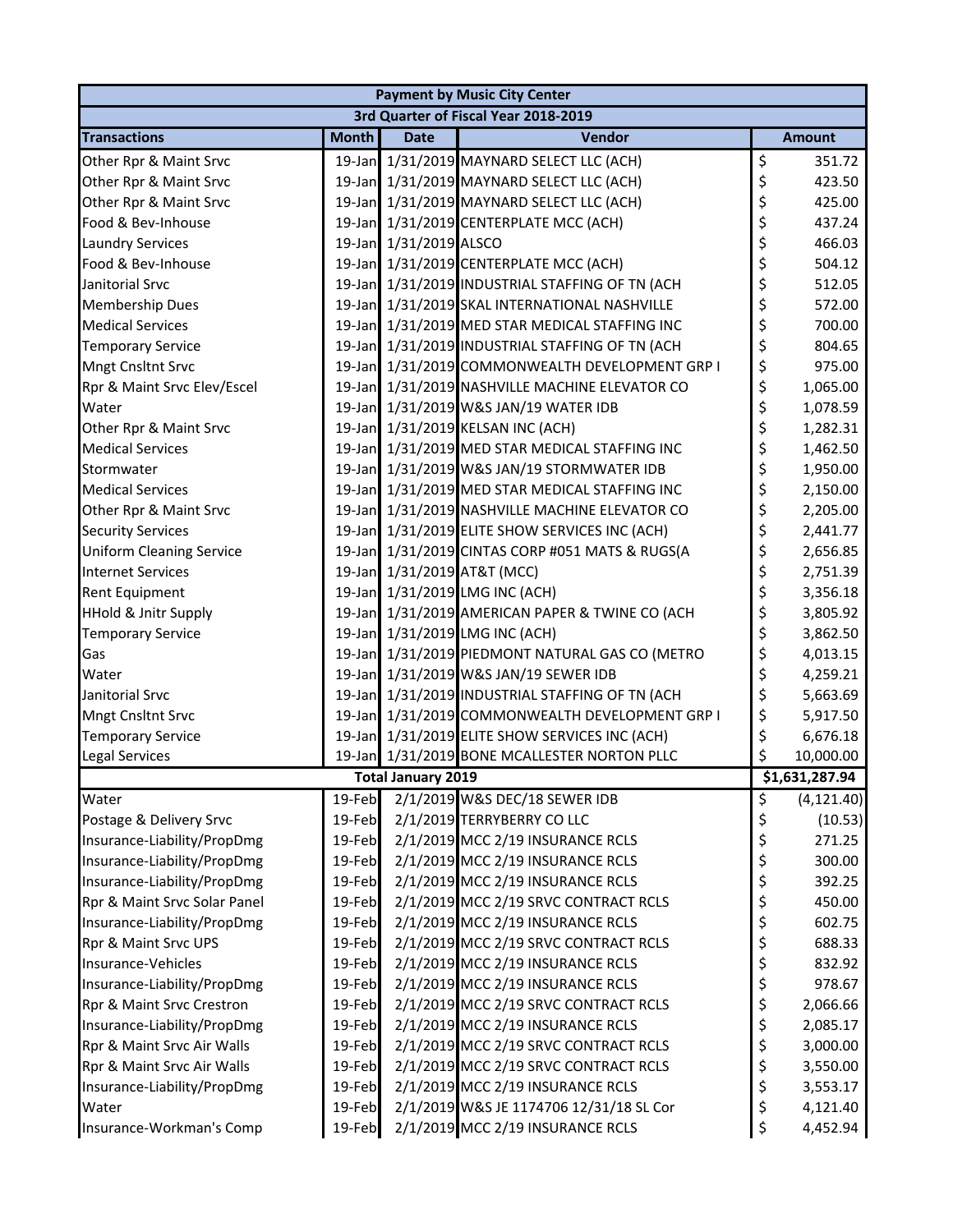| <b>Payment by Music City Center</b> |              |             |                                         |    |               |  |  |
|-------------------------------------|--------------|-------------|-----------------------------------------|----|---------------|--|--|
|                                     |              |             | 3rd Quarter of Fiscal Year 2018-2019    |    |               |  |  |
| <b>Transactions</b>                 | <b>Month</b> | <b>Date</b> | Vendor                                  |    | <b>Amount</b> |  |  |
| Insurance-Liability/PropDmg         | 19-Feb       |             | 2/1/2019 MCC 2/19 INSURANCE RCLS        | \$ | 4,820.50      |  |  |
| Insurance-Liability/PropDmg         | 19-Feb       |             | 2/1/2019 MCC 2/19 INSURANCE RCLS        | \$ | 10,976.00     |  |  |
| Insurance-Liability/PropDmg         | 19-Feb       |             | 2/1/2019 MCC 2/19 INSURANCE RCLS        | \$ | 11,302.00     |  |  |
| Info Systems Charge                 | 19-Feb       |             | 2/1/2019 ITS 02/19 FY 19 ISF BILLING    | \$ | 22,800.00     |  |  |
| <b>Convention Center Authority</b>  | 19-Feb       |             | 2/1/2019 ADM FY19 2/19 LOCAP Billing    | \$ | 36,800.00     |  |  |
| Postage & Delivery Srvc             | 19-Feb       |             | 2/5/2019 TERRYBERRY CO LLC              | \$ | (10.53)       |  |  |
| Repair & Maint Supply               | 19-Feb       |             | 2/5/2019 WEST END LOCK CO               | \$ | 3.50          |  |  |
| Postage & Delivery Srvc             | 19-Feb       |             | 2/5/2019 TERRYBERRY CO LLC              | \$ | 10.53         |  |  |
| Repair & Maint Supply               | 19-Feb       |             | 2/5/2019 WEST END LOCK CO               | \$ | 58.50         |  |  |
| Other Rpr & Maint Srvc              | 19-Feb       |             | 2/5/2019 AMERICAS MOTOR SPORTS          | \$ | 1,439.46      |  |  |
| Plumbing/HVAC Maintain Srvc         | 19-Feb       |             | 2/6/2019 TENNESSEE ELECTRIC MOTOR CO LL | \$ | (503.68)      |  |  |
| Offc & Admin Supply                 | 19-Feb       |             | 2/6/2019 MYOFFICE PRODUCTS (ACH)        | \$ | 4.14          |  |  |
| Offc & Admin Supply                 | 19-Feb       |             | 2/6/2019 MYOFFICE PRODUCTS (ACH)        | \$ | 12.74         |  |  |
| Offc & Admin Supply                 | 19-Feb       |             | 2/6/2019 MYOFFICE PRODUCTS (ACH)        | \$ | 17.02         |  |  |
| Offc & Admin Supply                 | 19-Feb       |             | 2/6/2019 MYOFFICE PRODUCTS (ACH)        | \$ | 62.00         |  |  |
| Legal Services                      | 19-Feb       |             | 2/6/2019 BONE MCALLESTER NORTON PLLC    | \$ | 10,000.00     |  |  |
| Postage & Delivery Srvc             | 19-Feb       |             | 2/8/2019 BLINK MARKETING INC (ACH)      | \$ | (40.56)       |  |  |
| <b>FSA Pre-Tax Savings</b>          | 19-Feb       |             | 2/8/2019 Actual Burden Journal Entries  | \$ | 1.77          |  |  |
| <b>FSA Pre-Tax Savings</b>          | 19-Feb       |             | 2/8/2019 Actual Burden Journal Entries  | \$ | 7.65          |  |  |
| FSA Pre-Tax Savings                 | 19-Feb       |             | 2/8/2019 Actual Burden Journal Entries  | \$ | 7.65          |  |  |
| FSA Pre-Tax Savings                 | 19-Feb       |             | 2/8/2019 Actual Burden Journal Entries  | \$ | 8.53          |  |  |
| Overtime Pay                        | 19-Feb       |             | 2/8/2019 Payroll Labor Distribution     | \$ | 9.17          |  |  |
| Cafe Plan Pre-Tax Savings           | 19-Feb       |             | 2/8/2019 Actual Burden Journal Entries  | \$ | 13.42         |  |  |
| Cafe Plan Pre-Tax Savings           | 19-Feb       |             | 2/8/2019 Actual Burden Journal Entries  | \$ | 16.04         |  |  |
| <b>Employer Dental Group</b>        | 19-Feb       |             | 2/8/2019 Actual Burden Journal Entries  | \$ | 16.62         |  |  |
| <b>Employer Dental Group</b>        | 19-Feb       |             | 2/8/2019 Actual Burden Journal Entries  | \$ | 16.62         |  |  |
| Cafe Plan Pre-Tax Savings           | 19-Feb       |             | 2/8/2019 Actual Burden Journal Entries  | \$ | 18.61         |  |  |
| Cafe Plan Pre-Tax Savings           | 19-Feb       |             | 2/8/2019 Actual Burden Journal Entries  | \$ | 19.91         |  |  |
| Cafe Plan Pre-Tax Savings           | 19-Feb       |             | 2/8/2019 Actual Burden Journal Entries  | \$ | 22.02         |  |  |
| Cafe Plan Pre-Tax Savings           | 19-Feb       |             | 2/8/2019 Actual Burden Journal Entries  | \$ | 22.05         |  |  |
| <b>FSA Pre-Tax Savings</b>          | 19-Feb       |             | 2/8/2019 Actual Burden Journal Entries  | \$ | 22.36         |  |  |
| Cafe Plan Pre-Tax Savings           | 19-Feb       |             | 2/8/2019 Actual Burden Journal Entries  | \$ | 25.09         |  |  |
| <b>Employer Dental Group</b>        | 19-Feb       |             | 2/8/2019 Actual Burden Journal Entries  | \$ | 26.10         |  |  |
| <b>Employer Dental Group</b>        | 19-Feb       |             | 2/8/2019 Actual Burden Journal Entries  | \$ | 26.10         |  |  |
| Cafe Plan Pre-Tax Savings           | 19-Feb       |             | 2/8/2019 Actual Burden Journal Entries  | \$ | 26.81         |  |  |
| <b>Employer SSN Medical</b>         | 19-Feb       |             | 2/8/2019 Actual Burden Journal Entries  | \$ | 28.18         |  |  |
| <b>Employer Dental Group</b>        | 19-Feb       |             | 2/8/2019 Actual Burden Journal Entries  | \$ | 29.67         |  |  |
| Cafe Plan Pre-Tax Savings           | 19-Feb       |             | 2/8/2019 Actual Burden Journal Entries  | \$ | 30.57         |  |  |
| <b>Employer Dental Group</b>        | 19-Feb       |             | 2/8/2019 Actual Burden Journal Entries  | \$ | 33.24         |  |  |
| Cafe Plan Pre-Tax Savings           | 19-Feb       |             | 2/8/2019 Actual Burden Journal Entries  | \$ | 39.72         |  |  |
| Cafe Plan Pre-Tax Savings           | 19-Feb       |             | 2/8/2019 Actual Burden Journal Entries  | \$ | 40.47         |  |  |
| Postage & Delivery Srvc             | 19-Feb       |             | 2/8/2019 BLINK MARKETING INC (ACH)      | \$ | 40.56         |  |  |
| <b>Employer Dental Group</b>        | 19-Feb       |             | 2/8/2019 Actual Burden Journal Entries  | \$ | 42.72         |  |  |
| Allowance-Cell/Mobile Devices       | 19-Feb       |             | 2/8/2019 Payroll Labor Distribution     | \$ | 46.00         |  |  |
| <b>Employer Dental Group</b>        | 19-Feb       |             | 2/8/2019 Actual Burden Journal Entries  | \$ | 49.86         |  |  |
| <b>Employer Dental Group</b>        | 19-Feb       |             | 2/8/2019 Actual Burden Journal Entries  | \$ | 49.86         |  |  |
| <b>Employer SSN Medical</b>         | 19-Feb       |             | 2/8/2019 Actual Burden Journal Entries  | \$ | 51.74         |  |  |
| Cafe Plan Pre-Tax Savings           | 19-Feb       |             | 2/8/2019 Actual Burden Journal Entries  | \$ | 52.81         |  |  |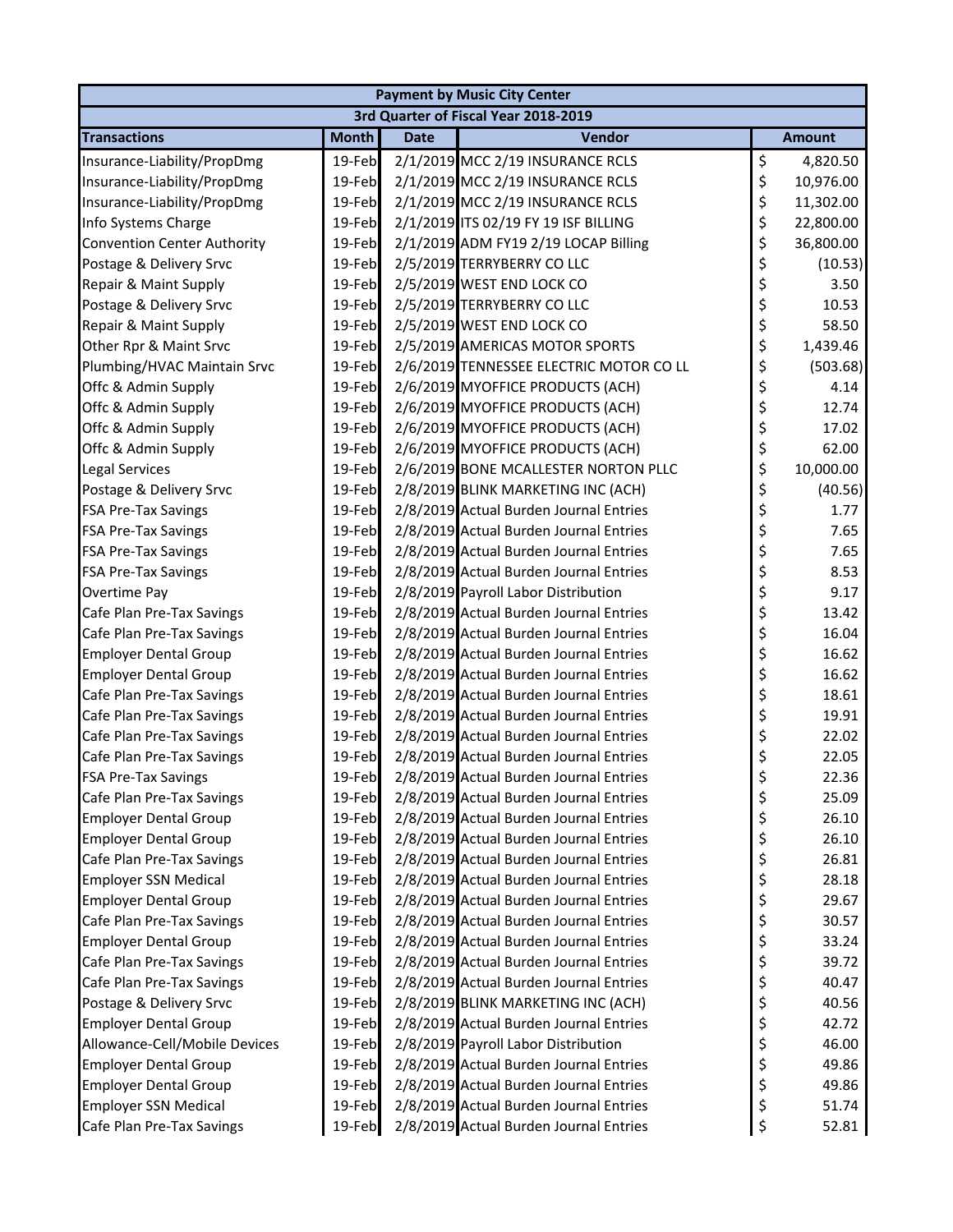| <b>Payment by Music City Center</b> |              |             |                                        |    |               |  |  |
|-------------------------------------|--------------|-------------|----------------------------------------|----|---------------|--|--|
|                                     |              |             | 3rd Quarter of Fiscal Year 2018-2019   |    |               |  |  |
| <b>Transactions</b>                 | <b>Month</b> | <b>Date</b> | Vendor                                 |    | <b>Amount</b> |  |  |
| Cafe Plan Pre-Tax Savings           | 19-Feb       |             | 2/8/2019 Actual Burden Journal Entries | \$ | 55.34         |  |  |
| Cafe Plan Pre-Tax Savings           | 19-Feb       |             | 2/8/2019 Actual Burden Journal Entries | \$ | 57.83         |  |  |
| Overtime Pay                        | 19-Feb       |             | 2/8/2019 Payroll Labor Distribution    | \$ | 60.92         |  |  |
| Leave Pay                           | 19-Feb       |             | 2/8/2019 Payroll Labor Distribution    | \$ | 65.87         |  |  |
| <b>Employer Dental Group</b>        | 19-Feb       |             | 2/8/2019 Actual Burden Journal Entries | \$ | 68.45         |  |  |
| <b>Employer Dental Group</b>        | 19-Feb       |             | 2/8/2019 Actual Burden Journal Entries | \$ | 72.39         |  |  |
| <b>Employer Pension</b>             | 19-Feb       |             | 2/8/2019 Actual Burden Journal Entries | \$ | 79.11         |  |  |
| <b>Employer Pension</b>             | 19-Feb       |             | 2/8/2019 Actual Burden Journal Entries | \$ | 79.11         |  |  |
| <b>Employer Pension</b>             | 19-Feb       |             | 2/8/2019 Actual Burden Journal Entries | \$ | 79.19         |  |  |
| <b>Employer SSN Medical</b>         | 19-Feb       |             | 2/8/2019 Actual Burden Journal Entries | \$ | 80.88         |  |  |
| <b>Employer Dental Group</b>        | 19-Feb       |             | 2/8/2019 Actual Burden Journal Entries | \$ | 87.41         |  |  |
| Allowance-Cell/Mobile Devices       | 19-Feb       |             | 2/8/2019 Payroll Labor Distribution    | \$ | 92.00         |  |  |
| Allowance-Cell/Mobile Devices       | 19-Feb       |             | 2/8/2019 Payroll Labor Distribution    | \$ | 92.00         |  |  |
| Allowance-Cell/Mobile Devices       | 19-Feb       |             | 2/8/2019 Payroll Labor Distribution    | \$ | 92.00         |  |  |
| Allowance-Cell/Mobile Devices       | 19-Feb       |             | 2/8/2019 Payroll Labor Distribution    | \$ | 92.00         |  |  |
| Allowance-Cell/Mobile Devices       | 19-Feb       |             | 2/8/2019 Payroll Labor Distribution    | \$ | 92.00         |  |  |
| Allowance-Cell/Mobile Devices       | 19-Feb       |             | 2/8/2019 Payroll Labor Distribution    | \$ | 92.00         |  |  |
| Allowance-Cell/Mobile Devices       | 19-Feb       |             | 2/8/2019 Payroll Labor Distribution    | \$ | 92.00         |  |  |
| Allowance-Cell/Mobile Devices       | 19-Feb       |             | 2/8/2019 Payroll Labor Distribution    | \$ | 92.00         |  |  |
| Allowance-Cell/Mobile Devices       | 19-Feb       |             | 2/8/2019 Payroll Labor Distribution    | \$ | 92.00         |  |  |
| Allowance-Cell/Mobile Devices       | 19-Feb       |             | 2/8/2019 Payroll Labor Distribution    | \$ | 92.00         |  |  |
| <b>Employer Dental Group</b>        | 19-Feb       |             | 2/8/2019 Actual Burden Journal Entries | \$ | 93.36         |  |  |
| <b>Employer SSN Medical</b>         | 19-Feb       |             | 2/8/2019 Actual Burden Journal Entries | \$ | 96.94         |  |  |
| <b>Employer SSN Medical</b>         | 19-Feb       |             | 2/8/2019 Actual Burden Journal Entries | \$ | 101.29        |  |  |
| <b>Employer SSN Medical</b>         | 19-Feb       |             | 2/8/2019 Actual Burden Journal Entries | \$ | 117.10        |  |  |
| <b>Employer Dental Group</b>        | 19-Feb       |             | 2/8/2019 Actual Burden Journal Entries | \$ | 118.68        |  |  |
| <b>Employer SSN Medical</b>         | 19-Feb       |             | 2/8/2019 Actual Burden Journal Entries | \$ | 119.25        |  |  |
| Employer OASDI                      | 19-Feb       |             | 2/8/2019 Actual Burden Journal Entries | \$ | 120.50        |  |  |
| <b>Employer SSN Medical</b>         | 19-Feb       |             | 2/8/2019 Actual Burden Journal Entries | \$ | 122.18        |  |  |
| <b>Holiday Pay</b>                  | 19-Feb       |             | 2/8/2019 Payroll Labor Distribution    | \$ | 128.00        |  |  |
| Leave Pay                           | 19-Feb       |             | 2/8/2019 Payroll Labor Distribution    | Ś  | 128.80        |  |  |
| <b>Employer SSN Medical</b>         | 19-Feb       |             | 2/8/2019 Actual Burden Journal Entries | \$ | 130.10        |  |  |
| Overtime Pay                        | 19-Feb       |             | 2/8/2019 Payroll Labor Distribution    | \$ | 130.76        |  |  |
| Allowance-Cell/Mobile Devices       | 19-Feb       |             | 2/8/2019 Payroll Labor Distribution    | \$ | 138.00        |  |  |
| Allowance-Cell/Mobile Devices       | 19-Feb       |             | 2/8/2019 Payroll Labor Distribution    | \$ | 138.00        |  |  |
| Leave Pay                           | 19-Feb       |             | 2/8/2019 Payroll Labor Distribution    | \$ | 140.18        |  |  |
| Cafe Plan Pre-Tax Savings           | 19-Feb       |             | 2/8/2019 Actual Burden Journal Entries | \$ | 143.13        |  |  |
| <b>Holiday Pay</b>                  | 19-Feb       |             | 2/8/2019 Payroll Labor Distribution    | \$ | 151.92        |  |  |
| Overtime Pay                        | 19-Feb       |             | 2/8/2019 Payroll Labor Distribution    | \$ | 158.44        |  |  |
| Overtime Pay                        | 19-Feb       |             | 2/8/2019 Payroll Labor Distribution    | \$ | 165.50        |  |  |
| <b>Employer SSN Medical</b>         | 19-Feb       |             | 2/8/2019 Actual Burden Journal Entries | \$ | 165.73        |  |  |
| CCA Employer 401K Plan              | 19-Feb       |             | 2/8/2019 Actual Burden Journal Entries | \$ | 172.00        |  |  |
| Cafe Plan Pre-Tax Savings           | 19-Feb       |             | 2/8/2019 Actual Burden Journal Entries | \$ | 172.64        |  |  |
| Leave Pay                           | 19-Feb       |             | 2/8/2019 Payroll Labor Distribution    | \$ | 179.12        |  |  |
| <b>Employer SSN Medical</b>         | 19-Feb       |             | 2/8/2019 Actual Burden Journal Entries | \$ | 182.04        |  |  |
| <b>Employer OASDI</b>               | 19-Feb       |             | 2/8/2019 Actual Burden Journal Entries | \$ | 221.21        |  |  |
| CCA Employer 401K Plan              | 19-Feb       |             | 2/8/2019 Actual Burden Journal Entries | \$ | 226.88        |  |  |
| Leave Pay                           | 19-Feb       |             | 2/8/2019 Payroll Labor Distribution    | \$ | 228.56        |  |  |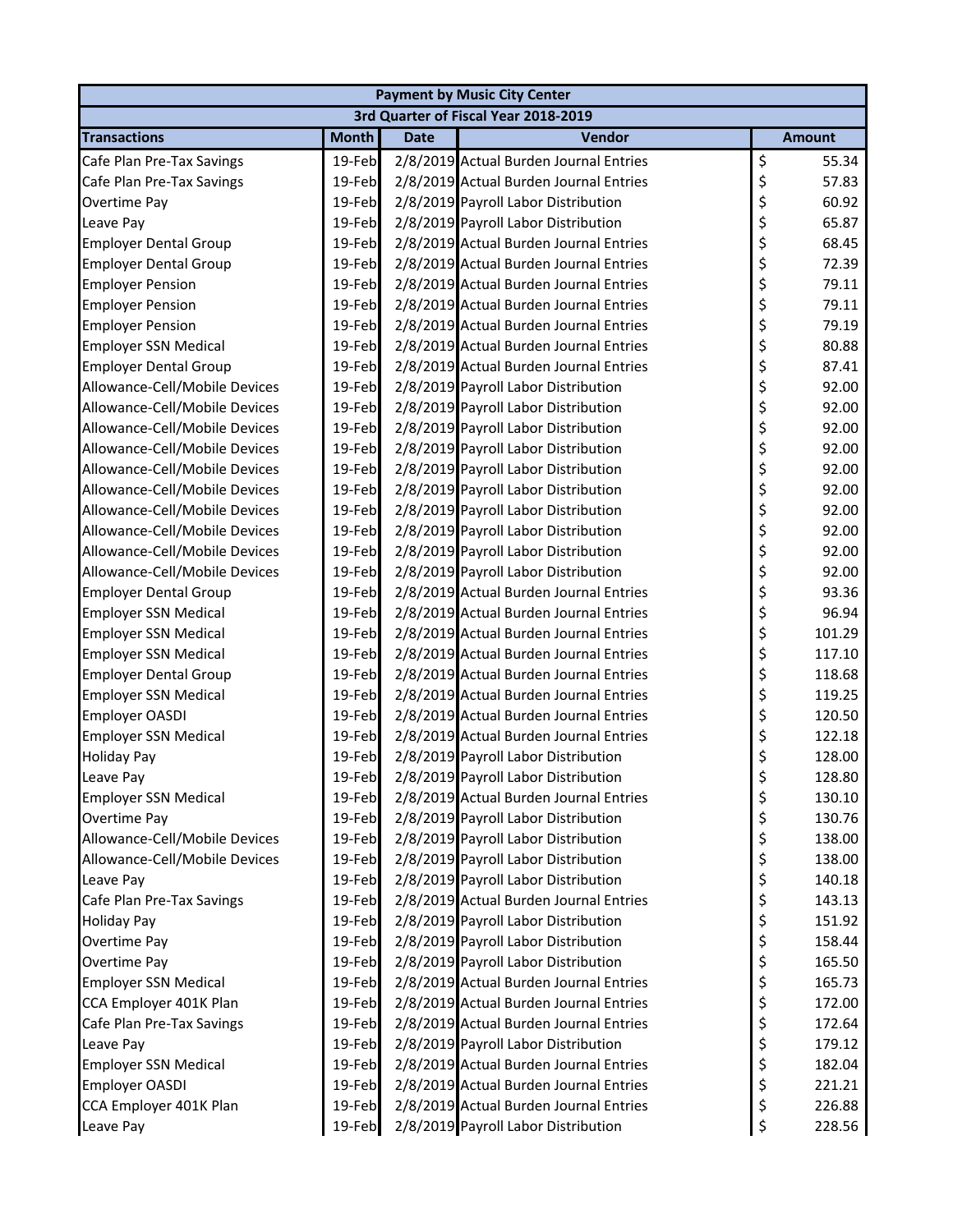| <b>Payment by Music City Center</b> |              |             |                                        |    |               |  |  |
|-------------------------------------|--------------|-------------|----------------------------------------|----|---------------|--|--|
|                                     |              |             | 3rd Quarter of Fiscal Year 2018-2019   |    |               |  |  |
| <b>Transactions</b>                 | <b>Month</b> | <b>Date</b> | <b>Vendor</b>                          |    | <b>Amount</b> |  |  |
| Allowance-Cell/Mobile Devices       | 19-Feb       |             | 2/8/2019 Payroll Labor Distribution    | \$ | 230.00        |  |  |
| Allowance-Cell/Mobile Devices       | 19-Feb       |             | 2/8/2019 Payroll Labor Distribution    | \$ | 230.00        |  |  |
| CCA Employer 401K Plan              | 19-Feb       |             | 2/8/2019 Actual Burden Journal Entries | \$ | 244.59        |  |  |
| <b>Employer Dental Group</b>        | 19-Feb       |             | 2/8/2019 Actual Burden Journal Entries | \$ | 246.84        |  |  |
| <b>Employer SSN Medical</b>         | 19-Feb       |             | 2/8/2019 Actual Burden Journal Entries | \$ | 259.81        |  |  |
| Uniforms/Work Related Items         | 19-Feb       |             | 2/8/2019 BLINK MARKETING INC (ACH)     | \$ | 267.52        |  |  |
| <b>Employer SSN Medical</b>         | 19-Feb       |             | 2/8/2019 Actual Burden Journal Entries | \$ | 270.32        |  |  |
| <b>Employer Pension</b>             | 19-Feb       |             | 2/8/2019 Actual Burden Journal Entries | \$ | 271.97        |  |  |
| CCA Employer 401K Plan              | 19-Feb       |             | 2/8/2019 Actual Burden Journal Entries | \$ | 273.40        |  |  |
| Cafe Plan Pre-Tax Savings           | 19-Feb       |             | 2/8/2019 Actual Burden Journal Entries | \$ | 275.30        |  |  |
| Allowance-Cell/Mobile Devices       | 19-Feb       |             | 2/8/2019 Payroll Labor Distribution    | \$ | 276.00        |  |  |
| <b>Employer Dental Group</b>        | 19-Feb       |             | 2/8/2019 Actual Burden Journal Entries | \$ | 291.57        |  |  |
| Leave Pay                           | 19-Feb       |             | 2/8/2019 Payroll Labor Distribution    | \$ | 301.82        |  |  |
| Cafe Plan Pre-Tax Savings           | 19-Feb       |             | 2/8/2019 Actual Burden Journal Entries | \$ | 308.21        |  |  |
| <b>Employer SSN Medical</b>         | 19-Feb       |             | 2/8/2019 Actual Burden Journal Entries | \$ | 313.76        |  |  |
| CCA Employer 401K Plan              | 19-Feb       |             | 2/8/2019 Actual Burden Journal Entries | \$ | 329.08        |  |  |
| <b>Employer OASDI</b>               | 19-Feb       |             | 2/8/2019 Actual Burden Journal Entries | \$ | 345.83        |  |  |
| <b>Holiday Pay</b>                  | 19-Feb       |             | 2/8/2019 Payroll Labor Distribution    | \$ | 393.92        |  |  |
| <b>Employer OASDI</b>               | 19-Feb       |             | 2/8/2019 Actual Burden Journal Entries | \$ | 414.48        |  |  |
| <b>Employer Dental Group</b>        | 19-Feb       |             | 2/8/2019 Actual Burden Journal Entries | \$ | 417.39        |  |  |
| <b>Holiday Pay</b>                  | 19-Feb       |             | 2/8/2019 Payroll Labor Distribution    | \$ | 426.56        |  |  |
| <b>Employer OASDI</b>               | 19-Feb       |             | 2/8/2019 Actual Burden Journal Entries | \$ | 433.06        |  |  |
| <b>Employer SSN Medical</b>         | 19-Feb       |             | 2/8/2019 Actual Burden Journal Entries | \$ | 446.26        |  |  |
| <b>Employer Dental Group</b>        | 19-Feb       |             | 2/8/2019 Actual Burden Journal Entries | \$ | 475.58        |  |  |
| <b>Employer Pension</b>             | 19-Feb       |             | 2/8/2019 Actual Burden Journal Entries | \$ | 475.85        |  |  |
| <b>Employer Pension</b>             | 19-Feb       |             | 2/8/2019 Actual Burden Journal Entries | \$ | 484.11        |  |  |
| CCA Employer 401K Plan              | 19-Feb       |             | 2/8/2019 Actual Burden Journal Entries | \$ | 487.62        |  |  |
| Overtime Pay                        | 19-Feb       |             | 2/8/2019 Payroll Labor Distribution    | \$ | 491.29        |  |  |
| <b>Employer OASDI</b>               | 19-Feb       |             | 2/8/2019 Actual Burden Journal Entries | \$ | 500.71        |  |  |
| Leave Pay                           | 19-Feb       |             | 2/8/2019 Payroll Labor Distribution    | \$ | 509.00        |  |  |
| <b>Employer OASDI</b>               | 19-Feb       |             | 2/8/2019 Actual Burden Journal Entries | Ś  | 509.87        |  |  |
| Overtime Pay                        | 19-Feb       |             | 2/8/2019 Payroll Labor Distribution    | \$ | 510.83        |  |  |
| <b>Employer Group Health</b>        | 19-Feb       |             | 2/8/2019 Actual Burden Journal Entries | \$ | 513.00        |  |  |
| <b>Employer OASDI</b>               | 19-Feb       |             | 2/8/2019 Actual Burden Journal Entries | \$ | 522.32        |  |  |
| <b>Holiday Pay</b>                  | 19-Feb       |             | 2/8/2019 Payroll Labor Distribution    | \$ | 524.12        |  |  |
| <b>Employer Group Health</b>        | 19-Feb       |             | 2/8/2019 Actual Burden Journal Entries | \$ | 528.00        |  |  |
| <b>Employer SSN Medical</b>         | 19-Feb       |             | 2/8/2019 Actual Burden Journal Entries | \$ | 550.08        |  |  |
| <b>Employer OASDI</b>               | 19-Feb       |             | 2/8/2019 Actual Burden Journal Entries | \$ | 556.34        |  |  |
| Leave Pay                           | 19-Feb       |             | 2/8/2019 Payroll Labor Distribution    | \$ | 578.80        |  |  |
| <b>Employer SSN Medical</b>         | 19-Feb       |             | 2/8/2019 Actual Burden Journal Entries | \$ | 583.49        |  |  |
| <b>Holiday Pay</b>                  | 19-Feb       |             | 2/8/2019 Payroll Labor Distribution    | \$ | 613.76        |  |  |
| Overtime Pay                        | 19-Feb       |             | 2/8/2019 Payroll Labor Distribution    | \$ | 632.20        |  |  |
| <b>Employer Group Health</b>        | 19-Feb       |             | 2/8/2019 Actual Burden Journal Entries | \$ | 642.00        |  |  |
| <b>Employer SSN Medical</b>         | 19-Feb       |             | 2/8/2019 Actual Burden Journal Entries | \$ | 643.00        |  |  |
| CCA Employer 401K Plan              | 19-Feb       |             | 2/8/2019 Actual Burden Journal Entries | \$ | 645.44        |  |  |
| <b>Employer Group Health</b>        | 19-Feb       |             | 2/8/2019 Actual Burden Journal Entries | \$ | 693.00        |  |  |
| Other Rpr & Maint Srvc              | 19-Feb       |             | 2/8/2019 AMERICAS MOTOR SPORTS         | \$ | 698.82        |  |  |
|                                     |              |             |                                        | \$ |               |  |  |
| <b>Employer OASDI</b>               | 19-Feb       |             | 2/8/2019 Actual Burden Journal Entries |    | 708.63        |  |  |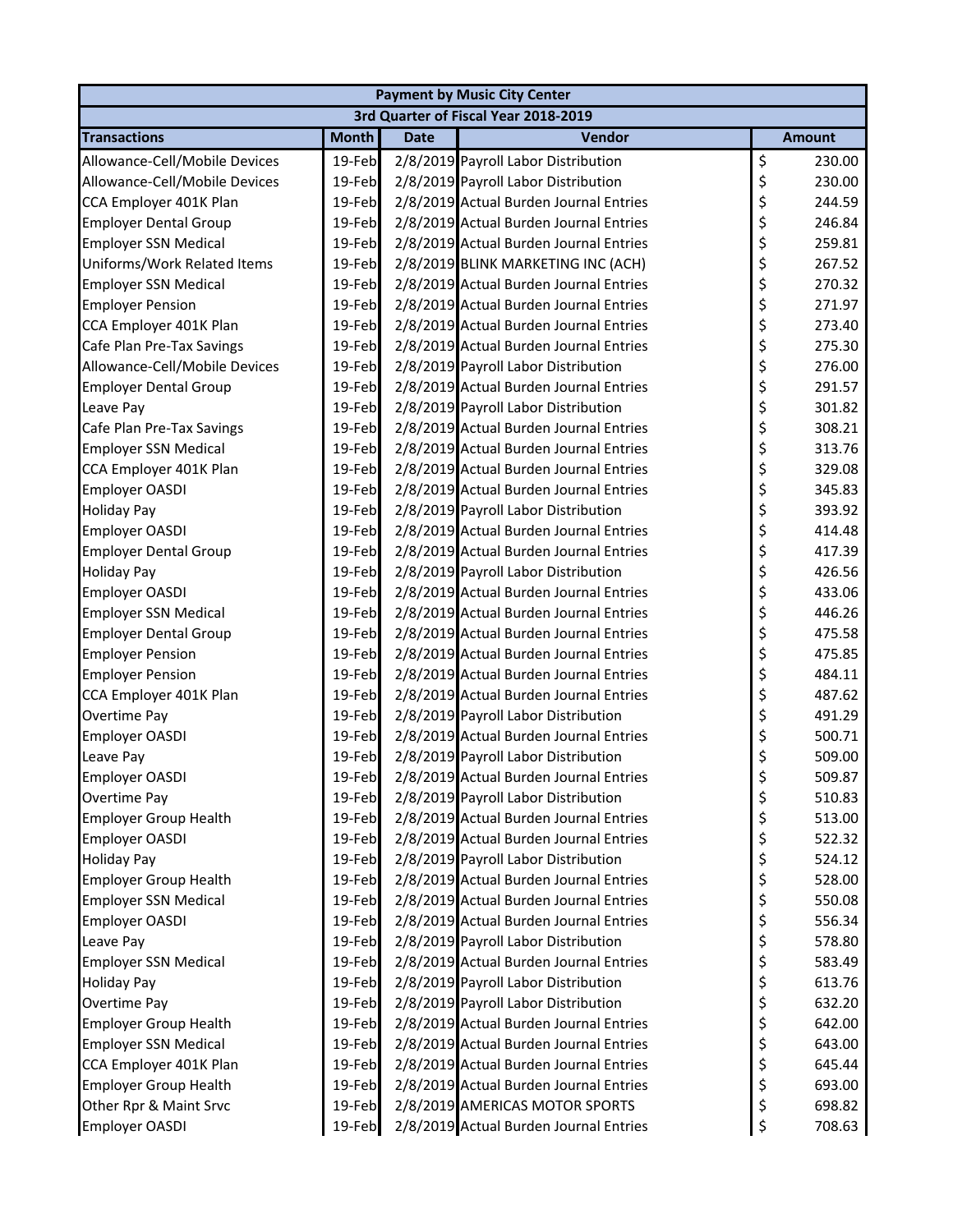| 3rd Quarter of Fiscal Year 2018-2019<br><b>Transactions</b><br><b>Month</b><br>Vendor<br><b>Date</b><br><b>Amount</b><br>\$<br>19-Feb<br>720.26<br>2/8/2019 Actual Burden Journal Entries<br><b>Employer Pension</b><br>\$<br>2/8/2019 Actual Burden Journal Entries<br><b>Employer Group Health</b><br>19-Feb<br>726.00<br>\$<br>19-Feb<br>2/8/2019 Actual Burden Journal Entries<br>777.00<br><b>Employer Group Health</b><br>\$<br>2/8/2019 Actual Burden Journal Entries<br>19-Feb<br>778.47<br>Employer OASDI<br>\$<br>19-Feb<br>2/8/2019 Payroll Labor Distribution<br>892.80<br><b>Holiday Pay</b><br>\$<br>19-Feb<br>2/8/2019 Actual Burden Journal Entries<br>906.00<br><b>Employer Group Health</b><br>\$<br><b>Employer Pension</b><br>19-Feb<br>2/8/2019 Actual Burden Journal Entries<br>906.15<br>\$<br>CCA Employer 401K Plan<br>19-Feb<br>2/8/2019 Actual Burden Journal Entries<br>918.04<br>\$<br>19-Feb<br>2/8/2019 Actual Burden Journal Entries<br>957.00<br><b>Employer Group Health</b><br>\$<br>19-Feb<br>2/8/2019 Payroll Labor Distribution<br>Overtime Pay<br>972.86<br>\$<br>CCA Employer 401K Plan<br>2/8/2019 Actual Burden Journal Entries<br>19-Feb<br>1,041.06<br>\$<br>19-Feb<br>2/8/2019 Actual Burden Journal Entries<br>Employer OASDI<br>1,110.90<br>\$<br>2/8/2019 Payroll Labor Distribution<br>19-Feb<br>1,116.96<br>Leave Pay<br>\$<br>2/8/2019 Actual Burden Journal Entries<br>19-Feb<br><b>Employer Group Health</b><br>1,140.00<br>\$<br>19-Feb<br>2/8/2019 Actual Burden Journal Entries<br><b>Employer Pension</b><br>1,153.65<br>\$<br>2/8/2019 Actual Burden Journal Entries<br><b>Employer OASDI</b><br>19-Feb<br>1,155.83<br>\$<br>2/8/2019 Payroll Labor Distribution<br>19-Feb<br>Leave Pay<br>1,227.70<br>\$<br>Leave Pay<br>19-Feb<br>2/8/2019 Payroll Labor Distribution<br>1,228.16<br>\$<br>CCA Employer 401K Plan<br>19-Feb<br>2/8/2019 Actual Burden Journal Entries<br>1,261.91<br>\$<br>19-Feb<br>2/8/2019 Actual Burden Journal Entries<br><b>Employer OASDI</b><br>1,341.64<br>\$<br>CCA Employer 401K Plan<br>2/8/2019 Actual Burden Journal Entries<br>19-Feb<br>1,401.29<br>\$<br><b>Employer Group Health</b><br>2/8/2019 Actual Burden Journal Entries<br>19-Feb<br>1,419.00<br>\$<br>19-Feb<br>2/8/2019 Actual Burden Journal Entries<br><b>Employer Group Health</b><br>1,489.96<br>\$<br>2/8/2019 Payroll Labor Distribution<br>19-Feb<br>Leave Pay<br>1,524.80<br>\$<br>2/8/2019 Payroll Labor Distribution<br>19-Feb<br>Leave Pay<br>1,531.12<br>\$<br>19-Feb<br>2/8/2019 Payroll Labor Distribution<br><b>Holiday Pay</b><br>1,625.36<br>\$<br>Overtime Pay<br>2/8/2019 Payroll Labor Distribution<br>19-Feb<br>1,696.83<br>\$<br>19-Feb<br>2/8/2019 Actual Burden Journal Entries<br><b>Employer Group Health</b><br>1,800.10<br>\$<br>2/8/2019 Payroll Labor Distribution<br>19-Feb<br>Leave Pay<br>1,895.86<br>\$<br>2/8/2019 Actual Burden Journal Entries<br><b>Employer OASDI</b><br>19-Feb<br>1,908.21<br>Ś.<br>19-Feb<br>2/8/2019 Payroll Labor Distribution<br>Overtime Pay<br>1,955.25<br>\$<br>2/8/2019 Actual Burden Journal Entries<br><b>Employer Group Health</b><br>19-Feb<br>1,968.00<br>\$<br>2/8/2019 Payroll Labor Distribution<br>19-Feb<br>Regular Pay<br>2,038.46<br>\$<br>2/8/2019 Payroll Labor Distribution<br>Leave Pay<br>19-Feb<br>2,097.07<br>\$<br>2/8/2019 AMERICAN PAPER & TWINE CO (ACH<br>Offc & Admin Supply<br>19-Feb<br>2,160.00<br>\$<br>2/8/2019 Payroll Labor Distribution<br>Overtime Pay<br>19-Feb<br>2,187.73<br>\$<br>2/8/2019 Payroll Labor Distribution<br><b>Regular Pay</b><br>19-Feb<br>2,228.40<br>\$<br>2/8/2019 Actual Burden Journal Entries<br><b>Employer Pension</b><br>19-Feb<br>2,349.92<br>\$<br>2/8/2019 Actual Burden Journal Entries<br><b>Employer OASDI</b><br>19-Feb<br>2,351.99<br>\$<br>2/8/2019 Actual Burden Journal Entries<br><b>Employer OASDI</b><br>19-Feb<br>2,495.02<br>\$<br>2/8/2019 Actual Burden Journal Entries<br><b>Employer Pension</b><br>19-Feb<br>2,720.61<br>\$<br><b>Employer Group Health</b><br>2/8/2019 Actual Burden Journal Entries<br>19-Feb<br>2,735.95<br>\$<br>2/8/2019 Actual Burden Journal Entries<br><b>Employer OASDI</b><br>19-Feb<br>2,749.37<br>\$<br>2/8/2019 Payroll Labor Distribution<br>Leave Pay<br>19-Feb<br>2,834.51<br>\$<br>2/8/2019 Payroll Labor Distribution<br>Overtime Pay<br>19-Feb<br>3,064.23<br>\$<br>2/8/2019 Payroll Labor Distribution<br><b>Regular Pay</b><br>19-Feb<br>4,312.00<br>\$<br><b>Employer Group Health</b><br>2/8/2019 Actual Burden Journal Entries<br>19-Feb<br>5,484.00<br>19-Feb<br>2/8/2019 Payroll Labor Distribution | <b>Payment by Music City Center</b> |  |  |  |    |          |  |  |
|--------------------------------------------------------------------------------------------------------------------------------------------------------------------------------------------------------------------------------------------------------------------------------------------------------------------------------------------------------------------------------------------------------------------------------------------------------------------------------------------------------------------------------------------------------------------------------------------------------------------------------------------------------------------------------------------------------------------------------------------------------------------------------------------------------------------------------------------------------------------------------------------------------------------------------------------------------------------------------------------------------------------------------------------------------------------------------------------------------------------------------------------------------------------------------------------------------------------------------------------------------------------------------------------------------------------------------------------------------------------------------------------------------------------------------------------------------------------------------------------------------------------------------------------------------------------------------------------------------------------------------------------------------------------------------------------------------------------------------------------------------------------------------------------------------------------------------------------------------------------------------------------------------------------------------------------------------------------------------------------------------------------------------------------------------------------------------------------------------------------------------------------------------------------------------------------------------------------------------------------------------------------------------------------------------------------------------------------------------------------------------------------------------------------------------------------------------------------------------------------------------------------------------------------------------------------------------------------------------------------------------------------------------------------------------------------------------------------------------------------------------------------------------------------------------------------------------------------------------------------------------------------------------------------------------------------------------------------------------------------------------------------------------------------------------------------------------------------------------------------------------------------------------------------------------------------------------------------------------------------------------------------------------------------------------------------------------------------------------------------------------------------------------------------------------------------------------------------------------------------------------------------------------------------------------------------------------------------------------------------------------------------------------------------------------------------------------------------------------------------------------------------------------------------------------------------------------------------------------------------------------------------------------------------------------------------------------------------------------------------------------------------------------------------------------------------------------------------------------------------------------------------------------------------------------------------------------------------------------------------------------------------------------------------------------------------------------------------------------------------------------------------------------------------------------------------------------------------------------------------------------------------------------------------------------------------------------------------------------------------------------------------------------|-------------------------------------|--|--|--|----|----------|--|--|
|                                                                                                                                                                                                                                                                                                                                                                                                                                                                                                                                                                                                                                                                                                                                                                                                                                                                                                                                                                                                                                                                                                                                                                                                                                                                                                                                                                                                                                                                                                                                                                                                                                                                                                                                                                                                                                                                                                                                                                                                                                                                                                                                                                                                                                                                                                                                                                                                                                                                                                                                                                                                                                                                                                                                                                                                                                                                                                                                                                                                                                                                                                                                                                                                                                                                                                                                                                                                                                                                                                                                                                                                                                                                                                                                                                                                                                                                                                                                                                                                                                                                                                                                                                                                                                                                                                                                                                                                                                                                                                                                                                                                                                                        |                                     |  |  |  |    |          |  |  |
|                                                                                                                                                                                                                                                                                                                                                                                                                                                                                                                                                                                                                                                                                                                                                                                                                                                                                                                                                                                                                                                                                                                                                                                                                                                                                                                                                                                                                                                                                                                                                                                                                                                                                                                                                                                                                                                                                                                                                                                                                                                                                                                                                                                                                                                                                                                                                                                                                                                                                                                                                                                                                                                                                                                                                                                                                                                                                                                                                                                                                                                                                                                                                                                                                                                                                                                                                                                                                                                                                                                                                                                                                                                                                                                                                                                                                                                                                                                                                                                                                                                                                                                                                                                                                                                                                                                                                                                                                                                                                                                                                                                                                                                        |                                     |  |  |  |    |          |  |  |
|                                                                                                                                                                                                                                                                                                                                                                                                                                                                                                                                                                                                                                                                                                                                                                                                                                                                                                                                                                                                                                                                                                                                                                                                                                                                                                                                                                                                                                                                                                                                                                                                                                                                                                                                                                                                                                                                                                                                                                                                                                                                                                                                                                                                                                                                                                                                                                                                                                                                                                                                                                                                                                                                                                                                                                                                                                                                                                                                                                                                                                                                                                                                                                                                                                                                                                                                                                                                                                                                                                                                                                                                                                                                                                                                                                                                                                                                                                                                                                                                                                                                                                                                                                                                                                                                                                                                                                                                                                                                                                                                                                                                                                                        |                                     |  |  |  |    |          |  |  |
|                                                                                                                                                                                                                                                                                                                                                                                                                                                                                                                                                                                                                                                                                                                                                                                                                                                                                                                                                                                                                                                                                                                                                                                                                                                                                                                                                                                                                                                                                                                                                                                                                                                                                                                                                                                                                                                                                                                                                                                                                                                                                                                                                                                                                                                                                                                                                                                                                                                                                                                                                                                                                                                                                                                                                                                                                                                                                                                                                                                                                                                                                                                                                                                                                                                                                                                                                                                                                                                                                                                                                                                                                                                                                                                                                                                                                                                                                                                                                                                                                                                                                                                                                                                                                                                                                                                                                                                                                                                                                                                                                                                                                                                        |                                     |  |  |  |    |          |  |  |
|                                                                                                                                                                                                                                                                                                                                                                                                                                                                                                                                                                                                                                                                                                                                                                                                                                                                                                                                                                                                                                                                                                                                                                                                                                                                                                                                                                                                                                                                                                                                                                                                                                                                                                                                                                                                                                                                                                                                                                                                                                                                                                                                                                                                                                                                                                                                                                                                                                                                                                                                                                                                                                                                                                                                                                                                                                                                                                                                                                                                                                                                                                                                                                                                                                                                                                                                                                                                                                                                                                                                                                                                                                                                                                                                                                                                                                                                                                                                                                                                                                                                                                                                                                                                                                                                                                                                                                                                                                                                                                                                                                                                                                                        |                                     |  |  |  |    |          |  |  |
|                                                                                                                                                                                                                                                                                                                                                                                                                                                                                                                                                                                                                                                                                                                                                                                                                                                                                                                                                                                                                                                                                                                                                                                                                                                                                                                                                                                                                                                                                                                                                                                                                                                                                                                                                                                                                                                                                                                                                                                                                                                                                                                                                                                                                                                                                                                                                                                                                                                                                                                                                                                                                                                                                                                                                                                                                                                                                                                                                                                                                                                                                                                                                                                                                                                                                                                                                                                                                                                                                                                                                                                                                                                                                                                                                                                                                                                                                                                                                                                                                                                                                                                                                                                                                                                                                                                                                                                                                                                                                                                                                                                                                                                        |                                     |  |  |  |    |          |  |  |
|                                                                                                                                                                                                                                                                                                                                                                                                                                                                                                                                                                                                                                                                                                                                                                                                                                                                                                                                                                                                                                                                                                                                                                                                                                                                                                                                                                                                                                                                                                                                                                                                                                                                                                                                                                                                                                                                                                                                                                                                                                                                                                                                                                                                                                                                                                                                                                                                                                                                                                                                                                                                                                                                                                                                                                                                                                                                                                                                                                                                                                                                                                                                                                                                                                                                                                                                                                                                                                                                                                                                                                                                                                                                                                                                                                                                                                                                                                                                                                                                                                                                                                                                                                                                                                                                                                                                                                                                                                                                                                                                                                                                                                                        |                                     |  |  |  |    |          |  |  |
|                                                                                                                                                                                                                                                                                                                                                                                                                                                                                                                                                                                                                                                                                                                                                                                                                                                                                                                                                                                                                                                                                                                                                                                                                                                                                                                                                                                                                                                                                                                                                                                                                                                                                                                                                                                                                                                                                                                                                                                                                                                                                                                                                                                                                                                                                                                                                                                                                                                                                                                                                                                                                                                                                                                                                                                                                                                                                                                                                                                                                                                                                                                                                                                                                                                                                                                                                                                                                                                                                                                                                                                                                                                                                                                                                                                                                                                                                                                                                                                                                                                                                                                                                                                                                                                                                                                                                                                                                                                                                                                                                                                                                                                        |                                     |  |  |  |    |          |  |  |
|                                                                                                                                                                                                                                                                                                                                                                                                                                                                                                                                                                                                                                                                                                                                                                                                                                                                                                                                                                                                                                                                                                                                                                                                                                                                                                                                                                                                                                                                                                                                                                                                                                                                                                                                                                                                                                                                                                                                                                                                                                                                                                                                                                                                                                                                                                                                                                                                                                                                                                                                                                                                                                                                                                                                                                                                                                                                                                                                                                                                                                                                                                                                                                                                                                                                                                                                                                                                                                                                                                                                                                                                                                                                                                                                                                                                                                                                                                                                                                                                                                                                                                                                                                                                                                                                                                                                                                                                                                                                                                                                                                                                                                                        |                                     |  |  |  |    |          |  |  |
|                                                                                                                                                                                                                                                                                                                                                                                                                                                                                                                                                                                                                                                                                                                                                                                                                                                                                                                                                                                                                                                                                                                                                                                                                                                                                                                                                                                                                                                                                                                                                                                                                                                                                                                                                                                                                                                                                                                                                                                                                                                                                                                                                                                                                                                                                                                                                                                                                                                                                                                                                                                                                                                                                                                                                                                                                                                                                                                                                                                                                                                                                                                                                                                                                                                                                                                                                                                                                                                                                                                                                                                                                                                                                                                                                                                                                                                                                                                                                                                                                                                                                                                                                                                                                                                                                                                                                                                                                                                                                                                                                                                                                                                        |                                     |  |  |  |    |          |  |  |
|                                                                                                                                                                                                                                                                                                                                                                                                                                                                                                                                                                                                                                                                                                                                                                                                                                                                                                                                                                                                                                                                                                                                                                                                                                                                                                                                                                                                                                                                                                                                                                                                                                                                                                                                                                                                                                                                                                                                                                                                                                                                                                                                                                                                                                                                                                                                                                                                                                                                                                                                                                                                                                                                                                                                                                                                                                                                                                                                                                                                                                                                                                                                                                                                                                                                                                                                                                                                                                                                                                                                                                                                                                                                                                                                                                                                                                                                                                                                                                                                                                                                                                                                                                                                                                                                                                                                                                                                                                                                                                                                                                                                                                                        |                                     |  |  |  |    |          |  |  |
|                                                                                                                                                                                                                                                                                                                                                                                                                                                                                                                                                                                                                                                                                                                                                                                                                                                                                                                                                                                                                                                                                                                                                                                                                                                                                                                                                                                                                                                                                                                                                                                                                                                                                                                                                                                                                                                                                                                                                                                                                                                                                                                                                                                                                                                                                                                                                                                                                                                                                                                                                                                                                                                                                                                                                                                                                                                                                                                                                                                                                                                                                                                                                                                                                                                                                                                                                                                                                                                                                                                                                                                                                                                                                                                                                                                                                                                                                                                                                                                                                                                                                                                                                                                                                                                                                                                                                                                                                                                                                                                                                                                                                                                        |                                     |  |  |  |    |          |  |  |
|                                                                                                                                                                                                                                                                                                                                                                                                                                                                                                                                                                                                                                                                                                                                                                                                                                                                                                                                                                                                                                                                                                                                                                                                                                                                                                                                                                                                                                                                                                                                                                                                                                                                                                                                                                                                                                                                                                                                                                                                                                                                                                                                                                                                                                                                                                                                                                                                                                                                                                                                                                                                                                                                                                                                                                                                                                                                                                                                                                                                                                                                                                                                                                                                                                                                                                                                                                                                                                                                                                                                                                                                                                                                                                                                                                                                                                                                                                                                                                                                                                                                                                                                                                                                                                                                                                                                                                                                                                                                                                                                                                                                                                                        |                                     |  |  |  |    |          |  |  |
|                                                                                                                                                                                                                                                                                                                                                                                                                                                                                                                                                                                                                                                                                                                                                                                                                                                                                                                                                                                                                                                                                                                                                                                                                                                                                                                                                                                                                                                                                                                                                                                                                                                                                                                                                                                                                                                                                                                                                                                                                                                                                                                                                                                                                                                                                                                                                                                                                                                                                                                                                                                                                                                                                                                                                                                                                                                                                                                                                                                                                                                                                                                                                                                                                                                                                                                                                                                                                                                                                                                                                                                                                                                                                                                                                                                                                                                                                                                                                                                                                                                                                                                                                                                                                                                                                                                                                                                                                                                                                                                                                                                                                                                        |                                     |  |  |  |    |          |  |  |
|                                                                                                                                                                                                                                                                                                                                                                                                                                                                                                                                                                                                                                                                                                                                                                                                                                                                                                                                                                                                                                                                                                                                                                                                                                                                                                                                                                                                                                                                                                                                                                                                                                                                                                                                                                                                                                                                                                                                                                                                                                                                                                                                                                                                                                                                                                                                                                                                                                                                                                                                                                                                                                                                                                                                                                                                                                                                                                                                                                                                                                                                                                                                                                                                                                                                                                                                                                                                                                                                                                                                                                                                                                                                                                                                                                                                                                                                                                                                                                                                                                                                                                                                                                                                                                                                                                                                                                                                                                                                                                                                                                                                                                                        |                                     |  |  |  |    |          |  |  |
|                                                                                                                                                                                                                                                                                                                                                                                                                                                                                                                                                                                                                                                                                                                                                                                                                                                                                                                                                                                                                                                                                                                                                                                                                                                                                                                                                                                                                                                                                                                                                                                                                                                                                                                                                                                                                                                                                                                                                                                                                                                                                                                                                                                                                                                                                                                                                                                                                                                                                                                                                                                                                                                                                                                                                                                                                                                                                                                                                                                                                                                                                                                                                                                                                                                                                                                                                                                                                                                                                                                                                                                                                                                                                                                                                                                                                                                                                                                                                                                                                                                                                                                                                                                                                                                                                                                                                                                                                                                                                                                                                                                                                                                        |                                     |  |  |  |    |          |  |  |
|                                                                                                                                                                                                                                                                                                                                                                                                                                                                                                                                                                                                                                                                                                                                                                                                                                                                                                                                                                                                                                                                                                                                                                                                                                                                                                                                                                                                                                                                                                                                                                                                                                                                                                                                                                                                                                                                                                                                                                                                                                                                                                                                                                                                                                                                                                                                                                                                                                                                                                                                                                                                                                                                                                                                                                                                                                                                                                                                                                                                                                                                                                                                                                                                                                                                                                                                                                                                                                                                                                                                                                                                                                                                                                                                                                                                                                                                                                                                                                                                                                                                                                                                                                                                                                                                                                                                                                                                                                                                                                                                                                                                                                                        |                                     |  |  |  |    |          |  |  |
|                                                                                                                                                                                                                                                                                                                                                                                                                                                                                                                                                                                                                                                                                                                                                                                                                                                                                                                                                                                                                                                                                                                                                                                                                                                                                                                                                                                                                                                                                                                                                                                                                                                                                                                                                                                                                                                                                                                                                                                                                                                                                                                                                                                                                                                                                                                                                                                                                                                                                                                                                                                                                                                                                                                                                                                                                                                                                                                                                                                                                                                                                                                                                                                                                                                                                                                                                                                                                                                                                                                                                                                                                                                                                                                                                                                                                                                                                                                                                                                                                                                                                                                                                                                                                                                                                                                                                                                                                                                                                                                                                                                                                                                        |                                     |  |  |  |    |          |  |  |
|                                                                                                                                                                                                                                                                                                                                                                                                                                                                                                                                                                                                                                                                                                                                                                                                                                                                                                                                                                                                                                                                                                                                                                                                                                                                                                                                                                                                                                                                                                                                                                                                                                                                                                                                                                                                                                                                                                                                                                                                                                                                                                                                                                                                                                                                                                                                                                                                                                                                                                                                                                                                                                                                                                                                                                                                                                                                                                                                                                                                                                                                                                                                                                                                                                                                                                                                                                                                                                                                                                                                                                                                                                                                                                                                                                                                                                                                                                                                                                                                                                                                                                                                                                                                                                                                                                                                                                                                                                                                                                                                                                                                                                                        |                                     |  |  |  |    |          |  |  |
|                                                                                                                                                                                                                                                                                                                                                                                                                                                                                                                                                                                                                                                                                                                                                                                                                                                                                                                                                                                                                                                                                                                                                                                                                                                                                                                                                                                                                                                                                                                                                                                                                                                                                                                                                                                                                                                                                                                                                                                                                                                                                                                                                                                                                                                                                                                                                                                                                                                                                                                                                                                                                                                                                                                                                                                                                                                                                                                                                                                                                                                                                                                                                                                                                                                                                                                                                                                                                                                                                                                                                                                                                                                                                                                                                                                                                                                                                                                                                                                                                                                                                                                                                                                                                                                                                                                                                                                                                                                                                                                                                                                                                                                        |                                     |  |  |  |    |          |  |  |
|                                                                                                                                                                                                                                                                                                                                                                                                                                                                                                                                                                                                                                                                                                                                                                                                                                                                                                                                                                                                                                                                                                                                                                                                                                                                                                                                                                                                                                                                                                                                                                                                                                                                                                                                                                                                                                                                                                                                                                                                                                                                                                                                                                                                                                                                                                                                                                                                                                                                                                                                                                                                                                                                                                                                                                                                                                                                                                                                                                                                                                                                                                                                                                                                                                                                                                                                                                                                                                                                                                                                                                                                                                                                                                                                                                                                                                                                                                                                                                                                                                                                                                                                                                                                                                                                                                                                                                                                                                                                                                                                                                                                                                                        |                                     |  |  |  |    |          |  |  |
|                                                                                                                                                                                                                                                                                                                                                                                                                                                                                                                                                                                                                                                                                                                                                                                                                                                                                                                                                                                                                                                                                                                                                                                                                                                                                                                                                                                                                                                                                                                                                                                                                                                                                                                                                                                                                                                                                                                                                                                                                                                                                                                                                                                                                                                                                                                                                                                                                                                                                                                                                                                                                                                                                                                                                                                                                                                                                                                                                                                                                                                                                                                                                                                                                                                                                                                                                                                                                                                                                                                                                                                                                                                                                                                                                                                                                                                                                                                                                                                                                                                                                                                                                                                                                                                                                                                                                                                                                                                                                                                                                                                                                                                        |                                     |  |  |  |    |          |  |  |
|                                                                                                                                                                                                                                                                                                                                                                                                                                                                                                                                                                                                                                                                                                                                                                                                                                                                                                                                                                                                                                                                                                                                                                                                                                                                                                                                                                                                                                                                                                                                                                                                                                                                                                                                                                                                                                                                                                                                                                                                                                                                                                                                                                                                                                                                                                                                                                                                                                                                                                                                                                                                                                                                                                                                                                                                                                                                                                                                                                                                                                                                                                                                                                                                                                                                                                                                                                                                                                                                                                                                                                                                                                                                                                                                                                                                                                                                                                                                                                                                                                                                                                                                                                                                                                                                                                                                                                                                                                                                                                                                                                                                                                                        |                                     |  |  |  |    |          |  |  |
|                                                                                                                                                                                                                                                                                                                                                                                                                                                                                                                                                                                                                                                                                                                                                                                                                                                                                                                                                                                                                                                                                                                                                                                                                                                                                                                                                                                                                                                                                                                                                                                                                                                                                                                                                                                                                                                                                                                                                                                                                                                                                                                                                                                                                                                                                                                                                                                                                                                                                                                                                                                                                                                                                                                                                                                                                                                                                                                                                                                                                                                                                                                                                                                                                                                                                                                                                                                                                                                                                                                                                                                                                                                                                                                                                                                                                                                                                                                                                                                                                                                                                                                                                                                                                                                                                                                                                                                                                                                                                                                                                                                                                                                        |                                     |  |  |  |    |          |  |  |
|                                                                                                                                                                                                                                                                                                                                                                                                                                                                                                                                                                                                                                                                                                                                                                                                                                                                                                                                                                                                                                                                                                                                                                                                                                                                                                                                                                                                                                                                                                                                                                                                                                                                                                                                                                                                                                                                                                                                                                                                                                                                                                                                                                                                                                                                                                                                                                                                                                                                                                                                                                                                                                                                                                                                                                                                                                                                                                                                                                                                                                                                                                                                                                                                                                                                                                                                                                                                                                                                                                                                                                                                                                                                                                                                                                                                                                                                                                                                                                                                                                                                                                                                                                                                                                                                                                                                                                                                                                                                                                                                                                                                                                                        |                                     |  |  |  |    |          |  |  |
|                                                                                                                                                                                                                                                                                                                                                                                                                                                                                                                                                                                                                                                                                                                                                                                                                                                                                                                                                                                                                                                                                                                                                                                                                                                                                                                                                                                                                                                                                                                                                                                                                                                                                                                                                                                                                                                                                                                                                                                                                                                                                                                                                                                                                                                                                                                                                                                                                                                                                                                                                                                                                                                                                                                                                                                                                                                                                                                                                                                                                                                                                                                                                                                                                                                                                                                                                                                                                                                                                                                                                                                                                                                                                                                                                                                                                                                                                                                                                                                                                                                                                                                                                                                                                                                                                                                                                                                                                                                                                                                                                                                                                                                        |                                     |  |  |  |    |          |  |  |
|                                                                                                                                                                                                                                                                                                                                                                                                                                                                                                                                                                                                                                                                                                                                                                                                                                                                                                                                                                                                                                                                                                                                                                                                                                                                                                                                                                                                                                                                                                                                                                                                                                                                                                                                                                                                                                                                                                                                                                                                                                                                                                                                                                                                                                                                                                                                                                                                                                                                                                                                                                                                                                                                                                                                                                                                                                                                                                                                                                                                                                                                                                                                                                                                                                                                                                                                                                                                                                                                                                                                                                                                                                                                                                                                                                                                                                                                                                                                                                                                                                                                                                                                                                                                                                                                                                                                                                                                                                                                                                                                                                                                                                                        |                                     |  |  |  |    |          |  |  |
|                                                                                                                                                                                                                                                                                                                                                                                                                                                                                                                                                                                                                                                                                                                                                                                                                                                                                                                                                                                                                                                                                                                                                                                                                                                                                                                                                                                                                                                                                                                                                                                                                                                                                                                                                                                                                                                                                                                                                                                                                                                                                                                                                                                                                                                                                                                                                                                                                                                                                                                                                                                                                                                                                                                                                                                                                                                                                                                                                                                                                                                                                                                                                                                                                                                                                                                                                                                                                                                                                                                                                                                                                                                                                                                                                                                                                                                                                                                                                                                                                                                                                                                                                                                                                                                                                                                                                                                                                                                                                                                                                                                                                                                        |                                     |  |  |  |    |          |  |  |
|                                                                                                                                                                                                                                                                                                                                                                                                                                                                                                                                                                                                                                                                                                                                                                                                                                                                                                                                                                                                                                                                                                                                                                                                                                                                                                                                                                                                                                                                                                                                                                                                                                                                                                                                                                                                                                                                                                                                                                                                                                                                                                                                                                                                                                                                                                                                                                                                                                                                                                                                                                                                                                                                                                                                                                                                                                                                                                                                                                                                                                                                                                                                                                                                                                                                                                                                                                                                                                                                                                                                                                                                                                                                                                                                                                                                                                                                                                                                                                                                                                                                                                                                                                                                                                                                                                                                                                                                                                                                                                                                                                                                                                                        |                                     |  |  |  |    |          |  |  |
|                                                                                                                                                                                                                                                                                                                                                                                                                                                                                                                                                                                                                                                                                                                                                                                                                                                                                                                                                                                                                                                                                                                                                                                                                                                                                                                                                                                                                                                                                                                                                                                                                                                                                                                                                                                                                                                                                                                                                                                                                                                                                                                                                                                                                                                                                                                                                                                                                                                                                                                                                                                                                                                                                                                                                                                                                                                                                                                                                                                                                                                                                                                                                                                                                                                                                                                                                                                                                                                                                                                                                                                                                                                                                                                                                                                                                                                                                                                                                                                                                                                                                                                                                                                                                                                                                                                                                                                                                                                                                                                                                                                                                                                        |                                     |  |  |  |    |          |  |  |
|                                                                                                                                                                                                                                                                                                                                                                                                                                                                                                                                                                                                                                                                                                                                                                                                                                                                                                                                                                                                                                                                                                                                                                                                                                                                                                                                                                                                                                                                                                                                                                                                                                                                                                                                                                                                                                                                                                                                                                                                                                                                                                                                                                                                                                                                                                                                                                                                                                                                                                                                                                                                                                                                                                                                                                                                                                                                                                                                                                                                                                                                                                                                                                                                                                                                                                                                                                                                                                                                                                                                                                                                                                                                                                                                                                                                                                                                                                                                                                                                                                                                                                                                                                                                                                                                                                                                                                                                                                                                                                                                                                                                                                                        |                                     |  |  |  |    |          |  |  |
|                                                                                                                                                                                                                                                                                                                                                                                                                                                                                                                                                                                                                                                                                                                                                                                                                                                                                                                                                                                                                                                                                                                                                                                                                                                                                                                                                                                                                                                                                                                                                                                                                                                                                                                                                                                                                                                                                                                                                                                                                                                                                                                                                                                                                                                                                                                                                                                                                                                                                                                                                                                                                                                                                                                                                                                                                                                                                                                                                                                                                                                                                                                                                                                                                                                                                                                                                                                                                                                                                                                                                                                                                                                                                                                                                                                                                                                                                                                                                                                                                                                                                                                                                                                                                                                                                                                                                                                                                                                                                                                                                                                                                                                        |                                     |  |  |  |    |          |  |  |
|                                                                                                                                                                                                                                                                                                                                                                                                                                                                                                                                                                                                                                                                                                                                                                                                                                                                                                                                                                                                                                                                                                                                                                                                                                                                                                                                                                                                                                                                                                                                                                                                                                                                                                                                                                                                                                                                                                                                                                                                                                                                                                                                                                                                                                                                                                                                                                                                                                                                                                                                                                                                                                                                                                                                                                                                                                                                                                                                                                                                                                                                                                                                                                                                                                                                                                                                                                                                                                                                                                                                                                                                                                                                                                                                                                                                                                                                                                                                                                                                                                                                                                                                                                                                                                                                                                                                                                                                                                                                                                                                                                                                                                                        |                                     |  |  |  |    |          |  |  |
|                                                                                                                                                                                                                                                                                                                                                                                                                                                                                                                                                                                                                                                                                                                                                                                                                                                                                                                                                                                                                                                                                                                                                                                                                                                                                                                                                                                                                                                                                                                                                                                                                                                                                                                                                                                                                                                                                                                                                                                                                                                                                                                                                                                                                                                                                                                                                                                                                                                                                                                                                                                                                                                                                                                                                                                                                                                                                                                                                                                                                                                                                                                                                                                                                                                                                                                                                                                                                                                                                                                                                                                                                                                                                                                                                                                                                                                                                                                                                                                                                                                                                                                                                                                                                                                                                                                                                                                                                                                                                                                                                                                                                                                        |                                     |  |  |  |    |          |  |  |
|                                                                                                                                                                                                                                                                                                                                                                                                                                                                                                                                                                                                                                                                                                                                                                                                                                                                                                                                                                                                                                                                                                                                                                                                                                                                                                                                                                                                                                                                                                                                                                                                                                                                                                                                                                                                                                                                                                                                                                                                                                                                                                                                                                                                                                                                                                                                                                                                                                                                                                                                                                                                                                                                                                                                                                                                                                                                                                                                                                                                                                                                                                                                                                                                                                                                                                                                                                                                                                                                                                                                                                                                                                                                                                                                                                                                                                                                                                                                                                                                                                                                                                                                                                                                                                                                                                                                                                                                                                                                                                                                                                                                                                                        |                                     |  |  |  |    |          |  |  |
|                                                                                                                                                                                                                                                                                                                                                                                                                                                                                                                                                                                                                                                                                                                                                                                                                                                                                                                                                                                                                                                                                                                                                                                                                                                                                                                                                                                                                                                                                                                                                                                                                                                                                                                                                                                                                                                                                                                                                                                                                                                                                                                                                                                                                                                                                                                                                                                                                                                                                                                                                                                                                                                                                                                                                                                                                                                                                                                                                                                                                                                                                                                                                                                                                                                                                                                                                                                                                                                                                                                                                                                                                                                                                                                                                                                                                                                                                                                                                                                                                                                                                                                                                                                                                                                                                                                                                                                                                                                                                                                                                                                                                                                        |                                     |  |  |  |    |          |  |  |
|                                                                                                                                                                                                                                                                                                                                                                                                                                                                                                                                                                                                                                                                                                                                                                                                                                                                                                                                                                                                                                                                                                                                                                                                                                                                                                                                                                                                                                                                                                                                                                                                                                                                                                                                                                                                                                                                                                                                                                                                                                                                                                                                                                                                                                                                                                                                                                                                                                                                                                                                                                                                                                                                                                                                                                                                                                                                                                                                                                                                                                                                                                                                                                                                                                                                                                                                                                                                                                                                                                                                                                                                                                                                                                                                                                                                                                                                                                                                                                                                                                                                                                                                                                                                                                                                                                                                                                                                                                                                                                                                                                                                                                                        |                                     |  |  |  |    |          |  |  |
|                                                                                                                                                                                                                                                                                                                                                                                                                                                                                                                                                                                                                                                                                                                                                                                                                                                                                                                                                                                                                                                                                                                                                                                                                                                                                                                                                                                                                                                                                                                                                                                                                                                                                                                                                                                                                                                                                                                                                                                                                                                                                                                                                                                                                                                                                                                                                                                                                                                                                                                                                                                                                                                                                                                                                                                                                                                                                                                                                                                                                                                                                                                                                                                                                                                                                                                                                                                                                                                                                                                                                                                                                                                                                                                                                                                                                                                                                                                                                                                                                                                                                                                                                                                                                                                                                                                                                                                                                                                                                                                                                                                                                                                        |                                     |  |  |  |    |          |  |  |
|                                                                                                                                                                                                                                                                                                                                                                                                                                                                                                                                                                                                                                                                                                                                                                                                                                                                                                                                                                                                                                                                                                                                                                                                                                                                                                                                                                                                                                                                                                                                                                                                                                                                                                                                                                                                                                                                                                                                                                                                                                                                                                                                                                                                                                                                                                                                                                                                                                                                                                                                                                                                                                                                                                                                                                                                                                                                                                                                                                                                                                                                                                                                                                                                                                                                                                                                                                                                                                                                                                                                                                                                                                                                                                                                                                                                                                                                                                                                                                                                                                                                                                                                                                                                                                                                                                                                                                                                                                                                                                                                                                                                                                                        |                                     |  |  |  |    |          |  |  |
|                                                                                                                                                                                                                                                                                                                                                                                                                                                                                                                                                                                                                                                                                                                                                                                                                                                                                                                                                                                                                                                                                                                                                                                                                                                                                                                                                                                                                                                                                                                                                                                                                                                                                                                                                                                                                                                                                                                                                                                                                                                                                                                                                                                                                                                                                                                                                                                                                                                                                                                                                                                                                                                                                                                                                                                                                                                                                                                                                                                                                                                                                                                                                                                                                                                                                                                                                                                                                                                                                                                                                                                                                                                                                                                                                                                                                                                                                                                                                                                                                                                                                                                                                                                                                                                                                                                                                                                                                                                                                                                                                                                                                                                        |                                     |  |  |  |    |          |  |  |
|                                                                                                                                                                                                                                                                                                                                                                                                                                                                                                                                                                                                                                                                                                                                                                                                                                                                                                                                                                                                                                                                                                                                                                                                                                                                                                                                                                                                                                                                                                                                                                                                                                                                                                                                                                                                                                                                                                                                                                                                                                                                                                                                                                                                                                                                                                                                                                                                                                                                                                                                                                                                                                                                                                                                                                                                                                                                                                                                                                                                                                                                                                                                                                                                                                                                                                                                                                                                                                                                                                                                                                                                                                                                                                                                                                                                                                                                                                                                                                                                                                                                                                                                                                                                                                                                                                                                                                                                                                                                                                                                                                                                                                                        |                                     |  |  |  |    |          |  |  |
|                                                                                                                                                                                                                                                                                                                                                                                                                                                                                                                                                                                                                                                                                                                                                                                                                                                                                                                                                                                                                                                                                                                                                                                                                                                                                                                                                                                                                                                                                                                                                                                                                                                                                                                                                                                                                                                                                                                                                                                                                                                                                                                                                                                                                                                                                                                                                                                                                                                                                                                                                                                                                                                                                                                                                                                                                                                                                                                                                                                                                                                                                                                                                                                                                                                                                                                                                                                                                                                                                                                                                                                                                                                                                                                                                                                                                                                                                                                                                                                                                                                                                                                                                                                                                                                                                                                                                                                                                                                                                                                                                                                                                                                        |                                     |  |  |  |    |          |  |  |
|                                                                                                                                                                                                                                                                                                                                                                                                                                                                                                                                                                                                                                                                                                                                                                                                                                                                                                                                                                                                                                                                                                                                                                                                                                                                                                                                                                                                                                                                                                                                                                                                                                                                                                                                                                                                                                                                                                                                                                                                                                                                                                                                                                                                                                                                                                                                                                                                                                                                                                                                                                                                                                                                                                                                                                                                                                                                                                                                                                                                                                                                                                                                                                                                                                                                                                                                                                                                                                                                                                                                                                                                                                                                                                                                                                                                                                                                                                                                                                                                                                                                                                                                                                                                                                                                                                                                                                                                                                                                                                                                                                                                                                                        |                                     |  |  |  |    |          |  |  |
|                                                                                                                                                                                                                                                                                                                                                                                                                                                                                                                                                                                                                                                                                                                                                                                                                                                                                                                                                                                                                                                                                                                                                                                                                                                                                                                                                                                                                                                                                                                                                                                                                                                                                                                                                                                                                                                                                                                                                                                                                                                                                                                                                                                                                                                                                                                                                                                                                                                                                                                                                                                                                                                                                                                                                                                                                                                                                                                                                                                                                                                                                                                                                                                                                                                                                                                                                                                                                                                                                                                                                                                                                                                                                                                                                                                                                                                                                                                                                                                                                                                                                                                                                                                                                                                                                                                                                                                                                                                                                                                                                                                                                                                        |                                     |  |  |  |    |          |  |  |
|                                                                                                                                                                                                                                                                                                                                                                                                                                                                                                                                                                                                                                                                                                                                                                                                                                                                                                                                                                                                                                                                                                                                                                                                                                                                                                                                                                                                                                                                                                                                                                                                                                                                                                                                                                                                                                                                                                                                                                                                                                                                                                                                                                                                                                                                                                                                                                                                                                                                                                                                                                                                                                                                                                                                                                                                                                                                                                                                                                                                                                                                                                                                                                                                                                                                                                                                                                                                                                                                                                                                                                                                                                                                                                                                                                                                                                                                                                                                                                                                                                                                                                                                                                                                                                                                                                                                                                                                                                                                                                                                                                                                                                                        |                                     |  |  |  |    |          |  |  |
|                                                                                                                                                                                                                                                                                                                                                                                                                                                                                                                                                                                                                                                                                                                                                                                                                                                                                                                                                                                                                                                                                                                                                                                                                                                                                                                                                                                                                                                                                                                                                                                                                                                                                                                                                                                                                                                                                                                                                                                                                                                                                                                                                                                                                                                                                                                                                                                                                                                                                                                                                                                                                                                                                                                                                                                                                                                                                                                                                                                                                                                                                                                                                                                                                                                                                                                                                                                                                                                                                                                                                                                                                                                                                                                                                                                                                                                                                                                                                                                                                                                                                                                                                                                                                                                                                                                                                                                                                                                                                                                                                                                                                                                        |                                     |  |  |  |    |          |  |  |
|                                                                                                                                                                                                                                                                                                                                                                                                                                                                                                                                                                                                                                                                                                                                                                                                                                                                                                                                                                                                                                                                                                                                                                                                                                                                                                                                                                                                                                                                                                                                                                                                                                                                                                                                                                                                                                                                                                                                                                                                                                                                                                                                                                                                                                                                                                                                                                                                                                                                                                                                                                                                                                                                                                                                                                                                                                                                                                                                                                                                                                                                                                                                                                                                                                                                                                                                                                                                                                                                                                                                                                                                                                                                                                                                                                                                                                                                                                                                                                                                                                                                                                                                                                                                                                                                                                                                                                                                                                                                                                                                                                                                                                                        |                                     |  |  |  |    |          |  |  |
|                                                                                                                                                                                                                                                                                                                                                                                                                                                                                                                                                                                                                                                                                                                                                                                                                                                                                                                                                                                                                                                                                                                                                                                                                                                                                                                                                                                                                                                                                                                                                                                                                                                                                                                                                                                                                                                                                                                                                                                                                                                                                                                                                                                                                                                                                                                                                                                                                                                                                                                                                                                                                                                                                                                                                                                                                                                                                                                                                                                                                                                                                                                                                                                                                                                                                                                                                                                                                                                                                                                                                                                                                                                                                                                                                                                                                                                                                                                                                                                                                                                                                                                                                                                                                                                                                                                                                                                                                                                                                                                                                                                                                                                        |                                     |  |  |  |    |          |  |  |
|                                                                                                                                                                                                                                                                                                                                                                                                                                                                                                                                                                                                                                                                                                                                                                                                                                                                                                                                                                                                                                                                                                                                                                                                                                                                                                                                                                                                                                                                                                                                                                                                                                                                                                                                                                                                                                                                                                                                                                                                                                                                                                                                                                                                                                                                                                                                                                                                                                                                                                                                                                                                                                                                                                                                                                                                                                                                                                                                                                                                                                                                                                                                                                                                                                                                                                                                                                                                                                                                                                                                                                                                                                                                                                                                                                                                                                                                                                                                                                                                                                                                                                                                                                                                                                                                                                                                                                                                                                                                                                                                                                                                                                                        |                                     |  |  |  |    |          |  |  |
|                                                                                                                                                                                                                                                                                                                                                                                                                                                                                                                                                                                                                                                                                                                                                                                                                                                                                                                                                                                                                                                                                                                                                                                                                                                                                                                                                                                                                                                                                                                                                                                                                                                                                                                                                                                                                                                                                                                                                                                                                                                                                                                                                                                                                                                                                                                                                                                                                                                                                                                                                                                                                                                                                                                                                                                                                                                                                                                                                                                                                                                                                                                                                                                                                                                                                                                                                                                                                                                                                                                                                                                                                                                                                                                                                                                                                                                                                                                                                                                                                                                                                                                                                                                                                                                                                                                                                                                                                                                                                                                                                                                                                                                        | <b>Regular Pay</b>                  |  |  |  | \$ | 6,181.91 |  |  |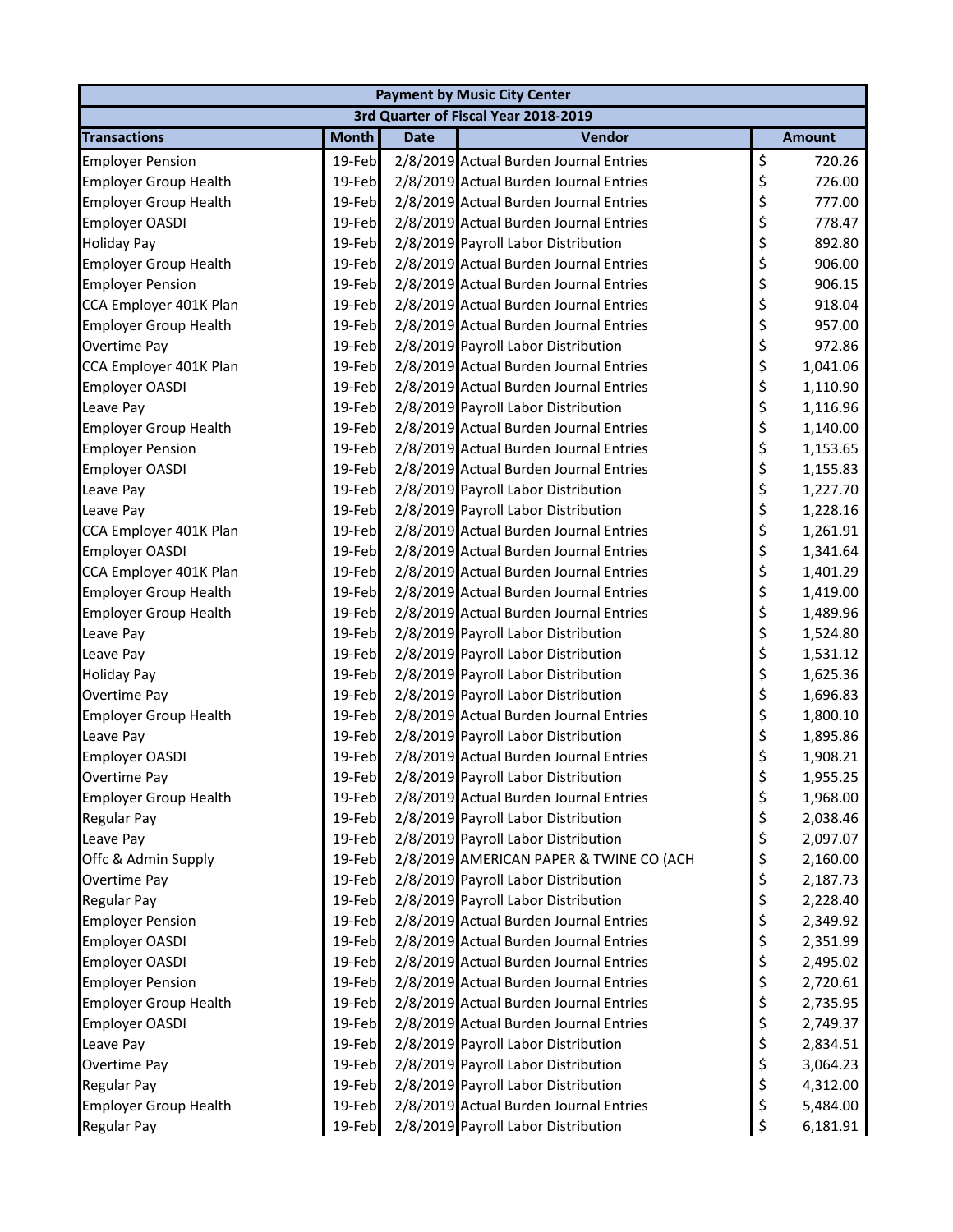| <b>Payment by Music City Center</b> |              |                            |                                                 |    |               |  |  |
|-------------------------------------|--------------|----------------------------|-------------------------------------------------|----|---------------|--|--|
|                                     |              |                            | 3rd Quarter of Fiscal Year 2018-2019            |    |               |  |  |
| <b>Transactions</b>                 | <b>Month</b> | <b>Date</b>                | Vendor                                          |    | <b>Amount</b> |  |  |
| <b>Employer Group Health</b>        | 19-Feb       |                            | 2/8/2019 Actual Burden Journal Entries          | \$ | 6,611.02      |  |  |
| <b>Regular Pay</b>                  | 19-Feb       |                            | 2/8/2019 Payroll Labor Distribution             | \$ | 7,104.23      |  |  |
| <b>Regular Pay</b>                  | 19-Feb       |                            | 2/8/2019 Payroll Labor Distribution             | \$ | 7,343.20      |  |  |
| <b>Regular Pay</b>                  | 19-Feb       |                            | 2/8/2019 Payroll Labor Distribution             | \$ | 8,033.07      |  |  |
| <b>Regular Pay</b>                  | 19-Feb       |                            | 2/8/2019 Payroll Labor Distribution             | \$ | 8,555.78      |  |  |
| <b>Regular Pay</b>                  | 19-Feb       |                            | 2/8/2019 Payroll Labor Distribution             | \$ | 8,712.71      |  |  |
| <b>Employer Group Health</b>        | 19-Feb       |                            | 2/8/2019 Actual Burden Journal Entries          | \$ | 9,950.02      |  |  |
| <b>Regular Pay</b>                  | 19-Feb       |                            | 2/8/2019 Payroll Labor Distribution             | \$ | 10,097.14     |  |  |
| <b>Employer Group Health</b>        | 19-Feb       |                            | 2/8/2019 Actual Burden Journal Entries          | \$ | 11,120.95     |  |  |
| <b>Regular Pay</b>                  | 19-Feb       |                            | 2/8/2019 Payroll Labor Distribution             | \$ | 12,331.00     |  |  |
| <b>Regular Pay</b>                  | 19-Feb       |                            | 2/8/2019 Payroll Labor Distribution             | \$ | 16,385.66     |  |  |
| <b>Regular Pay</b>                  | 19-Feb       |                            | 2/8/2019 Payroll Labor Distribution             | \$ | 18,903.02     |  |  |
| <b>Regular Pay</b>                  | 19-Feb       |                            | 2/8/2019 Payroll Labor Distribution             | \$ | 20,758.43     |  |  |
| <b>Regular Pay</b>                  | 19-Feb       |                            | 2/8/2019 Payroll Labor Distribution             | \$ | 29,514.32     |  |  |
| <b>Regular Pay</b>                  | 19-Feb       |                            | 2/8/2019 Payroll Labor Distribution             | \$ | 34,512.66     |  |  |
| <b>Regular Pay</b>                  | 19-Feb       |                            | 2/8/2019 Payroll Labor Distribution             | \$ | 38,217.59     |  |  |
| <b>Regular Pay</b>                  | 19-Feb       |                            | 2/8/2019 Payroll Labor Distribution             | \$ | 42,495.28     |  |  |
| Postage & Delivery Srvc             |              |                            | 19-Feb 2/11/2019 TENNESSEE ELECTRIC MOTOR CO LL | \$ | 48.00         |  |  |
| <b>Printing Supply</b>              |              |                            | 19-Feb 2/11/2019 MYOFFICE PRODUCTS (ACH)        | \$ | 200.97        |  |  |
| <b>Printing Supply</b>              |              |                            | 19-Feb 2/11/2019 MYOFFICE PRODUCTS (ACH)        | \$ | 367.83        |  |  |
| <b>Printing Supply</b>              |              |                            | 19-Feb 2/11/2019 MYOFFICE PRODUCTS (ACH)        | \$ | 372.75        |  |  |
| Plumbing/HVAC Maintain Srvc         |              |                            | 19-Feb 2/11/2019 TENNESSEE ELECTRIC MOTOR CO LL | \$ | 503.70        |  |  |
| Repair & Maint Supply               |              |                            | 19-Feb 2/11/2019 WEST END LOCK CO               | \$ | 640.00        |  |  |
| Other Rpr & Maint Srvc              |              |                            | 19-Feb 2/12/2019 RICOH USA INC (ACH)            | \$ | (19.52)       |  |  |
| Other Rpr & Maint Srvc              |              |                            | 19-Feb 2/12/2019 RICOH USA INC (ACH)            | \$ | (3.90)        |  |  |
| Plumbing/HVAC Maintain Srvc         |              |                            | 19-Feb 2/12/2019 TENNESSEE ELECTRIC MOTOR CO LL | \$ | (0.01)        |  |  |
| Employee Local Travel/Park          |              |                            | 19-Feb 2/12/2019 PINNACLE NATIONAL BANK (MCC CC | \$ | 15.00         |  |  |
| Other Rpr & Maint Srvc              |              |                            | 19-Feb 2/12/2019 RICOH USA INC (ACH)            | \$ | 21.46         |  |  |
| <b>Laundry Services</b>             |              | 19-Feb 2/12/2019 ALSCO     |                                                 | \$ | 31.00         |  |  |
| Other Rpr & Maint Srvc              |              | 19-Feb 2/12/2019 ATECH INC |                                                 | \$ | 48.48         |  |  |
| Other Rpr & Maint Srvc              |              | 19-Feb 2/12/2019 ATECH INC |                                                 | Ś  | 48.48         |  |  |
| Employee Out-of-town Travel         |              |                            | 19-Feb 2/12/2019 PINNACLE NATIONAL BANK (MCC CC | \$ | 66.00         |  |  |
| Other Rpr & Maint Srvc              |              | 19-Feb 2/12/2019 ATECH INC |                                                 | \$ | 72.71         |  |  |
| Other Rpr & Maint Srvc              |              | 19-Feb 2/12/2019 ATECH INC |                                                 | \$ | 72.71         |  |  |
| Other Rpr & Maint Srvc              |              | 19-Feb 2/12/2019 ATECH INC |                                                 | \$ | 72.71         |  |  |
| Other Rpr & Maint Srvc              |              |                            | 19-Feb 2/12/2019 RICOH USA INC (ACH)            | \$ | 93.44         |  |  |
| Other Rpr & Maint Srvc              |              |                            | 19-Feb 2/12/2019 RICOH USA INC (ACH)            | \$ | 93.44         |  |  |
| Other Rpr & Maint Srvc              |              |                            | 19-Feb 2/12/2019 RICOH USA INC (ACH)            | \$ | 124.44        |  |  |
| Cable Television                    |              |                            | 19-Feb 2/12/2019 AT&T (MCC)                     | \$ | 132.28        |  |  |
| <b>Laundry Services</b>             |              | 19-Feb 2/12/2019 ALSCO     |                                                 | \$ | 138.00        |  |  |
| Registration                        |              |                            | 19-Feb 2/12/2019 PINNACLE NATIONAL BANK (MCC CC | \$ | 145.00        |  |  |
| Other Rpr & Maint Srvc              |              | 19-Feb 2/12/2019 ATECH INC |                                                 | \$ | 145.43        |  |  |
| Software License                    |              |                            | 19-Feb 2/12/2019 PINNACLE NATIONAL BANK (MCC CC | \$ | 152.94        |  |  |
| Other Rpr & Maint Srvc              |              |                            | 19-Feb 2/12/2019 RICOH USA INC (ACH)            | \$ | 168.92        |  |  |
| Other Rpr & Maint Srvc              |              | 19-Feb 2/12/2019 ATECH INC |                                                 | \$ | 190.63        |  |  |
| Other Rpr & Maint Srvc              |              |                            | 19-Feb 2/12/2019 RICOH USA INC (ACH)            | \$ | 193.10        |  |  |
| Other Rpr & Maint Srvc              |              | 19-Feb 2/12/2019 ATECH INC |                                                 | \$ | 201.33        |  |  |
| Other Rpr & Maint Srvc              |              |                            | 19-Feb 2/12/2019 MAYNARD SELECT LLC (ACH)       | \$ | 210.00        |  |  |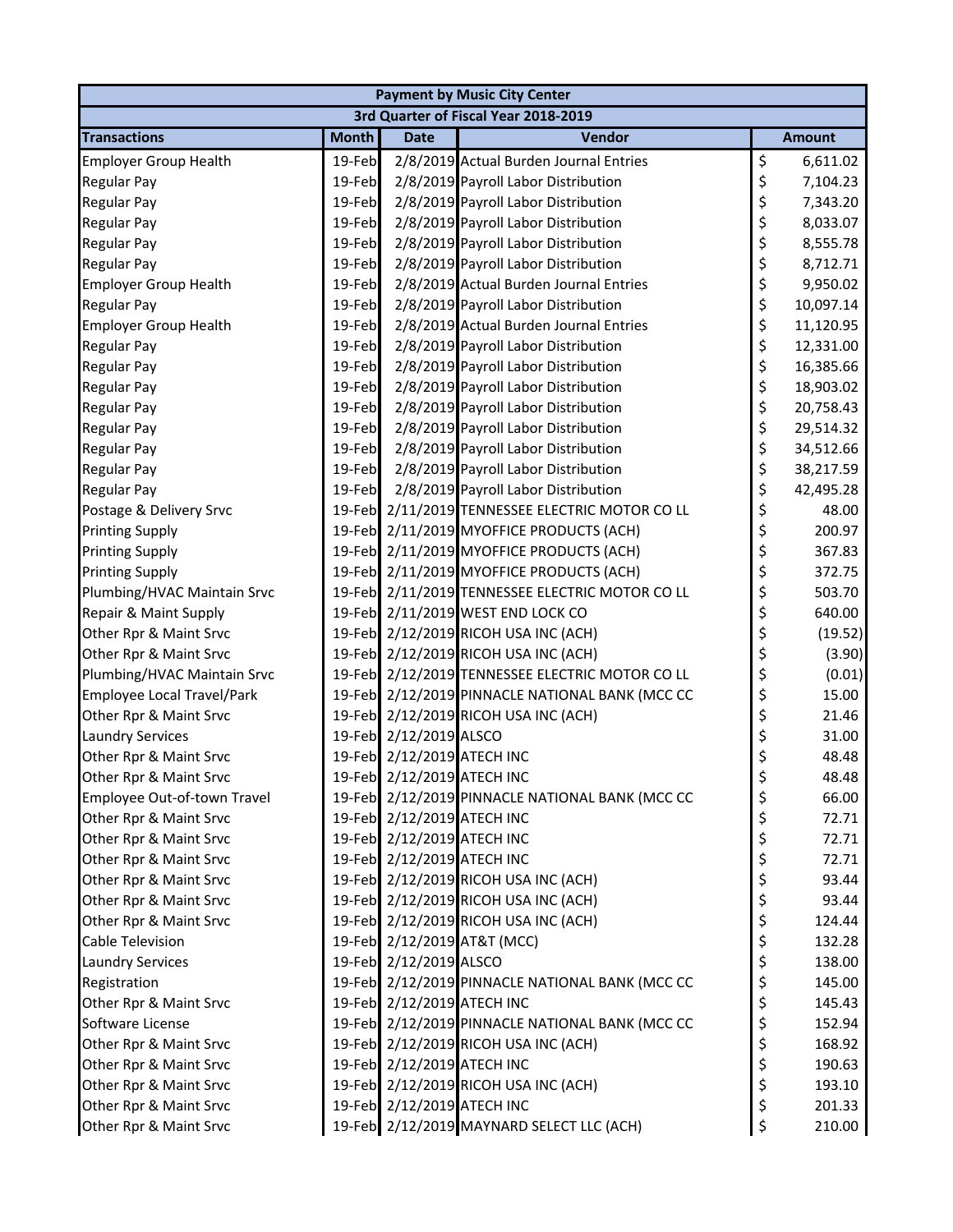| <b>Payment by Music City Center</b> |                                      |                            |                                                 |    |               |  |  |
|-------------------------------------|--------------------------------------|----------------------------|-------------------------------------------------|----|---------------|--|--|
|                                     | 3rd Quarter of Fiscal Year 2018-2019 |                            |                                                 |    |               |  |  |
| <b>Transactions</b>                 | <b>Month</b>                         | <b>Date</b>                | Vendor                                          |    | <b>Amount</b> |  |  |
| Other Rpr & Maint Srvc              |                                      |                            | 19-Feb 2/12/2019 RICOH USA INC (ACH)            | \$ | 225.42        |  |  |
| <b>Employee Air Travel</b>          |                                      |                            | 19-Feb 2/12/2019 PINNACLE NATIONAL BANK (MCC CC | \$ | 250.96        |  |  |
| Other Rpr & Maint Srvc              |                                      |                            | 19-Feb 2/12/2019 RICOH USA INC (ACH)            | \$ | 253.18        |  |  |
| <b>Membership Dues</b>              |                                      |                            | 19-Feb 2/12/2019 ASSOC FOR TALENT DEVELOPMENT ( | \$ | 259.00        |  |  |
| Other Rpr & Maint Srvc              |                                      | 19-Feb 2/12/2019 ATECH INC |                                                 | \$ | 263.34        |  |  |
| Telephone & Telegraph               |                                      |                            | 19-Feb 2/12/2019 AT&T (PO BOX 105320)(105262)(7 | \$ | 300.00        |  |  |
| Other Rpr & Maint Srvc              |                                      |                            | 19-Feb 2/12/2019 MAYNARD SELECT LLC (ACH)       | \$ | 415.15        |  |  |
| <b>Laundry Services</b>             |                                      | 19-Feb 2/12/2019 ALSCO     |                                                 | \$ | 466.03        |  |  |
| <b>Membership Dues</b>              |                                      |                            | 19-Feb 2/12/2019 PINNACLE NATIONAL BANK (MCC CC | \$ | 485.00        |  |  |
| Employee Air Travel                 |                                      |                            | 19-Feb 2/12/2019 PINNACLE NATIONAL BANK (MCC CC | \$ | 494.00        |  |  |
| Landscaping Srvc-Indoor             |                                      |                            | 19-Feb 2/12/2019 PLANTS ALIVE (ACH)             | \$ | 510.00        |  |  |
| Other Rpr & Maint Srvc              |                                      |                            | 19-Feb 2/12/2019 RICOH USA INC (ACH)            | \$ | 577.03        |  |  |
| <b>Building Maintenance Srvc</b>    |                                      |                            | 19-Feb 2/12/2019 NASHVILLE MACHINE ELEVATOR CO  | \$ | 585.00        |  |  |
| <b>Uniform Cleaning Service</b>     |                                      |                            | 19-Feb 2/12/2019 CINTAS CORP #051 MATS & RUGS(A | \$ | 926.97        |  |  |
| Other Rpr & Maint Srvc              |                                      | 19-Feb 2/12/2019 ATECH INC |                                                 | \$ | 952.04        |  |  |
| Other Rpr & Maint Srvc              |                                      | 19-Feb 2/12/2019 ATECH INC |                                                 | \$ | 987.80        |  |  |
| Mngt Cnsltnt Srvc                   |                                      |                            | 19-Feb 2/12/2019 INQUIRIES SCREENING (ACH)      | \$ | 993.75        |  |  |
| <b>Host &amp; Hostess</b>           |                                      |                            | 19-Feb 2/12/2019 PINNACLE NATIONAL BANK (MCC CC | \$ | 1,069.22      |  |  |
| Other Rpr & Maint Srvc              |                                      | 19-Feb 2/12/2019 ATECH INC |                                                 | \$ | 1,100.58      |  |  |
| Other Rpr & Maint Srvc              |                                      |                            | 19-Feb 2/12/2019 MAYNARD SELECT LLC (ACH)       | \$ | 1,227.70      |  |  |
| Other Rpr & Maint Srvc              |                                      | 19-Feb 2/12/2019 ATECH INC |                                                 | \$ | 1,297.11      |  |  |
| <b>Temporary Service</b>            |                                      |                            | 19-Feb 2/12/2019 CONVENTION PROD RIGGING INC (A | \$ | 1,350.00      |  |  |
| Other Rpr & Maint Srvc              |                                      |                            | 19-Feb 2/12/2019 KELSAN INC (ACH)               | \$ | 1,642.20      |  |  |
| Other Rpr & Maint Srvc              |                                      | 19-Feb 2/12/2019 ATECH INC |                                                 | \$ | 1,657.37      |  |  |
| <b>Temporary Service</b>            |                                      |                            | 19-Feb 2/12/2019 ELITE SHOW SERVICES INC (ACH)  | \$ | 1,762.22      |  |  |
| <b>Temporary Service</b>            |                                      |                            | 19-Feb 2/12/2019 ELITE SHOW SERVICES INC (ACH)  | \$ | 1,817.67      |  |  |
| Other Rpr & Maint Srvc              |                                      | 19-Feb 2/12/2019 ATECH INC |                                                 | \$ | 2,235.30      |  |  |
| Registration                        |                                      |                            | 19-Feb 2/12/2019 PINNACLE NATIONAL BANK (MCC CC | \$ | 2,305.00      |  |  |
| Other Rpr & Maint Srvc              |                                      | 19-Feb 2/12/2019 ATECH INC |                                                 | \$ | 2,418.99      |  |  |
| Other Rpr & Maint Srvc              |                                      | 19-Feb 2/12/2019 ATECH INC |                                                 | \$ | 2,423.31      |  |  |
| Rent Tradeshow Booth Expenses       |                                      |                            | 19-Feb 2/12/2019 PINNACLE NATIONAL BANK (MCC CC | \$ | 2,427.86      |  |  |
| Landscaping Srvc                    |                                      |                            | 19-Feb 2/12/2019 REED LANDSCAPING INC (ACH)     | \$ | 2,800.00      |  |  |
| Other Rpr & Maint Srvc              |                                      | 19-Feb 2/12/2019 ATECH INC |                                                 | \$ | 3,180.44      |  |  |
| Other Rpr & Maint Srvc              |                                      | 19-Feb 2/12/2019 ATECH INC |                                                 | \$ | 3,371.45      |  |  |
| <b>Medical Services</b>             |                                      |                            | 19-Feb 2/12/2019 MED STAR MEDICAL STAFFING INC  | \$ | 3,850.00      |  |  |
| Rpr & Maint Srvc Bld Auto           |                                      |                            | 19-Feb 2/12/2019 JOHNSON CONTROLS INC/CARDKEY ( | \$ | 3,904.17      |  |  |
| Employee Out-of-town Travel         |                                      |                            | 19-Feb 2/12/2019 PINNACLE NATIONAL BANK (MCC CC | \$ | 4,049.85      |  |  |
| <b>Building Maintenance Srvc</b>    |                                      |                            | 19-Feb 2/12/2019 BAKER ROOFING CO (ACH)         | \$ | 5,200.00      |  |  |
| <b>Security Services</b>            |                                      |                            | 19-Feb 2/12/2019 ELITE SHOW SERVICES INC (ACH)  | \$ | 5,297.30      |  |  |
| Refuse Disposal-Reimb               |                                      |                            | 19-Feb 2/12/2019 REPUBLIC SVCS NASH /ALLIED WAS | \$ | 6,356.65      |  |  |
| <b>Temporary Service</b>            |                                      |                            | 19-Feb 2/12/2019 INDUSTRIAL STAFFING OF TN (ACH | \$ | 6,435.08      |  |  |
| <b>Temporary Service</b>            |                                      |                            | 19-Feb 2/12/2019 INDUSTRIAL STAFFING OF TN (ACH | \$ | 7,582.06      |  |  |
| <b>Temporary Service</b>            |                                      |                            | 19-Feb 2/12/2019 INDUSTRIAL STAFFING OF TN (ACH | \$ | 8,797.96      |  |  |
| <b>Security Services</b>            |                                      |                            | 19-Feb 2/12/2019 ELITE SHOW SERVICES INC (ACH)  | \$ | 13,155.36     |  |  |
| Janitorial Srvc                     |                                      |                            | 19-Feb 2/12/2019 INDUSTRIAL STAFFING OF TN (ACH | \$ | 14,201.16     |  |  |
| Janitorial Srvc                     |                                      |                            | 19-Feb 2/12/2019 INDUSTRIAL STAFFING OF TN (ACH | \$ | 14,824.87     |  |  |
| Janitorial Srvc                     |                                      |                            | 19-Feb 2/12/2019 INDUSTRIAL STAFFING OF TN (ACH | \$ | 15,114.94     |  |  |
| Postage & Delivery Srvc             |                                      |                            | 19-Feb 2/13/2019 TERRYBERRY CO LLC              | \$ | 10.74         |  |  |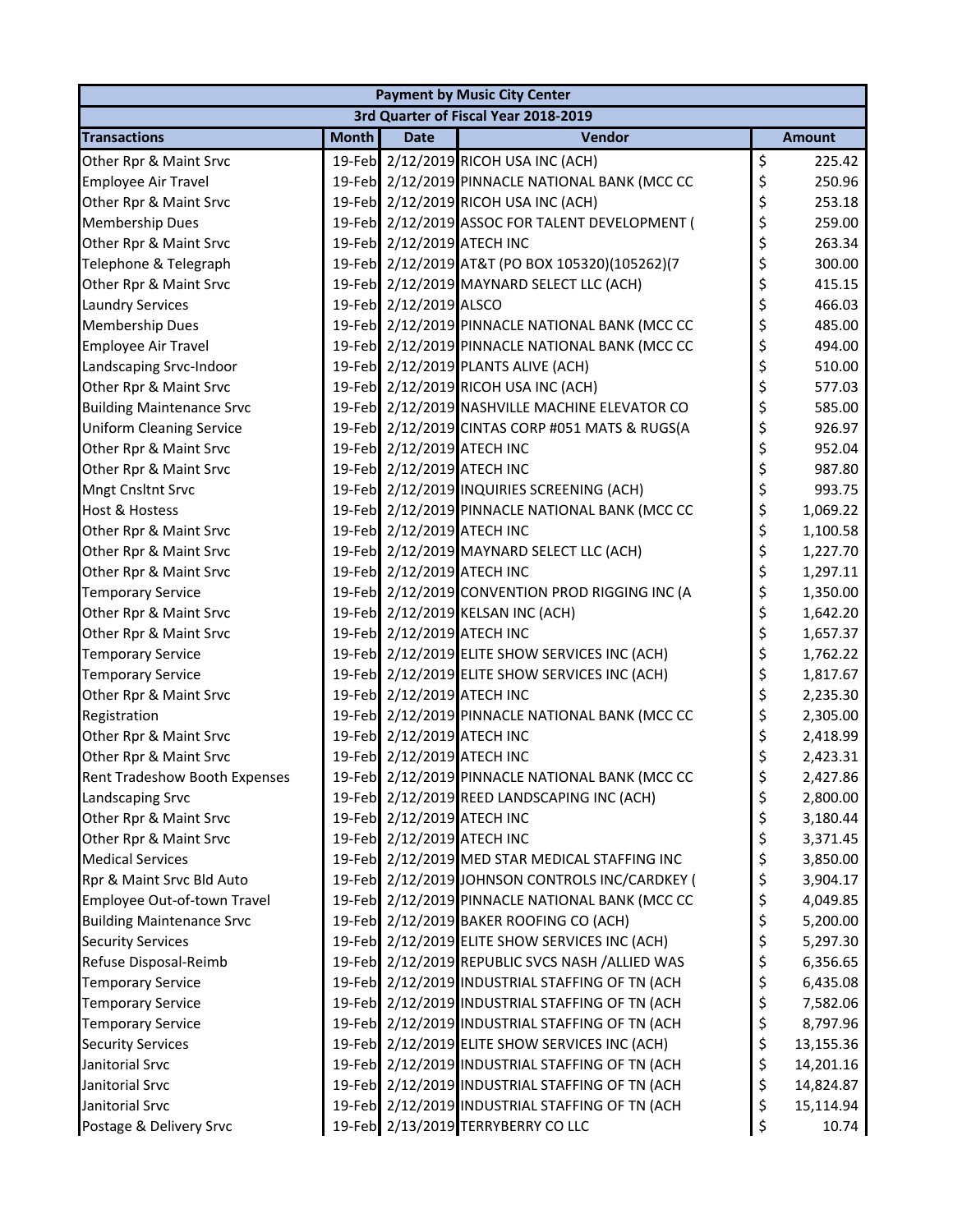| <b>Payment by Music City Center</b>                  |              |                        |                                                                                                   |          |               |  |  |
|------------------------------------------------------|--------------|------------------------|---------------------------------------------------------------------------------------------------|----------|---------------|--|--|
|                                                      |              |                        | 3rd Quarter of Fiscal Year 2018-2019                                                              |          |               |  |  |
| <b>Transactions</b>                                  | <b>Month</b> | <b>Date</b>            | Vendor                                                                                            |          | <b>Amount</b> |  |  |
| Other Rpr & Maint Srvc                               |              |                        | 19-Feb 2/13/2019 KELSAN INC (ACH)                                                                 | \$       | 325.95        |  |  |
| Other Rpr & Maint Srvc                               |              |                        | 19-Feb 2/13/2019 FIRE PRO LLC (ACH)                                                               | \$       | 500.00        |  |  |
| Other Rpr & Maint Srvc                               |              |                        | 19-Feb 2/13/2019 FIRE PRO LLC (ACH)                                                               | \$       | 595.00        |  |  |
| Other Rpr & Maint Srvc                               |              |                        | 19-Feb 2/13/2019 KELSAN INC (ACH)                                                                 | \$       | 1,044.84      |  |  |
| <b>Temporary Service</b>                             |              |                        | 19-Feb 2/13/2019 LOOMIS FARGO & CO                                                                | \$       | 1,232.15      |  |  |
| Food & Ice                                           |              |                        | 19-Feb 2/14/2019 CENTERPLATE MCC (ACH)                                                            | \$       | 53.19         |  |  |
| Food & Bev-Inhouse                                   |              |                        | 19-Feb 2/14/2019 CENTERPLATE MCC (ACH)                                                            | \$       | 175.88        |  |  |
| Other Rpr & Maint Srvc                               |              |                        | 19-Feb 2/14/2019 JOHNSON CONTROLS INC/CARDKEY (                                                   | \$       | 456.00        |  |  |
| <b>Building Maintenance Srvc</b>                     |              |                        | 19-Feb 2/14/2019 ISENHOUR DOOR PRODUCTS INC (AC                                                   | \$       | 600.00        |  |  |
| <b>Security Services</b>                             |              |                        | 19-Feb 2/14/2019 ELITE SHOW SERVICES INC (ACH)                                                    | \$       | 740.14        |  |  |
| <b>Temporary Service</b>                             |              |                        | 19-Feb 2/14/2019 ELITE SHOW SERVICES INC (ACH)                                                    | \$       | 2,452.44      |  |  |
| <b>Laundry Services</b>                              |              | 19-Feb 2/15/2019 ALSCO |                                                                                                   | \$       | (16.80)       |  |  |
| <b>HHold &amp; Jnitr Supply</b>                      |              |                        | 19-Feb 2/15/2019 LOWES OF MADISON #413 (ACH)                                                      | \$       | (4.16)        |  |  |
| <b>Laundry Services</b>                              |              | 19-Feb 2/15/2019 ALSCO |                                                                                                   | \$       | 31.00         |  |  |
| Employee Out-of-town Travel                          |              |                        | 19-Feb 2/15/2019 INGRAM, VAN                                                                      | \$       | 40.50         |  |  |
| Employee Out-of-town Travel                          |              |                        | 19-Feb 2/15/2019 MCALISTER, TERI A                                                                | \$       | 88.75         |  |  |
| <b>Laundry Services</b>                              |              | 19-Feb 2/15/2019 ALSCO |                                                                                                   | \$       | 123.00        |  |  |
| Employee Out-of-town Travel                          |              |                        | 19-Feb 2/15/2019 FIELDS, CRYSTAL A                                                                | \$       | 143.09        |  |  |
| Employee Out-of-town Travel                          |              |                        | 19-Feb 2/15/2019 STROBL, TIMOTHY M                                                                | \$       | 171.00        |  |  |
| Telephone & Telegraph                                |              |                        | 19-Feb 2/15/2019 AT&T CIRCUITS                                                                    | \$       | 256.15        |  |  |
| <b>Medical Services</b>                              |              |                        | 19-Feb 2/15/2019 MED STAR MEDICAL STAFFING INC                                                    | \$       | 587.50        |  |  |
| <b>Laundry Services</b>                              |              | 19-Feb 2/15/2019 ALSCO |                                                                                                   | \$       | 606.82        |  |  |
| <b>Mngt Cnsltnt Srvc</b>                             |              |                        | 19-Feb 2/15/2019 WORKFORCE ESSENTIALS INC (DRUG                                                   | \$       | 650.00        |  |  |
| <b>Security Services</b>                             |              |                        | 19-Feb 2/15/2019 ELITE SHOW SERVICES INC (ACH)                                                    | \$       | 709.15        |  |  |
| Rent Storage/Safety Box                              |              |                        | 19-Feb 2/15/2019 CONTRACT CARPETS SALES CO                                                        | \$       | 795.00        |  |  |
| <b>Medical Services</b>                              |              |                        | 19-Feb 2/15/2019 MED STAR MEDICAL STAFFING INC                                                    | \$       | 925.00        |  |  |
| <b>Temporary Service</b>                             |              |                        | 19-Feb 2/15/2019 LMG INC (ACH)                                                                    | \$       | 975.00        |  |  |
| <b>Medical Services</b>                              |              |                        | 19-Feb 2/15/2019 MED STAR MEDICAL STAFFING INC                                                    | \$       | 1,537.50      |  |  |
| <b>Temporary Service</b>                             |              |                        | 19-Feb 2/15/2019 ELITE SHOW SERVICES INC (ACH)                                                    | \$       | 2,018.84      |  |  |
| <b>Temporary Service</b>                             |              |                        | 19-Feb 2/15/2019 ELITE SHOW SERVICES INC (ACH)                                                    | \$       | 2,035.72      |  |  |
| Refuse Disposal-Reimb                                |              |                        | 19-Feb 2/15/2019 COMPOST CO (ACH)                                                                 | \$       | 2,575.00      |  |  |
| Food & Ice                                           |              |                        | 19-Feb 2/15/2019 CENTERPLATE MCC (ACH)                                                            |          | 2,593.22      |  |  |
| <b>Rent Equipment</b>                                |              |                        | 19-Feb 2/15/2019 LMG INC (ACH)                                                                    | \$       | 2,660.00      |  |  |
|                                                      |              |                        |                                                                                                   | \$       | 8,607.36      |  |  |
| <b>Temporary Service</b><br><b>Temporary Service</b> |              |                        | 19-Feb 2/15/2019 INDUSTRIAL STAFFING OF TN (ACH<br>19-Feb 2/15/2019 ELITE SHOW SERVICES INC (ACH) | \$<br>\$ |               |  |  |
|                                                      |              |                        | 19-Feb 2/15/2019 ELITE SHOW SERVICES INC (ACH)                                                    | \$       | 8,871.23      |  |  |
| <b>Security Services</b><br>Janitorial Srvc          |              |                        |                                                                                                   |          | 9,785.70      |  |  |
|                                                      |              |                        | 19-Feb 2/15/2019 INDUSTRIAL STAFFING OF TN (ACH<br>19-Feb 2/18/2019 MCC PCC MUSIC CITY CENTER     | \$       | 15,572.04     |  |  |
| <b>Small Equipment Supply</b>                        |              |                        |                                                                                                   | \$       | 6.00          |  |  |
| Paint Supply                                         |              |                        | 19-Feb 2/18/2019 MCC PCC MUSIC CITY CENTER                                                        | \$       | 6.11          |  |  |
| Employee Local Travel/Park                           |              |                        | 19-Feb 2/18/2019 MCC PCC MUSIC CITY CENTER                                                        | \$       | 15.00         |  |  |
| Host & Hostess                                       |              |                        | 19-Feb 2/18/2019 MCC PCC MUSIC CITY CENTER                                                        | \$       | 19.00         |  |  |
| <b>Host &amp; Hostess</b>                            |              |                        | 19-Feb 2/18/2019 MCC PCC MUSIC CITY CENTER                                                        | \$       | 24.00         |  |  |
| Auto Fuel                                            |              |                        | 19-Feb 2/18/2019 MCC PCC MUSIC CITY CENTER                                                        | \$       | 25.00         |  |  |
| Host & Hostess                                       |              |                        | 19-Feb 2/18/2019 MCC PCC MUSIC CITY CENTER                                                        | \$       | 27.07         |  |  |
| <b>Auto Fuel</b>                                     |              |                        | 19-Feb 2/18/2019 MCC PCC MUSIC CITY CENTER                                                        | \$       | 30.00         |  |  |
| <b>Auto Fuel</b>                                     |              |                        | 19-Feb 2/18/2019 MCC PCC MUSIC CITY CENTER                                                        | \$       | 32.72         |  |  |
| Offc & Admin Supply                                  |              |                        | 19-Feb 2/18/2019 MCC PCC MUSIC CITY CENTER                                                        | \$       | 34.94         |  |  |
| Registration                                         |              |                        | 19-Feb 2/18/2019 MCC PCC MUSIC CITY CENTER                                                        | \$       | 85.00         |  |  |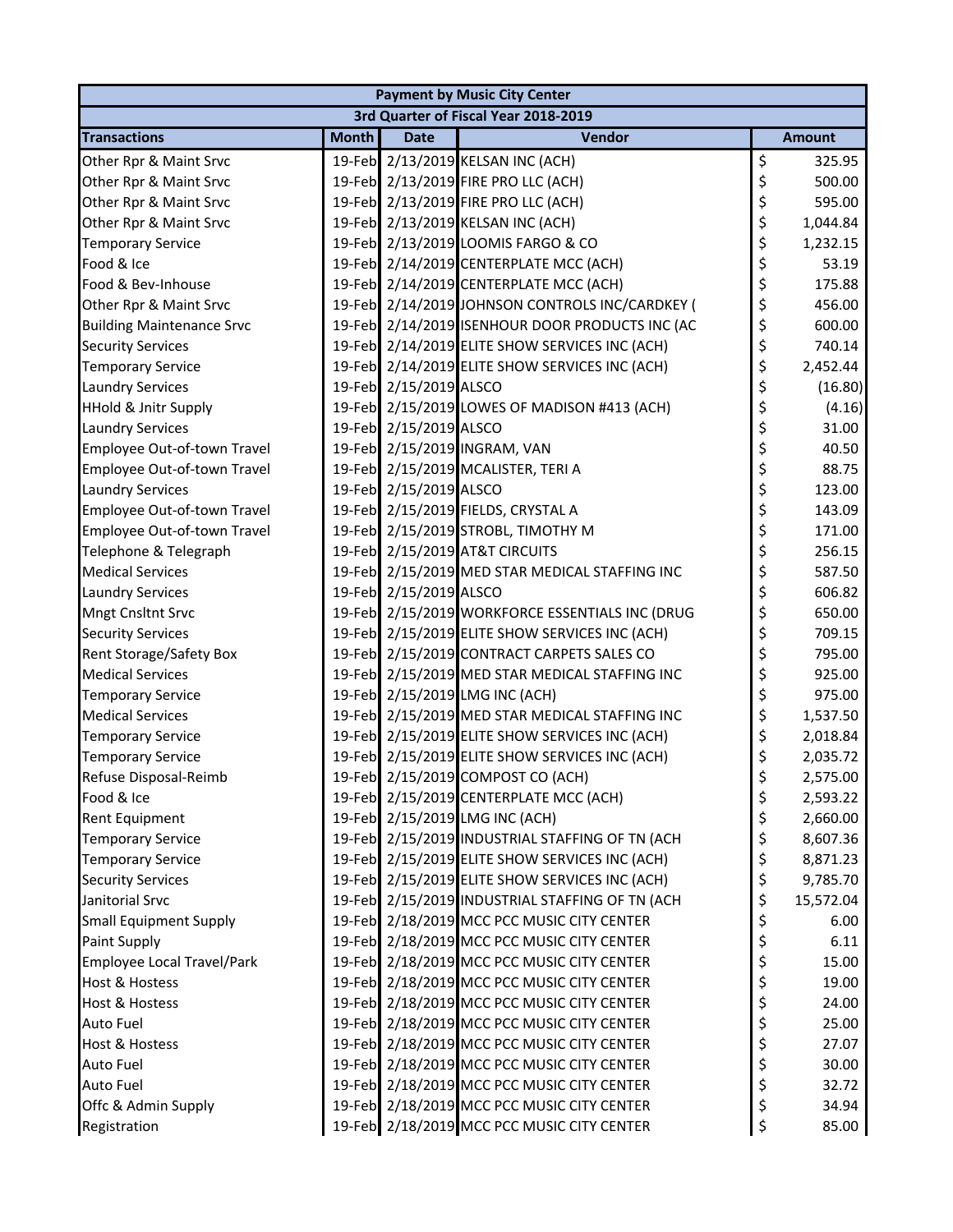| <b>Payment by Music City Center</b> |              |                      |                                                 |          |               |  |  |
|-------------------------------------|--------------|----------------------|-------------------------------------------------|----------|---------------|--|--|
|                                     |              |                      | 3rd Quarter of Fiscal Year 2018-2019            |          |               |  |  |
| <b>Transactions</b>                 | <b>Month</b> | <b>Date</b>          | Vendor                                          |          | <b>Amount</b> |  |  |
| Host & Hostess                      |              |                      | 19-Feb 2/18/2019 MCC PCC MUSIC CITY CENTER      | \$       | 90.27         |  |  |
| Employee Award/Gift                 |              |                      | 19-Feb 2/18/2019 MCC PCC MUSIC CITY CENTER      | \$       | 350.00        |  |  |
| <b>Building Maintenance Srvc</b>    |              |                      | 19-Feb 2/18/2019 REED LANDSCAPING INC (ACH)     | \$       | 2,656.80      |  |  |
| Electric                            |              |                      | 19-Feb 2/18/2019 NASHVILLE ELECTRIC SERVICE CO  | \$       | 125,576.18    |  |  |
| Landscaping Srvc                    |              |                      | 19-Feb 2/19/2019 MCC 2/19 REED INV RCLS         | \$       | (2,800.00)    |  |  |
| Paint Supply                        |              |                      | 19-Feb 2/19/2019 SUNSET MARKETING INC           | \$       | 3.96          |  |  |
| Paint Supply                        |              |                      | 19-Feb 2/19/2019 SUNSET MARKETING INC           | \$       | 7.80          |  |  |
| Paint Supply                        |              |                      | 19-Feb 2/19/2019 SUNSET MARKETING INC           | \$       | 9.78          |  |  |
| Paint Supply                        |              |                      | 19-Feb 2/19/2019 SUNSET MARKETING INC           | \$       | 10.50         |  |  |
| Paint Supply                        |              |                      | 19-Feb 2/19/2019 SUNSET MARKETING INC           | \$       | 11.40         |  |  |
| Paint Supply                        |              |                      | 19-Feb 2/19/2019 SUNSET MARKETING INC           | \$       | 25.20         |  |  |
| Postage & Delivery Srvc             |              |                      | 19-Feb 2/19/2019 SUNSET MARKETING INC           | \$       | 25.85         |  |  |
| <b>Printing Supply</b>              |              |                      | 19-Feb 2/19/2019 SUNSET MARKETING INC           | \$       | 216.00        |  |  |
| Paint Supply                        |              |                      | 19-Feb 2/19/2019 SUNSET MARKETING INC           | \$       | 1,860.00      |  |  |
| Landscaping Srvc                    |              |                      | 19-Feb 2/19/2019 MCC 2/19 REED INV RCLS         | \$       | 2,800.00      |  |  |
| Offc & Admin Supply                 |              |                      | 19-Feb 2/20/2019 MYOFFICE PRODUCTS (ACH)        | \$       | 4.91          |  |  |
| Offc & Admin Supply                 |              |                      | 19-Feb 2/20/2019 MYOFFICE PRODUCTS (ACH)        | \$       | 5.37          |  |  |
| Offc & Admin Supply                 |              |                      | 19-Feb 2/20/2019 MYOFFICE PRODUCTS (ACH)        | \$       | 7.01          |  |  |
| Offc & Admin Supply                 |              |                      | 19-Feb 2/20/2019 MYOFFICE PRODUCTS (ACH)        | \$       | 7.22          |  |  |
| Offc & Admin Supply                 |              |                      | 19-Feb 2/20/2019 MYOFFICE PRODUCTS (ACH)        | \$       | 7.62          |  |  |
| Offc & Admin Supply                 |              |                      | 19-Feb 2/20/2019 MYOFFICE PRODUCTS (ACH)        | \$       | 10.56         |  |  |
| Offc & Admin Supply                 |              |                      | 19-Feb 2/20/2019 MYOFFICE PRODUCTS (ACH)        | \$       | 10.91         |  |  |
| Offc & Admin Supply                 |              |                      | 19-Feb 2/20/2019 MYOFFICE PRODUCTS (ACH)        | \$       | 12.50         |  |  |
| Offc & Admin Supply                 |              |                      | 19-Feb 2/20/2019 MYOFFICE PRODUCTS (ACH)        | \$       | 13.08         |  |  |
| Offc & Admin Supply                 |              |                      | 19-Feb 2/20/2019 MYOFFICE PRODUCTS (ACH)        | \$       | 13.20         |  |  |
| Offc & Admin Supply                 |              |                      | 19-Feb 2/20/2019 MYOFFICE PRODUCTS (ACH)        | \$       | 13.22         |  |  |
| Offc & Admin Supply                 |              |                      | 19-Feb 2/20/2019 MYOFFICE PRODUCTS (ACH)        | \$       | 14.89         |  |  |
| Offc & Admin Supply                 |              |                      | 19-Feb 2/20/2019 MYOFFICE PRODUCTS (ACH)        | \$       | 16.48         |  |  |
| Offc & Admin Supply                 |              |                      | 19-Feb 2/20/2019 MYOFFICE PRODUCTS (ACH)        | \$       | 16.52         |  |  |
| Offc & Admin Supply                 |              |                      | 19-Feb 2/20/2019 MYOFFICE PRODUCTS (ACH)        | \$       | 16.88         |  |  |
| Offc & Admin Supply                 |              |                      | 19-Feb 2/20/2019 MYOFFICE PRODUCTS (ACH)        | \$       | 19.48         |  |  |
| Offc & Admin Supply                 |              |                      | 19-Feb 2/20/2019 MYOFFICE PRODUCTS (ACH)        | \$       | 20.20         |  |  |
| Offc & Admin Supply                 |              |                      | 19-Feb 2/20/2019 MYOFFICE PRODUCTS (ACH)        | \$       | 21.21         |  |  |
| Offc & Admin Supply                 |              |                      | 19-Feb 2/20/2019 MYOFFICE PRODUCTS (ACH)        | \$       | 26.16         |  |  |
| Offc & Admin Supply                 |              |                      | 19-Feb 2/20/2019 MYOFFICE PRODUCTS (ACH)        | \$       | 32.32         |  |  |
| Offc & Admin Supply                 |              |                      | 19-Feb 2/20/2019 MYOFFICE PRODUCTS (ACH)        | \$       | 33.05         |  |  |
| Offc & Admin Supply                 |              |                      | 19-Feb 2/20/2019 MYOFFICE PRODUCTS (ACH)        | \$       | 59.00         |  |  |
| Offc & Admin Supply                 |              |                      | 19-Feb 2/20/2019 MYOFFICE PRODUCTS (ACH)        | \$       | 96.84         |  |  |
| Food & Ice                          |              |                      | 19-Feb 2/20/2019 CENTERPLATE MCC (ACH)          |          | 240.40        |  |  |
| <b>Computer Software</b>            |              |                      | 19-Feb 2/20/2019 NET TANGO INC (ACH)            | \$<br>\$ | 400.00        |  |  |
|                                     |              |                      | 19-Feb 2/20/2019 ELITE SHOW SERVICES INC (ACH)  | \$       | 919.55        |  |  |
| <b>Security Services</b>            |              |                      |                                                 |          |               |  |  |
| Mngt Cnsltnt Srvc                   |              |                      | 19-Feb 2/20/2019 CUSHION EMPLOYER SER (ACH)     | \$       | 1,267.00      |  |  |
| <b>Uniform Cleaning Service</b>     |              |                      | 19-Feb 2/20/2019 CINTAS CORP #051 MATS & RUGS(A | \$       | 1,500.81      |  |  |
| <b>Temporary Service</b>            |              |                      | 19-Feb 2/20/2019 ELITE SHOW SERVICES INC (ACH)  | \$       | 1,737.62      |  |  |
| <b>Temporary Service</b>            |              |                      | 19-Feb 2/20/2019 ELITE SHOW SERVICES INC (ACH)  | \$       | 1,793.16      |  |  |
| <b>Rent Equipment</b>               |              |                      | 19-Feb 2/20/2019 AT&T MOBILITY II LLC           | \$       | 2,000.00      |  |  |
| <b>Merchant Fees</b>                |              | 19-Feb 2/20/2019 FIS |                                                 | \$       | 23,882.23     |  |  |
| <b>Security Services</b>            |              |                      | 19-Feb 2/20/2019 ELITE SHOW SERVICES INC (ACH)  | \$       | 27,472.98     |  |  |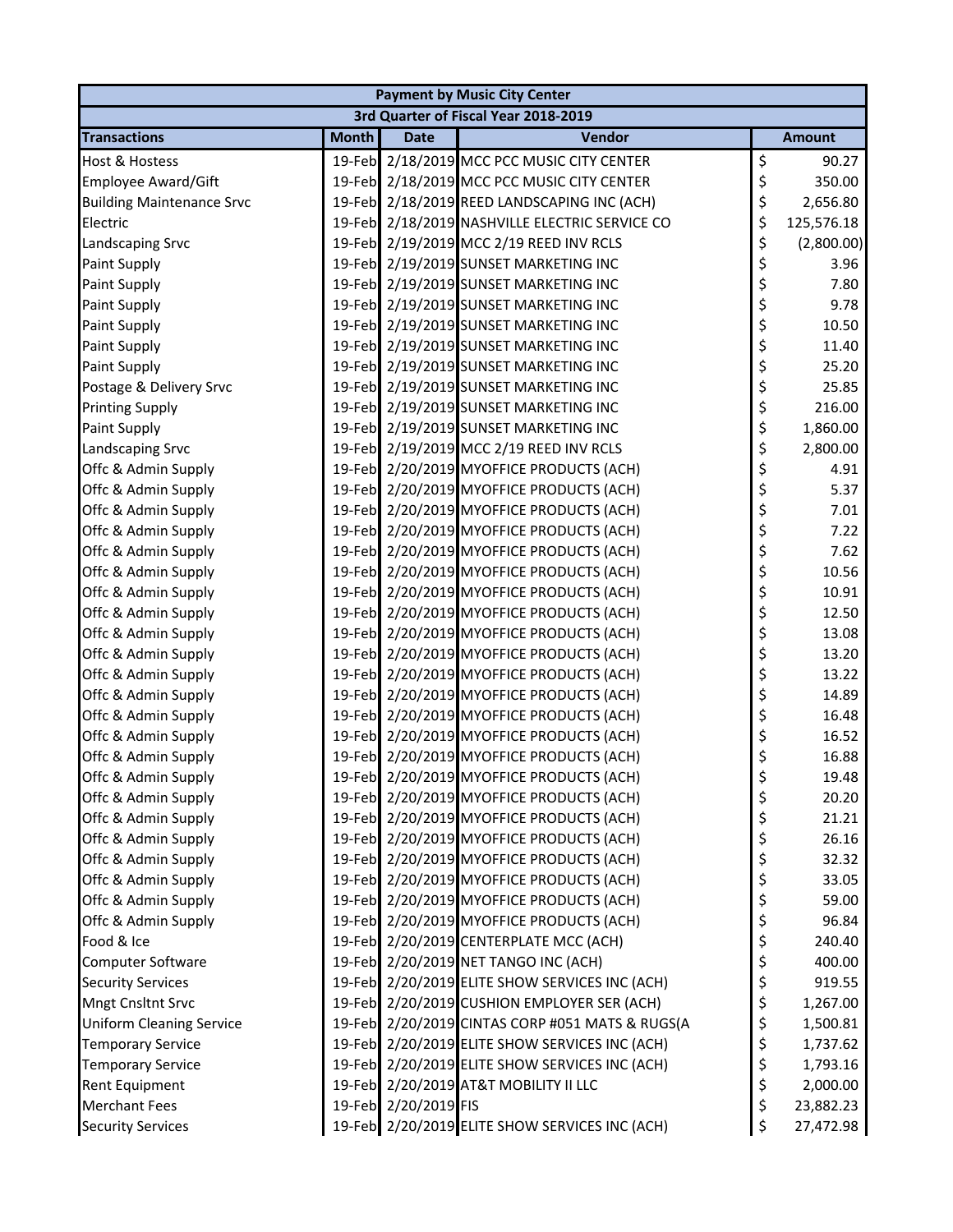| <b>Payment by Music City Center</b>  |              |                            |                                                 |    |               |  |  |  |
|--------------------------------------|--------------|----------------------------|-------------------------------------------------|----|---------------|--|--|--|
| 3rd Quarter of Fiscal Year 2018-2019 |              |                            |                                                 |    |               |  |  |  |
| <b>Transactions</b>                  | <b>Month</b> | <b>Date</b>                | Vendor                                          |    | <b>Amount</b> |  |  |  |
| District Energy System               |              |                            | 19-Feb 2/20/2019 DES REVENUE / US BANK (ACH)    | \$ | 231,130.40    |  |  |  |
| Food & Bev-Inhouse                   |              |                            | 19-Feb 2/21/2019 CENTERPLATE MCC (ACH)          | \$ | 10.56         |  |  |  |
| Food & Ice                           |              |                            | 19-Feb 2/21/2019 CENTERPLATE MCC (ACH)          | \$ | 43.12         |  |  |  |
| <b>Mngt Cnsltnt Srvc</b>             |              |                            | 19-Feb 2/21/2019 TN REGIONAL SAFETY COUNCIL INC | \$ | 65.00         |  |  |  |
| Food & Ice                           |              |                            | 19-Feb 2/21/2019 CENTERPLATE MCC (ACH)          | \$ | 199.05        |  |  |  |
| Other Rpr & Maint Srvc               |              | 19-Feb 2/21/2019 ATECH INC |                                                 | \$ | 266.61        |  |  |  |
| Other Rpr & Maint Srvc               |              |                            | 19-Feb 2/21/2019 FORKLIFT SYSTEMS INC (ACH)     | \$ | 311.51        |  |  |  |
| Other Rpr & Maint Srvc               |              | 19-Feb 2/21/2019 ATECH INC |                                                 | \$ | 427.75        |  |  |  |
| Subscriptions                        |              |                            | 19-Feb 2/21/2019 TN REGIONAL SAFETY COUNCIL INC | \$ | 450.00        |  |  |  |
| Other Rpr & Maint Srvc               |              |                            | 19-Feb 2/21/2019 NASHVILLE MACHINE ELEVATOR CO  | \$ | 806.36        |  |  |  |
| Other Rpr & Maint Srvc               |              |                            | 19-Feb 2/21/2019 NASHVILLE MACHINE ELEVATOR CO  | \$ | 854.59        |  |  |  |
| Other Rpr & Maint Srvc               |              |                            | 19-Feb 2/21/2019 WIRELESS PLUS INC (ACH)        | \$ | 1,031.35      |  |  |  |
| <b>Medical Services</b>              |              |                            | 19-Feb 2/21/2019 MED STAR MEDICAL STAFFING INC  | \$ | 1,362.50      |  |  |  |
| Rpr & Maint Srvc Filter              |              |                            | 19-Feb 2/21/2019 CAMFIL FARR INC (ACH)          | \$ | 2,428.80      |  |  |  |
| Rpr & Maint Srvc Filter              |              |                            | 19-Feb 2/21/2019 CAMFIL FARR INC (ACH)          | \$ | 2,428.80      |  |  |  |
| Rpr & Maint Srvc Filter              |              |                            | 19-Feb 2/21/2019 CAMFIL FARR INC (ACH)          | \$ | 2,428.80      |  |  |  |
| Rpr & Maint Srvc Filter              |              |                            | 19-Feb 2/21/2019 CAMFIL FARR INC (ACH)          | \$ | 2,428.80      |  |  |  |
| Rpr & Maint Srvc Filter              |              |                            | 19-Feb 2/21/2019 CAMFIL FARR INC (ACH)          | \$ | 2,428.80      |  |  |  |
| Rpr & Maint Srvc Filter              |              |                            | 19-Feb 2/21/2019 CAMFIL FARR INC (ACH)          | \$ | 2,428.80      |  |  |  |
| <b>Temporary Service</b>             |              |                            | 19-Feb 2/21/2019 LMG INC (ACH)                  | \$ | 2,850.00      |  |  |  |
| <b>Temporary Service</b>             |              |                            | 19-Feb 2/21/2019 LMG INC (ACH)                  | \$ | 3,110.00      |  |  |  |
| Rpr & Maint Srvc Elev/Escel          |              |                            | 19-Feb 2/21/2019 NASHVILLE MACHINE ELEVATOR CO  | \$ | 14,489.19     |  |  |  |
| <b>Employer Dental Group</b>         |              |                            | 19-Feb 2/22/2019 Actual Burden Journal Entries  | \$ | 0.33          |  |  |  |
| <b>Employer Group Life</b>           |              |                            | 19-Feb 2/22/2019 Actual Burden Journal Entries  | \$ | 0.35          |  |  |  |
| <b>Employer SSN Medical</b>          |              |                            | 19-Feb 2/22/2019 Actual Burden Journal Entries  | \$ | 1.16          |  |  |  |
| <b>FSA Pre-Tax Savings</b>           |              |                            | 19-Feb 2/22/2019 Actual Burden Journal Entries  | \$ | 1.77          |  |  |  |
| <b>Employer OASDI</b>                |              |                            | 19-Feb 2/22/2019 Actual Burden Journal Entries  | \$ | 4.97          |  |  |  |
| <b>FSA Pre-Tax Savings</b>           |              |                            | 19-Feb 2/22/2019 Actual Burden Journal Entries  | \$ | 7.65          |  |  |  |
| <b>FSA Pre-Tax Savings</b>           |              |                            | 19-Feb 2/22/2019 Actual Burden Journal Entries  | \$ | 7.65          |  |  |  |
| <b>FSA Pre-Tax Savings</b>           |              |                            | 19-Feb 2/22/2019 Actual Burden Journal Entries  | \$ | 8.53          |  |  |  |
| <b>Employer Pension</b>              |              |                            | 19-Feb 2/22/2019 Actual Burden Journal Entries  | \$ | 9.89          |  |  |  |
| Cafe Plan Pre-Tax Savings            |              |                            | 19-Feb 2/22/2019 Actual Burden Journal Entries  | \$ | 13.42         |  |  |  |
| Overtime Pay                         |              |                            | 19-Feb 2/22/2019 Payroll Labor Distribution     | \$ | 13.76         |  |  |  |
| Employer Group Life                  |              |                            | 19-Feb 2/22/2019 Actual Burden Journal Entries  | \$ | 14.20         |  |  |  |
| Cafe Plan Pre-Tax Savings            |              |                            | 19-Feb 2/22/2019 Actual Burden Journal Entries  | \$ | 16.04         |  |  |  |
| <b>Employer Dental Group</b>         |              |                            | 19-Feb 2/22/2019 Actual Burden Journal Entries  | \$ | 16.62         |  |  |  |
| <b>Employer Dental Group</b>         |              |                            | 19-Feb 2/22/2019 Actual Burden Journal Entries  | \$ | 16.62         |  |  |  |
| Overtime Pay                         |              |                            | 19-Feb 2/22/2019 Payroll Labor Distribution     | \$ | 17.43         |  |  |  |
| Cafe Plan Pre-Tax Savings            |              |                            | 19-Feb 2/22/2019 Actual Burden Journal Entries  | \$ | 18.61         |  |  |  |
| Cafe Plan Pre-Tax Savings            |              |                            | 19-Feb 2/22/2019 Actual Burden Journal Entries  | \$ | 19.91         |  |  |  |
| Cafe Plan Pre-Tax Savings            |              |                            | 19-Feb 2/22/2019 Actual Burden Journal Entries  | \$ | 22.02         |  |  |  |
| Cafe Plan Pre-Tax Savings            |              |                            | 19-Feb 2/22/2019 Actual Burden Journal Entries  | \$ | 22.05         |  |  |  |
| Overtime Pay                         |              |                            | 19-Feb 2/22/2019 Payroll Labor Distribution     | \$ | 22.31         |  |  |  |
| <b>FSA Pre-Tax Savings</b>           |              |                            | 19-Feb 2/22/2019 Actual Burden Journal Entries  | \$ | 22.36         |  |  |  |
| Cafe Plan Pre-Tax Savings            |              |                            | 19-Feb 2/22/2019 Actual Burden Journal Entries  | \$ | 25.09         |  |  |  |
| <b>Employer Dental Group</b>         |              |                            | 19-Feb 2/22/2019 Actual Burden Journal Entries  | \$ | 26.10         |  |  |  |
| <b>Employer Dental Group</b>         |              |                            | 19-Feb 2/22/2019 Actual Burden Journal Entries  | \$ | 26.10         |  |  |  |
| Cafe Plan Pre-Tax Savings            |              |                            | 19-Feb 2/22/2019 Actual Burden Journal Entries  | \$ | 26.81         |  |  |  |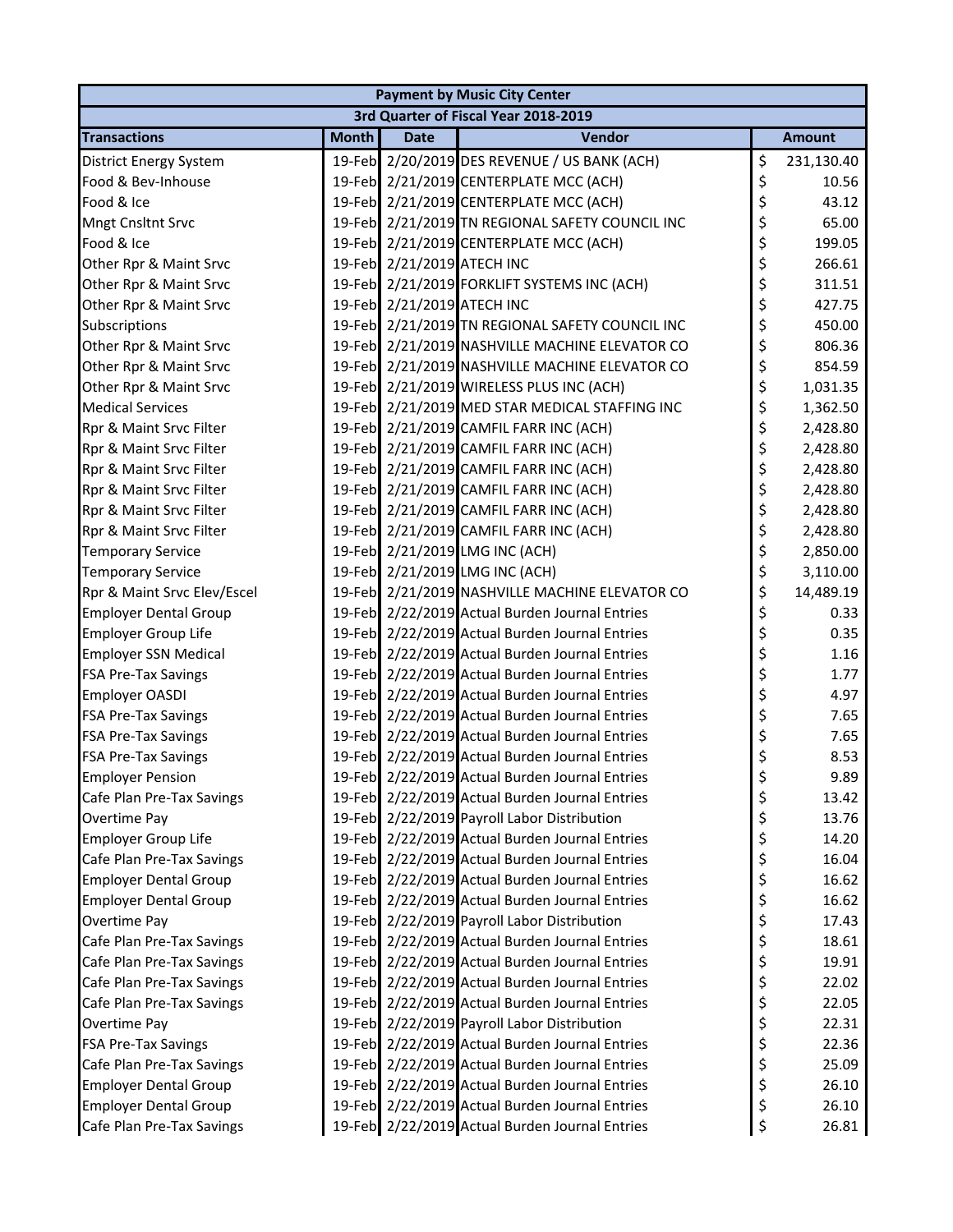| <b>Payment by Music City Center</b> |              |             |                                                |    |               |  |  |  |
|-------------------------------------|--------------|-------------|------------------------------------------------|----|---------------|--|--|--|
|                                     |              |             | 3rd Quarter of Fiscal Year 2018-2019           |    |               |  |  |  |
| <b>Transactions</b>                 | <b>Month</b> | <b>Date</b> | <b>Vendor</b>                                  |    | <b>Amount</b> |  |  |  |
| <b>Employer Group Life</b>          |              |             | 19-Feb 2/22/2019 Actual Burden Journal Entries | \$ | 28.40         |  |  |  |
| <b>Employer Group Life</b>          |              |             | 19-Feb 2/22/2019 Actual Burden Journal Entries | \$ | 28.40         |  |  |  |
| <b>Employer Group Life</b>          |              |             | 19-Feb 2/22/2019 Actual Burden Journal Entries | \$ | 28.40         |  |  |  |
| <b>Employer Dental Group</b>        |              |             | 19-Feb 2/22/2019 Actual Burden Journal Entries | \$ | 29.67         |  |  |  |
| Cafe Plan Pre-Tax Savings           |              |             | 19-Feb 2/22/2019 Actual Burden Journal Entries | \$ | 30.57         |  |  |  |
| <b>Employer SSN Medical</b>         |              |             | 19-Feb 2/22/2019 Actual Burden Journal Entries | \$ | 31.79         |  |  |  |
| <b>Employer Dental Group</b>        |              |             | 19-Feb 2/22/2019 Actual Burden Journal Entries | \$ | 33.24         |  |  |  |
| Cafe Plan Pre-Tax Savings           |              |             | 19-Feb 2/22/2019 Actual Burden Journal Entries | \$ | 39.72         |  |  |  |
| Cafe Plan Pre-Tax Savings           |              |             | 19-Feb 2/22/2019 Actual Burden Journal Entries | \$ | 40.47         |  |  |  |
| <b>Employer Group Life</b>          |              |             | 19-Feb 2/22/2019 Actual Burden Journal Entries | \$ | 42.60         |  |  |  |
| <b>Employer Group Life</b>          |              |             | 19-Feb 2/22/2019 Actual Burden Journal Entries | \$ | 42.60         |  |  |  |
| <b>Employer Group Life</b>          |              |             | 19-Feb 2/22/2019 Actual Burden Journal Entries | \$ | 42.60         |  |  |  |
| Employer Group Life                 |              |             | 19-Feb 2/22/2019 Actual Burden Journal Entries | \$ | 42.60         |  |  |  |
| Employer Group Life                 |              |             | 19-Feb 2/22/2019 Actual Burden Journal Entries | \$ | 42.60         |  |  |  |
| <b>Employer Dental Group</b>        |              |             | 19-Feb 2/22/2019 Actual Burden Journal Entries | \$ | 42.72         |  |  |  |
| Overtime Pay                        |              |             | 19-Feb 2/22/2019 Payroll Labor Distribution    | \$ | 46.32         |  |  |  |
| <b>Employer Dental Group</b>        |              |             | 19-Feb 2/22/2019 Actual Burden Journal Entries | \$ | 49.86         |  |  |  |
| <b>Employer Dental Group</b>        |              |             | 19-Feb 2/22/2019 Actual Burden Journal Entries | \$ | 49.86         |  |  |  |
| <b>Employer SSN Medical</b>         |              |             | 19-Feb 2/22/2019 Actual Burden Journal Entries | \$ | 50.58         |  |  |  |
| Cafe Plan Pre-Tax Savings           |              |             | 19-Feb 2/22/2019 Actual Burden Journal Entries | \$ | 52.79         |  |  |  |
| Cafe Plan Pre-Tax Savings           |              |             | 19-Feb 2/22/2019 Actual Burden Journal Entries | \$ | 55.34         |  |  |  |
| Cafe Plan Pre-Tax Savings           |              |             | 19-Feb 2/22/2019 Actual Burden Journal Entries | \$ | 57.84         |  |  |  |
| Food & Ice                          |              |             | 19-Feb 2/22/2019 CENTERPLATE MCC (ACH)         | \$ | 58.21         |  |  |  |
| <b>Holiday Pay</b>                  |              |             | 19-Feb 2/22/2019 Payroll Labor Distribution    | \$ | 60.59         |  |  |  |
| Employer Group Life                 |              |             | 19-Feb 2/22/2019 Actual Burden Journal Entries | \$ | 61.52         |  |  |  |
| <b>Employer Dental Group</b>        |              |             | 19-Feb 2/22/2019 Actual Burden Journal Entries | \$ | 68.45         |  |  |  |
| <b>Employer Group Life</b>          |              |             | 19-Feb 2/22/2019 Actual Burden Journal Entries | \$ | 70.65         |  |  |  |
| <b>Employer Dental Group</b>        |              |             | 19-Feb 2/22/2019 Actual Burden Journal Entries | \$ | 72.06         |  |  |  |
| <b>Employer Pension</b>             |              |             | 19-Feb 2/22/2019 Actual Burden Journal Entries | \$ | 77.81         |  |  |  |
| <b>Employer Pension</b>             |              |             | 19-Feb 2/22/2019 Actual Burden Journal Entries | \$ | 77.90         |  |  |  |
| <b>Employer Pension</b>             |              |             | 19-Feb 2/22/2019 Actual Burden Journal Entries | \$ | 77.90         |  |  |  |
| <b>Employer SSN Medical</b>         |              |             | 19-Feb 2/22/2019 Actual Burden Journal Entries | \$ | 79.53         |  |  |  |
| Injured on Duty Pay                 |              |             | 19-Feb 2/22/2019 Payroll Labor Distribution    | \$ | 80.10         |  |  |  |
| <b>Employer Dental Group</b>        |              |             | 19-Feb 2/22/2019 Actual Burden Journal Entries | \$ | 87.41         |  |  |  |
| <b>Employer Group Life</b>          |              |             | 19-Feb 2/22/2019 Actual Burden Journal Entries | \$ | 89.94         |  |  |  |
| <b>Employer Dental Group</b>        |              |             | 19-Feb 2/22/2019 Actual Burden Journal Entries | \$ | 93.38         |  |  |  |
| <b>Employer SSN Medical</b>         |              |             | 19-Feb 2/22/2019 Actual Burden Journal Entries | \$ | 94.93         |  |  |  |
| Overtime Pay                        |              |             | 19-Feb 2/22/2019 Payroll Labor Distribution    | \$ | 95.96         |  |  |  |
| <b>Employer SSN Medical</b>         |              |             | 19-Feb 2/22/2019 Actual Burden Journal Entries | \$ | 99.94         |  |  |  |
| <b>Employer Group Life</b>          |              |             | 19-Feb 2/22/2019 Actual Burden Journal Entries | \$ | 104.14        |  |  |  |
| <b>Employer SSN Medical</b>         |              |             | 19-Feb 2/22/2019 Actual Burden Journal Entries | \$ | 116.26        |  |  |  |
| <b>Employer SSN Medical</b>         |              |             | 19-Feb 2/22/2019 Actual Burden Journal Entries | \$ | 118.11        |  |  |  |
| <b>Employer Dental Group</b>        |              |             | 19-Feb 2/22/2019 Actual Burden Journal Entries | \$ | 118.68        |  |  |  |
| <b>Employer SSN Medical</b>         |              |             | 19-Feb 2/22/2019 Actual Burden Journal Entries | \$ | 120.17        |  |  |  |
| <b>Employer Group Life</b>          |              |             | 19-Feb 2/22/2019 Actual Burden Journal Entries | \$ | 127.80        |  |  |  |
| <b>Employer SSN Medical</b>         |              |             | 19-Feb 2/22/2019 Actual Burden Journal Entries | \$ | 129.25        |  |  |  |
| <b>Employer OASDI</b>               |              |             | 19-Feb 2/22/2019 Actual Burden Journal Entries | \$ | 135.94        |  |  |  |
| Cafe Plan Pre-Tax Savings           |              |             | 19-Feb 2/22/2019 Actual Burden Journal Entries | \$ | 143.13        |  |  |  |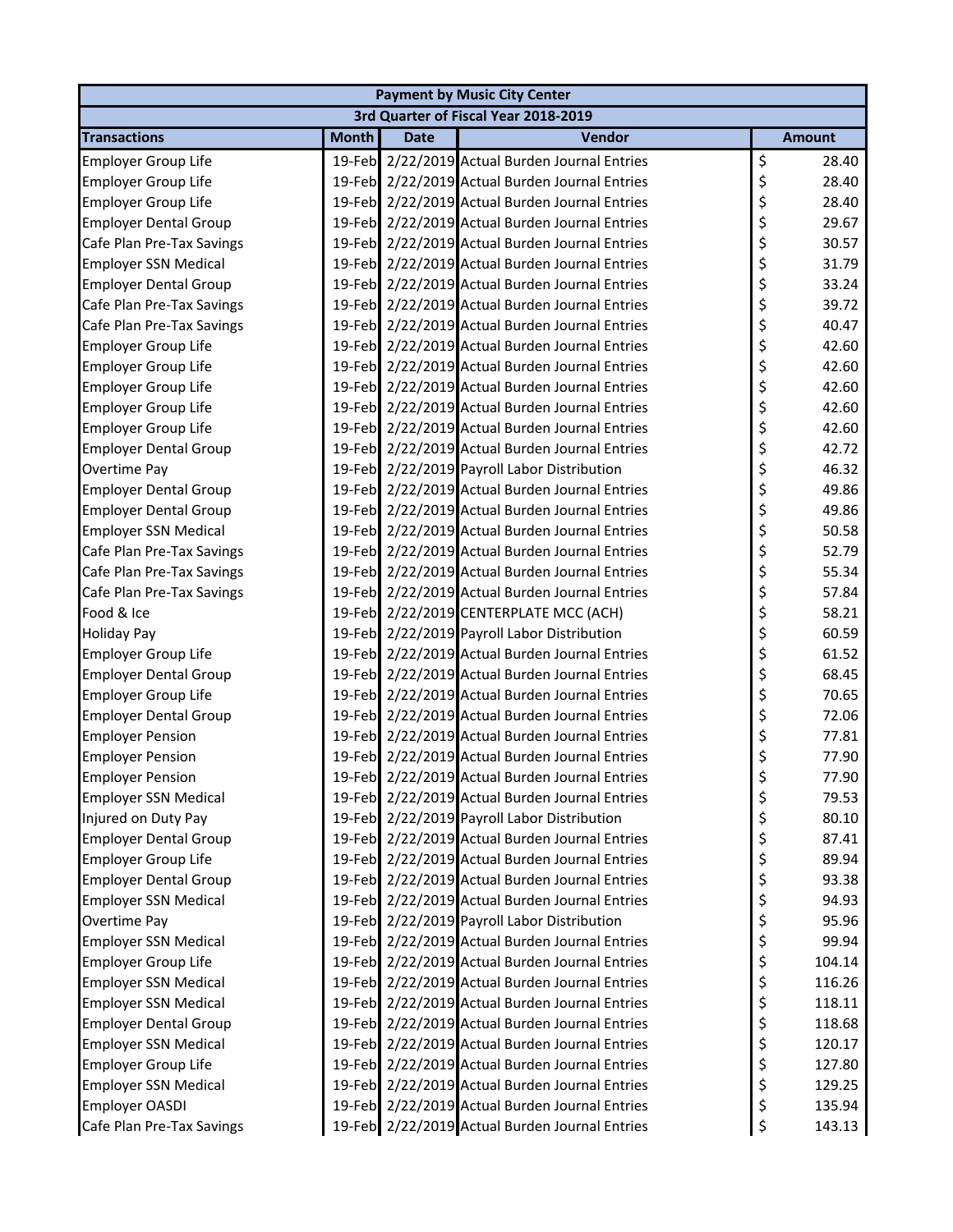| <b>Payment by Music City Center</b> |              |             |                                                 |    |               |  |  |  |
|-------------------------------------|--------------|-------------|-------------------------------------------------|----|---------------|--|--|--|
|                                     |              |             | 3rd Quarter of Fiscal Year 2018-2019            |    |               |  |  |  |
| <b>Transactions</b>                 | <b>Month</b> | <b>Date</b> | <b>Vendor</b>                                   |    | <b>Amount</b> |  |  |  |
| <b>Holiday Pay</b>                  |              |             | 19-Feb 2/22/2019 Payroll Labor Distribution     | \$ | 147.20        |  |  |  |
| Leave Pay                           |              |             | 19-Feb 2/22/2019 Payroll Labor Distribution     | \$ | 162.96        |  |  |  |
| <b>Employer SSN Medical</b>         |              |             | 19-Feb 2/22/2019 Actual Burden Journal Entries  | \$ | 170.53        |  |  |  |
| CCA Employer 401K Plan              |              |             | 19-Feb 2/22/2019 Actual Burden Journal Entries  | \$ | 170.70        |  |  |  |
| Cafe Plan Pre-Tax Savings           |              |             | 19-Feb 2/22/2019 Actual Burden Journal Entries  | \$ | 172.64        |  |  |  |
| <b>Employer SSN Medical</b>         |              |             | 19-Feb 2/22/2019 Actual Burden Journal Entries  | \$ | 179.92        |  |  |  |
| <b>Holiday Pay</b>                  |              |             | 19-Feb 2/22/2019 Payroll Labor Distribution     | \$ | 186.16        |  |  |  |
| <b>Holiday Pay</b>                  |              |             | 19-Feb 2/22/2019 Payroll Labor Distribution     | \$ | 208.16        |  |  |  |
| <b>Holiday Pay</b>                  |              |             | 19-Feb 2/22/2019 Payroll Labor Distribution     | \$ | 209.04        |  |  |  |
| <b>Holiday Pay</b>                  |              |             | 19-Feb 2/22/2019 Payroll Labor Distribution     | \$ | 209.60        |  |  |  |
| Leave Pay                           |              |             | 19-Feb 2/22/2019 Payroll Labor Distribution     | \$ | 214.96        |  |  |  |
| <b>Employer OASDI</b>               |              |             | 19-Feb 2/22/2019 Actual Burden Journal Entries  | \$ | 216.29        |  |  |  |
| CCA Employer 401K Plan              |              |             | 19-Feb 2/22/2019 Actual Burden Journal Entries  | \$ | 241.87        |  |  |  |
| Leave Pay                           |              |             | 19-Feb 2/22/2019 Payroll Labor Distribution     | \$ | 245.06        |  |  |  |
| CCA Employer 401K Plan              |              |             | 19-Feb 2/22/2019 Actual Burden Journal Entries  | \$ | 245.15        |  |  |  |
| <b>Employer Dental Group</b>        |              |             | 19-Feb 2/22/2019 Actual Burden Journal Entries  | \$ | 246.84        |  |  |  |
| <b>Employer Group Life</b>          |              |             | 19-Feb 2/22/2019 Actual Burden Journal Entries  | \$ | 250.63        |  |  |  |
| <b>Employer SSN Medical</b>         |              |             | 19-Feb 2/22/2019 Actual Burden Journal Entries  | \$ | 259.22        |  |  |  |
| <b>Employer SSN Medical</b>         |              |             | 19-Feb 2/22/2019 Actual Burden Journal Entries  | \$ | 265.82        |  |  |  |
| Overtime Pay                        |              |             | 19-Feb 2/22/2019 Payroll Labor Distribution     | \$ | 269.66        |  |  |  |
| CCA Employer 401K Plan              |              |             | 19-Feb 2/22/2019 Actual Burden Journal Entries  | \$ | 273.40        |  |  |  |
| <b>Employer Group Life</b>          |              |             | 19-Feb 2/22/2019 Actual Burden Journal Entries  | \$ | 283.76        |  |  |  |
| <b>Employer Dental Group</b>        |              |             | 19-Feb 2/22/2019 Actual Burden Journal Entries  | \$ | 291.56        |  |  |  |
| <b>Employer Pension</b>             |              |             | 19-Feb 2/22/2019 Actual Burden Journal Entries  | \$ | 302.68        |  |  |  |
| Leave Pay                           |              |             | 19-Feb 2/22/2019 Payroll Labor Distribution     | \$ | 304.96        |  |  |  |
| Cafe Plan Pre-Tax Savings           |              |             | 19-Feb 2/22/2019 Actual Burden Journal Entries  | \$ | 305.59        |  |  |  |
| <b>Employer SSN Medical</b>         |              |             | 19-Feb 2/22/2019 Actual Burden Journal Entries  | \$ | 307.36        |  |  |  |
| Cafe Plan Pre-Tax Savings           |              |             | 19-Feb 2/22/2019 Actual Burden Journal Entries  | \$ | 307.65        |  |  |  |
| <b>Holiday Pay</b>                  |              |             | 19-Feb 2/22/2019 Payroll Labor Distribution     | \$ | 323.52        |  |  |  |
| CCA Employer 401K Plan              |              |             | 19-Feb 2/22/2019 Actual Burden Journal Entries  | \$ | 330.41        |  |  |  |
| <b>Employer OASDI</b>               |              |             | 19-Feb 2/22/2019 Actual Burden Journal Entries  | \$ | 340.12        |  |  |  |
| Overtime Pay                        |              |             | 19-Feb 2/22/2019 Payroll Labor Distribution     | \$ | 344.72        |  |  |  |
| <b>Auto Fuel</b>                    |              |             | 19-Feb 2/22/2019 WEX (WRIGHT EXPRESS FINANCIAL) | \$ | 401.57        |  |  |  |
| <b>Employer OASDI</b>               |              |             | 19-Feb 2/22/2019 Actual Burden Journal Entries  | \$ | 405.91        |  |  |  |
| <b>Employer OASDI</b>               |              |             | 19-Feb 2/22/2019 Actual Burden Journal Entries  | \$ | 427.34        |  |  |  |
| <b>Employer Group Life</b>          |              |             | 19-Feb 2/22/2019 Actual Burden Journal Entries  | \$ | 430.02        |  |  |  |
| <b>Holiday Pay</b>                  |              |             | 19-Feb 2/22/2019 Payroll Labor Distribution     | \$ | 456.64        |  |  |  |
| <b>Employer Group Life</b>          |              |             | 19-Feb 2/22/2019 Actual Burden Journal Entries  | \$ | 459.14        |  |  |  |
| <b>Employer SSN Medical</b>         |              |             | 19-Feb 2/22/2019 Actual Burden Journal Entries  | \$ | 460.52        |  |  |  |
| <b>Employer Dental Group</b>        |              |             | 19-Feb 2/22/2019 Actual Burden Journal Entries  | \$ | 463.67        |  |  |  |
| <b>Employer Pension</b>             |              |             | 19-Feb 2/22/2019 Actual Burden Journal Entries  | \$ | 466.05        |  |  |  |
| Leave Pay                           |              |             | 19-Feb 2/22/2019 Payroll Labor Distribution     | \$ | 473.28        |  |  |  |
| <b>Holiday Pay</b>                  |              |             | 19-Feb 2/22/2019 Payroll Labor Distribution     | \$ | 473.28        |  |  |  |
| <b>Employer Dental Group</b>        |              |             | 19-Feb 2/22/2019 Actual Burden Journal Entries  | \$ | 475.58        |  |  |  |
| <b>Employer Pension</b>             |              |             | 19-Feb 2/22/2019 Actual Burden Journal Entries  | \$ | 484.11        |  |  |  |
| CCA Employer 401K Plan              |              |             | 19-Feb 2/22/2019 Actual Burden Journal Entries  | \$ | 485.83        |  |  |  |
| <b>Employer OASDI</b>               |              |             | 19-Feb 2/22/2019 Actual Burden Journal Entries  | \$ | 497.05        |  |  |  |
| <b>Employer OASDI</b>               |              |             | 19-Feb 2/22/2019 Actual Burden Journal Entries  | \$ | 505.06        |  |  |  |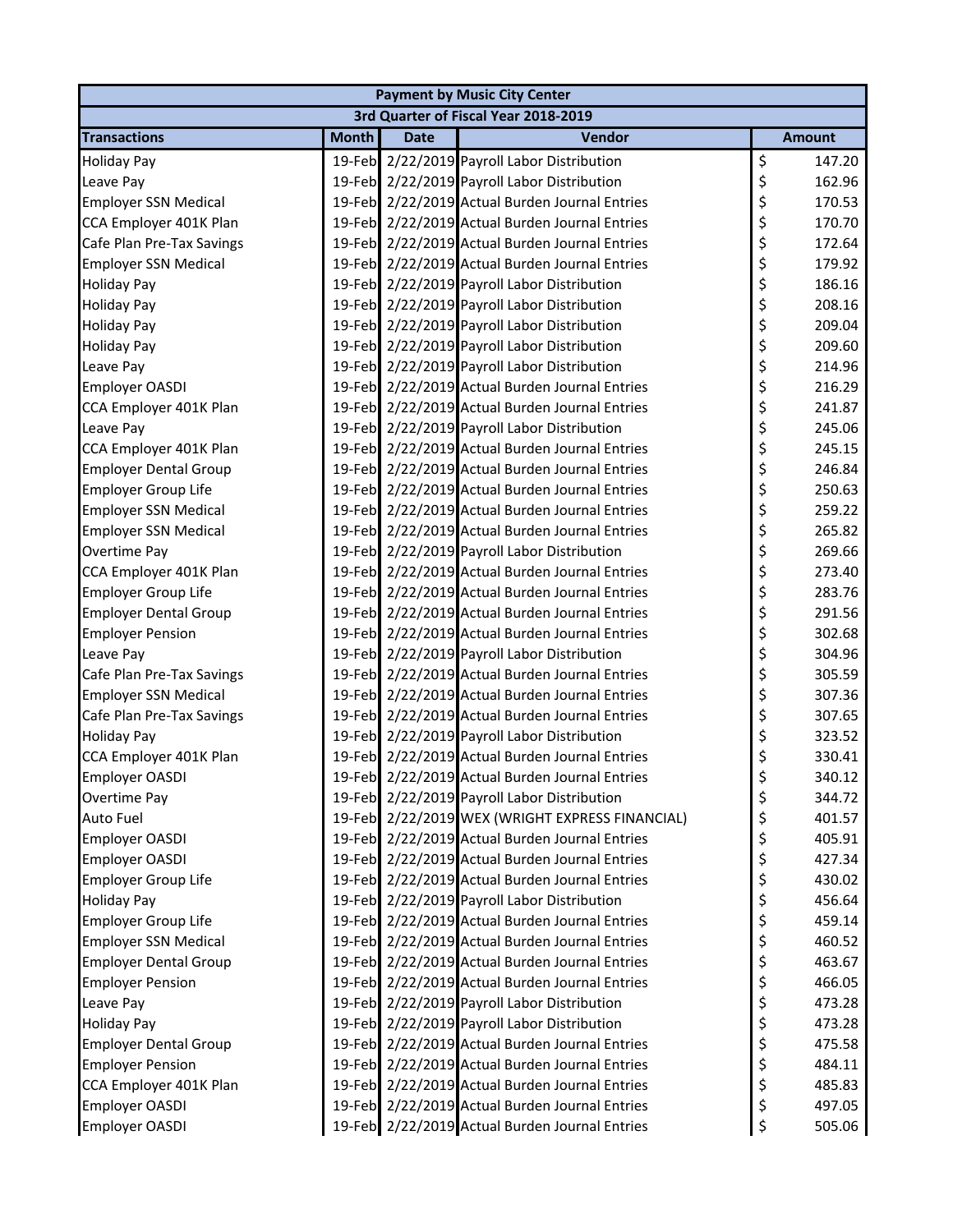|                              | <b>Payment by Music City Center</b> |             |                                                |    |               |  |  |  |  |
|------------------------------|-------------------------------------|-------------|------------------------------------------------|----|---------------|--|--|--|--|
|                              |                                     |             | 3rd Quarter of Fiscal Year 2018-2019           |    |               |  |  |  |  |
| <b>Transactions</b>          | <b>Month</b>                        | <b>Date</b> | Vendor                                         |    | <b>Amount</b> |  |  |  |  |
| <b>Employer Group Health</b> |                                     |             | 19-Feb 2/22/2019 Actual Burden Journal Entries | \$ | 513.00        |  |  |  |  |
| Employer OASDI               |                                     |             | 19-Feb 2/22/2019 Actual Burden Journal Entries | \$ | 513.78        |  |  |  |  |
| Overtime Pay                 |                                     |             | 19-Feb 2/22/2019 Payroll Labor Distribution    | \$ | 523.05        |  |  |  |  |
| <b>Employer Group Health</b> |                                     |             | 19-Feb 2/22/2019 Actual Burden Journal Entries | \$ | 528.00        |  |  |  |  |
| <b>Employer OASDI</b>        |                                     |             | 19-Feb 2/22/2019 Actual Burden Journal Entries | \$ | 552.60        |  |  |  |  |
| <b>Employer SSN Medical</b>  |                                     |             | 19-Feb 2/22/2019 Actual Burden Journal Entries | \$ | 563.71        |  |  |  |  |
| Overtime Pay                 |                                     |             | 19-Feb 2/22/2019 Payroll Labor Distribution    | \$ | 574.38        |  |  |  |  |
| <b>Holiday Pay</b>           |                                     |             | 19-Feb 2/22/2019 Payroll Labor Distribution    | \$ | 586.80        |  |  |  |  |
| <b>Holiday Pay</b>           |                                     |             | 19-Feb 2/22/2019 Payroll Labor Distribution    | \$ | 595.22        |  |  |  |  |
| <b>Holiday Pay</b>           |                                     |             | 19-Feb 2/22/2019 Payroll Labor Distribution    | \$ | 607.44        |  |  |  |  |
| <b>Employer SSN Medical</b>  |                                     |             | 19-Feb 2/22/2019 Actual Burden Journal Entries | \$ | 631.69        |  |  |  |  |
| <b>Employer SSN Medical</b>  |                                     |             | 19-Feb 2/22/2019 Actual Burden Journal Entries | \$ | 633.23        |  |  |  |  |
| Leave Pay                    |                                     |             | 19-Feb 2/22/2019 Payroll Labor Distribution    | \$ | 634.15        |  |  |  |  |
| CCA Employer 401K Plan       |                                     |             | 19-Feb 2/22/2019 Actual Burden Journal Entries | \$ | 641.11        |  |  |  |  |
| <b>Employer Group Health</b> |                                     |             | 19-Feb 2/22/2019 Actual Burden Journal Entries | \$ | 642.00        |  |  |  |  |
| Leave Pay                    |                                     |             | 19-Feb 2/22/2019 Payroll Labor Distribution    | \$ | 647.13        |  |  |  |  |
| <b>Employer Group Health</b> |                                     |             | 19-Feb 2/22/2019 Actual Burden Journal Entries | \$ | 693.00        |  |  |  |  |
| <b>Holiday Pay</b>           |                                     |             | 19-Feb 2/22/2019 Payroll Labor Distribution    | \$ | 704.86        |  |  |  |  |
| <b>Employer Pension</b>      |                                     |             | 19-Feb 2/22/2019 Actual Burden Journal Entries | \$ | 720.26        |  |  |  |  |
| <b>Employer Group Health</b> |                                     |             | 19-Feb 2/22/2019 Actual Burden Journal Entries | \$ | 726.00        |  |  |  |  |
| <b>Employer OASDI</b>        |                                     |             | 19-Feb 2/22/2019 Actual Burden Journal Entries | \$ | 729.12        |  |  |  |  |
| <b>Employer OASDI</b>        |                                     |             | 19-Feb 2/22/2019 Actual Burden Journal Entries | \$ | 769.32        |  |  |  |  |
| <b>Employer Group Health</b> |                                     |             | 19-Feb 2/22/2019 Actual Burden Journal Entries | \$ | 777.00        |  |  |  |  |
| CCA Employer 401K Plan       |                                     |             | 19-Feb 2/22/2019 Actual Burden Journal Entries | \$ | 865.87        |  |  |  |  |
| <b>Employer Group Health</b> |                                     |             | 19-Feb 2/22/2019 Actual Burden Journal Entries | \$ | 906.00        |  |  |  |  |
| <b>Employer Pension</b>      |                                     |             | 19-Feb 2/22/2019 Actual Burden Journal Entries | \$ | 906.15        |  |  |  |  |
| <b>Employer Group Health</b> |                                     |             | 19-Feb 2/22/2019 Actual Burden Journal Entries | \$ | 957.00        |  |  |  |  |
| Leave Pay                    |                                     |             | 19-Feb 2/22/2019 Payroll Labor Distribution    | \$ | 991.44        |  |  |  |  |
| Other Rpr & Maint Srvc       |                                     |             | 19-Feb 2/22/2019 JOHN BOUCHARD & SONS CO (ACH) | \$ | 992.81        |  |  |  |  |
| Leave Pay                    |                                     |             | 19-Feb 2/22/2019 Payroll Labor Distribution    | \$ | 1,003.25      |  |  |  |  |
| CCA Employer 401K Plan       |                                     |             | 19-Feb 2/22/2019 Actual Burden Journal Entries | Ś  | 1,039.36      |  |  |  |  |
| Leave Pay                    |                                     |             | 19-Feb 2/22/2019 Payroll Labor Distribution    | \$ | 1,045.12      |  |  |  |  |
| <b>Employer OASDI</b>        |                                     |             | 19-Feb 2/22/2019 Actual Burden Journal Entries | \$ | 1,108.34      |  |  |  |  |
| <b>Employer OASDI</b>        |                                     |             | 19-Feb 2/22/2019 Actual Burden Journal Entries | \$ | 1,136.59      |  |  |  |  |
| <b>Employer Group Health</b> |                                     |             | 19-Feb 2/22/2019 Actual Burden Journal Entries | \$ | 1,140.00      |  |  |  |  |
| <b>Employer Pension</b>      |                                     |             | 19-Feb 2/22/2019 Actual Burden Journal Entries | \$ | 1,157.57      |  |  |  |  |
| Leave Pay                    |                                     |             | 19-Feb 2/22/2019 Payroll Labor Distribution    | \$ | 1,227.70      |  |  |  |  |
| CCA Employer 401K Plan       |                                     |             | 19-Feb 2/22/2019 Actual Burden Journal Entries | \$ | 1,287.29      |  |  |  |  |
| Overtime Pay                 |                                     |             | 19-Feb 2/22/2019 Payroll Labor Distribution    | \$ | 1,298.59      |  |  |  |  |
| <b>Employer OASDI</b>        |                                     |             | 19-Feb 2/22/2019 Actual Burden Journal Entries | \$ | 1,314.17      |  |  |  |  |
| <b>Overtime Pay</b>          |                                     |             | 19-Feb 2/22/2019 Payroll Labor Distribution    | \$ | 1,361.01      |  |  |  |  |
| CCA Employer 401K Plan       |                                     |             | 19-Feb 2/22/2019 Actual Burden Journal Entries | \$ | 1,417.57      |  |  |  |  |
| <b>Employer Group Health</b> |                                     |             | 19-Feb 2/22/2019 Actual Burden Journal Entries | \$ | 1,419.00      |  |  |  |  |
| <b>Employer Group Health</b> |                                     |             | 19-Feb 2/22/2019 Actual Burden Journal Entries | \$ | 1,490.06      |  |  |  |  |
| Overtime Pay                 |                                     |             | 19-Feb 2/22/2019 Payroll Labor Distribution    | \$ | 1,649.23      |  |  |  |  |
| <b>Holiday Pay</b>           |                                     |             | 19-Feb 2/22/2019 Payroll Labor Distribution    | \$ | 1,727.76      |  |  |  |  |
| <b>Employer Group Health</b> |                                     |             | 19-Feb 2/22/2019 Actual Burden Journal Entries | \$ | 1,799.88      |  |  |  |  |
| <b>Overtime Pay</b>          |                                     |             | 19-Feb 2/22/2019 Payroll Labor Distribution    | \$ | 1,827.46      |  |  |  |  |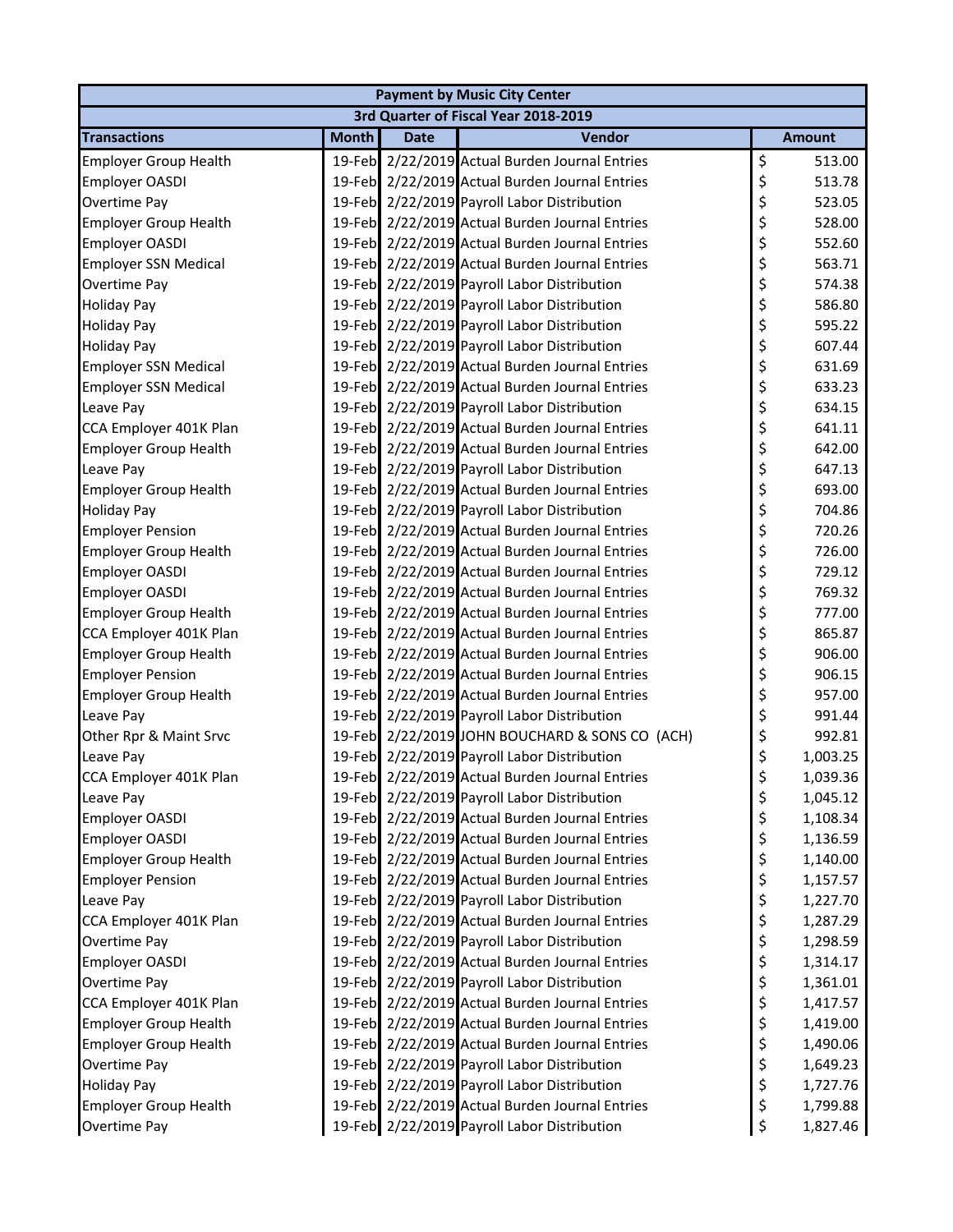| <b>Payment by Music City Center</b> |              |             |                                                 |    |               |  |  |  |
|-------------------------------------|--------------|-------------|-------------------------------------------------|----|---------------|--|--|--|
|                                     |              |             | 3rd Quarter of Fiscal Year 2018-2019            |    |               |  |  |  |
| <b>Transactions</b>                 | <b>Month</b> | <b>Date</b> | Vendor                                          |    | <b>Amount</b> |  |  |  |
| <b>Employer Group Health</b>        |              |             | 19-Feb 2/22/2019 Actual Burden Journal Entries  | \$ | 1,968.00      |  |  |  |
| Employer OASDI                      |              |             | 19-Feb 2/22/2019 Actual Burden Journal Entries  | \$ | 1,969.16      |  |  |  |
| <b>Regular Pay</b>                  |              |             | 19-Feb 2/22/2019 Payroll Labor Distribution     | \$ | 1,974.12      |  |  |  |
| <b>Holiday Pay</b>                  |              |             | 19-Feb 2/22/2019 Payroll Labor Distribution     | \$ | 2,247.38      |  |  |  |
| Leave Pay                           |              |             | 19-Feb 2/22/2019 Payroll Labor Distribution     | \$ | 2,328.94      |  |  |  |
| <b>Employer Pension</b>             |              |             | 19-Feb 2/22/2019 Actual Burden Journal Entries  | \$ | 2,340.03      |  |  |  |
| <b>Employer OASDI</b>               |              |             | 19-Feb 2/22/2019 Actual Burden Journal Entries  | \$ | 2,410.35      |  |  |  |
| Leave Pay                           |              |             | 19-Feb 2/22/2019 Payroll Labor Distribution     | \$ | 2,519.99      |  |  |  |
| <b>Employer Pension</b>             |              |             | 19-Feb 2/22/2019 Actual Burden Journal Entries  | \$ | 2,677.29      |  |  |  |
| Leave Pay                           |              |             | 19-Feb 2/22/2019 Payroll Labor Distribution     | \$ | 2,681.35      |  |  |  |
| <b>Employer OASDI</b>               |              |             | 19-Feb 2/22/2019 Actual Burden Journal Entries  | \$ | 2,701.01      |  |  |  |
| <b>Employer OASDI</b>               |              |             | 19-Feb 2/22/2019 Actual Burden Journal Entries  | \$ | 2,707.61      |  |  |  |
| <b>Employer Group Health</b>        |              |             | 19-Feb 2/22/2019 Actual Burden Journal Entries  | \$ | 2,736.06      |  |  |  |
| <b>Regular Pay</b>                  |              |             | 19-Feb 2/22/2019 Payroll Labor Distribution     | \$ | 3,245.91      |  |  |  |
| Overtime Pay                        |              |             | 19-Feb 2/22/2019 Payroll Labor Distribution     | \$ | 4,101.47      |  |  |  |
| <b>Employer Group Health</b>        |              |             | 19-Feb 2/22/2019 Actual Burden Journal Entries  | \$ | 5,484.00      |  |  |  |
| <b>Regular Pay</b>                  |              |             | 19-Feb 2/22/2019 Payroll Labor Distribution     | \$ | 5,531.84      |  |  |  |
| <b>Employer Group Health</b>        |              |             | 19-Feb 2/22/2019 Actual Burden Journal Entries  | \$ | 6,610.97      |  |  |  |
| <b>Regular Pay</b>                  |              |             | 19-Feb 2/22/2019 Payroll Labor Distribution     | \$ | 6,687.63      |  |  |  |
| <b>Regular Pay</b>                  |              |             | 19-Feb 2/22/2019 Payroll Labor Distribution     | \$ | 6,886.56      |  |  |  |
| <b>Regular Pay</b>                  |              |             | 19-Feb 2/22/2019 Payroll Labor Distribution     | \$ | 7,911.04      |  |  |  |
| <b>Regular Pay</b>                  |              |             | 19-Feb 2/22/2019 Payroll Labor Distribution     | \$ | 7,998.86      |  |  |  |
| <b>Regular Pay</b>                  |              |             | 19-Feb 2/22/2019 Payroll Labor Distribution     | \$ | 8,170.45      |  |  |  |
| <b>Regular Pay</b>                  |              |             | 19-Feb 2/22/2019 Payroll Labor Distribution     | \$ | 8,251.54      |  |  |  |
| <b>Regular Pay</b>                  |              |             | 19-Feb 2/22/2019 Payroll Labor Distribution     | \$ | 9,748.55      |  |  |  |
| <b>Employer Group Health</b>        |              |             | 19-Feb 2/22/2019 Actual Burden Journal Entries  | \$ | 10,956.06     |  |  |  |
| <b>Employer Group Health</b>        |              |             | 19-Feb 2/22/2019 Actual Burden Journal Entries  | \$ | 11,119.97     |  |  |  |
| <b>Regular Pay</b>                  |              |             | 19-Feb 2/22/2019 Payroll Labor Distribution     | \$ | 11,428.12     |  |  |  |
| <b>Regular Pay</b>                  |              |             | 19-Feb 2/22/2019 Payroll Labor Distribution     | \$ | 17,075.55     |  |  |  |
| <b>Regular Pay</b>                  |              |             | 19-Feb 2/22/2019 Payroll Labor Distribution     | \$ | 17,636.33     |  |  |  |
| <b>Regular Pay</b>                  |              |             | 19-Feb 2/22/2019 Payroll Labor Distribution     | Ś. | 20,244.95     |  |  |  |
| <b>Regular Pay</b>                  |              |             | 19-Feb 2/22/2019 Payroll Labor Distribution     | \$ | 30,603.91     |  |  |  |
| <b>Regular Pay</b>                  |              |             | 19-Feb 2/22/2019 Payroll Labor Distribution     | \$ | 33,763.33     |  |  |  |
| <b>Regular Pay</b>                  |              |             | 19-Feb 2/22/2019 Payroll Labor Distribution     | \$ | 41,248.87     |  |  |  |
| <b>Regular Pay</b>                  |              |             | 19-Feb 2/22/2019 Payroll Labor Distribution     | \$ | 42,168.70     |  |  |  |
| Paint Supply                        |              |             | 19-Feb 2/25/2019 SHERWIN WILLIAMS CO INDUSTRIAL | \$ | 14.04         |  |  |  |
| Paint Supply                        |              |             | 19-Feb 2/25/2019 SHERWIN WILLIAMS CO INDUSTRIAL | \$ | 48.10         |  |  |  |
| Paint Supply                        |              |             | 19-Feb 2/25/2019 SHERWIN WILLIAMS CO INDUSTRIAL | \$ | 79.20         |  |  |  |
| Cable Television                    |              |             | 19-Feb 2/25/2019 AT&T CIRCUITS                  | \$ | 132.28        |  |  |  |
| Paint Supply                        |              |             | 19-Feb 2/25/2019 SHERWIN WILLIAMS CO INDUSTRIAL | \$ | 155.20        |  |  |  |
| Paint Supply                        |              |             | 19-Feb 2/25/2019 SHERWIN WILLIAMS CO INDUSTRIAL | \$ | 206.50        |  |  |  |
| Paint Supply                        |              |             | 19-Feb 2/25/2019 SHERWIN WILLIAMS CO INDUSTRIAL | \$ | 206.50        |  |  |  |
| Paint Supply                        |              |             | 19-Feb 2/25/2019 SHERWIN WILLIAMS CO INDUSTRIAL | \$ | 309.75        |  |  |  |
| Paint Supply                        |              |             | 19-Feb 2/25/2019 SHERWIN WILLIAMS CO INDUSTRIAL | \$ | 309.75        |  |  |  |
| Paint Supply                        |              |             | 19-Feb 2/25/2019 SHERWIN WILLIAMS CO INDUSTRIAL | \$ | 362.40        |  |  |  |
| Paint Supply                        |              |             | 19-Feb 2/25/2019 SHERWIN WILLIAMS CO INDUSTRIAL | \$ | 453.00        |  |  |  |
| Paint Supply                        |              |             | 19-Feb 2/25/2019 SHERWIN WILLIAMS CO INDUSTRIAL | \$ | 543.60        |  |  |  |
| HHold & Jnitr Supply                |              |             | 19-Feb 2/25/2019 AMERICAN PAPER & TWINE CO (ACH | \$ | 620.20        |  |  |  |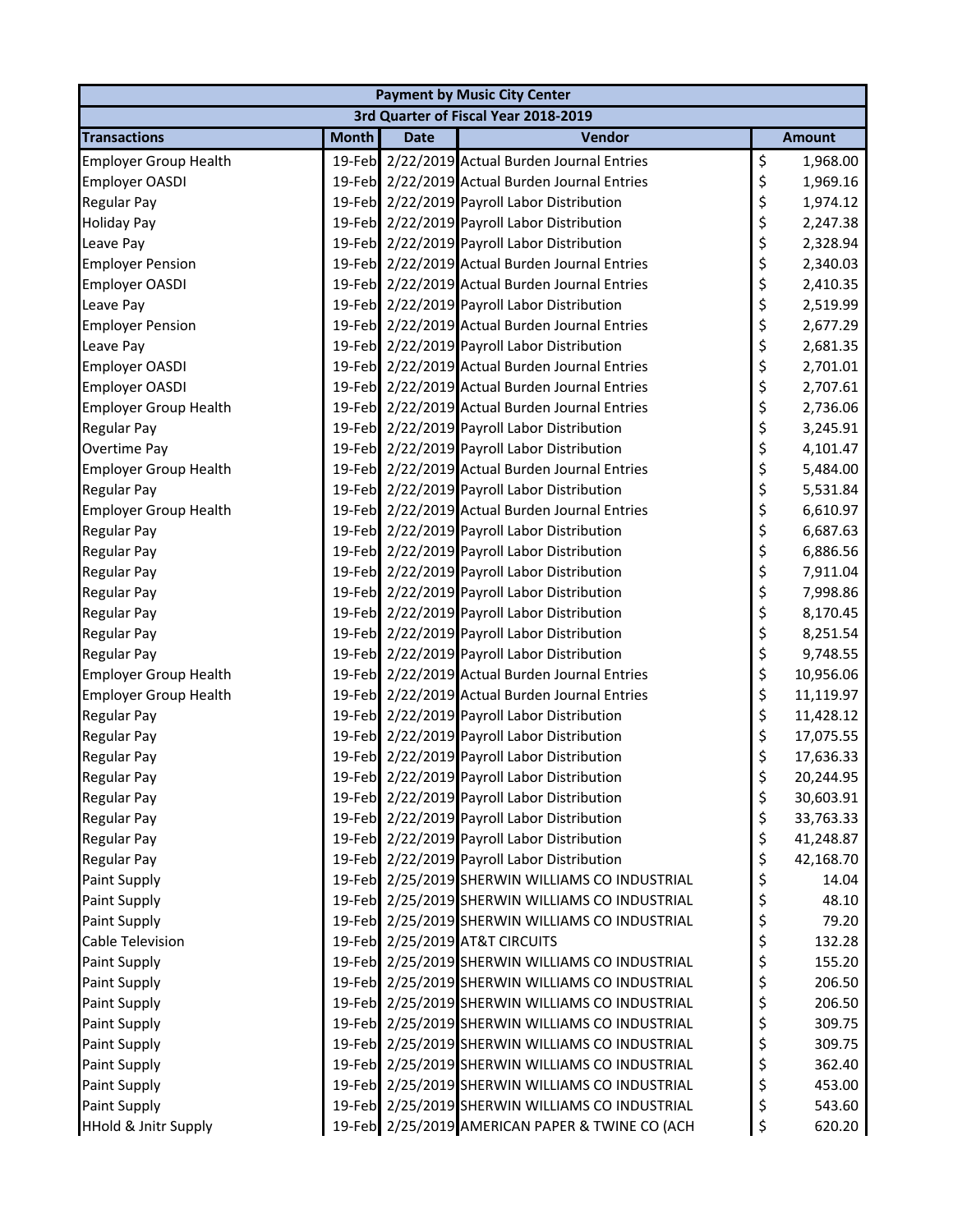| <b>Payment by Music City Center</b> |                                      |             |                                                 |    |               |  |  |  |  |
|-------------------------------------|--------------------------------------|-------------|-------------------------------------------------|----|---------------|--|--|--|--|
|                                     | 3rd Quarter of Fiscal Year 2018-2019 |             |                                                 |    |               |  |  |  |  |
| <b>Transactions</b>                 | <b>Month</b>                         | <b>Date</b> | Vendor                                          |    | <b>Amount</b> |  |  |  |  |
| Paint Supply                        |                                      |             | 19-Feb 2/25/2019 SHERWIN WILLIAMS CO INDUSTRIAL | \$ | 694.80        |  |  |  |  |
| Paint Supply                        |                                      |             | 19-Feb 2/25/2019 SHERWIN WILLIAMS CO INDUSTRIAL | \$ | 906.00        |  |  |  |  |
| Telephone & Telegraph               |                                      |             | 19-Feb 2/25/2019 AT&T DATACOMM                  | \$ | 2,000.01      |  |  |  |  |
| <b>Elevator Permit</b>              |                                      |             | 19-Feb 2/25/2019 TN DEPT OF LABOR DIV BOIL & EL | \$ | 2,530.00      |  |  |  |  |
| Telephone & Telegraph               |                                      |             | 19-Feb 2/26/2019 AT&T CIRCUITS                  | \$ | 318.40        |  |  |  |  |
| Other Rpr & Maint Srvc              |                                      |             | 19-Feb 2/26/2019 KELSAN INC (ACH)               | \$ | 346.25        |  |  |  |  |
| Repair & Maint Supply               |                                      |             | 19-Feb 2/26/2019 KENNY PIPE & SUPPLY INC (ACH)  | \$ | 390.96        |  |  |  |  |
| <b>Building Maintenance Srvc</b>    |                                      |             | 19-Feb 2/26/2019 ISENHOUR DOOR PRODUCTS INC (AC | \$ | 450.00        |  |  |  |  |
| Cable Television                    |                                      |             | 19-Feb 2/26/2019 COMCAST (ACH)                  | \$ | 454.96        |  |  |  |  |
| <b>Medical Services</b>             |                                      |             | 19-Feb 2/26/2019 MED STAR MEDICAL STAFFING INC  | \$ | 625.00        |  |  |  |  |
| <b>Temporary Service</b>            |                                      |             | 19-Feb 2/26/2019 ELITE SHOW SERVICES INC (ACH)  | \$ | 2,101.56      |  |  |  |  |
| <b>Uniform Cleaning Service</b>     |                                      |             | 19-Feb 2/26/2019 CINTAS CORP #051 MATS & RUGS(A | \$ | 2,183.87      |  |  |  |  |
| <b>Medical Services</b>             |                                      |             | 19-Feb 2/26/2019 MED STAR MEDICAL STAFFING INC  | \$ | 2,212.50      |  |  |  |  |
| <b>Medical Services</b>             |                                      |             | 19-Feb 2/26/2019 MED STAR MEDICAL STAFFING INC  | \$ | 2,287.50      |  |  |  |  |
| <b>Temporary Service</b>            |                                      |             | 19-Feb 2/26/2019 ELITE SHOW SERVICES INC (ACH)  | \$ | 2,912.94      |  |  |  |  |
| <b>Internet Services</b>            |                                      |             | 19-Feb 2/26/2019 COMCAST OF NASHVILLE, LLC (ACH | \$ | 2,924.79      |  |  |  |  |
| Rpr & Maint Srvc Access Ctrl        |                                      |             | 19-Feb 2/26/2019 JOHNSON CONTROLS FIRE PROTECTI | \$ | 3,166.67      |  |  |  |  |
| Rpr & Maint Srvc CCTV               |                                      |             | 19-Feb 2/26/2019 JOHNSON CONTROLS FIRE PROTECTI | \$ | 4,250.00      |  |  |  |  |
| <b>Security Services</b>            |                                      |             | 19-Feb 2/26/2019 ELITE SHOW SERVICES INC (ACH)  | \$ | 14,633.83     |  |  |  |  |
| Repair & Maint Supply               |                                      |             | 19-Feb 2/27/2019 LOWES OF MADISON #413 (ACH)    | \$ | 7.00          |  |  |  |  |
| Postage & Delivery Srvc             |                                      |             | 19-Feb 2/27/2019 AWARD CENTER INC, THE (ACH)    | \$ | 10.00         |  |  |  |  |
| Repair & Maint Supply               |                                      |             | 19-Feb 2/27/2019 LOWES OF MADISON #413 (ACH)    | \$ | 13.65         |  |  |  |  |
| Repair & Maint Supply               |                                      |             | 19-Feb 2/27/2019 LOWES OF MADISON #413 (ACH)    | \$ | 15.60         |  |  |  |  |
| Repair & Maint Supply               |                                      |             | 19-Feb 2/27/2019 LOWES OF MADISON #413 (ACH)    | \$ | 20.80         |  |  |  |  |
| Paint Supply                        |                                      |             | 19-Feb 2/27/2019 LOWES OF MADISON #413 (ACH)    | \$ | 27.30         |  |  |  |  |
| Repair & Maint Supply               |                                      |             | 19-Feb 2/27/2019 LOWES OF MADISON #413 (ACH)    | \$ | 39.60         |  |  |  |  |
| Employee Out-of-town Travel         |                                      |             | 19-Feb 2/27/2019 INGRAM, VAN                    | \$ | 45.00         |  |  |  |  |
| Employee Out-of-town Travel         |                                      |             | 19-Feb 2/27/2019 IVEY, BRIAN                    | \$ | 46.50         |  |  |  |  |
| Employee Award/Gift                 |                                      |             | 19-Feb 2/27/2019 AWARD CENTER INC, THE (ACH)    | \$ | 50.95         |  |  |  |  |
| Food & Ice                          |                                      |             | 19-Feb 2/27/2019 CENTERPLATE MCC (ACH)          | \$ | 57.59         |  |  |  |  |
| Repair & Maint Supply               |                                      |             | 19-Feb 2/27/2019 LOWES OF MADISON #413 (ACH)    | Ś. | 70.23         |  |  |  |  |
| Employee Out-of-town Travel         |                                      |             | 19-Feb 2/27/2019 IVEY, BRIAN                    | \$ | 74.75         |  |  |  |  |
| Paint Supply                        |                                      |             | 19-Feb 2/27/2019 LOWES OF MADISON #413 (ACH)    | \$ | 79.92         |  |  |  |  |
| Employee Out-of-town Travel         |                                      |             | 19-Feb 2/27/2019 IVEY, BRIAN                    | \$ | 80.25         |  |  |  |  |
| <b>Membership Dues</b>              |                                      |             | 19-Feb 2/27/2019 ASSOC OF GOVERNMENT ACCOUNTANT | \$ | 105.00        |  |  |  |  |
| Employee Out-of-town Travel         |                                      |             | 19-Feb 2/27/2019 STROBL, TIMOTHY M              | \$ | 106.00        |  |  |  |  |
| Employee Out-of-town Travel         |                                      |             | 19-Feb 2/27/2019 MCALISTER, TERI A              | \$ | 109.25        |  |  |  |  |
| Paint Supply                        |                                      |             | 19-Feb 2/27/2019 LOWES OF MADISON #413 (ACH)    | \$ | 112.40        |  |  |  |  |
| Repair & Maint Supply               |                                      |             | 19-Feb 2/27/2019 KENNY PIPE & SUPPLY INC (ACH)  | \$ | 130.32        |  |  |  |  |
| Other Rpr & Maint Srvc              |                                      |             | 19-Feb 2/27/2019 KELSAN INC (ACH)               | \$ | 190.55        |  |  |  |  |
| Other Rpr & Maint Srvc              |                                      |             | 19-Feb 2/27/2019 KELSAN INC (ACH)               | \$ | 191.00        |  |  |  |  |
| Food & Bev-Inhouse                  |                                      |             | 19-Feb 2/27/2019 CENTERPLATE MCC (ACH)          | \$ | 209.37        |  |  |  |  |
| <b>Security Services</b>            |                                      |             | 19-Feb 2/27/2019 ELITE SHOW SERVICES INC (ACH)  | \$ | 263.12        |  |  |  |  |
| Food & Ice                          |                                      |             | 19-Feb 2/27/2019 CENTERPLATE MCC (ACH)          | \$ | 281.00        |  |  |  |  |
| Food & Bev-Inhouse                  |                                      |             | 19-Feb 2/27/2019 CENTERPLATE MCC (ACH)          | \$ | 447.22        |  |  |  |  |
| Food & Bev-Inhouse                  |                                      |             | 19-Feb 2/27/2019 CENTERPLATE MCC (ACH)          | \$ | 507.20        |  |  |  |  |
| <b>Temporary Service</b>            |                                      |             | 19-Feb 2/27/2019 ELITE SHOW SERVICES INC (ACH)  | \$ | 649.05        |  |  |  |  |
| <b>Temporary Service</b>            |                                      |             | 19-Feb 2/27/2019 ELITE SHOW SERVICES INC (ACH)  | \$ | 753.89        |  |  |  |  |
|                                     |                                      |             |                                                 |    |               |  |  |  |  |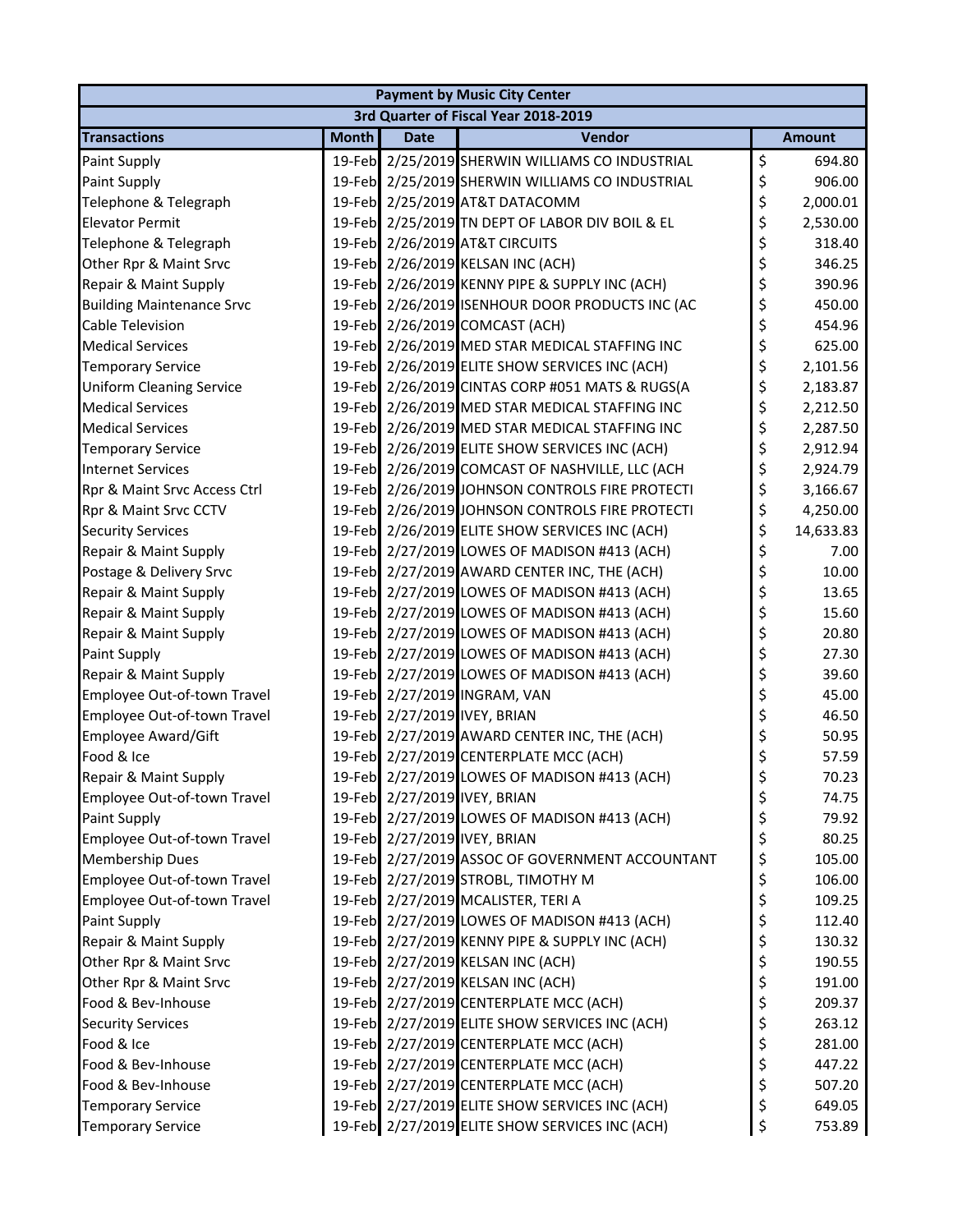| <b>Payment by Music City Center</b> |              |                            |                                                 |    |               |  |  |  |
|-------------------------------------|--------------|----------------------------|-------------------------------------------------|----|---------------|--|--|--|
|                                     |              |                            | 3rd Quarter of Fiscal Year 2018-2019            |    |               |  |  |  |
| <b>Transactions</b>                 | <b>Month</b> | <b>Date</b>                | Vendor                                          |    | <b>Amount</b> |  |  |  |
| <b>Security Services</b>            |              |                            | 19-Feb 2/27/2019 ELITE SHOW SERVICES INC (ACH)  | \$ | 6,865.81      |  |  |  |
| <b>Temporary Service</b>            |              |                            | 19-Feb 2/27/2019 INDUSTRIAL STAFFING OF TN (ACH | \$ | 7,973.35      |  |  |  |
| Janitorial Srvc                     |              |                            | 19-Feb 2/27/2019 INDUSTRIAL STAFFING OF TN (ACH | \$ | 20,012.39     |  |  |  |
| Mngt Cnsltnt Srvc                   |              |                            | 19-Feb 2/28/2019 MCC 2/19 Misc A/R Entry        | \$ | (6,747.50)    |  |  |  |
| Other Rpr & Maint Srvc              |              |                            | 19-Feb 2/28/2019 MCC 2/19 Misc A/R Entry        | \$ | (2,042.23)    |  |  |  |
| <b>Merchant Fees</b>                |              |                            | 19-Feb 2/28/2019 MCC 2/19 Misc A/R Entry        | \$ | (912.46)      |  |  |  |
| <b>Temporary Service</b>            |              |                            | 19-Feb 2/28/2019 MCC February Temp Labor RCLS   | \$ | (112.90)      |  |  |  |
| Postage & Delivery Srvc             |              |                            | 19-Feb 2/28/2019 AWARD CENTER INC, THE (ACH)    | \$ | (1.12)        |  |  |  |
| Employee Local Travel/Park          |              |                            | 19-Feb 2/28/2019 PINNACLE NATIONAL BANK (MCC CC | \$ | 10.00         |  |  |  |
| Registration                        |              |                            | 19-Feb 2/28/2019 MCC PCC MUSIC CITY CENTER      | \$ | 10.00         |  |  |  |
| <b>Employee Local Travel/Park</b>   |              |                            | 19-Feb 2/28/2019 PINNACLE NATIONAL BANK (MCC CC | \$ | 12.00         |  |  |  |
| Employee Local Travel/Park          |              |                            | 19-Feb 2/28/2019 MCC PCC MUSIC CITY CENTER      | \$ | 15.00         |  |  |  |
| Offc & Admin Supply                 |              |                            | 19-Feb 2/28/2019 MCC PCC MUSIC CITY CENTER      | \$ | 32.00         |  |  |  |
| Employee Out-of-town Travel         |              |                            | 19-Feb 2/28/2019 INGRAM, VAN                    | \$ | 40.50         |  |  |  |
| Postage & Delivery Srvc             |              | 19-Feb 2/28/2019 FIS (ACH) |                                                 | \$ | 60.00         |  |  |  |
| Software License                    |              |                            | 19-Feb 2/28/2019 PINNACLE NATIONAL BANK (MCC CC | \$ | 77.95         |  |  |  |
| <b>Small Equipment Supply</b>       |              | 19-Feb 2/28/2019 FIS (ACH) |                                                 | \$ | 100.00        |  |  |  |
| <b>Temporary Service-Reimb</b>      |              |                            | 19-Feb 2/28/2019 MCC February Temp Labor RCLS   | \$ | 112.90        |  |  |  |
| <b>Host &amp; Hostess</b>           |              |                            | 19-Feb 2/28/2019 PINNACLE NATIONAL BANK (MCC CC | \$ | 114.44        |  |  |  |
| Other Rpr & Maint Srvc              |              |                            | 19-Feb 2/28/2019 BAILEY CO INC, THE (P#)        | \$ | 120.48        |  |  |  |
| Employee Out-of-town Travel         |              |                            | 19-Feb 2/28/2019 PINNACLE NATIONAL BANK (MCC CC | \$ | 145.13        |  |  |  |
| Employee Out-of-town Travel         |              |                            | 19-Feb 2/28/2019 PINNACLE NATIONAL BANK (MCC CC | \$ | 145.13        |  |  |  |
| Other Rpr & Maint Srvc              |              | 19-Feb 2/28/2019 ATECH INC |                                                 | \$ | 161.14        |  |  |  |
| Employee Air Travel                 |              |                            | 19-Feb 2/28/2019 PINNACLE NATIONAL BANK (MCC CC | \$ | 206.96        |  |  |  |
| <b>Employee Air Travel</b>          |              |                            | 19-Feb 2/28/2019 PINNACLE NATIONAL BANK (MCC CC | \$ | 206.96        |  |  |  |
| Employee Air Travel                 |              |                            | 19-Feb 2/28/2019 PINNACLE NATIONAL BANK (MCC CC | \$ | 206.96        |  |  |  |
| <b>Security Services</b>            |              |                            | 19-Feb 2/28/2019 ELITE SHOW SERVICES INC (ACH)  | \$ | 209.52        |  |  |  |
| Registration                        |              |                            | 19-Feb 2/28/2019 PINNACLE NATIONAL BANK (MCC CC | \$ | 300.00        |  |  |  |
| Registration                        |              |                            | 19-Feb 2/28/2019 PINNACLE NATIONAL BANK (MCC CC | \$ | 300.00        |  |  |  |
| <b>Host &amp; Hostess</b>           |              |                            | 19-Feb 2/28/2019 PINNACLE NATIONAL BANK (MCC CC | \$ | 345.49        |  |  |  |
| <b>Security Services</b>            |              |                            | 19-Feb 2/28/2019 ELITE SHOW SERVICES INC (ACH)  | Ś  | 350.82        |  |  |  |
| Registration                        |              |                            | 19-Feb 2/28/2019 PINNACLE NATIONAL BANK (MCC CC | \$ | 399.00        |  |  |  |
| <b>Membership Dues</b>              |              |                            | 19-Feb 2/28/2019 PINNACLE NATIONAL BANK (MCC CC | \$ | 439.00        |  |  |  |
| Other Rpr & Maint Srvc              |              |                            | 19-Feb 2/28/2019 NASHVILLE MACHINE ELEVATOR CO  | \$ | 626.41        |  |  |  |
| Promotion                           |              |                            | 19-Feb 2/28/2019 PINNACLE NATIONAL BANK (MCC CC | \$ | 693.10        |  |  |  |
| <b>Uniform Cleaning Service</b>     |              |                            | 19-Feb 2/28/2019 CINTAS CORP #051 MATS & RUGS(A | \$ | 775.92        |  |  |  |
| Mngt Cnsltnt Srvc                   |              |                            | 19-Feb 2/28/2019 COMMONWEALTH DEVELOPMENT GRP I | \$ | 780.00        |  |  |  |
| Other Rpr & Maint Srvc              |              |                            | 19-Feb 2/28/2019 BAKER ROOFING CO (ACH)         | \$ | 932.84        |  |  |  |
| Other Rpr & Maint Srvc              |              |                            | 19-Feb 2/28/2019 BAKER ROOFING CO (ACH)         | \$ | 944.56        |  |  |  |
| Other Rpr & Maint Srvc              |              |                            | 19-Feb 2/28/2019 BAKER ROOFING CO (ACH)         | \$ | 961.92        |  |  |  |
| Employee Air Travel                 |              |                            | 19-Feb 2/28/2019 PINNACLE NATIONAL BANK (MCC CC | \$ | 988.93        |  |  |  |
| <b>Employee Air Travel</b>          |              |                            | 19-Feb 2/28/2019 PINNACLE NATIONAL BANK (MCC CC | \$ | 1,105.85      |  |  |  |
| Registration                        |              |                            | 19-Feb 2/28/2019 PINNACLE NATIONAL BANK (MCC CC | \$ | 1,405.00      |  |  |  |
| Employee Out-of-town Travel         |              |                            | 19-Feb 2/28/2019 PINNACLE NATIONAL BANK (MCC CC | \$ | 1,830.96      |  |  |  |
| <b>Temporary Service</b>            |              |                            | 19-Feb 2/28/2019 ELITE SHOW SERVICES INC (ACH)  | \$ | 1,858.52      |  |  |  |
| <b>Medical Services</b>             |              |                            | 19-Feb 2/28/2019 MED STAR MEDICAL STAFFING INC  | \$ | 1,862.50      |  |  |  |
| Water                               |              |                            | 19-Feb 2/28/2019 W&S FEB/19 WATER IDB           | \$ | 1,921.75      |  |  |  |
| Promotion                           |              |                            | 19-Feb 2/28/2019 MCC 2/19 IMPREST CHECKING RCLS | \$ | 2,000.00      |  |  |  |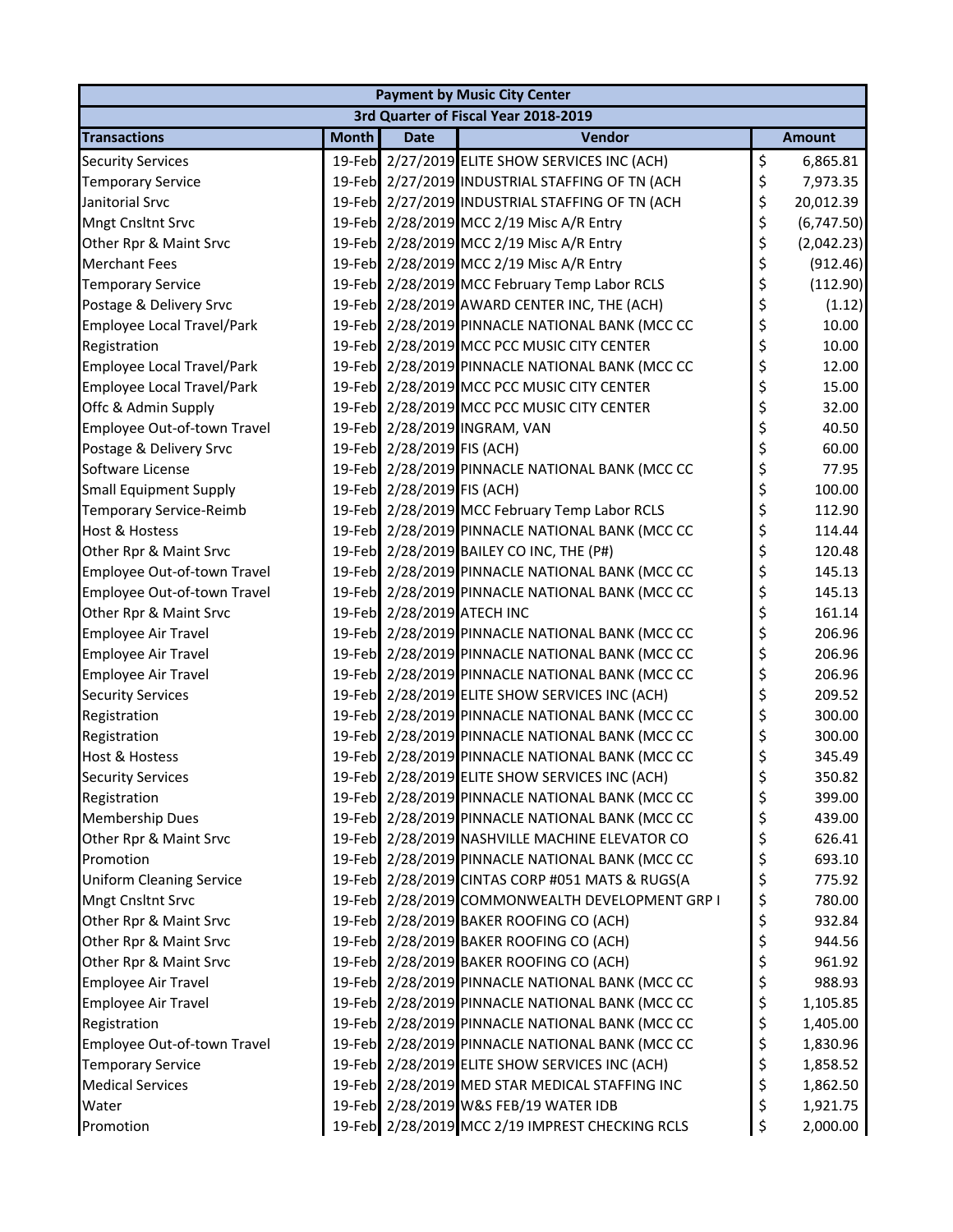| <b>Payment by Music City Center</b> |                                      |                            |                                                 |    |                |  |  |  |
|-------------------------------------|--------------------------------------|----------------------------|-------------------------------------------------|----|----------------|--|--|--|
|                                     | 3rd Quarter of Fiscal Year 2018-2019 |                            |                                                 |    |                |  |  |  |
| <b>Transactions</b>                 | <b>Month</b>                         | <b>Date</b>                | Vendor                                          |    | <b>Amount</b>  |  |  |  |
| <b>Temporary Service</b>            |                                      |                            | 19-Feb 2/28/2019 ELITE SHOW SERVICES INC (ACH)  | \$ | 2,070.95       |  |  |  |
| Drapery/Window Covering             | 19-Feb                               |                            | 2/28/2019 COVER ALL PRODUCTS (ACH)              | \$ | 2,565.62       |  |  |  |
| <b>Internet Services</b>            |                                      |                            | 19-Feb 2/28/2019 AT&T CIRCUITS                  | \$ | 2,751.39       |  |  |  |
| <b>Small Equipment Supply</b>       |                                      | 19-Feb 2/28/2019 FIS (ACH) |                                                 | \$ | 3,168.00       |  |  |  |
| Water                               |                                      |                            | 19-Feb 2/28/2019 W&S FEB/19 SEWER IDB           | \$ | 4,710.65       |  |  |  |
| Mngt Cnsltnt Srvc                   |                                      |                            | 19-Feb 2/28/2019 COMMONWEALTH DEVELOPMENT GRP I | \$ | 6,747.50       |  |  |  |
| Registration                        |                                      |                            | 19-Feb 2/28/2019 PINNACLE NATIONAL BANK (MCC CC | \$ | 8,525.00       |  |  |  |
| <b>Temporary Service</b>            |                                      |                            | 19-Feb 2/28/2019 INDUSTRIAL STAFFING OF TN (ACH | \$ | 9,270.10       |  |  |  |
| <b>Temporary Service</b>            |                                      |                            | 19-Feb 2/28/2019 ELITE SHOW SERVICES INC (ACH)  | \$ | 10,410.74      |  |  |  |
| Janitorial Srvc                     |                                      |                            | 19-Feb 2/28/2019 INDUSTRIAL STAFFING OF TN (ACH | \$ | 17,965.26      |  |  |  |
| <b>Security Services</b>            | 19-Feb                               |                            | 2/28/2019 ELITE SHOW SERVICES INC (ACH)         | \$ | 32,484.62      |  |  |  |
|                                     |                                      | <b>Total February 2019</b> |                                                 |    | \$1,834,583.92 |  |  |  |
| Electric                            | 19-Mar                               |                            | 3/1/2019 MCC PV 5575020 2/18/19 reclass         | \$ | (125, 576.18)  |  |  |  |
| <b>Small Equipment Supply</b>       | 19-Mar                               |                            | 3/1/2019 WEST END LOCK CO                       | \$ | 72.50          |  |  |  |
| Offc & Admin Supply                 | 19-Mar                               |                            | 3/1/2019 RITE QUALITY OFFICE SUPPLIES I         | \$ | 185.10         |  |  |  |
| Insurance-Liability/PropDmg         | 19-Mar                               |                            | 3/1/2019 MCC 3/19 INSURANCE RCLS                | \$ | 271.25         |  |  |  |
| Insurance-Liability/PropDmg         | 19-Mar                               |                            | 3/1/2019 MCC 3/19 INSURANCE RCLS                | \$ | 300.00         |  |  |  |
| Insurance-Liability/PropDmg         | 19-Mar                               |                            | 3/1/2019 MCC 3/19 INSURANCE RCLS                | \$ | 392.25         |  |  |  |
| Rpr & Maint Srvc Solar Panel        | 19-Mar                               |                            | 3/1/2019 MCC 3/19 SRVC CONTRACT RCLS            | \$ | 450.00         |  |  |  |
| Insurance-Liability/PropDmg         | 19-Mar                               |                            | 3/1/2019 MCC 3/19 INSURANCE RCLS                | \$ | 602.75         |  |  |  |
| Rpr & Maint Srvc UPS                | 19-Mar                               |                            | 3/1/2019 MCC 3/19 SRVC CONTRACT RCLS            | \$ | 688.33         |  |  |  |
| Insurance-Vehicles                  | 19-Mar                               |                            | 3/1/2019 MCC 3/19 INSURANCE RCLS                | \$ | 832.92         |  |  |  |
| Insurance-Liability/PropDmg         | 19-Mar                               |                            | 3/1/2019 MCC 3/19 INSURANCE RCLS                | \$ | 978.67         |  |  |  |
| <b>Building Maintenance Srvc</b>    | 19-Mar                               |                            | 3/1/2019 NASHVILLE MACHINE ELEVATOR CO          | \$ | 1,525.00       |  |  |  |
| Rpr & Maint Srvc Crestron           | 19-Mar                               |                            | 3/1/2019 MCC 3/19 SRVC CONTRACT RCLS            | \$ | 2,066.66       |  |  |  |
| Insurance-Liability/PropDmg         | 19-Mar                               |                            | 3/1/2019 MCC 3/19 INSURANCE RCLS                | \$ | 2,085.17       |  |  |  |
| Landscaping Srvc                    | 19-Mar                               |                            | 3/1/2019 REED LANDSCAPING INC (ACH)             | \$ | 2,800.00       |  |  |  |
| Rpr & Maint Srvc Air Walls          | 19-Mar                               |                            | 3/1/2019 MCC 3/19 SRVC CONTRACT RCLS            | \$ | 3,000.00       |  |  |  |
| Rpr & Maint Srvc Air Walls          | 19-Mar                               |                            | 3/1/2019 MCC 3/19 SRVC CONTRACT RCLS            | \$ | 3,550.00       |  |  |  |
| Insurance-Liability/PropDmg         | 19-Mar                               |                            | 3/1/2019 MCC 3/19 INSURANCE RCLS                | \$ | 3,553.17       |  |  |  |
| Insurance-Workman's Comp            | 19-Mar                               |                            | 3/1/2019 MCC 3/19 INSURANCE RCLS                |    | 4,452.94       |  |  |  |
| Insurance-Liability/PropDmg         | 19-Mar                               |                            | 3/1/2019 MCC 3/19 INSURANCE RCLS                | \$ | 4,820.50       |  |  |  |
| Rpr & Maint Srvc Park Equip         | 19-Mar                               |                            | 3/1/2019 MCGANN, AMANO (ACH)                    | \$ | 7,230.50       |  |  |  |
| Insurance-Liability/PropDmg         | 19-Mar                               |                            | 3/1/2019 MCC 3/19 INSURANCE RCLS                | \$ | 10,976.00      |  |  |  |
| Insurance-Liability/PropDmg         | 19-Mar                               |                            | 3/1/2019 MCC 3/19 INSURANCE RCLS                | \$ | 11,302.00      |  |  |  |
| Info Systems Charge                 | 19-Mar                               |                            | 3/1/2019 ITS 03/19 FY 19 ISF BILLING            | \$ | 22,800.00      |  |  |  |
| <b>Convention Center Authority</b>  | 19-Mar                               |                            | 3/1/2019 ADM FY19 3/19 LOCAP Billing            | \$ | 36,800.00      |  |  |  |
| Electric                            | 19-Mar                               |                            | 3/1/2019 MCC PV 5575020 2/18/19 reclass         | \$ | 125,576.18     |  |  |  |
| <b>Building Maintenance Srvc</b>    | 19-Mar                               |                            | 3/4/2019 WILLIAMS WHOLESALE SUPPLY OF N         | \$ | 748.00         |  |  |  |
| Offc & Admin Supply                 | 19-Mar                               |                            | 3/5/2019 MYOFFICE PRODUCTS (ACH)                | \$ | 16.31          |  |  |  |
| Computer Software                   | 19-Mar                               |                            | 3/5/2019 NET TANGO INC (ACH)                    | \$ | 400.00         |  |  |  |
| Rpr & Maint Srvc Bld Auto           | 19-Mar                               |                            | 3/5/2019 JOHNSON CONTROLS INC/CARDKEY (         | \$ | 3,904.17       |  |  |  |
| <b>Laundry Services</b>             | 19-Mar                               | 3/6/2019 ALSCO             |                                                 | \$ | 31.00          |  |  |  |
| <b>Laundry Services</b>             | 19-Mar                               | 3/6/2019 ALSCO             |                                                 | \$ | 31.00          |  |  |  |
| <b>Laundry Services</b>             | 19-Mar                               | 3/6/2019 ALSCO             |                                                 | \$ | 31.00          |  |  |  |
| <b>Laundry Services</b>             | 19-Mar                               | 3/6/2019 ALSCO             |                                                 | \$ | 49.21          |  |  |  |
| Postage & Delivery Srvc             | 19-Mar                               |                            | 3/6/2019 BLINK MARKETING INC (ACH)              | \$ | 109.75         |  |  |  |
| <b>Laundry Services</b>             | 19-Mar                               | 3/6/2019 ALSCO             |                                                 | \$ | 138.00         |  |  |  |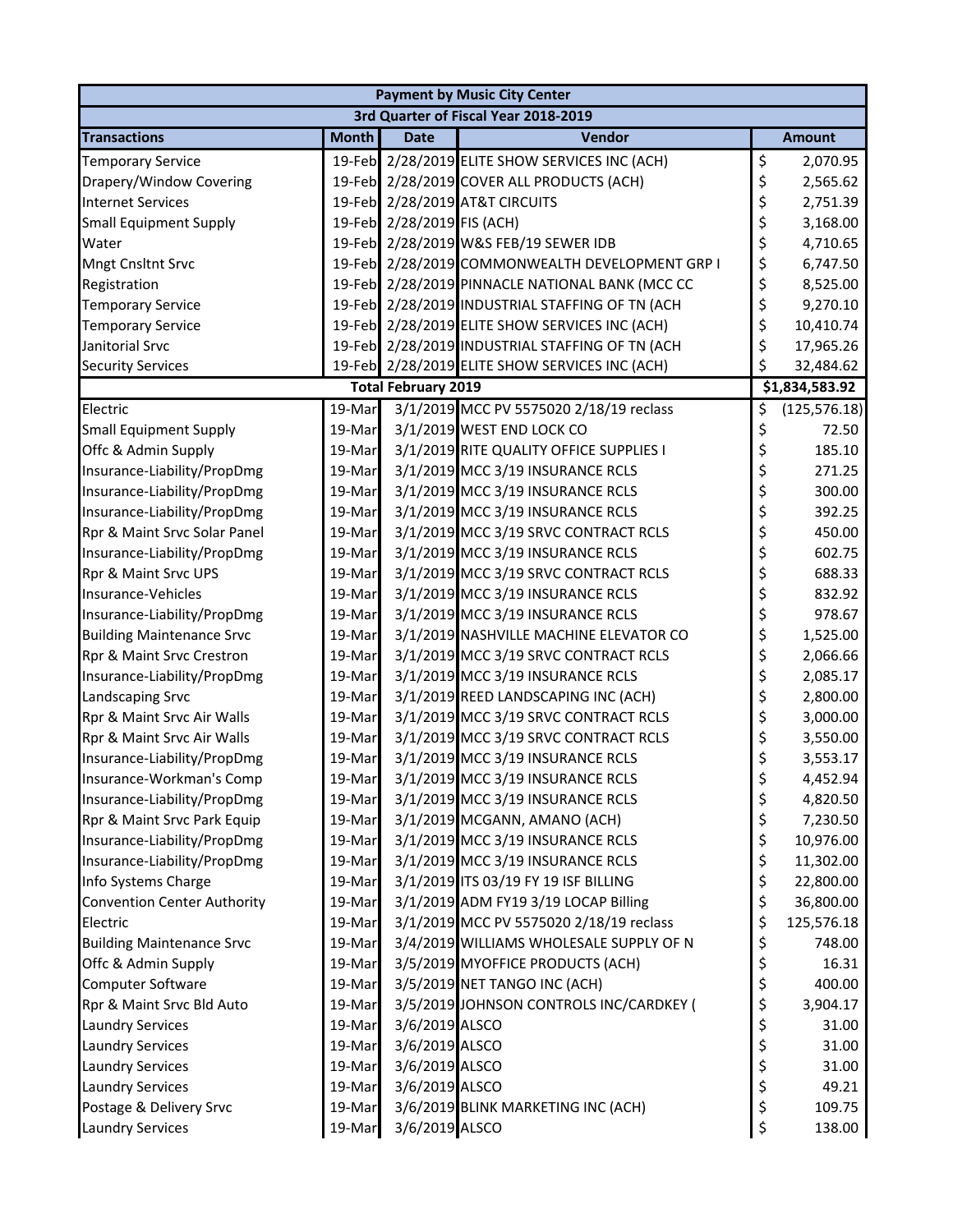| <b>Payment by Music City Center</b>  |              |                |                                         |    |               |  |  |  |
|--------------------------------------|--------------|----------------|-----------------------------------------|----|---------------|--|--|--|
| 3rd Quarter of Fiscal Year 2018-2019 |              |                |                                         |    |               |  |  |  |
| <b>Transactions</b>                  | <b>Month</b> | <b>Date</b>    | Vendor                                  |    | <b>Amount</b> |  |  |  |
| <b>Laundry Services</b>              | 19-Mar       | 3/6/2019 ALSCO |                                         | \$ | 146.20        |  |  |  |
| <b>Laundry Services</b>              | 19-Mar       | 3/6/2019 ALSCO |                                         | \$ | 146.20        |  |  |  |
| Printing/Binding                     | 19-Mar       |                | 3/6/2019 JARVIS AWARD SIGN & FLAG CO (A | \$ | 530.00        |  |  |  |
| <b>Laundry Services</b>              | 19-Mar       | 3/6/2019 ALSCO |                                         | \$ | 606.82        |  |  |  |
| <b>Laundry Services</b>              | 19-Mar       | 3/6/2019 ALSCO |                                         | \$ | 606.82        |  |  |  |
| <b>Laundry Services</b>              | 19-Mar       | 3/6/2019 ALSCO |                                         | \$ | 606.82        |  |  |  |
| <b>Laundry Services</b>              | 19-Mar       | 3/6/2019 ALSCO |                                         | \$ | 621.38        |  |  |  |
| <b>Laundry Services</b>              | 19-Mar       | 3/6/2019 ALSCO |                                         | \$ | 910.22        |  |  |  |
| <b>HHold &amp; Jnitr Supply</b>      | 19-Mar       |                | 3/6/2019 AMERICAN PAPER & TWINE CO (ACH | \$ | 1,135.60      |  |  |  |
| <b>Building Maintenance Srvc</b>     | 19-Mar       |                | 3/6/2019 NASHVILLE MACHINE ELEVATOR CO  | \$ | 1,395.57      |  |  |  |
| <b>Medical Services</b>              | 19-Mar       |                | 3/6/2019 MED STAR MEDICAL STAFFING INC  | \$ | 1,625.00      |  |  |  |
| <b>HHold &amp; Jnitr Supply</b>      | 19-Mar       |                | 3/6/2019 AMERICAN PAPER & TWINE CO (ACH | \$ | 1,657.00      |  |  |  |
| Refuse Disposal-Reimb                | 19-Mar       |                | 3/6/2019 COMPOST CO (ACH)               | \$ | 2,140.00      |  |  |  |
| <b>HHold &amp; Jnitr Supply</b>      | 19-Mar       |                | 3/6/2019 AMERICAN PAPER & TWINE CO (ACH | \$ | 3,608.00      |  |  |  |
| Computer Hardware <\$10K             | 19-Mar       |                | 3/7/2019 7100 MCC Cash Receipts         | \$ | (2,454.00)    |  |  |  |
| Postage & Delivery Srvc              | 19-Mar       |                | 3/7/2019 TENNANT CO (ACH)               | \$ | 14.85         |  |  |  |
| <b>Internet Services</b>             | 19-Mar       |                | 3/7/2019 AT&T MOBILITY                  | \$ | 35.25         |  |  |  |
| <b>Electrical Supply-Lamps</b>       | 19-Mar       |                | 3/7/2019 WILLIAMS WHOLESALE SUPPLY OF N | \$ | 93.60         |  |  |  |
| Work Equipment < \$10K               | 19-Mar       |                | 3/7/2019 TENNANT CO (ACH)               | \$ | 199.00        |  |  |  |
| Telephone & Telegraph                | 19-Mar       |                | 3/7/2019 AT&T (PO BOX 105320)(105262)(7 | \$ | 300.00        |  |  |  |
| Other Rpr & Maint Srvc               | 19-Mar       |                | 3/7/2019 FOOD EQUIPMENT SERVICES CO LLC | \$ | 315.00        |  |  |  |
| Other Rpr & Maint Srvc               | 19-Mar       |                | 3/7/2019 FOOD EQUIPMENT SERVICES CO LLC | \$ | 457.00        |  |  |  |
| Landscaping Srvc-Indoor              | 19-Mar       |                | 3/7/2019 PLANTS ALIVE (ACH)             | \$ | 510.00        |  |  |  |
| <b>Building Maintenance Srvc</b>     | 19-Mar       |                | 3/7/2019 BAKER ROOFING CO (ACH)         | \$ | 1,040.52      |  |  |  |
| <b>Medical Services</b>              | 19-Mar       |                | 3/7/2019 MED STAR MEDICAL STAFFING INC  | \$ | 1,075.00      |  |  |  |
| Work Equipment < \$10K               | 19-Mar       |                | 3/7/2019 TENNANT CO (ACH)               | \$ | 1,265.40      |  |  |  |
| Other Rpr & Maint Srvc               | 19-Mar       |                | 3/7/2019 JOHNSON CONTROLS FIRE PROTECTI | \$ | 1,359.00      |  |  |  |
| Plumbing/HVAC Maintain Srvc          | 19-Mar       |                | 3/7/2019 KENNY PIPE & SUPPLY INC (ACH)  | \$ | 1,699.96      |  |  |  |
| Other Rpr & Maint Srvc               | 19-Mar       |                | 3/7/2019 KELSAN INC (ACH)               | \$ | 1,983.44      |  |  |  |
| Telephone & Telegraph                | 19-Mar       |                | 3/7/2019 AT&T DATACOMM                  | \$ | 2,000.01      |  |  |  |
| Advertising & Promot'n               | 19-Mar       |                | 3/7/2019 JOHN SANDERS DESIGN (ACH)      |    | 5,500.00      |  |  |  |
| Electric                             | 19-Mar       |                | 3/8/2019 MCC PV 5591038 3/8/19 reclass  | \$ | (4,631.78)    |  |  |  |
| Cafe Plan Pre-Tax Savings            | 19-Mar       |                | 3/8/2019 Actual Burden Journal Entries  | \$ | 0.39          |  |  |  |
| <b>Employer Dental Group</b>         | 19-Mar       |                | 3/8/2019 Actual Burden Journal Entries  | \$ | 0.93          |  |  |  |
| FSA Pre-Tax Savings                  | 19-Mar       |                | 3/8/2019 Actual Burden Journal Entries  | \$ | 1.77          |  |  |  |
| <b>Employer SSN Medical</b>          | 19-Mar       |                | 3/8/2019 Actual Burden Journal Entries  | \$ | 2.51          |  |  |  |
| <b>Employee Award/Gift</b>           | 19-Mar       |                | 3/8/2019 AWARD CENTER INC, THE (ACH)    | \$ | 7.00          |  |  |  |
| Offc & Admin Supply                  | 19-Mar       |                | 3/8/2019 MYOFFICE PRODUCTS (ACH)        | \$ | 7.16          |  |  |  |
| <b>FSA Pre-Tax Savings</b>           | 19-Mar       |                | 3/8/2019 Actual Burden Journal Entries  | \$ | 7.65          |  |  |  |
| FSA Pre-Tax Savings                  | 19-Mar       |                | 3/8/2019 Actual Burden Journal Entries  | \$ | 7.65          |  |  |  |
| <b>FSA Pre-Tax Savings</b>           | 19-Mar       |                | 3/8/2019 Actual Burden Journal Entries  | \$ | 8.53          |  |  |  |
| <b>Employer OASDI</b>                | 19-Mar       |                | 3/8/2019 Actual Burden Journal Entries  | \$ | 10.73         |  |  |  |
| Offc & Admin Supply                  | 19-Mar       |                | 3/8/2019 MYOFFICE PRODUCTS (ACH)        | \$ | 10.98         |  |  |  |
| Offc & Admin Supply                  | 19-Mar       |                | 3/8/2019 MYOFFICE PRODUCTS (ACH)        | \$ | 11.76         |  |  |  |
| Offc & Admin Supply                  | 19-Mar       |                | 3/8/2019 MYOFFICE PRODUCTS (ACH)        | \$ | 12.74         |  |  |  |
| Cafe Plan Pre-Tax Savings            | 19-Mar       |                | 3/8/2019 Actual Burden Journal Entries  | \$ | 13.42         |  |  |  |
| <b>Employer Group Health</b>         | 19-Mar       |                | 3/8/2019 Actual Burden Journal Entries  | \$ | 14.85         |  |  |  |
| Cafe Plan Pre-Tax Savings            | 19-Mar       |                | 3/8/2019 Actual Burden Journal Entries  | \$ | 16.04         |  |  |  |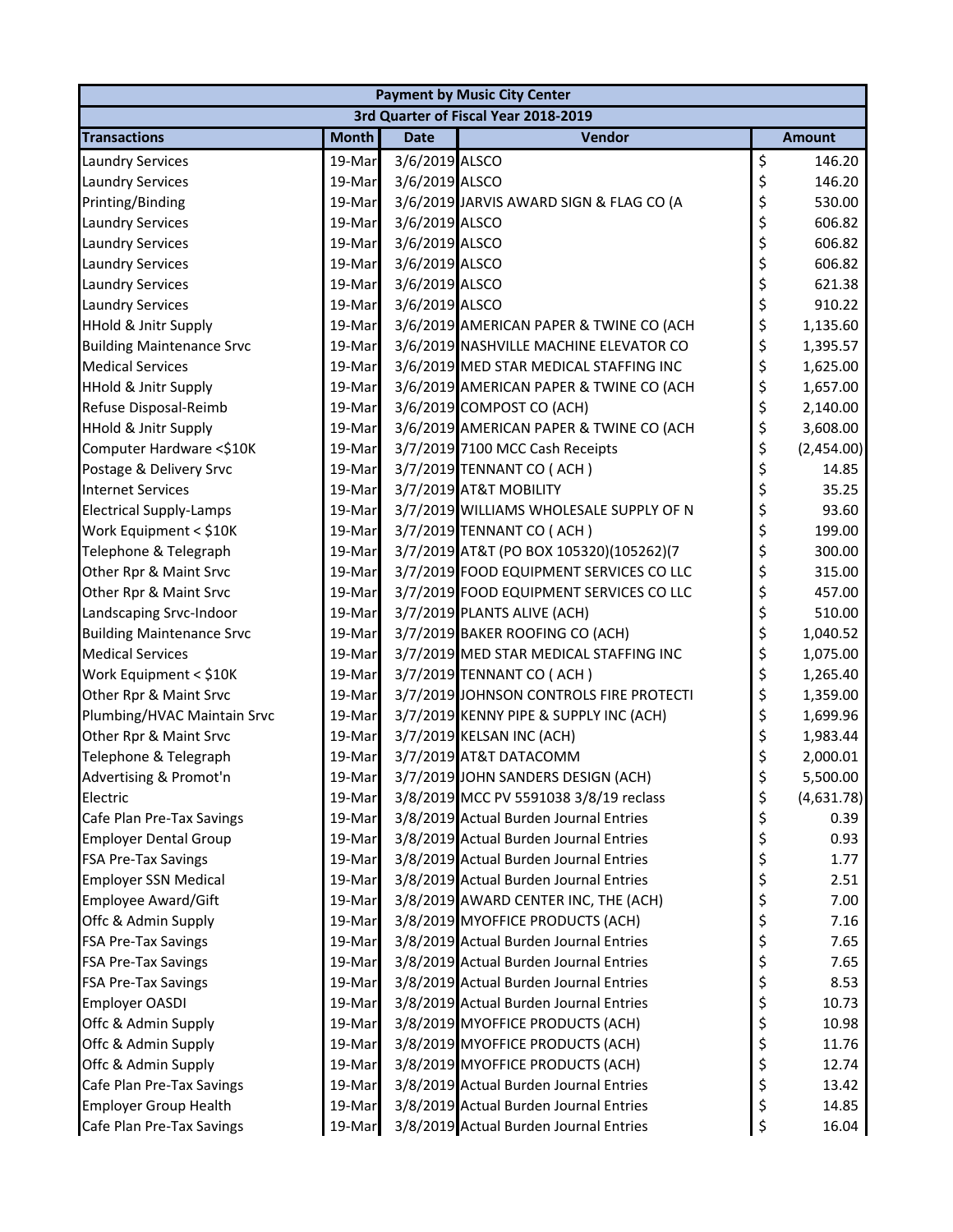| <b>Payment by Music City Center</b> |              |             |                                        |    |               |  |  |
|-------------------------------------|--------------|-------------|----------------------------------------|----|---------------|--|--|
|                                     |              |             | 3rd Quarter of Fiscal Year 2018-2019   |    |               |  |  |
| <b>Transactions</b>                 | <b>Month</b> | <b>Date</b> | Vendor                                 |    | <b>Amount</b> |  |  |
| <b>Employer Dental Group</b>        | 19-Mar       |             | 3/8/2019 Actual Burden Journal Entries | \$ | 16.62         |  |  |
| <b>Employer Dental Group</b>        | 19-Mar       |             | 3/8/2019 Actual Burden Journal Entries | \$ | 16.62         |  |  |
| Cafe Plan Pre-Tax Savings           | 19-Mar       |             | 3/8/2019 Actual Burden Journal Entries | \$ | 18.61         |  |  |
| <b>Overtime Pay</b>                 | 19-Mar       |             | 3/8/2019 Payroll Labor Distribution    | \$ | 19.68         |  |  |
| Cafe Plan Pre-Tax Savings           | 19-Mar       |             | 3/8/2019 Actual Burden Journal Entries | \$ | 19.91         |  |  |
| Offc & Admin Supply                 | 19-Mar       |             | 3/8/2019 MYOFFICE PRODUCTS (ACH)       | \$ | 21.56         |  |  |
| <b>Employer Pension</b>             | 19-Mar       |             | 3/8/2019 Actual Burden Journal Entries | \$ | 21.98         |  |  |
| Cafe Plan Pre-Tax Savings           | 19-Mar       |             | 3/8/2019 Actual Burden Journal Entries | \$ | 22.02         |  |  |
| Cafe Plan Pre-Tax Savings           | 19-Mar       |             | 3/8/2019 Actual Burden Journal Entries | \$ | 22.05         |  |  |
| <b>FSA Pre-Tax Savings</b>          | 19-Mar       |             | 3/8/2019 Actual Burden Journal Entries | \$ | 22.36         |  |  |
| Offc & Admin Supply                 | 19-Mar       |             | 3/8/2019 MYOFFICE PRODUCTS (ACH)       | \$ | 23.70         |  |  |
| Cafe Plan Pre-Tax Savings           | 19-Mar       |             | 3/8/2019 Actual Burden Journal Entries | \$ | 25.09         |  |  |
| <b>Employer Dental Group</b>        | 19-Mar       |             | 3/8/2019 Actual Burden Journal Entries | \$ | 26.10         |  |  |
| <b>Employer Dental Group</b>        | 19-Mar       |             | 3/8/2019 Actual Burden Journal Entries | \$ | 26.10         |  |  |
| Cafe Plan Pre-Tax Savings           | 19-Mar       |             | 3/8/2019 Actual Burden Journal Entries | \$ | 26.81         |  |  |
| <b>Employer Dental Group</b>        | 19-Mar       |             | 3/8/2019 Actual Burden Journal Entries | \$ | 29.67         |  |  |
| Cafe Plan Pre-Tax Savings           | 19-Mar       |             | 3/8/2019 Actual Burden Journal Entries | \$ | 30.57         |  |  |
| <b>Employer SSN Medical</b>         | 19-Mar       |             | 3/8/2019 Actual Burden Journal Entries | \$ | 32.63         |  |  |
| <b>Employer Dental Group</b>        | 19-Mar       |             | 3/8/2019 Actual Burden Journal Entries | \$ | 33.24         |  |  |
| Cafe Plan Pre-Tax Savings           | 19-Mar       |             | 3/8/2019 Actual Burden Journal Entries | \$ | 39.33         |  |  |
| Cafe Plan Pre-Tax Savings           | 19-Mar       |             | 3/8/2019 Actual Burden Journal Entries | \$ | 40.38         |  |  |
| <b>Employer Dental Group</b>        | 19-Mar       |             | 3/8/2019 Actual Burden Journal Entries | \$ | 42.72         |  |  |
| Allowance-Cell/Mobile Devices       | 19-Mar       |             | 3/8/2019 Payroll Labor Distribution    | \$ | 46.00         |  |  |
| <b>Employer Dental Group</b>        | 19-Mar       |             | 3/8/2019 Actual Burden Journal Entries | \$ | 49.86         |  |  |
| <b>Employer Dental Group</b>        | 19-Mar       |             | 3/8/2019 Actual Burden Journal Entries | \$ | 49.86         |  |  |
| <b>Employer SSN Medical</b>         | 19-Mar       |             | 3/8/2019 Actual Burden Journal Entries | \$ | 50.04         |  |  |
| Cafe Plan Pre-Tax Savings           | 19-Mar       |             | 3/8/2019 Actual Burden Journal Entries | \$ | 52.79         |  |  |
| Cafe Plan Pre-Tax Savings           | 19-Mar       |             | 3/8/2019 Actual Burden Journal Entries | \$ | 55.34         |  |  |
| Cafe Plan Pre-Tax Savings           | 19-Mar       |             | 3/8/2019 Actual Burden Journal Entries | \$ | 57.84         |  |  |
| Overtime Pay                        | 19-Mar       |             | 3/8/2019 Payroll Labor Distribution    | \$ | 62.17         |  |  |
| <b>Employer Dental Group</b>        | 19-Mar       |             | 3/8/2019 Actual Burden Journal Entries | \$ | 68.45         |  |  |
| <b>Employer Dental Group</b>        | 19-Mar       |             | 3/8/2019 Actual Burden Journal Entries | \$ | 71.46         |  |  |
| <b>Employer Pension</b>             | 19-Mar       |             | 3/8/2019 Actual Burden Journal Entries | \$ | 77.42         |  |  |
| <b>Employer Pension</b>             | 19-Mar       |             | 3/8/2019 Actual Burden Journal Entries | \$ | 77.42         |  |  |
| <b>Employer Pension</b>             | 19-Mar       |             | 3/8/2019 Actual Burden Journal Entries | \$ | 77.43         |  |  |
| <b>Employer SSN Medical</b>         | 19-Mar       |             | 3/8/2019 Actual Burden Journal Entries | \$ | 80.89         |  |  |
| <b>Employer SSN Medical</b>         | 19-Mar       |             | 3/8/2019 Actual Burden Journal Entries | \$ | 85.96         |  |  |
| <b>Employer Dental Group</b>        | 19-Mar       |             | 3/8/2019 Actual Burden Journal Entries | \$ | 87.41         |  |  |
| Allowance-Cell/Mobile Devices       | 19-Mar       |             | 3/8/2019 Payroll Labor Distribution    | \$ | 92.00         |  |  |
| Allowance-Cell/Mobile Devices       | 19-Mar       |             | 3/8/2019 Payroll Labor Distribution    | \$ | 92.00         |  |  |
| Allowance-Cell/Mobile Devices       | 19-Mar       |             | 3/8/2019 Payroll Labor Distribution    | \$ | 92.00         |  |  |
| Allowance-Cell/Mobile Devices       | 19-Mar       |             | 3/8/2019 Payroll Labor Distribution    | \$ | 92.00         |  |  |
| Allowance-Cell/Mobile Devices       | 19-Mar       |             | 3/8/2019 Payroll Labor Distribution    | \$ | 92.00         |  |  |
| Allowance-Cell/Mobile Devices       | 19-Mar       |             | 3/8/2019 Payroll Labor Distribution    | \$ | 92.00         |  |  |
| Allowance-Cell/Mobile Devices       | 19-Mar       |             | 3/8/2019 Payroll Labor Distribution    | \$ | 92.00         |  |  |
| Allowance-Cell/Mobile Devices       | 19-Mar       |             | 3/8/2019 Payroll Labor Distribution    | \$ | 92.00         |  |  |
| Allowance-Cell/Mobile Devices       | 19-Mar       |             | 3/8/2019 Payroll Labor Distribution    | \$ | 92.00         |  |  |
| Allowance-Cell/Mobile Devices       | 19-Mar       |             | 3/8/2019 Payroll Labor Distribution    | \$ | 92.00         |  |  |
|                                     |              |             |                                        |    |               |  |  |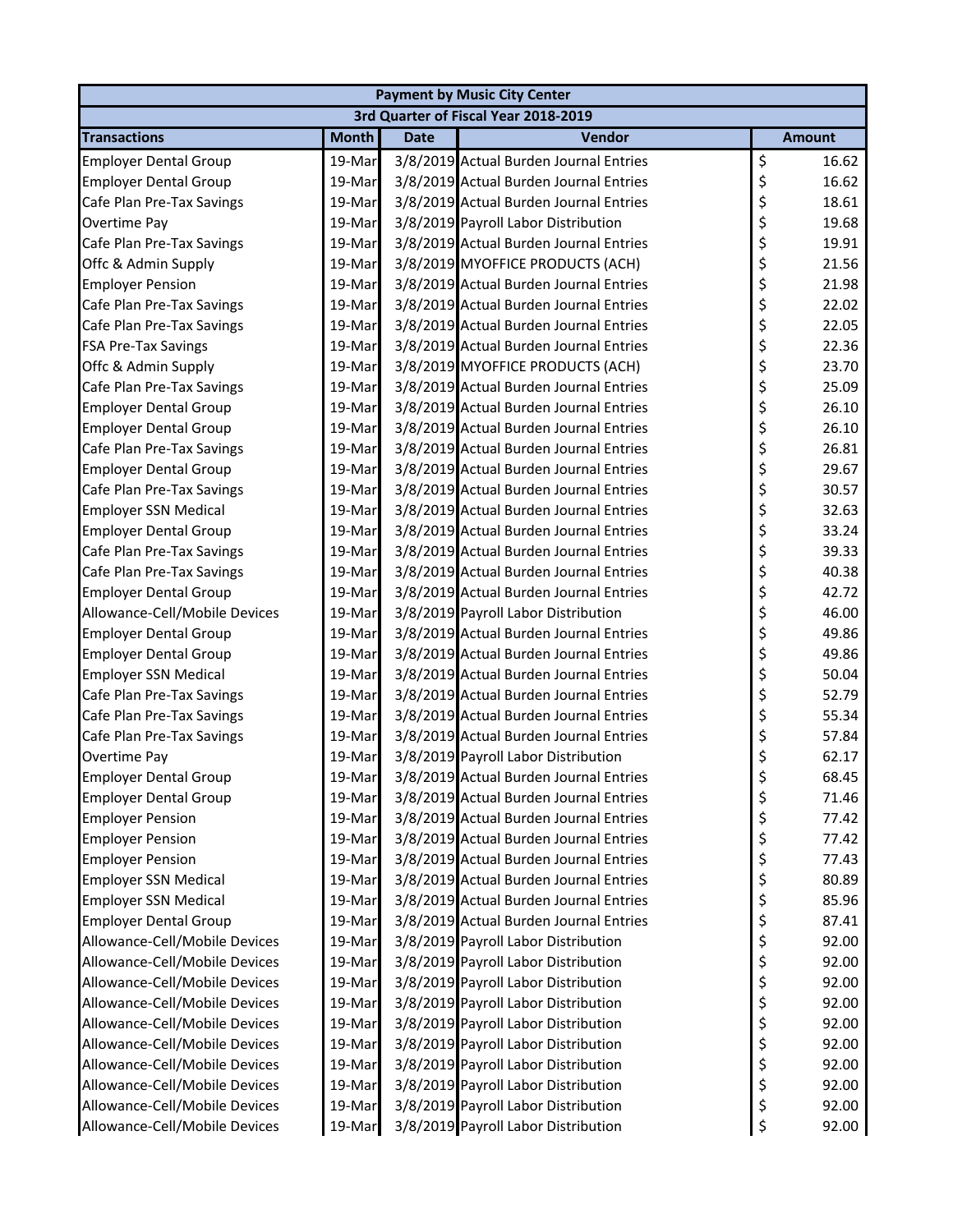| <b>Payment by Music City Center</b> |              |             |                                         |    |               |  |  |
|-------------------------------------|--------------|-------------|-----------------------------------------|----|---------------|--|--|
|                                     |              |             | 3rd Quarter of Fiscal Year 2018-2019    |    |               |  |  |
| <b>Transactions</b>                 | <b>Month</b> | <b>Date</b> | Vendor                                  |    | <b>Amount</b> |  |  |
| Allowance-Cell/Mobile Devices       | 19-Mar       |             | 3/8/2019 Payroll Labor Distribution     | \$ | 92.00         |  |  |
| <b>Employer Dental Group</b>        | 19-Mar       |             | 3/8/2019 Actual Burden Journal Entries  | \$ | 93.27         |  |  |
| <b>Employer SSN Medical</b>         | 19-Mar       |             | 3/8/2019 Actual Burden Journal Entries  | \$ | 101.28        |  |  |
| <b>Holiday Pay</b>                  | 19-Mar       |             | 3/8/2019 Payroll Labor Distribution     | \$ | 113.84        |  |  |
| <b>Employer SSN Medical</b>         | 19-Mar       |             | 3/8/2019 Actual Burden Journal Entries  | \$ | 117.18        |  |  |
| <b>Employer Dental Group</b>        | 19-Mar       |             | 3/8/2019 Actual Burden Journal Entries  | \$ | 118.68        |  |  |
| <b>Employer SSN Medical</b>         | 19-Mar       |             | 3/8/2019 Actual Burden Journal Entries  | \$ | 119.27        |  |  |
| <b>Employer SSN Medical</b>         | 19-Mar       |             | 3/8/2019 Actual Burden Journal Entries  | \$ | 121.61        |  |  |
| <b>Employer SSN Medical</b>         | 19-Mar       |             | 3/8/2019 Actual Burden Journal Entries  | \$ | 127.88        |  |  |
| <b>Holiday Pay</b>                  | 19-Mar       |             | 3/8/2019 Payroll Labor Distribution     | \$ | 129.76        |  |  |
| <b>Holiday Pay</b>                  | 19-Mar       |             | 3/8/2019 Payroll Labor Distribution     | \$ | 132.64        |  |  |
| Allowance-Cell/Mobile Devices       | 19-Mar       |             | 3/8/2019 Payroll Labor Distribution     | \$ | 138.00        |  |  |
| Leave Pay                           | 19-Mar       |             | 3/8/2019 Payroll Labor Distribution     | \$ | 138.84        |  |  |
| <b>Employer OASDI</b>               | 19-Mar       |             | 3/8/2019 Actual Burden Journal Entries  | \$ | 139.52        |  |  |
| Cafe Plan Pre-Tax Savings           | 19-Mar       |             | 3/8/2019 Actual Burden Journal Entries  | \$ | 143.13        |  |  |
| Overtime Pay                        | 19-Mar       |             | 3/8/2019 Payroll Labor Distribution     | \$ | 143.45        |  |  |
| <b>Employer SSN Medical</b>         | 19-Mar       |             | 3/8/2019 Actual Burden Journal Entries  | \$ | 162.24        |  |  |
| <b>Holiday Pay</b>                  | 19-Mar       |             | 3/8/2019 Payroll Labor Distribution     | \$ | 162.96        |  |  |
| CCA Employer 401K Plan              | 19-Mar       |             | 3/8/2019 Actual Burden Journal Entries  | \$ | 171.35        |  |  |
| Injured on Duty Pay                 | 19-Mar       |             | 3/8/2019 Payroll Labor Distribution     | \$ | 178.11        |  |  |
| Cafe Plan Pre-Tax Savings           | 19-Mar       |             | 3/8/2019 Actual Burden Journal Entries  | \$ | 180.07        |  |  |
| <b>Employer SSN Medical</b>         | 19-Mar       |             | 3/8/2019 Actual Burden Journal Entries  | \$ | 183.90        |  |  |
| <b>Small Equipment Supply</b>       | 19-Mar       |             | 3/8/2019 AMERICAN PAPER & TWINE CO (ACH | \$ | 193.41        |  |  |
| <b>Employer OASDI</b>               | 19-Mar       |             | 3/8/2019 Actual Burden Journal Entries  | \$ | 213.96        |  |  |
| <b>Holiday Pay</b>                  | 19-Mar       |             | 3/8/2019 Payroll Labor Distribution     | \$ | 214.96        |  |  |
| Allowance-Cell/Mobile Devices       | 19-Mar       |             | 3/8/2019 Payroll Labor Distribution     | \$ | 230.00        |  |  |
| Allowance-Cell/Mobile Devices       | 19-Mar       |             | 3/8/2019 Payroll Labor Distribution     | \$ | 230.00        |  |  |
| CCA Employer 401K Plan              | 19-Mar       |             | 3/8/2019 Actual Burden Journal Entries  | \$ | 241.83        |  |  |
| CCA Employer 401K Plan              | 19-Mar       |             | 3/8/2019 Actual Burden Journal Entries  | \$ | 244.66        |  |  |
| CCA Employer 401K Plan              | 19-Mar       |             | 3/8/2019 Actual Burden Journal Entries  | \$ | 244.94        |  |  |
| <b>Employer Dental Group</b>        | 19-Mar       |             | 3/8/2019 Actual Burden Journal Entries  | ς  | 246.84        |  |  |
| <b>Employer SSN Medical</b>         | 19-Mar       |             | 3/8/2019 Actual Burden Journal Entries  | \$ | 258.27        |  |  |
| Leave Pay                           | 19-Mar       |             | 3/8/2019 Payroll Labor Distribution     | \$ | 261.50        |  |  |
| Leave Pay                           | 19-Mar       |             | 3/8/2019 Payroll Labor Distribution     | \$ | 263.46        |  |  |
| Employer SSN Medical                | 19-Mar       |             | 3/8/2019 Actual Burden Journal Entries  | \$ | 267.80        |  |  |
| <b>Small Equipment Supply</b>       | 19-Mar       |             | 3/8/2019 AMERICAN PAPER & TWINE CO (ACH | \$ | 273.23        |  |  |
| Allowance-Cell/Mobile Devices       | 19-Mar       |             | 3/8/2019 Payroll Labor Distribution     | \$ | 276.00        |  |  |
| <b>Employer Dental Group</b>        | 19-Mar       |             | 3/8/2019 Actual Burden Journal Entries  | \$ | 291.77        |  |  |
| Overtime Pay                        | 19-Mar       |             | 3/8/2019 Payroll Labor Distribution     | \$ | 292.09        |  |  |
| Cafe Plan Pre-Tax Savings           | 19-Mar       |             | 3/8/2019 Actual Burden Journal Entries  | \$ | 305.59        |  |  |
| Cafe Plan Pre-Tax Savings           | 19-Mar       |             | 3/8/2019 Actual Burden Journal Entries  | \$ | 307.59        |  |  |
| Overtime Pay                        | 19-Mar       |             | 3/8/2019 Payroll Labor Distribution     | \$ | 308.87        |  |  |
| <b>Employer Pension</b>             | 19-Mar       |             | 3/8/2019 Actual Burden Journal Entries  | \$ | 309.80        |  |  |
| Leave Pay                           | 19-Mar       |             | 3/8/2019 Payroll Labor Distribution     | \$ | 318.87        |  |  |
| CCA Employer 401K Plan              | 19-Mar       |             | 3/8/2019 Actual Burden Journal Entries  | \$ | 329.33        |  |  |
| <b>Holiday Pay</b>                  | 19-Mar       |             | 3/8/2019 Payroll Labor Distribution     | \$ | 333.28        |  |  |
| Overtime Pay                        | 19-Mar       |             | 3/8/2019 Payroll Labor Distribution     | \$ | 338.41        |  |  |
| Employer OASDI                      | 19-Mar       |             | 3/8/2019 Actual Burden Journal Entries  | \$ | 345.82        |  |  |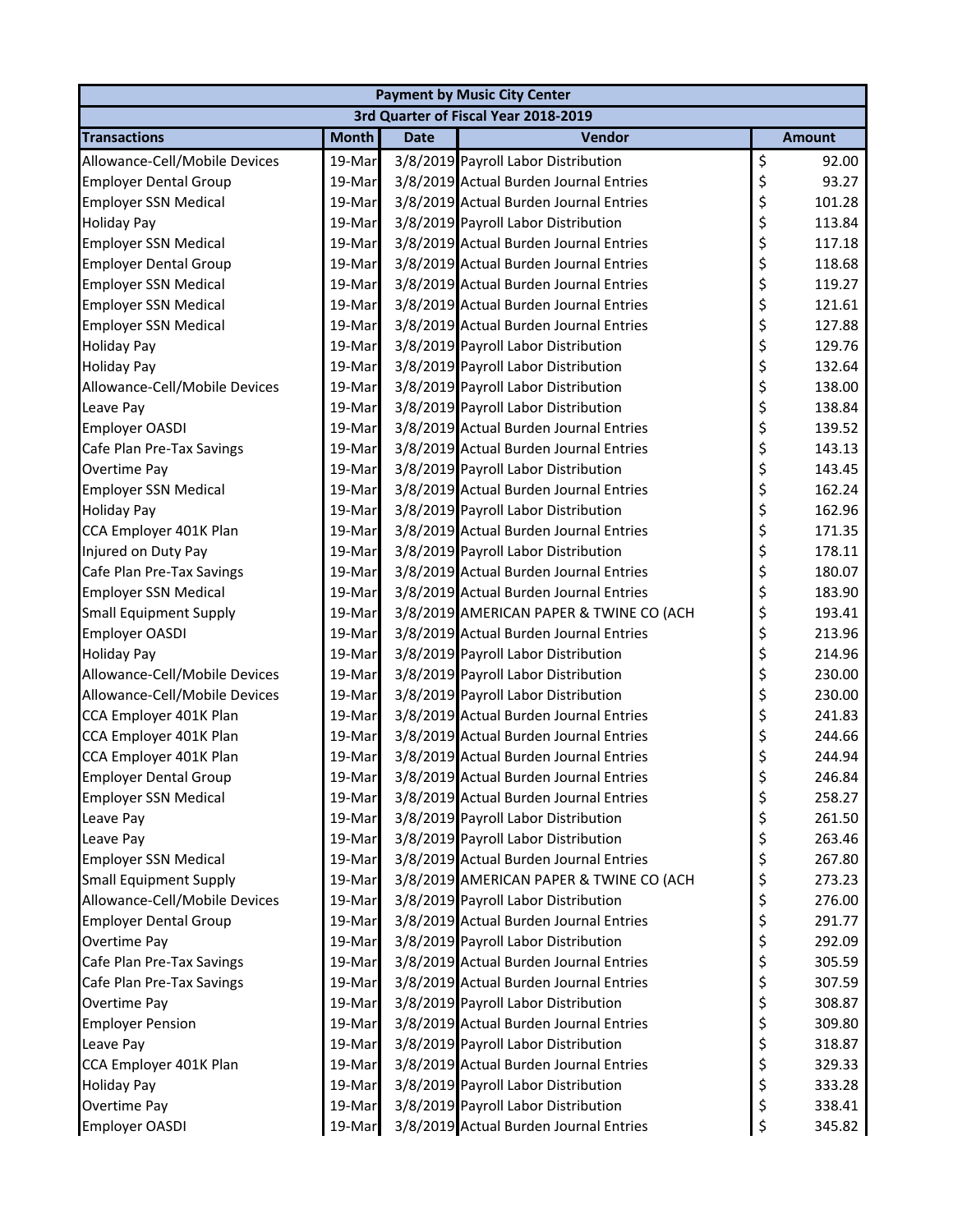| <b>Payment by Music City Center</b>  |              |             |                                         |    |               |  |  |
|--------------------------------------|--------------|-------------|-----------------------------------------|----|---------------|--|--|
| 3rd Quarter of Fiscal Year 2018-2019 |              |             |                                         |    |               |  |  |
| <b>Transactions</b>                  | <b>Month</b> | <b>Date</b> | Vendor                                  |    | <b>Amount</b> |  |  |
| Mngt Cnsltnt Srvc                    | 19-Mar       |             | 3/8/2019 WORKFORCE ESSENTIALS INC (DRUG | \$ | 346.00        |  |  |
| Leave Pay                            | 19-Mar       |             | 3/8/2019 Payroll Labor Distribution     | \$ | 354.96        |  |  |
| Overtime Pay                         | 19-Mar       |             | 3/8/2019 Payroll Labor Distribution     | \$ | 358.29        |  |  |
| <b>Employer OASDI</b>                | 19-Mar       |             | 3/8/2019 Actual Burden Journal Entries  | \$ | 367.50        |  |  |
| <b>Holiday Pay</b>                   | 19-Mar       |             | 3/8/2019 Payroll Labor Distribution     | \$ | 376.92        |  |  |
| <b>Small Equipment Supply</b>        | 19-Mar       |             | 3/8/2019 AMERICAN PAPER & TWINE CO (ACH | \$ | 380.37        |  |  |
| Leave Pay                            | 19-Mar       |             | 3/8/2019 Payroll Labor Distribution     | \$ | 396.05        |  |  |
| Leave Pay                            | 19-Mar       |             | 3/8/2019 Payroll Labor Distribution     | \$ | 409.43        |  |  |
| Overtime Pay                         | 19-Mar       |             | 3/8/2019 Payroll Labor Distribution     | \$ | 420.17        |  |  |
| <b>Employer OASDI</b>                | 19-Mar       |             | 3/8/2019 Actual Burden Journal Entries  | \$ | 433.05        |  |  |
| <b>Employer SSN Medical</b>          | 19-Mar       |             | 3/8/2019 Actual Burden Journal Entries  | \$ | 451.35        |  |  |
| <b>Employer Pension</b>              | 19-Mar       |             | 3/8/2019 Actual Burden Journal Entries  | \$ | 461.42        |  |  |
| <b>Employer Dental Group</b>         | 19-Mar       |             | 3/8/2019 Actual Burden Journal Entries  | \$ | 463.57        |  |  |
| <b>Employer Dental Group</b>         | 19-Mar       |             | 3/8/2019 Actual Burden Journal Entries  | \$ | 475.58        |  |  |
| <b>Employer Pension</b>              | 19-Mar       |             | 3/8/2019 Actual Burden Journal Entries  | \$ | 484.11        |  |  |
| CCA Employer 401K Plan               | 19-Mar       |             | 3/8/2019 Actual Burden Journal Entries  | \$ | 493.23        |  |  |
| Overtime Pay                         | 19-Mar       |             | 3/8/2019 Payroll Labor Distribution     | \$ | 499.60        |  |  |
| Employer OASDI                       | 19-Mar       |             | 3/8/2019 Actual Burden Journal Entries  | \$ | 501.09        |  |  |
| <b>Employer OASDI</b>                | 19-Mar       |             | 3/8/2019 Actual Burden Journal Entries  | \$ | 509.99        |  |  |
| <b>Employer Group Health</b>         | 19-Mar       |             | 3/8/2019 Actual Burden Journal Entries  | \$ | 513.00        |  |  |
| <b>Employer SSN Medical</b>          | 19-Mar       |             | 3/8/2019 Actual Burden Journal Entries  | \$ | 513.99        |  |  |
| <b>Employer OASDI</b>                | 19-Mar       |             | 3/8/2019 Actual Burden Journal Entries  | \$ | 520.12        |  |  |
| <b>Employer Group Health</b>         | 19-Mar       |             | 3/8/2019 Actual Burden Journal Entries  | \$ | 528.00        |  |  |
| Leave Pay                            | 19-Mar       |             | 3/8/2019 Payroll Labor Distribution     | \$ | 529.30        |  |  |
| <b>Employer OASDI</b>                | 19-Mar       |             | 3/8/2019 Actual Burden Journal Entries  | \$ | 546.85        |  |  |
| <b>Employer SSN Medical</b>          | 19-Mar       |             | 3/8/2019 Actual Burden Journal Entries  | \$ | 623.23        |  |  |
| CCA Employer 401K Plan               | 19-Mar       |             | 3/8/2019 Actual Burden Journal Entries  | \$ | 637.04        |  |  |
| <b>Employer Group Health</b>         | 19-Mar       |             | 3/8/2019 Actual Burden Journal Entries  | \$ | 642.00        |  |  |
| <b>Employer SSN Medical</b>          | 19-Mar       |             | 3/8/2019 Actual Burden Journal Entries  | \$ | 644.82        |  |  |
| <b>Employer Group Health</b>         | 19-Mar       |             | 3/8/2019 Actual Burden Journal Entries  | \$ | 693.00        |  |  |
| <b>Employer OASDI</b>                | 19-Mar       |             | 3/8/2019 Actual Burden Journal Entries  | Ś. | 693.76        |  |  |
| <b>Employer Pension</b>              | 19-Mar       |             | 3/8/2019 Actual Burden Journal Entries  | \$ | 720.26        |  |  |
| <b>Employer Group Health</b>         | 19-Mar       |             | 3/8/2019 Actual Burden Journal Entries  | \$ | 726.00        |  |  |
| Leave Pay                            | 19-Mar       |             | 3/8/2019 Payroll Labor Distribution     | \$ | 765.39        |  |  |
| <b>Employer Group Health</b>         | 19-Mar       |             | 3/8/2019 Actual Burden Journal Entries  | \$ | 777.00        |  |  |
| Employer OASDI                       | 19-Mar       |             | 3/8/2019 Actual Burden Journal Entries  | \$ | 786.24        |  |  |
| CCA Employer 401K Plan               | 19-Mar       |             | 3/8/2019 Actual Burden Journal Entries  | \$ | 851.49        |  |  |
| Leave Pay                            | 19-Mar       |             | 3/8/2019 Payroll Labor Distribution     | \$ | 882.47        |  |  |
| <b>Employer Group Health</b>         | 19-Mar       |             | 3/8/2019 Actual Burden Journal Entries  | \$ | 906.00        |  |  |
| <b>Employer Pension</b>              | 19-Mar       |             | 3/8/2019 Actual Burden Journal Entries  | \$ | 906.15        |  |  |
| <b>Employer Group Health</b>         | 19-Mar       |             | 3/8/2019 Actual Burden Journal Entries  | \$ | 957.00        |  |  |
| <b>Uniform Cleaning Service</b>      | 19-Mar       |             | 3/8/2019 CINTAS CORP #051 MATS & RUGS(A | \$ | 1,088.26      |  |  |
| CCA Employer 401K Plan               | 19-Mar       |             | 3/8/2019 Actual Burden Journal Entries  | \$ | 1,099.78      |  |  |
| <b>Employer OASDI</b>                | 19-Mar       |             | 3/8/2019 Actual Burden Journal Entries  | \$ | 1,104.30      |  |  |
| Overtime Pay                         | 19-Mar       |             | 3/8/2019 Payroll Labor Distribution     | \$ | 1,120.49      |  |  |
| <b>Employer Pension</b>              | 19-Mar       |             | 3/8/2019 Actual Burden Journal Entries  | \$ | 1,134.79      |  |  |
| <b>Employer Group Health</b>         | 19-Mar       |             | 3/8/2019 Actual Burden Journal Entries  | \$ | 1,140.00      |  |  |
|                                      | 19-Mar       |             |                                         | \$ |               |  |  |
| <b>Employer OASDI</b>                |              |             | 3/8/2019 Actual Burden Journal Entries  |    | 1,145.09      |  |  |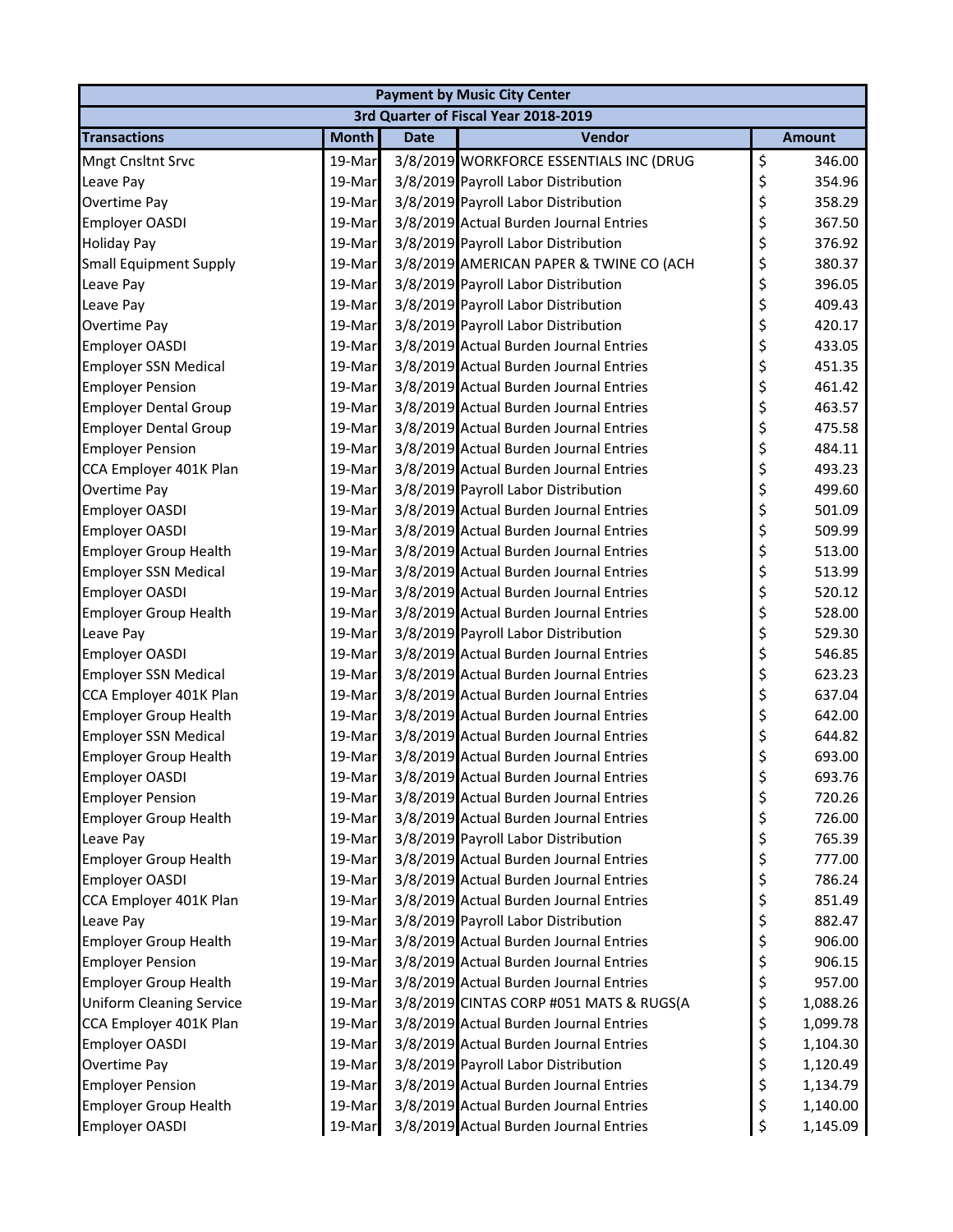| <b>Payment by Music City Center</b>  |              |                    |                                         |    |               |  |  |  |
|--------------------------------------|--------------|--------------------|-----------------------------------------|----|---------------|--|--|--|
| 3rd Quarter of Fiscal Year 2018-2019 |              |                    |                                         |    |               |  |  |  |
| <b>Transactions</b>                  | <b>Month</b> | <b>Date</b>        | Vendor                                  |    | <b>Amount</b> |  |  |  |
| Overtime Pay                         | 19-Mar       |                    | 3/8/2019 Payroll Labor Distribution     | \$ | 1,151.45      |  |  |  |
| <b>Small Equipment Supply</b>        | 19-Mar       | 3/8/2019 FIS (ACH) |                                         | \$ | 1,160.00      |  |  |  |
| CCA Employer 401K Plan               | 19-Mar       |                    | 3/8/2019 Actual Burden Journal Entries  | \$ | 1,186.52      |  |  |  |
| Leave Pay                            | 19-Mar       |                    | 3/8/2019 Payroll Labor Distribution     | \$ | 1,289.08      |  |  |  |
| <b>Employer Group Health</b>         | 19-Mar       |                    | 3/8/2019 Actual Burden Journal Entries  | \$ | 1,404.15      |  |  |  |
| CCA Employer 401K Plan               | 19-Mar       |                    | 3/8/2019 Actual Burden Journal Entries  | \$ | 1,408.30      |  |  |  |
| Leave Pay                            | 19-Mar       |                    | 3/8/2019 Payroll Labor Distribution     | \$ | 1,445.60      |  |  |  |
| <b>Employer Group Health</b>         | 19-Mar       |                    | 3/8/2019 Actual Burden Journal Entries  | \$ | 1,487.29      |  |  |  |
| Leave Pay                            | 19-Mar       |                    | 3/8/2019 Payroll Labor Distribution     | \$ | 1,701.85      |  |  |  |
| <b>Employer SSN Medical</b>          | 19-Mar       |                    | 3/8/2019 Actual Burden Journal Entries  | \$ | 1,721.65      |  |  |  |
| <b>Employer Group Health</b>         | 19-Mar       |                    | 3/8/2019 Actual Burden Journal Entries  | \$ | 1,800.02      |  |  |  |
| <b>Employer OASDI</b>                | 19-Mar       |                    | 3/8/2019 Actual Burden Journal Entries  | \$ | 1,929.83      |  |  |  |
| <b>Employer Group Health</b>         | 19-Mar       |                    | 3/8/2019 Actual Burden Journal Entries  | \$ | 1,968.00      |  |  |  |
| Overtime Pay                         | 19-Mar       |                    | 3/8/2019 Payroll Labor Distribution     | \$ | 1,990.94      |  |  |  |
| <b>Regular Pay</b>                   | 19-Mar       |                    | 3/8/2019 Payroll Labor Distribution     | \$ | 2,090.40      |  |  |  |
| Employer OASDI                       | 19-Mar       |                    | 3/8/2019 Actual Burden Journal Entries  | \$ | 2,197.80      |  |  |  |
| <b>Employer Pension</b>              | 19-Mar       |                    | 3/8/2019 Actual Burden Journal Entries  | \$ | 2,327.94      |  |  |  |
| Regular Pay                          | 19-Mar       |                    | 3/8/2019 Payroll Labor Distribution     | \$ | 2,418.12      |  |  |  |
| Employer OASDI                       | 19-Mar       |                    | 3/8/2019 Actual Burden Journal Entries  | \$ | 2,664.89      |  |  |  |
| <b>Employer Group Health</b>         | 19-Mar       |                    | 3/8/2019 Actual Burden Journal Entries  | \$ | 2,735.99      |  |  |  |
| <b>Employer OASDI</b>                | 19-Mar       |                    | 3/8/2019 Actual Burden Journal Entries  | \$ | 2,757.02      |  |  |  |
| <b>Employer Pension</b>              | 19-Mar       |                    | 3/8/2019 Actual Burden Journal Entries  | \$ | 2,806.64      |  |  |  |
| Overtime Pay                         | 19-Mar       |                    | 3/8/2019 Payroll Labor Distribution     | \$ | 2,940.09      |  |  |  |
| Leave Pay                            | 19-Mar       |                    | 3/8/2019 Payroll Labor Distribution     | \$ | 3,397.45      |  |  |  |
| Leave Pay                            | 19-Mar       |                    | 3/8/2019 Payroll Labor Distribution     | \$ | 3,569.24      |  |  |  |
| Leave Pay                            | 19-Mar       |                    | 3/8/2019 Payroll Labor Distribution     | \$ | 3,733.70      |  |  |  |
| Electric                             | 19-Mar       |                    | 3/8/2019 PIEDMONT NATURAL GAS CO (METRO | \$ | 4,631.78      |  |  |  |
| Gas                                  | 19-Mar       |                    | 3/8/2019 MCC PV 5591038 3/8/19 reclass  | \$ | 4,631.78      |  |  |  |
| <b>Employer OASDI</b>                | 19-Mar       |                    | 3/8/2019 Actual Burden Journal Entries  | \$ | 5,069.23      |  |  |  |
| <b>Regular Pay</b>                   | 19-Mar       |                    | 3/8/2019 Payroll Labor Distribution     | \$ | 5,427.51      |  |  |  |
| <b>Employer Group Health</b>         | 19-Mar       |                    | 3/8/2019 Actual Burden Journal Entries  | Ś  | 5,484.00      |  |  |  |
| <b>Regular Pay</b>                   | 19-Mar       |                    | 3/8/2019 Payroll Labor Distribution     | \$ | 5,836.80      |  |  |  |
| <b>Employer Group Health</b>         | 19-Mar       |                    | 3/8/2019 Actual Burden Journal Entries  | \$ | 6,616.44      |  |  |  |
| <b>Regular Pay</b>                   | 19-Mar       |                    | 3/8/2019 Payroll Labor Distribution     | \$ | 7,204.36      |  |  |  |
| <b>Regular Pay</b>                   | 19-Mar       |                    | 3/8/2019 Payroll Labor Distribution     | \$ | 7,771.00      |  |  |  |
| Regular Pay                          | 19-Mar       |                    | 3/8/2019 Payroll Labor Distribution     | \$ | 7,950.36      |  |  |  |
| <b>Regular Pay</b>                   | 19-Mar       |                    | 3/8/2019 Payroll Labor Distribution     | \$ | 8,395.86      |  |  |  |
| <b>Regular Pay</b>                   | 19-Mar       |                    | 3/8/2019 Payroll Labor Distribution     | \$ | 8,502.64      |  |  |  |
| <b>Temporary Service</b>             | 19-Mar       |                    | 3/8/2019 INDUSTRIAL STAFFING OF TN (ACH | \$ | 9,053.84      |  |  |  |
| <b>Regular Pay</b>                   | 19-Mar       |                    | 3/8/2019 Payroll Labor Distribution     | \$ | 9,867.98      |  |  |  |
| Refuse Disposal-Reimb                | 19-Mar       |                    | 3/8/2019 REPUBLIC SVCS NASH /ALLIED WAS | \$ | 10,645.80     |  |  |  |
| <b>Employer Group Health</b>         | 19-Mar       |                    | 3/8/2019 Actual Burden Journal Entries  | \$ | 10,955.99     |  |  |  |
| <b>Employer Group Health</b>         | 19-Mar       |                    | 3/8/2019 Actual Burden Journal Entries  | \$ | 11,117.27     |  |  |  |
| Regular Pay                          | 19-Mar       |                    | 3/8/2019 Payroll Labor Distribution     | \$ | 12,287.74     |  |  |  |
| Janitorial Srvc                      | 19-Mar       |                    | 3/8/2019 INDUSTRIAL STAFFING OF TN (ACH | \$ | 16,393.21     |  |  |  |
| <b>Regular Pay</b>                   | 19-Mar       |                    | 3/8/2019 Payroll Labor Distribution     | \$ | 17,546.74     |  |  |  |
| <b>Regular Pay</b>                   | 19-Mar       |                    | 3/8/2019 Payroll Labor Distribution     | \$ | 18,603.59     |  |  |  |
| <b>Regular Pay</b>                   | 19-Mar       |                    | 3/8/2019 Payroll Labor Distribution     | \$ | 21,311.69     |  |  |  |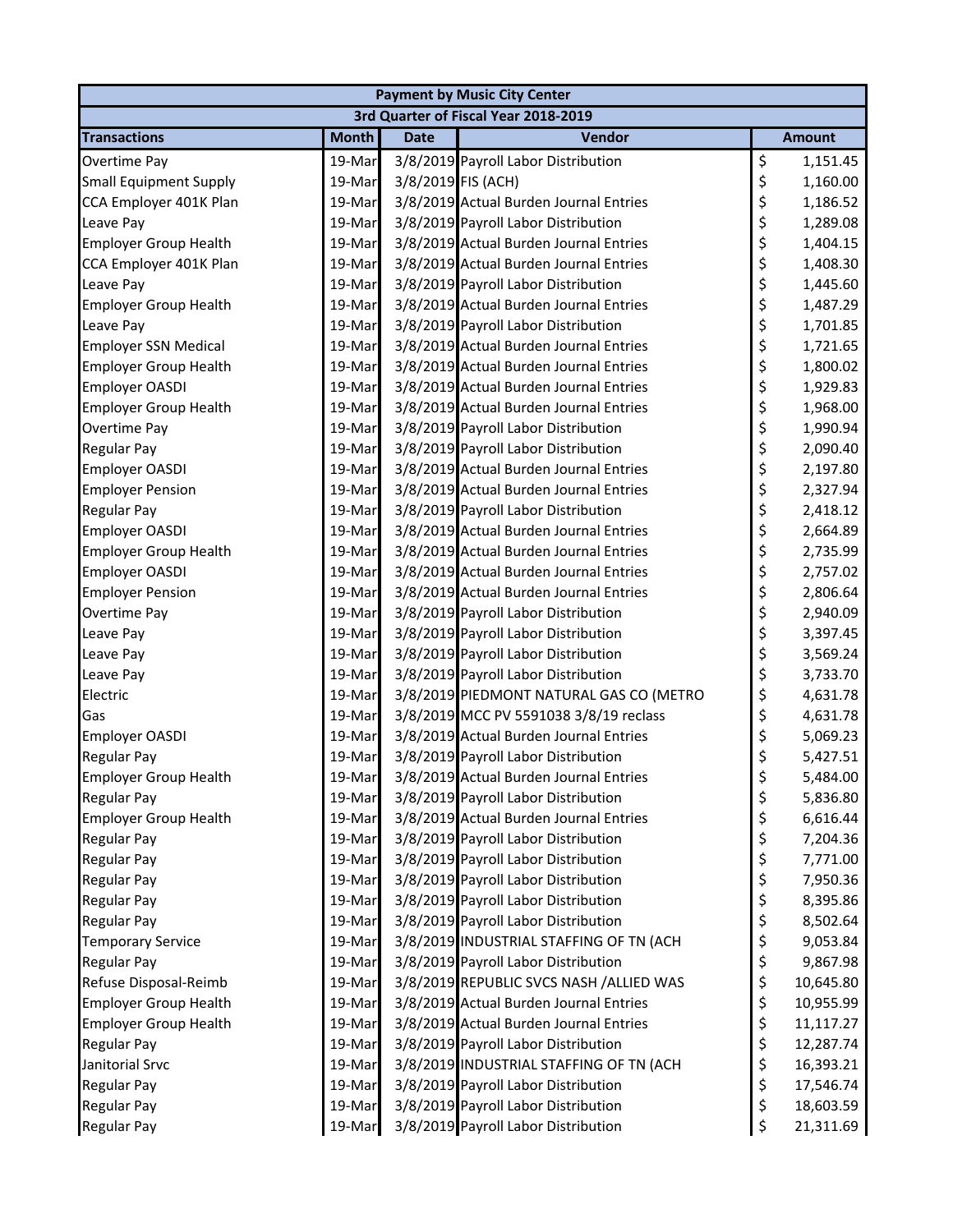| <b>Payment by Music City Center</b> |              |             |                                          |    |               |  |  |
|-------------------------------------|--------------|-------------|------------------------------------------|----|---------------|--|--|
|                                     |              |             | 3rd Quarter of Fiscal Year 2018-2019     |    |               |  |  |
| <b>Transactions</b>                 | <b>Month</b> | <b>Date</b> | Vendor                                   |    | <b>Amount</b> |  |  |
| <b>Regular Pay</b>                  | 19-Mar       |             | 3/8/2019 Payroll Labor Distribution      | \$ | 27,785.51     |  |  |
| <b>Regular Pay</b>                  | 19-Mar       |             | 3/8/2019 Payroll Labor Distribution      | \$ | 33,683.95     |  |  |
| <b>Regular Pay</b>                  | 19-Mar       |             | 3/8/2019 Payroll Labor Distribution      | \$ | 41,785.31     |  |  |
| <b>Regular Pay</b>                  | 19-Mar       |             | 3/8/2019 Payroll Labor Distribution      | \$ | 41,872.63     |  |  |
| Other Special Pay                   | 19-Mar       |             | 3/8/2019 Payroll Labor Distribution      | \$ | 96,398.00     |  |  |
| Electric                            | 19-Mar       |             | 3/8/2019 NASHVILLE ELECTRIC SERVICE CO   | \$ | 126,813.16    |  |  |
| Offc & Admin Supply                 |              |             | 19-Mar 3/11/2019 MYOFFICE PRODUCTS (ACH) | \$ | 1.74          |  |  |
| Offc & Admin Supply                 |              |             | 19-Mar 3/11/2019 MYOFFICE PRODUCTS (ACH) | \$ | 2.40          |  |  |
| Offc & Admin Supply                 |              |             | 19-Mar 3/11/2019 MYOFFICE PRODUCTS (ACH) | \$ | 2.91          |  |  |
| Offc & Admin Supply                 |              |             | 19-Mar 3/11/2019 MYOFFICE PRODUCTS (ACH) | \$ | 2.91          |  |  |
| Offc & Admin Supply                 |              |             | 19-Mar 3/11/2019 MYOFFICE PRODUCTS (ACH) | \$ | 3.53          |  |  |
| Offc & Admin Supply                 |              |             | 19-Mar 3/11/2019 MYOFFICE PRODUCTS (ACH) | \$ | 4.47          |  |  |
| Offc & Admin Supply                 |              |             | 19-Mar 3/11/2019 MYOFFICE PRODUCTS (ACH) | \$ | 4.75          |  |  |
| Offc & Admin Supply                 |              |             | 19-Mar 3/11/2019 MYOFFICE PRODUCTS (ACH) | \$ | 4.85          |  |  |
| Offc & Admin Supply                 |              |             | 19-Mar 3/11/2019 MYOFFICE PRODUCTS (ACH) | \$ | 5.04          |  |  |
| Offc & Admin Supply                 |              |             | 19-Mar 3/11/2019 MYOFFICE PRODUCTS (ACH) | \$ | 5.75          |  |  |
| Offc & Admin Supply                 |              |             | 19-Mar 3/11/2019 MYOFFICE PRODUCTS (ACH) | \$ | 5.96          |  |  |
| Offc & Admin Supply                 |              |             | 19-Mar 3/11/2019 MYOFFICE PRODUCTS (ACH) | \$ | 7.04          |  |  |
| Offc & Admin Supply                 |              |             | 19-Mar 3/11/2019 MYOFFICE PRODUCTS (ACH) | \$ | 7.06          |  |  |
| Offc & Admin Supply                 |              |             | 19-Mar 3/11/2019 MYOFFICE PRODUCTS (ACH) | \$ | 7.25          |  |  |
| Offc & Admin Supply                 |              |             | 19-Mar 3/11/2019 MYOFFICE PRODUCTS (ACH) | \$ | 8.30          |  |  |
| Offc & Admin Supply                 |              |             | 19-Mar 3/11/2019 MYOFFICE PRODUCTS (ACH) | \$ | 8.85          |  |  |
| Offc & Admin Supply                 |              |             | 19-Mar 3/11/2019 MYOFFICE PRODUCTS (ACH) | \$ | 8.95          |  |  |
| Offc & Admin Supply                 |              |             | 19-Mar 3/11/2019 MYOFFICE PRODUCTS (ACH) | \$ | 9.06          |  |  |
| Offc & Admin Supply                 |              |             | 19-Mar 3/11/2019 MYOFFICE PRODUCTS (ACH) | \$ | 9.39          |  |  |
| Offc & Admin Supply                 |              |             | 19-Mar 3/11/2019 MYOFFICE PRODUCTS (ACH) | \$ | 9.45          |  |  |
| Offc & Admin Supply                 |              |             | 19-Mar 3/11/2019 MYOFFICE PRODUCTS (ACH) | \$ | 9.73          |  |  |
| Offc & Admin Supply                 |              |             | 19-Mar 3/11/2019 MYOFFICE PRODUCTS (ACH) | \$ | 10.32         |  |  |
| Offc & Admin Supply                 |              |             | 19-Mar 3/11/2019 MYOFFICE PRODUCTS (ACH) | \$ | 11.28         |  |  |
| Offc & Admin Supply                 |              |             | 19-Mar 3/11/2019 MYOFFICE PRODUCTS (ACH) | \$ | 11.78         |  |  |
| Offc & Admin Supply                 |              |             | 19-Mar 3/11/2019 MYOFFICE PRODUCTS (ACH) | \$ | 12.20         |  |  |
| Offc & Admin Supply                 |              |             | 19-Mar 3/11/2019 MYOFFICE PRODUCTS (ACH) | \$ | 12.32         |  |  |
| Offc & Admin Supply                 |              |             | 19-Mar 3/11/2019 MYOFFICE PRODUCTS (ACH) | \$ | 12.44         |  |  |
| Offc & Admin Supply                 |              |             | 19-Mar 3/11/2019 MYOFFICE PRODUCTS (ACH) | \$ | 13.29         |  |  |
| Offc & Admin Supply                 |              |             | 19-Mar 3/11/2019 MYOFFICE PRODUCTS (ACH) | \$ | 14.45         |  |  |
| Offc & Admin Supply                 |              |             | 19-Mar 3/11/2019 MYOFFICE PRODUCTS (ACH) | \$ | 15.06         |  |  |
| Offc & Admin Supply                 | 19-Mar       |             | 3/11/2019 MYOFFICE PRODUCTS (ACH)        | \$ | 15.49         |  |  |
| Offc & Admin Supply                 |              |             | 19-Mar 3/11/2019 MYOFFICE PRODUCTS (ACH) | \$ | 15.87         |  |  |
| Offc & Admin Supply                 |              |             | 19-Mar 3/11/2019 MYOFFICE PRODUCTS (ACH) | \$ | 17.24         |  |  |
| Offc & Admin Supply                 |              |             | 19-Mar 3/11/2019 MYOFFICE PRODUCTS (ACH) | \$ | 17.24         |  |  |
| Offc & Admin Supply                 |              |             | 19-Mar 3/11/2019 MYOFFICE PRODUCTS (ACH) | \$ | 17.24         |  |  |
| Offc & Admin Supply                 |              |             | 19-Mar 3/11/2019 MYOFFICE PRODUCTS (ACH) | \$ | 17.24         |  |  |
| Offc & Admin Supply                 |              |             | 19-Mar 3/11/2019 MYOFFICE PRODUCTS (ACH) | \$ | 17.64         |  |  |
| Offc & Admin Supply                 |              |             | 19-Mar 3/11/2019 MYOFFICE PRODUCTS (ACH) | \$ | 18.24         |  |  |
| Offc & Admin Supply                 |              |             | 19-Mar 3/11/2019 MYOFFICE PRODUCTS (ACH) | \$ | 21.26         |  |  |
| Offc & Admin Supply                 |              |             | 19-Mar 3/11/2019 MYOFFICE PRODUCTS (ACH) | \$ | 22.75         |  |  |
| Offc & Admin Supply                 |              |             | 19-Mar 3/11/2019 MYOFFICE PRODUCTS (ACH) | \$ | 23.52         |  |  |
| Offc & Admin Supply                 |              |             | 19-Mar 3/11/2019 MYOFFICE PRODUCTS (ACH) | \$ | 23.52         |  |  |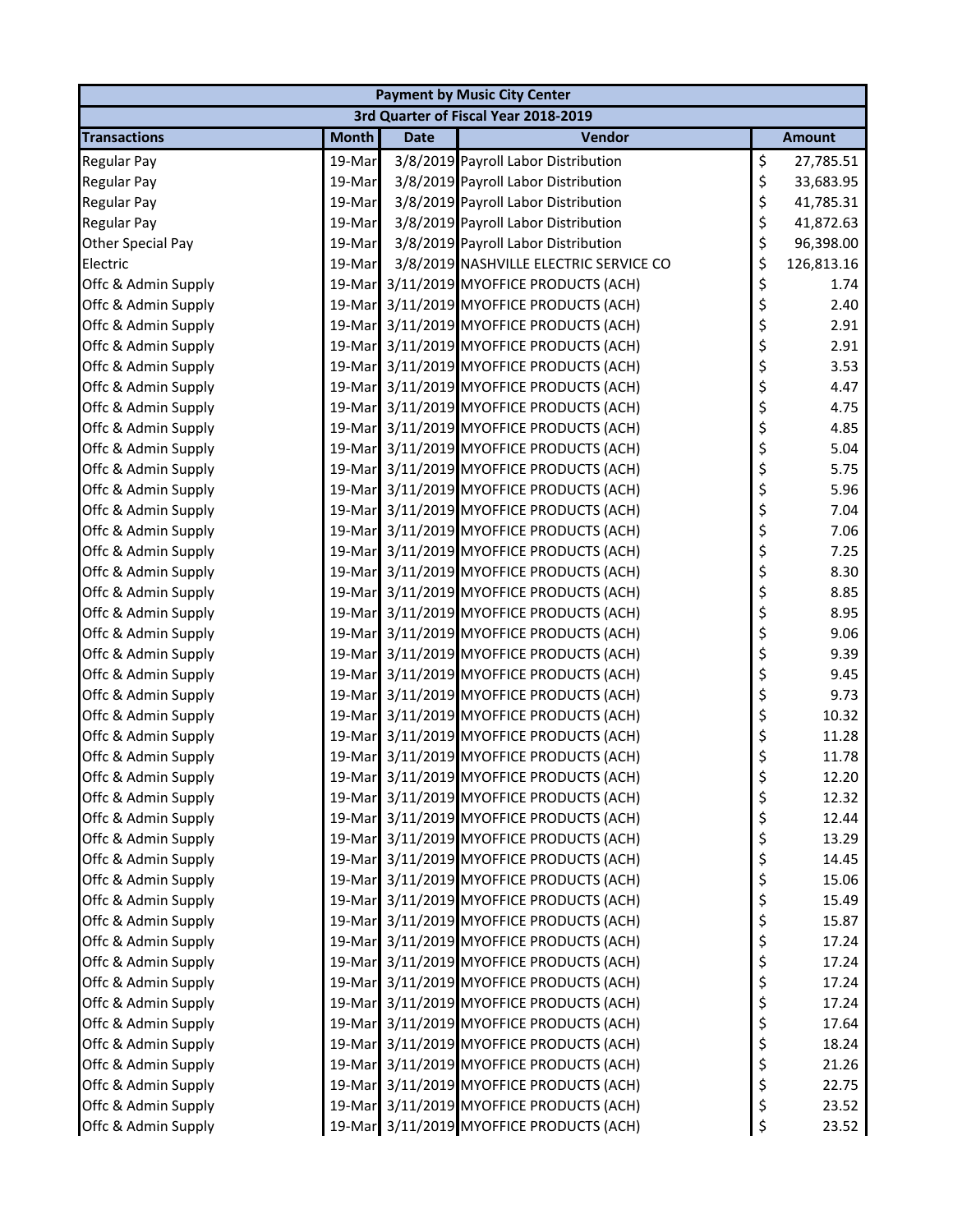|                                  | <b>Payment by Music City Center</b> |                        |                                                 |    |               |  |  |
|----------------------------------|-------------------------------------|------------------------|-------------------------------------------------|----|---------------|--|--|
|                                  |                                     |                        | 3rd Quarter of Fiscal Year 2018-2019            |    |               |  |  |
| <b>Transactions</b>              | <b>Month</b>                        | <b>Date</b>            | Vendor                                          |    | <b>Amount</b> |  |  |
| Offc & Admin Supply              |                                     |                        | 19-Mar 3/11/2019 MYOFFICE PRODUCTS (ACH)        | \$ | 23.64         |  |  |
| Offc & Admin Supply              |                                     |                        | 19-Mar 3/11/2019 MYOFFICE PRODUCTS (ACH)        | \$ | 25.86         |  |  |
| Offc & Admin Supply              |                                     |                        | 19-Mar 3/11/2019 MYOFFICE PRODUCTS (ACH)        | \$ | 32.02         |  |  |
| Offc & Admin Supply              |                                     |                        | 19-Mar 3/11/2019 MYOFFICE PRODUCTS (ACH)        | \$ | 37.86         |  |  |
| Offc & Admin Supply              |                                     |                        | 19-Mar 3/11/2019 MYOFFICE PRODUCTS (ACH)        | \$ | 38.90         |  |  |
| Offc & Admin Supply              |                                     |                        | 19-Mar 3/11/2019 MYOFFICE PRODUCTS (ACH)        | \$ | 39.65         |  |  |
| Offc & Admin Supply              |                                     |                        | 19-Mar 3/11/2019 MYOFFICE PRODUCTS (ACH)        | \$ | 43.18         |  |  |
| Offc & Admin Supply              |                                     |                        | 19-Mar 3/11/2019 MYOFFICE PRODUCTS (ACH)        | \$ | 45.72         |  |  |
| Offc & Admin Supply              |                                     |                        | 19-Mar 3/11/2019 MYOFFICE PRODUCTS (ACH)        | \$ | 46.82         |  |  |
| Offc & Admin Supply              |                                     |                        | 19-Mar 3/11/2019 MYOFFICE PRODUCTS (ACH)        | \$ | 49.56         |  |  |
| Offc & Admin Supply              |                                     |                        | 19-Mar 3/11/2019 MYOFFICE PRODUCTS (ACH)        | \$ | 50.62         |  |  |
| Offc & Admin Supply              |                                     |                        | 19-Mar 3/11/2019 MYOFFICE PRODUCTS (ACH)        | \$ | 53.12         |  |  |
| Offc & Admin Supply              |                                     |                        | 19-Mar 3/11/2019 MYOFFICE PRODUCTS (ACH)        | \$ | 62.14         |  |  |
| Offc & Admin Supply              |                                     |                        | 19-Mar 3/11/2019 MYOFFICE PRODUCTS (ACH)        | \$ | 62.99         |  |  |
| Paint Supply                     |                                     |                        | 19-Mar 3/11/2019 SHERWIN WILLIAMS CO INDUSTRIAL | \$ | 73.71         |  |  |
| Offc & Admin Supply              |                                     |                        | 19-Mar 3/11/2019 MYOFFICE PRODUCTS (ACH)        | \$ | 77.10         |  |  |
| Offc & Admin Supply              |                                     |                        | 19-Mar 3/11/2019 MYOFFICE PRODUCTS (ACH)        | \$ | 82.32         |  |  |
| Repair & Maint Supply            |                                     |                        | 19-Mar 3/11/2019 W W GRAINGER (806746012)(ACH)  | \$ | 89.62         |  |  |
| Offc & Admin Supply              |                                     |                        | 19-Mar 3/11/2019 MYOFFICE PRODUCTS (ACH)        | \$ | 170.80        |  |  |
| Other Rpr & Maint Srvc           |                                     |                        | 19-Mar 3/11/2019 CENTERPLATE MCC (ACH)          | \$ | 1,331.86      |  |  |
| Other Rpr & Maint Srvc           |                                     |                        | 19-Mar 3/11/2019 CENTERPLATE MCC (ACH)          | \$ | 108,418.22    |  |  |
| Postage & Delivery Srvc          |                                     |                        | 19-Mar 3/12/2019 TENNANT CO (ACH)               | \$ | (6.74)        |  |  |
| <b>Laundry Services</b>          |                                     | 19-Mar 3/12/2019 ALSCO |                                                 | \$ | 31.00         |  |  |
| <b>Laundry Services</b>          |                                     | 19-Mar 3/12/2019 ALSCO |                                                 | \$ | 146.20        |  |  |
| Signs                            |                                     |                        | 19-Mar 3/12/2019 JARVIS AWARD SIGN & FLAG CO (A | \$ | 159.00        |  |  |
| <b>Laundry Services</b>          |                                     | 19-Mar 3/12/2019 ALSCO |                                                 | \$ | 466.03        |  |  |
| <b>Laundry Services</b>          |                                     | 19-Mar 3/12/2019 ALSCO |                                                 | \$ | 910.22        |  |  |
| <b>Laundry Services</b>          |                                     | 19-Mar 3/12/2019 ALSCO |                                                 | \$ | 910.22        |  |  |
| <b>Laundry Services</b>          |                                     | 19-Mar 3/12/2019 ALSCO |                                                 | \$ | 917.50        |  |  |
| Rent Equipment                   |                                     |                        | 19-Mar 3/12/2019 AT&T MOBILITY II LLC           | \$ | 2,000.00      |  |  |
| <b>Building Maintenance Srvc</b> |                                     |                        | 19-Mar 3/12/2019 REED LANDSCAPING INC (ACH)     | Ś  | 3,818.40      |  |  |
| Offc & Admin Supply              |                                     |                        | 19-Mar 3/13/2019 MYOFFICE PRODUCTS (ACH)        | \$ | 13.70         |  |  |
| Offc & Admin Supply              |                                     |                        | 19-Mar 3/13/2019 MYOFFICE PRODUCTS (ACH)        | \$ | 14.25         |  |  |
| Other Rpr & Maint Srvc           |                                     |                        | 19-Mar 3/13/2019 RICOH USA INC (ACH)            | \$ | 18.16         |  |  |
| Other Rpr & Maint Srvc           |                                     |                        | 19-Mar 3/13/2019 RICOH USA INC (ACH)            | \$ | 92.61         |  |  |
| <b>Small Equipment Supply</b>    |                                     |                        | 19-Mar 3/13/2019 SUNSET MARKETING INC           | \$ | 120.00        |  |  |
| <b>Small Equipment Supply</b>    |                                     |                        | 19-Mar 3/13/2019 SUNSET MARKETING INC           | \$ | 120.00        |  |  |
| <b>Small Equipment Supply</b>    |                                     |                        | 19-Mar 3/13/2019 SUNSET MARKETING INC           | \$ | 120.00        |  |  |
| Offc & Admin Supply              |                                     |                        | 19-Mar 3/13/2019 SUNSET MARKETING INC           | \$ | 130.00        |  |  |
| Other Rpr & Maint Srvc           |                                     |                        | 19-Mar 3/13/2019 RICOH USA INC (ACH)            | \$ | 130.45        |  |  |
| Other Rpr & Maint Srvc           |                                     |                        | 19-Mar 3/13/2019 RICOH USA INC (ACH)            | \$ | 130.45        |  |  |
| Paint Supply                     |                                     |                        | 19-Mar 3/13/2019 LOWES OF MADISON #413 (ACH)    | \$ | 149.80        |  |  |
| Other Rpr & Maint Srvc           |                                     |                        | 19-Mar 3/13/2019 RICOH USA INC (ACH)            | \$ | 158.38        |  |  |
| Other Rpr & Maint Srvc           |                                     |                        | 19-Mar 3/13/2019 RICOH USA INC (ACH)            | \$ | 163.47        |  |  |
| <b>Medical Services</b>          |                                     |                        | 19-Mar 3/13/2019 MED STAR MEDICAL STAFFING INC  | \$ | 250.00        |  |  |
| Other Rpr & Maint Srvc           |                                     |                        | 19-Mar 3/13/2019 RICOH USA INC (ACH)            | \$ | 266.24        |  |  |
| Other Rpr & Maint Srvc           |                                     |                        | 19-Mar 3/13/2019 RICOH USA INC (ACH)            | \$ | 362.72        |  |  |
| Offc & Admin Supply              |                                     |                        | 19-Mar 3/13/2019 MCGANN, AMANO (ACH)            | \$ | 409.05        |  |  |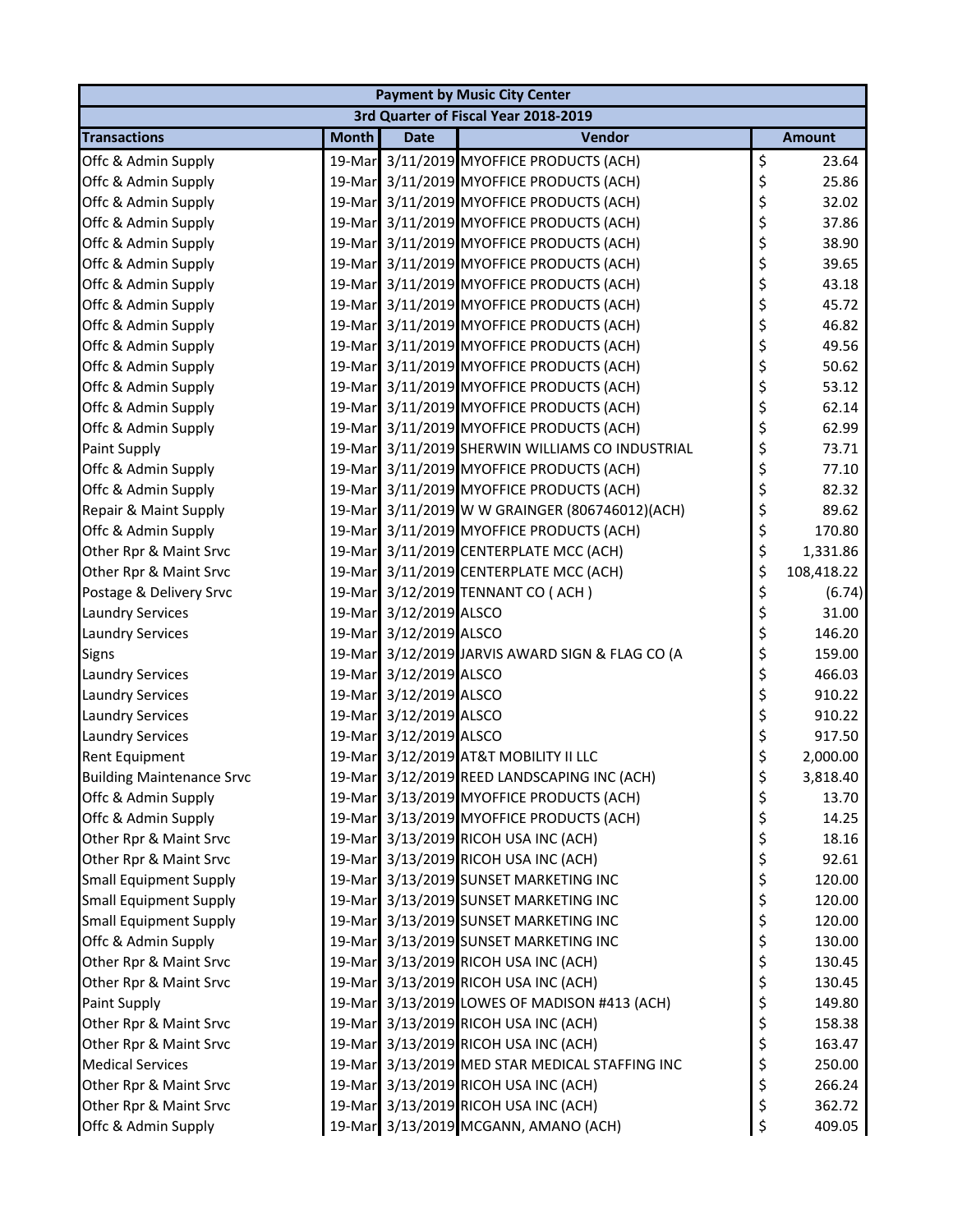|                                  |              |                        | <b>Payment by Music City Center</b>             |                  |
|----------------------------------|--------------|------------------------|-------------------------------------------------|------------------|
|                                  |              |                        | 3rd Quarter of Fiscal Year 2018-2019            |                  |
| <b>Transactions</b>              | <b>Month</b> | <b>Date</b>            | Vendor                                          | <b>Amount</b>    |
| <b>Small Equipment Supply</b>    |              |                        | 19-Mar 3/13/2019 W W GRAINGER (806746012)(ACH)  | \$<br>421.61     |
| Other Rpr & Maint Srvc           |              |                        | 19-Mar 3/13/2019 RICOH USA INC (ACH)            | \$<br>426.05     |
| Other Rpr & Maint Srvc           |              |                        | 19-Mar 3/13/2019 RICOH USA INC (ACH)            | \$<br>463.07     |
| <b>Rent Storage/Safety Box</b>   |              |                        | 19-Mar 3/13/2019 CONTRACT CARPETS SALES CO      | \$<br>795.00     |
| Other Rpr & Maint Srvc           |              |                        | 19-Mar 3/13/2019 FOOD EQUIPMENT SERVICES CO LLC | \$<br>822.00     |
| Other Rpr & Maint Srvc           |              |                        | 19-Mar 3/13/2019 RICOH USA INC (ACH)            | \$<br>1,122.25   |
| <b>Valet Services</b>            |              |                        | 19-Mar 3/13/2019 TOWNE HOLDINGS LLC (ACH)       | \$<br>6,318.75   |
| Offc & Admin Supply              |              |                        | 19-Mar 3/14/2019 MYOFFICE PRODUCTS (ACH)        | \$<br>52.21      |
| <b>Electrical Supply-Lamps</b>   |              |                        | 19-Mar 3/14/2019 W W GRAINGER (806746012)(ACH)  | \$<br>96.00      |
| <b>Electrical Supply-Lamps</b>   |              |                        | 19-Mar 3/14/2019 WILLIAMS WHOLESALE SUPPLY OF N | \$<br>131.85     |
| Employee Out-of-town Travel      |              |                        | 19-Mar 3/14/2019 FIELDS, CRYSTAL A              | \$<br>231.17     |
| Mngt Cnsltnt Srvc                | 19-Mar       |                        | 3/14/2019 CUNA MUTUAL GROUP                     | \$<br>502.10     |
| <b>Building Maintenance Srvc</b> |              |                        | 19-Mar 3/14/2019 WILLIAMS WHOLESALE SUPPLY OF N | \$<br>1,292.00   |
| <b>Temporary Service</b>         |              |                        | 19-Mar 3/14/2019 ELITE SHOW SERVICES INC (ACH)  | \$<br>1,851.71   |
| <b>Medical Services</b>          |              |                        | 19-Mar 3/14/2019 MED STAR MEDICAL STAFFING INC  | \$<br>2,337.50   |
| <b>Temporary Service</b>         |              |                        | 19-Mar 3/14/2019 ELITE SHOW SERVICES INC (ACH)  | \$<br>2,618.32   |
| <b>Security Services</b>         |              |                        | 19-Mar 3/14/2019 ELITE SHOW SERVICES INC (ACH)  | \$<br>2,813.46   |
| <b>Medical Services</b>          |              |                        | 19-Mar 3/14/2019 MED STAR MEDICAL STAFFING INC  | \$<br>2,900.00   |
| <b>Security Services</b>         |              |                        | 19-Mar 3/14/2019 ELITE SHOW SERVICES INC (ACH)  | \$<br>4,888.90   |
| <b>Temporary Service</b>         |              |                        | 19-Mar 3/14/2019 ELITE SHOW SERVICES INC (ACH)  | \$<br>5,626.78   |
| <b>Security Services</b>         |              |                        | 19-Mar 3/14/2019 ELITE SHOW SERVICES INC (ACH)  | \$<br>5,984.77   |
| <b>Security Services</b>         | 19-Mar       |                        | 3/14/2019 ELITE SHOW SERVICES INC (ACH)         | \$<br>20,103.80  |
| Electric                         |              |                        | 19-Mar 3/14/2019 NASHVILLE ELECTRIC SERVICE CO  | \$<br>126,813.16 |
| Drapery/Window Covering          |              |                        | 19-Mar 3/15/2019 COVER ALL PRODUCTS (ACH)       | \$<br>(2,565.62) |
| <b>Security Services</b>         |              |                        | 19-Mar 3/15/2019 ELITE SHOW SERVICES INC (ACH)  | \$<br>155.92     |
| <b>Security Services</b>         |              |                        | 19-Mar 3/15/2019 ELITE SHOW SERVICES INC (ACH)  | \$<br>1,028.66   |
| <b>Uniform Cleaning Service</b>  |              |                        | 19-Mar 3/15/2019 CINTAS CORP #051 MATS & RUGS(A | \$<br>1,052.83   |
| Mngt Cnsltnt Srvc                |              |                        | 19-Mar 3/15/2019 CUSHION EMPLOYER SER (ACH)     | \$<br>1,267.00   |
| <b>Security Services</b>         |              |                        | 19-Mar 3/15/2019 ELITE SHOW SERVICES INC (ACH)  | \$<br>1,760.61   |
| <b>Security Services</b>         |              |                        | 19-Mar 3/15/2019 ELITE SHOW SERVICES INC (ACH)  | \$<br>13,747.36  |
| Rpr & Maint Srvc Elev/Escel      |              |                        | 19-Mar 3/15/2019 NASHVILLE MACHINE ELEVATOR CO  | \$<br>14,489.19  |
| <b>Merchant Fees</b>             |              |                        | 19-Mar 3/18/2019 MCC RC 1198379 3/18/19 reclass | \$<br>(104.03)   |
| Food & Bev-Inhouse               |              |                        | 19-Mar 3/19/2019 CENTERPLATE MCC (ACH)          | \$<br>12.59      |
| <b>Small Equipment Supply</b>    |              |                        | 19-Mar 3/19/2019 W W GRAINGER (806746012)(ACH)  | \$<br>21.80      |
| Food & Bev-Inhouse               |              |                        | 19-Mar 3/19/2019 CENTERPLATE MCC (ACH)          | \$<br>23.52      |
| Food & Ice                       |              |                        | 19-Mar 3/19/2019 CENTERPLATE MCC (ACH)          | \$<br>38.06      |
| Food & Ice                       |              |                        | 19-Mar 3/19/2019 CENTERPLATE MCC (ACH)          | \$<br>50.19      |
| <b>Small Equipment Supply</b>    |              |                        | 19-Mar 3/19/2019 W W GRAINGER (806746012)(ACH)  | \$<br>67.90      |
| <b>Small Equipment Supply</b>    |              |                        | 19-Mar 3/19/2019 W W GRAINGER (806746012)(ACH)  | \$<br>74.80      |
| <b>Small Equipment Supply</b>    |              |                        | 19-Mar 3/19/2019 W W GRAINGER (806746012)(ACH)  | \$<br>127.95     |
| <b>Small Equipment Supply</b>    |              |                        | 19-Mar 3/19/2019 W W GRAINGER (806746012)(ACH)  | \$<br>137.90     |
| <b>Laundry Services</b>          |              | 19-Mar 3/19/2019 ALSCO |                                                 | \$<br>138.00     |
| <b>Small Equipment Supply</b>    |              |                        | 19-Mar 3/19/2019 W W GRAINGER (806746012)(ACH)  | \$<br>149.60     |
| Food & Bev-Inhouse               |              |                        | 19-Mar 3/19/2019 CENTERPLATE MCC (ACH)          | \$<br>176.66     |
| Food & Bev-Inhouse               |              |                        | 19-Mar 3/19/2019 CENTERPLATE MCC (ACH)          | \$<br>192.40     |
| <b>Security Services</b>         |              |                        | 19-Mar 3/19/2019 ELITE SHOW SERVICES INC (ACH)  | \$<br>261.80     |
| <b>Small Equipment Supply</b>    |              |                        | 19-Mar 3/19/2019 W W GRAINGER (806746012)(ACH)  | \$<br>275.80     |
| <b>HHold &amp; Jnitr Supply</b>  |              |                        | 19-Mar 3/19/2019 MYOFFICE PRODUCTS (ACH)        | \$<br>277.50     |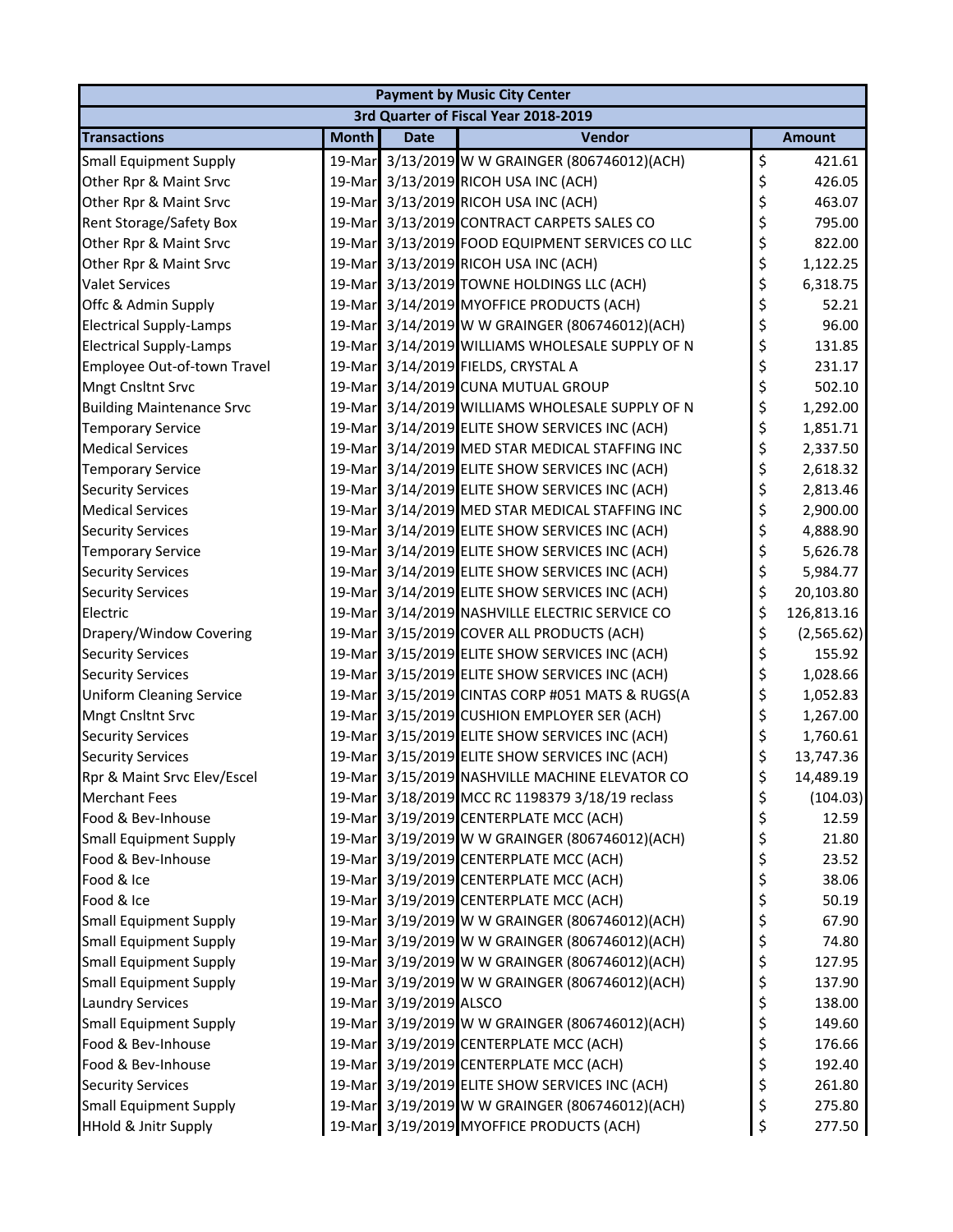|                                 | <b>Payment by Music City Center</b> |                      |                                                 |    |               |  |  |
|---------------------------------|-------------------------------------|----------------------|-------------------------------------------------|----|---------------|--|--|
|                                 |                                     |                      | 3rd Quarter of Fiscal Year 2018-2019            |    |               |  |  |
| <b>Transactions</b>             | <b>Month</b>                        | <b>Date</b>          | Vendor                                          |    | <b>Amount</b> |  |  |
| Auto Fuel                       | 19-Mar                              |                      | 3/19/2019 WEX (WRIGHT EXPRESS FINANCIAL)        | \$ | 393.95        |  |  |
| <b>Laundry Services</b>         | 19-Mar                              | 3/19/2019 ALSCO      |                                                 | \$ | 606.82        |  |  |
| <b>Temporary Service</b>        | 19-Mar                              |                      | 3/19/2019 LOOMIS FARGO & CO                     | \$ | 1,293.76      |  |  |
| Food & Ice                      |                                     |                      | 19-Mar 3/19/2019 CENTERPLATE MCC (ACH)          | \$ | 2,066.18      |  |  |
| Rpr & Maint Srvc Filter         |                                     |                      | 19-Mar 3/19/2019 CAMFIL FARR INC (ACH)          | \$ | 2,428.80      |  |  |
| Rpr & Maint Srvc Access Ctrl    |                                     |                      | 19-Mar 3/19/2019 JOHNSON CONTROLS FIRE PROTECTI | \$ | 3,166.67      |  |  |
| Rpr & Maint Srvc CCTV           | 19-Mar                              |                      | 3/19/2019 JOHNSON CONTROLS FIRE PROTECTI        | \$ | 4,250.00      |  |  |
| <b>Temporary Service</b>        |                                     |                      | 19-Mar 3/19/2019 ELITE SHOW SERVICES INC (ACH)  | \$ | 11,507.89     |  |  |
| <b>Merchant Fees</b>            |                                     | 19-Mar 3/19/2019 FIS |                                                 | \$ | 33,908.72     |  |  |
| Offc & Admin Supply             |                                     |                      | 19-Mar 3/20/2019 MYOFFICE PRODUCTS (ACH)        | \$ | (14.25)       |  |  |
| Repair & Maint Supply           | 19-Mar                              |                      | 3/20/2019 W W GRAINGER (806746012)(ACH)         | \$ | 11.37         |  |  |
| Paint Supply                    | 19-Mar                              |                      | 3/20/2019 W W GRAINGER (806746012)(ACH)         | \$ | 21.12         |  |  |
| Paint Supply                    | 19-Mar                              |                      | 3/20/2019 W W GRAINGER (806746012)(ACH)         | \$ | 60.48         |  |  |
| Other Rpr & Maint Srvc          |                                     |                      | 19-Mar 3/20/2019 FOOD EQUIPMENT SERVICES CO LLC | \$ | 69.00         |  |  |
| Repair & Maint Supply           |                                     |                      | 19-Mar 3/20/2019 W W GRAINGER (806746012)(ACH)  | \$ | 75.40         |  |  |
| Paint Supply                    |                                     |                      | 19-Mar 3/20/2019 W W GRAINGER (806746012)(ACH)  | \$ | 80.88         |  |  |
| Other Rpr & Maint Srvc          | 19-Mar                              |                      | 3/20/2019 FOOD EQUIPMENT SERVICES CO LLC        | \$ | 81.00         |  |  |
| Repair & Maint Supply           |                                     |                      | 19-Mar 3/20/2019 W W GRAINGER (806746012)(ACH)  | \$ | 83.50         |  |  |
| Repair & Maint Supply           |                                     |                      | 19-Mar 3/20/2019 W W GRAINGER (806746012)(ACH)  | \$ | 113.20        |  |  |
| Paint Supply                    |                                     |                      | 19-Mar 3/20/2019 W W GRAINGER (806746012)(ACH)  | \$ | 114.50        |  |  |
| Paint Supply                    | 19-Mar                              |                      | 3/20/2019 W W GRAINGER (806746012)(ACH)         | \$ | 125.04        |  |  |
| Repair & Maint Supply           | 19-Mar                              |                      | 3/20/2019 W W GRAINGER (806746012)(ACH)         | \$ | 128.80        |  |  |
| Paint Supply                    | 19-Mar                              |                      | 3/20/2019 W W GRAINGER (806746012)(ACH)         | \$ | 132.96        |  |  |
| Paint Supply                    |                                     |                      | 19-Mar 3/20/2019 W W GRAINGER (806746012)(ACH)  | \$ | 136.80        |  |  |
| Repair & Maint Supply           |                                     |                      | 19-Mar 3/20/2019 W W GRAINGER (806746012)(ACH)  | \$ | 150.60        |  |  |
| Repair & Maint Supply           |                                     |                      | 19-Mar 3/20/2019 W W GRAINGER (806746012)(ACH)  | \$ | 153.90        |  |  |
| Paint Supply                    | 19-Mar                              |                      | 3/20/2019 W W GRAINGER (806746012)(ACH)         | \$ | 160.68        |  |  |
| Paint Supply                    |                                     |                      | 19-Mar 3/20/2019 W W GRAINGER (806746012)(ACH)  | \$ | 164.46        |  |  |
| <b>HVAC Supply</b>              |                                     |                      | 19-Mar 3/20/2019 W W GRAINGER (806746012)(ACH)  | \$ | 199.70        |  |  |
| <b>HVAC Supply</b>              |                                     |                      | 19-Mar 3/20/2019 W W GRAINGER (806746012)(ACH)  | \$ | 209.90        |  |  |
| <b>HVAC Supply</b>              |                                     |                      | 19-Mar 3/20/2019 W W GRAINGER (806746012)(ACH)  | Ś  | 219.90        |  |  |
| <b>HVAC Supply</b>              | 19-Mar                              |                      | 3/20/2019 W W GRAINGER (806746012)(ACH)         | \$ | 243.70        |  |  |
| <b>HVAC Supply</b>              | 19-Mar                              |                      | 3/20/2019 W W GRAINGER (806746012)(ACH)         | \$ | 248.00        |  |  |
| <b>HVAC Supply</b>              |                                     |                      | 19-Mar 3/20/2019 W W GRAINGER (806746012)(ACH)  | \$ | 250.80        |  |  |
| <b>HHold &amp; Jnitr Supply</b> |                                     |                      | 19-Mar 3/20/2019 AMERICAN PAPER & TWINE CO (ACH | \$ | 291.84        |  |  |
| Paint Supply                    |                                     |                      | 19-Mar 3/20/2019 W W GRAINGER (806746012)(ACH)  | \$ | 300.20        |  |  |
| <b>HVAC Supply</b>              | 19-Mar                              |                      | 3/20/2019 W W GRAINGER (806746012)(ACH)         | \$ | 314.90        |  |  |
| Paint Supply                    |                                     |                      | 19-Mar 3/20/2019 W W GRAINGER (806746012)(ACH)  | \$ | 321.44        |  |  |
| Paint Supply                    |                                     |                      | 19-Mar 3/20/2019 W W GRAINGER (806746012)(ACH)  | \$ | 334.02        |  |  |
| <b>HVAC Supply</b>              |                                     |                      | 19-Mar 3/20/2019 W W GRAINGER (806746012)(ACH)  | \$ | 343.00        |  |  |
| Paint Supply                    |                                     |                      | 19-Mar 3/20/2019 W W GRAINGER (806746012)(ACH)  | \$ | 392.64        |  |  |
| Repair & Maint Supply           | 19-Mar                              |                      | 3/20/2019 W W GRAINGER (806746012)(ACH)         | \$ | 409.40        |  |  |
| Repair & Maint Supply           |                                     |                      | 19-Mar 3/20/2019 W W GRAINGER (806746012)(ACH)  | \$ | 435.88        |  |  |
| Other Rpr & Maint Srvc          |                                     |                      | 19-Mar 3/20/2019 FOOD EQUIPMENT SERVICES CO LLC | \$ | 440.00        |  |  |
| Offc & Admin Supply             |                                     |                      | 19-Mar 3/20/2019 WEST END LOCK CO               | \$ | 450.00        |  |  |
| Paint Supply                    |                                     |                      | 19-Mar 3/20/2019 SHERWIN WILLIAMS CO INDUSTRIAL | \$ | 459.30        |  |  |
| Paint Supply                    | 19-Mar                              |                      | 3/20/2019 W W GRAINGER (806746012)(ACH)         | \$ | 459.36        |  |  |
| Other Rpr & Maint Srvc          |                                     |                      | 19-Mar 3/20/2019 FOOD EQUIPMENT SERVICES CO LLC | \$ | 494.00        |  |  |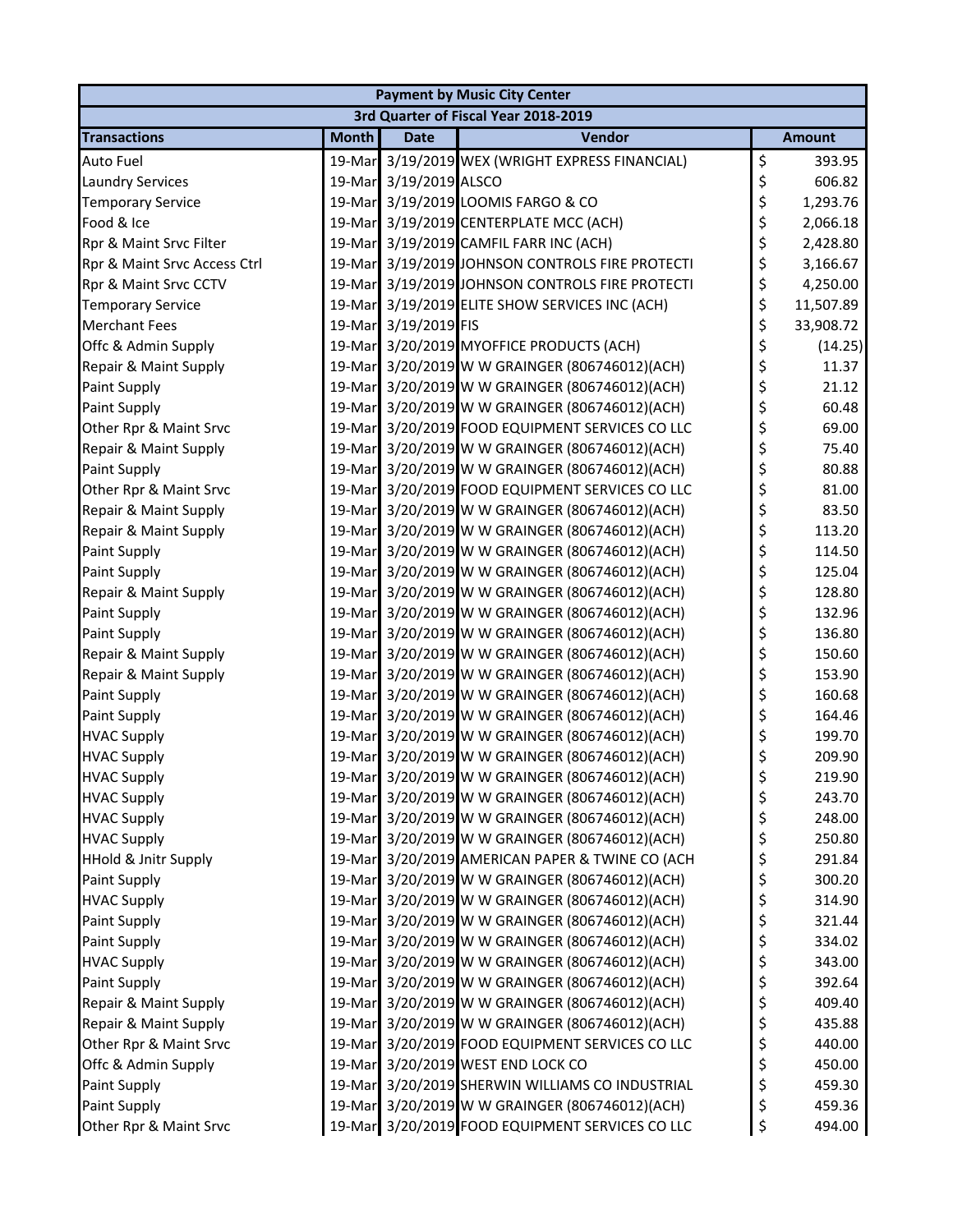|                                 | <b>Payment by Music City Center</b> |             |                                                 |    |               |  |  |
|---------------------------------|-------------------------------------|-------------|-------------------------------------------------|----|---------------|--|--|
|                                 |                                     |             | 3rd Quarter of Fiscal Year 2018-2019            |    |               |  |  |
| <b>Transactions</b>             | <b>Month</b>                        | <b>Date</b> | Vendor                                          |    | <b>Amount</b> |  |  |
| Mngt Cnsltnt Srvc               |                                     |             | 19-Mar 3/20/2019 INQUIRIES SCREENING (ACH)      | \$ | 498.00        |  |  |
| <b>Elevator Permit</b>          | 19-Mar                              |             | 3/20/2019 TN DEPT OF LABOR DIV BOIL & EL        | \$ | 500.00        |  |  |
| Paint Supply                    | 19-Mar                              |             | 3/20/2019 W W GRAINGER (806746012)(ACH)         | \$ | 526.08        |  |  |
| Paint Supply                    |                                     |             | 19-Mar 3/20/2019 W W GRAINGER (806746012)(ACH)  | \$ | 528.66        |  |  |
| Other Rpr & Maint Srvc          |                                     |             | 19-Mar 3/20/2019 JOHNSON CONTROLS FIRE PROTECTI | \$ | 618.63        |  |  |
| <b>Medical Services</b>         |                                     |             | 19-Mar 3/20/2019 MED STAR MEDICAL STAFFING INC  | \$ | 1,337.50      |  |  |
| <b>HVAC Supply</b>              | 19-Mar                              |             | 3/20/2019 W W GRAINGER (806746012)(ACH)         | \$ | 1,353.80      |  |  |
| <b>HVAC Supply</b>              |                                     |             | 19-Mar 3/20/2019 W W GRAINGER (806746012)(ACH)  | \$ | 1,569.78      |  |  |
| Plumbing/HVAC Maintain Srvc     |                                     |             | 19-Mar 3/20/2019 MMC CONTRACTORS (ACH)          | \$ | 2,324.00      |  |  |
| <b>Medical Services</b>         |                                     |             | 19-Mar 3/20/2019 MED STAR MEDICAL STAFFING INC  | \$ | 2,812.50      |  |  |
| <b>Temporary Service</b>        |                                     |             | 19-Mar 3/20/2019 INDUSTRIAL STAFFING OF TN (ACH | \$ | 9,502.86      |  |  |
| <b>Temporary Service</b>        | 19-Mar                              |             | 3/20/2019 INDUSTRIAL STAFFING OF TN (ACH        | \$ | 9,767.79      |  |  |
| Janitorial Srvc                 |                                     |             | 19-Mar 3/20/2019 INDUSTRIAL STAFFING OF TN (ACH | \$ | 12,951.95     |  |  |
| Janitorial Srvc                 |                                     |             | 19-Mar 3/20/2019 INDUSTRIAL STAFFING OF TN (ACH | \$ | 13,716.84     |  |  |
| <b>HHold &amp; Jnitr Supply</b> |                                     |             | 19-Mar 3/21/2019 KELSAN INC (ACH)               | \$ | (793.20)      |  |  |
| Offc & Admin Supply             |                                     |             | 19-Mar 3/21/2019 MYOFFICE PRODUCTS (ACH)        | \$ | (52.31)       |  |  |
| Paint Supply                    |                                     |             | 19-Mar 3/21/2019 LOWES OF MADISON #413 (ACH)    | \$ | (7.50)        |  |  |
| Paint Supply                    |                                     |             | 19-Mar 3/21/2019 LOWES OF MADISON #413 (ACH)    | \$ | (5.60)        |  |  |
| Paint Supply                    |                                     |             | 19-Mar 3/21/2019 LOWES OF MADISON #413 (ACH)    | \$ | (3.88)        |  |  |
| Repair & Maint Supply           |                                     |             | 19-Mar 3/21/2019 LOWES OF MADISON #413 (ACH)    | \$ | (3.47)        |  |  |
| Repair & Maint Supply           |                                     |             | 19-Mar 3/21/2019 LOWES OF MADISON #413 (ACH)    | \$ | (2.00)        |  |  |
| Paint Supply                    | 19-Mar                              |             | 3/21/2019 LOWES OF MADISON #413 (ACH)           | \$ | (1.40)        |  |  |
| Repair & Maint Supply           |                                     |             | 19-Mar 3/21/2019 LOWES OF MADISON #413 (ACH)    | \$ | (1.10)        |  |  |
| Repair & Maint Supply           |                                     |             | 19-Mar 3/21/2019 LOWES OF MADISON #413 (ACH)    | \$ | (0.80)        |  |  |
| Repair & Maint Supply           |                                     |             | 19-Mar 3/21/2019 LOWES OF MADISON #413 (ACH)    | \$ | (0.70)        |  |  |
| Repair & Maint Supply           |                                     |             | 19-Mar 3/21/2019 LOWES OF MADISON #413 (ACH)    | \$ | (0.40)        |  |  |
| <b>Small Equipment Supply</b>   | 19-Mar                              |             | 3/21/2019 W W GRAINGER (806746012)(ACH)         | \$ | 34.16         |  |  |
| Employee Award/Gift             |                                     |             | 19-Mar 3/21/2019 PROGRAPHICS BLUEPRINT CO INC ( | \$ | 54.00         |  |  |
| <b>Small Equipment Supply</b>   |                                     |             | 19-Mar 3/21/2019 W W GRAINGER (806746012)(ACH)  | \$ | 70.85         |  |  |
| <b>Small Equipment Supply</b>   |                                     |             | 19-Mar 3/21/2019 W W GRAINGER (806746012)(ACH)  | \$ | 88.70         |  |  |
| <b>Small Equipment Supply</b>   |                                     |             | 19-Mar 3/21/2019 W W GRAINGER (806746012)(ACH)  | \$ | 93.40         |  |  |
| <b>Small Equipment Supply</b>   |                                     |             | 19-Mar 3/21/2019 W W GRAINGER (806746012)(ACH)  | \$ | 106.50        |  |  |
| <b>Small Equipment Supply</b>   |                                     |             | 19-Mar 3/21/2019 W W GRAINGER (806746012)(ACH)  | \$ | 107.30        |  |  |
| <b>Small Equipment Supply</b>   |                                     |             | 19-Mar 3/21/2019 W W GRAINGER (806746012)(ACH)  | \$ | 117.44        |  |  |
| <b>Small Equipment Supply</b>   |                                     |             | 19-Mar 3/21/2019 W W GRAINGER (806746012)(ACH)  | \$ | 129.75        |  |  |
| <b>Small Equipment Supply</b>   |                                     |             | 19-Mar 3/21/2019 W W GRAINGER (806746012)(ACH)  | \$ | 138.60        |  |  |
| <b>Small Equipment Supply</b>   | 19-Mar                              |             | 3/21/2019 W W GRAINGER (806746012)(ACH)         | \$ | 174.60        |  |  |
| Other Rpr & Maint Srvc          |                                     |             | 19-Mar 3/21/2019 JOHN BOUCHARD & SONS CO (ACH)  | \$ | 212.50        |  |  |
| Other Rpr & Maint Srvc          |                                     |             | 19-Mar 3/21/2019 RICOH USA INC (ACH)            | \$ | 268.16        |  |  |
| <b>Small Equipment Supply</b>   |                                     |             | 19-Mar 3/21/2019 W W GRAINGER (806746012)(ACH)  | \$ | 370.68        |  |  |
| <b>HHold &amp; Jnitr Supply</b> |                                     |             | 19-Mar 3/21/2019 AMERICAN PAPER & TWINE CO (ACH | \$ | 463.40        |  |  |
| <b>HHold &amp; Jnitr Supply</b> | 19-Mar                              |             | 3/21/2019 KELSAN INC (ACH)                      | \$ | 793.20        |  |  |
| <b>Small Equipment Supply</b>   |                                     |             | 19-Mar 3/21/2019 AMERICAN PAPER & TWINE CO (ACH | \$ | 928.25        |  |  |
| <b>HHold &amp; Jnitr Supply</b> |                                     |             | 19-Mar 3/21/2019 AMERICAN PAPER & TWINE CO (ACH | \$ | 1,135.60      |  |  |
| <b>Small Equipment Supply</b>   |                                     |             | 19-Mar 3/21/2019 W W GRAINGER (806746012)(ACH)  | \$ | 1,514.52      |  |  |
| <b>Uniform Cleaning Service</b> |                                     |             | 19-Mar 3/21/2019 CINTAS CORP #051 MATS & RUGS(A | \$ | 1,698.22      |  |  |
| Rpr & Maint Srvc Green Roof     |                                     |             | 19-Mar 3/21/2019 GREENRISE TECHNOLOGIES (ACH)   | \$ | 6,224.89      |  |  |
| Rpr & Maint Srvc Green Roof     |                                     |             | 19-Mar 3/21/2019 GREENRISE TECHNOLOGIES (ACH)   | \$ | 6,224.89      |  |  |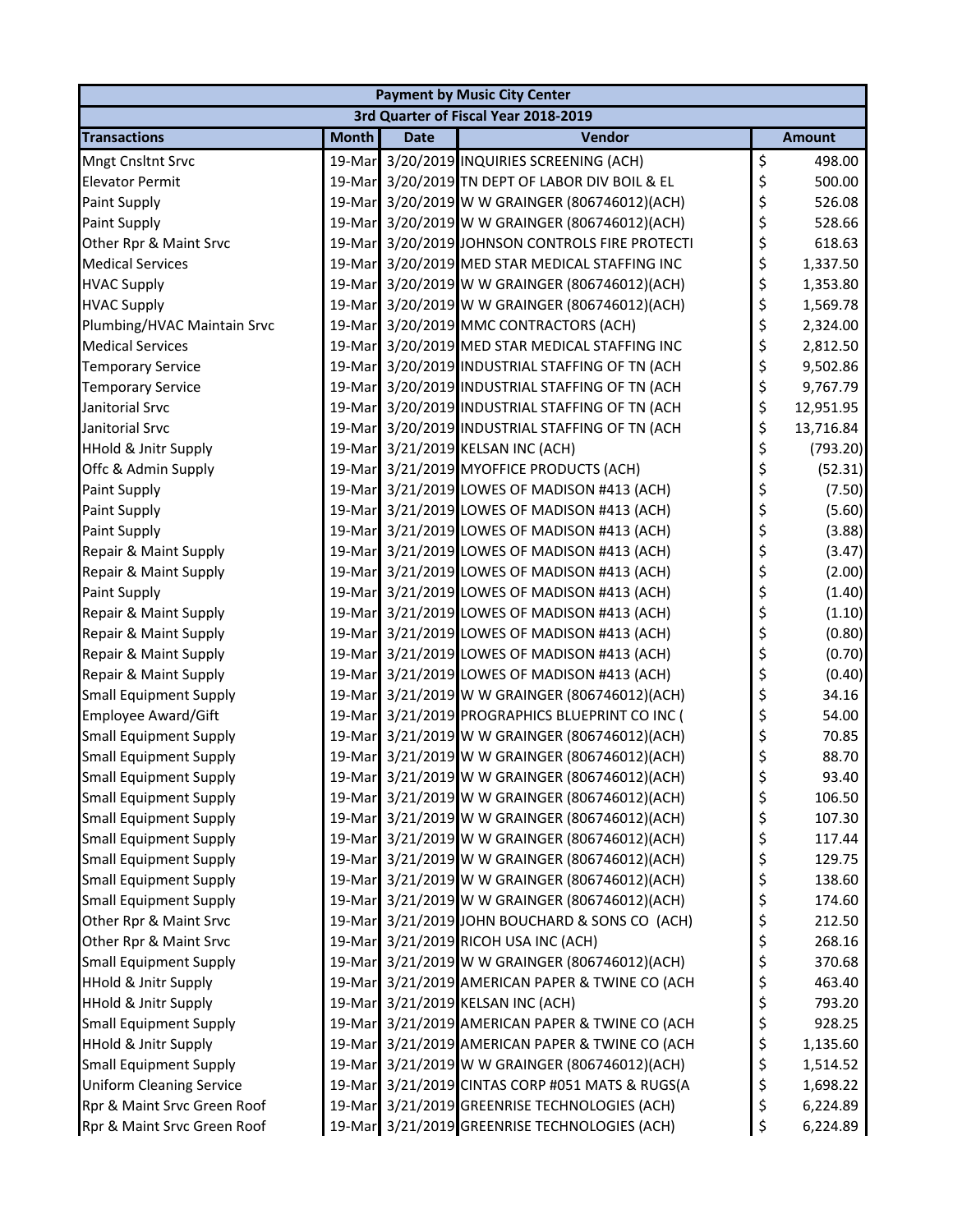| <b>Payment by Music City Center</b> |              |             |                                                |    |               |  |
|-------------------------------------|--------------|-------------|------------------------------------------------|----|---------------|--|
|                                     |              |             | 3rd Quarter of Fiscal Year 2018-2019           |    |               |  |
| <b>Transactions</b>                 | <b>Month</b> | <b>Date</b> | Vendor                                         |    | <b>Amount</b> |  |
| Cafe Plan Pre-Tax Savings           |              |             | 19-Mar 3/22/2019 Actual Burden Journal Entries | \$ | 0.09          |  |
| <b>Employer Dental Group</b>        | 19-Mar       |             | 3/22/2019 Actual Burden Journal Entries        | \$ | 0.21          |  |
| <b>Employer SSN Medical</b>         |              |             | 19-Mar 3/22/2019 Actual Burden Journal Entries | \$ | 0.56          |  |
| <b>FSA Pre-Tax Savings</b>          |              |             | 19-Mar 3/22/2019 Actual Burden Journal Entries | \$ | 1.77          |  |
| <b>Employer OASDI</b>               |              |             | 19-Mar 3/22/2019 Actual Burden Journal Entries | \$ | 2.38          |  |
| <b>Employer Group Health</b>        |              |             | 19-Mar 3/22/2019 Actual Burden Journal Entries | \$ | 3.30          |  |
| <b>Employer Pension</b>             |              |             | 19-Mar 3/22/2019 Actual Burden Journal Entries | \$ | 4.88          |  |
| <b>FSA Pre-Tax Savings</b>          |              |             | 19-Mar 3/22/2019 Actual Burden Journal Entries | \$ | 7.65          |  |
| <b>FSA Pre-Tax Savings</b>          |              |             | 19-Mar 3/22/2019 Actual Burden Journal Entries | \$ | 7.65          |  |
| <b>FSA Pre-Tax Savings</b>          |              |             | 19-Mar 3/22/2019 Actual Burden Journal Entries | \$ | 8.53          |  |
| Offc & Admin Supply                 |              |             | 19-Mar 3/22/2019 W W GRAINGER (806746012)(ACH) | \$ | 12.24         |  |
| Cafe Plan Pre-Tax Savings           | 19-Mar       |             | 3/22/2019 Actual Burden Journal Entries        | \$ | 13.42         |  |
| Cafe Plan Pre-Tax Savings           |              |             | 19-Mar 3/22/2019 Actual Burden Journal Entries | \$ | 15.50         |  |
| Cafe Plan Pre-Tax Savings           |              |             | 19-Mar 3/22/2019 Actual Burden Journal Entries | \$ | 16.04         |  |
| Repair & Maint Supply               |              |             | 19-Mar 3/22/2019 BEST PLUMBING SPECIALTIES INC | \$ | 16.17         |  |
| <b>Employer Dental Group</b>        |              |             | 19-Mar 3/22/2019 Actual Burden Journal Entries | \$ | 16.62         |  |
| <b>Employer Dental Group</b>        |              |             | 19-Mar 3/22/2019 Actual Burden Journal Entries | \$ | 16.62         |  |
| Cafe Plan Pre-Tax Savings           |              |             | 19-Mar 3/22/2019 Actual Burden Journal Entries | \$ | 18.61         |  |
| Overtime Pay                        |              |             | 19-Mar 3/22/2019 Payroll Labor Distribution    | \$ | 19.25         |  |
| Overtime Pay                        |              |             | 19-Mar 3/22/2019 Payroll Labor Distribution    | \$ | 19.68         |  |
| Cafe Plan Pre-Tax Savings           |              |             | 19-Mar 3/22/2019 Actual Burden Journal Entries | \$ | 19.91         |  |
| Cafe Plan Pre-Tax Savings           | 19-Mar       |             | 3/22/2019 Actual Burden Journal Entries        | \$ | 22.05         |  |
| <b>FSA Pre-Tax Savings</b>          |              |             | 19-Mar 3/22/2019 Actual Burden Journal Entries | \$ | 22.36         |  |
| Repair & Maint Supply               |              |             | 19-Mar 3/22/2019 BEST PLUMBING SPECIALTIES INC | \$ | 23.45         |  |
| Cafe Plan Pre-Tax Savings           |              |             | 19-Mar 3/22/2019 Actual Burden Journal Entries | \$ | 25.09         |  |
| <b>Employer Dental Group</b>        |              |             | 19-Mar 3/22/2019 Actual Burden Journal Entries | \$ | 26.10         |  |
| <b>Employer Dental Group</b>        |              |             | 19-Mar 3/22/2019 Actual Burden Journal Entries | \$ | 26.10         |  |
| Cafe Plan Pre-Tax Savings           |              |             | 19-Mar 3/22/2019 Actual Burden Journal Entries | \$ | 26.81         |  |
| Repair & Maint Supply               |              |             | 19-Mar 3/22/2019 BEST PLUMBING SPECIALTIES INC | \$ | 27.75         |  |
| <b>Employer Dental Group</b>        |              |             | 19-Mar 3/22/2019 Actual Burden Journal Entries | \$ | 29.67         |  |
| Cafe Plan Pre-Tax Savings           |              |             | 19-Mar 3/22/2019 Actual Burden Journal Entries | \$ | 30.57         |  |
| <b>Employer Dental Group</b>        | 19-Mar       |             | 3/22/2019 Actual Burden Journal Entries        | \$ | 33.24         |  |
| <b>Employer Dental Group</b>        |              |             | 19-Mar 3/22/2019 Actual Burden Journal Entries | \$ | 33.24         |  |
| <b>Employer SSN Medical</b>         |              |             | 19-Mar 3/22/2019 Actual Burden Journal Entries | \$ | 34.43         |  |
| Injured on Duty Pay                 |              |             | 19-Mar 3/22/2019 Payroll Labor Distribution    | \$ | 39.58         |  |
| Cafe Plan Pre-Tax Savings           |              |             | 19-Mar 3/22/2019 Actual Burden Journal Entries | \$ | 39.63         |  |
| Cafe Plan Pre-Tax Savings           | 19-Mar       |             | 3/22/2019 Actual Burden Journal Entries        | \$ | 40.47         |  |
| Repair & Maint Supply               |              |             | 19-Mar 3/22/2019 W W GRAINGER (806746012)(ACH) | \$ | 40.68         |  |
| <b>Employer Dental Group</b>        |              |             | 19-Mar 3/22/2019 Actual Burden Journal Entries | \$ | 42.72         |  |
| <b>Employer Dental Group</b>        |              |             | 19-Mar 3/22/2019 Actual Burden Journal Entries | \$ | 49.86         |  |
| <b>Employer SSN Medical</b>         |              |             | 19-Mar 3/22/2019 Actual Burden Journal Entries | \$ | 51.75         |  |
| <b>Holiday Pay</b>                  |              |             | 19-Mar 3/22/2019 Payroll Labor Distribution    | \$ | 52.67         |  |
| Cafe Plan Pre-Tax Savings           |              |             | 19-Mar 3/22/2019 Actual Burden Journal Entries | \$ | 52.81         |  |
| Food & Ice                          |              |             | 19-Mar 3/22/2019 CENTERPLATE MCC (ACH)         | \$ | 54.87         |  |
| Cafe Plan Pre-Tax Savings           |              |             | 19-Mar 3/22/2019 Actual Burden Journal Entries | \$ | 55.34         |  |
| Cafe Plan Pre-Tax Savings           |              |             | 19-Mar 3/22/2019 Actual Burden Journal Entries | \$ | 57.83         |  |
| Food & Ice                          |              |             | 19-Mar 3/22/2019 CENTERPLATE MCC (ACH)         | \$ | 60.55         |  |
| Repair & Maint Supply               |              |             | 19-Mar 3/22/2019 BEST PLUMBING SPECIALTIES INC | \$ | 65.50         |  |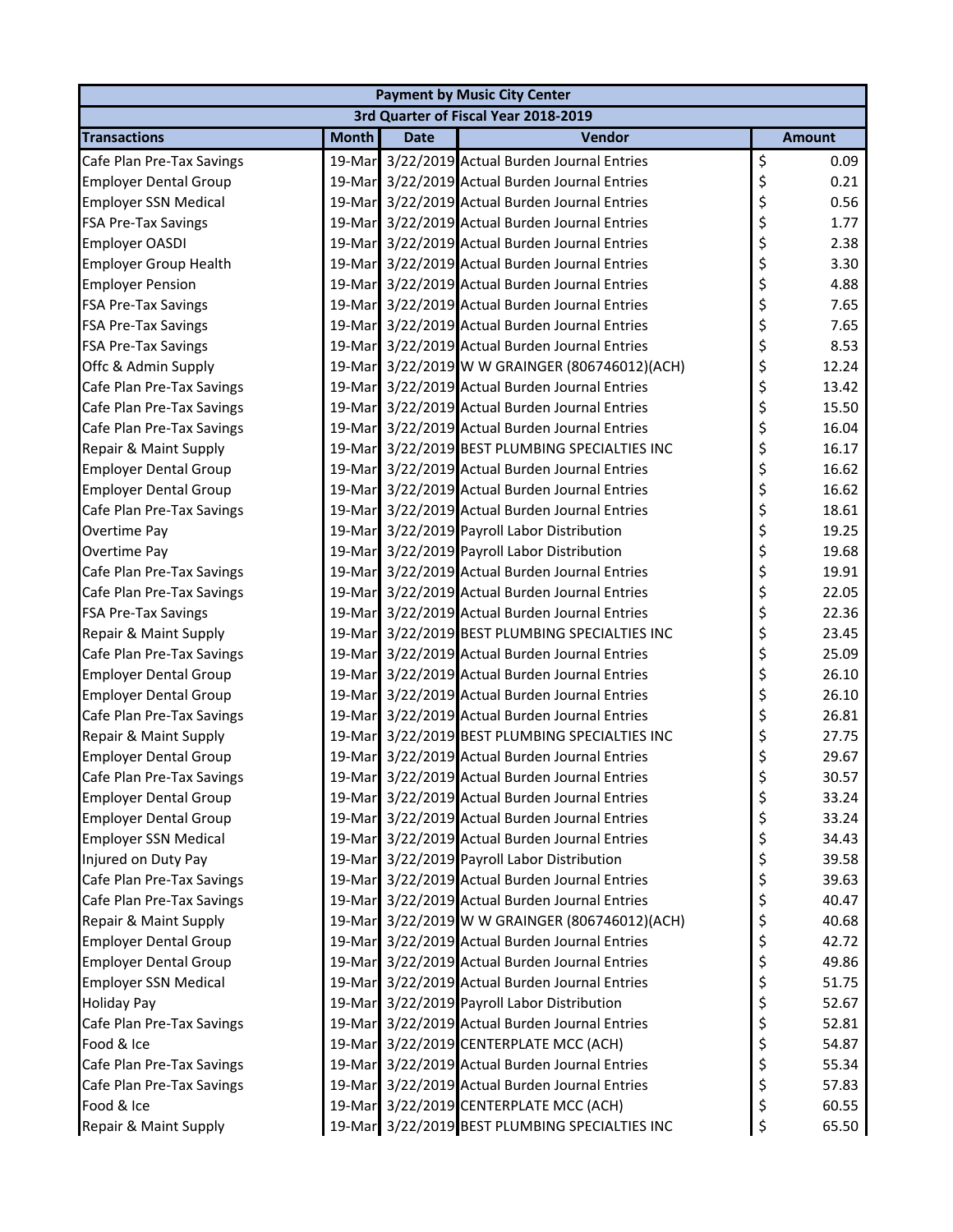|                                 | <b>Payment by Music City Center</b> |             |                                                 |    |               |  |  |
|---------------------------------|-------------------------------------|-------------|-------------------------------------------------|----|---------------|--|--|
|                                 |                                     |             | 3rd Quarter of Fiscal Year 2018-2019            |    |               |  |  |
| <b>Transactions</b>             | <b>Month</b>                        | <b>Date</b> | Vendor                                          |    | <b>Amount</b> |  |  |
| <b>Employer Dental Group</b>    | 19-Mar                              |             | 3/22/2019 Actual Burden Journal Entries         | \$ | 68.45         |  |  |
| Overtime Pay                    | 19-Mar                              |             | 3/22/2019 Payroll Labor Distribution            | \$ | 70.13         |  |  |
| <b>Employer Dental Group</b>    | 19-Mar                              |             | 3/22/2019 Actual Burden Journal Entries         | \$ | 72.18         |  |  |
| <b>Employer SSN Medical</b>     |                                     |             | 19-Mar 3/22/2019 Actual Burden Journal Entries  | \$ | 74.81         |  |  |
| <b>Employer Pension</b>         |                                     |             | 19-Mar 3/22/2019 Actual Burden Journal Entries  | \$ | 77.40         |  |  |
| <b>Employer Pension</b>         |                                     |             | 19-Mar 3/22/2019 Actual Burden Journal Entries  | \$ | 77.40         |  |  |
| <b>Employer Pension</b>         | 19-Mar                              |             | 3/22/2019 Actual Burden Journal Entries         | \$ | 77.45         |  |  |
| <b>Employer SSN Medical</b>     |                                     |             | 19-Mar 3/22/2019 Actual Burden Journal Entries  | \$ | 79.54         |  |  |
| <b>Employer Dental Group</b>    |                                     |             | 19-Mar 3/22/2019 Actual Burden Journal Entries  | \$ | 87.41         |  |  |
| <b>Employer Dental Group</b>    |                                     |             | 19-Mar 3/22/2019 Actual Burden Journal Entries  | \$ | 93.36         |  |  |
| <b>Employer SSN Medical</b>     |                                     |             | 19-Mar 3/22/2019 Actual Burden Journal Entries  | \$ | 99.94         |  |  |
| Overtime Pay                    | 19-Mar                              |             | 3/22/2019 Payroll Labor Distribution            | \$ | 104.79        |  |  |
| <b>Employer SSN Medical</b>     |                                     |             | 19-Mar 3/22/2019 Actual Burden Journal Entries  | \$ | 118.02        |  |  |
| <b>Employer Dental Group</b>    |                                     |             | 19-Mar 3/22/2019 Actual Burden Journal Entries  | \$ | 118.68        |  |  |
| <b>Employer SSN Medical</b>     |                                     |             | 19-Mar 3/22/2019 Actual Burden Journal Entries  | \$ | 120.06        |  |  |
| Repair & Maint Supply           |                                     |             | 19-Mar 3/22/2019 W W GRAINGER (806746012)(ACH)  | \$ | 120.50        |  |  |
| <b>Employer SSN Medical</b>     | 19-Mar                              |             | 3/22/2019 Actual Burden Journal Entries         | \$ | 122.21        |  |  |
| Leave Pay                       |                                     |             | 19-Mar 3/22/2019 Payroll Labor Distribution     | \$ | 129.76        |  |  |
| <b>Employer SSN Medical</b>     |                                     |             | 19-Mar 3/22/2019 Actual Burden Journal Entries  | \$ | 131.88        |  |  |
| Overtime Pay                    |                                     |             | 19-Mar 3/22/2019 Payroll Labor Distribution     | \$ | 134.41        |  |  |
| Cafe Plan Pre-Tax Savings       |                                     |             | 19-Mar 3/22/2019 Actual Burden Journal Entries  | \$ | 142.96        |  |  |
| Employer OASDI                  | 19-Mar                              |             | 3/22/2019 Actual Burden Journal Entries         | \$ | 147.20        |  |  |
| Leave Pay                       |                                     |             | 19-Mar 3/22/2019 Payroll Labor Distribution     | \$ | 152.48        |  |  |
| CCA Employer 401K Plan          |                                     |             | 19-Mar 3/22/2019 Actual Burden Journal Entries  | \$ | 170.76        |  |  |
| Paint Supply                    |                                     |             | 19-Mar 3/22/2019 W W GRAINGER (806746012)(ACH)  | \$ | 180.96        |  |  |
| <b>Employer SSN Medical</b>     |                                     |             | 19-Mar 3/22/2019 Actual Burden Journal Entries  | \$ | 182.22        |  |  |
| Other Rpr & Maint Srvc          | 19-Mar                              |             | 3/22/2019 ATECH INC                             | \$ | 185.38        |  |  |
| <b>Employer SSN Medical</b>     |                                     |             | 19-Mar 3/22/2019 Actual Burden Journal Entries  | \$ | 190.20        |  |  |
| Cafe Plan Pre-Tax Savings       |                                     |             | 19-Mar 3/22/2019 Actual Burden Journal Entries  | \$ | 192.96        |  |  |
| Repair & Maint Supply           |                                     |             | 19-Mar 3/22/2019 BEST PLUMBING SPECIALTIES INC  | \$ | 199.25        |  |  |
| <b>HHold &amp; Jnitr Supply</b> |                                     |             | 19-Mar 3/22/2019 AMERICAN PAPER & TWINE CO (ACH | \$ | 202.15        |  |  |
| <b>Holiday Pay</b>              | 19-Mar                              |             | 3/22/2019 Payroll Labor Distribution            | \$ | 202.72        |  |  |
| <b>HHold &amp; Jnitr Supply</b> |                                     |             | 19-Mar 3/22/2019 AMERICAN PAPER & TWINE CO (ACH | \$ | 207.60        |  |  |
| Paint Supply                    |                                     |             | 19-Mar 3/22/2019 W W GRAINGER (806746012)(ACH)  | \$ | 214.38        |  |  |
| CCA Employer 401K Plan          |                                     |             | 19-Mar 3/22/2019 Actual Burden Journal Entries  | \$ | 214.52        |  |  |
| <b>Employer OASDI</b>           |                                     |             | 19-Mar 3/22/2019 Actual Burden Journal Entries  | \$ | 221.24        |  |  |
| Leave Pay                       | 19-Mar                              |             | 3/22/2019 Payroll Labor Distribution            | \$ | 228.33        |  |  |
| <b>Holiday Pay</b>              |                                     |             | 19-Mar 3/22/2019 Payroll Labor Distribution     | \$ | 228.87        |  |  |
| <b>Employer Dental Group</b>    |                                     |             | 19-Mar 3/22/2019 Actual Burden Journal Entries  |    | 230.22        |  |  |
|                                 |                                     |             | 19-Mar 3/22/2019 Payroll Labor Distribution     | \$ | 233.67        |  |  |
| Overtime Pay                    |                                     |             |                                                 | \$ |               |  |  |
| CCA Employer 401K Plan          |                                     |             | 19-Mar 3/22/2019 Actual Burden Journal Entries  | \$ | 244.88        |  |  |
| <b>Employer SSN Medical</b>     | 19-Mar                              |             | 3/22/2019 Actual Burden Journal Entries         | \$ | 256.48        |  |  |
| <b>Employer SSN Medical</b>     |                                     |             | 19-Mar 3/22/2019 Actual Burden Journal Entries  | \$ | 266.42        |  |  |
| Leave Pay                       |                                     |             | 19-Mar 3/22/2019 Payroll Labor Distribution     | \$ | 271.95        |  |  |
| CCA Employer 401K Plan          |                                     |             | 19-Mar 3/22/2019 Actual Burden Journal Entries  | \$ | 278.29        |  |  |
| <b>Employer Dental Group</b>    |                                     |             | 19-Mar 3/22/2019 Actual Burden Journal Entries  | \$ | 291.57        |  |  |
| <b>HHold &amp; Jnitr Supply</b> | 19-Mar                              |             | 3/22/2019 AMERICAN PAPER & TWINE CO (ACH        | \$ | 296.50        |  |  |
| Cafe Plan Pre-Tax Savings       |                                     |             | 19-Mar 3/22/2019 Actual Burden Journal Entries  | \$ | 298.74        |  |  |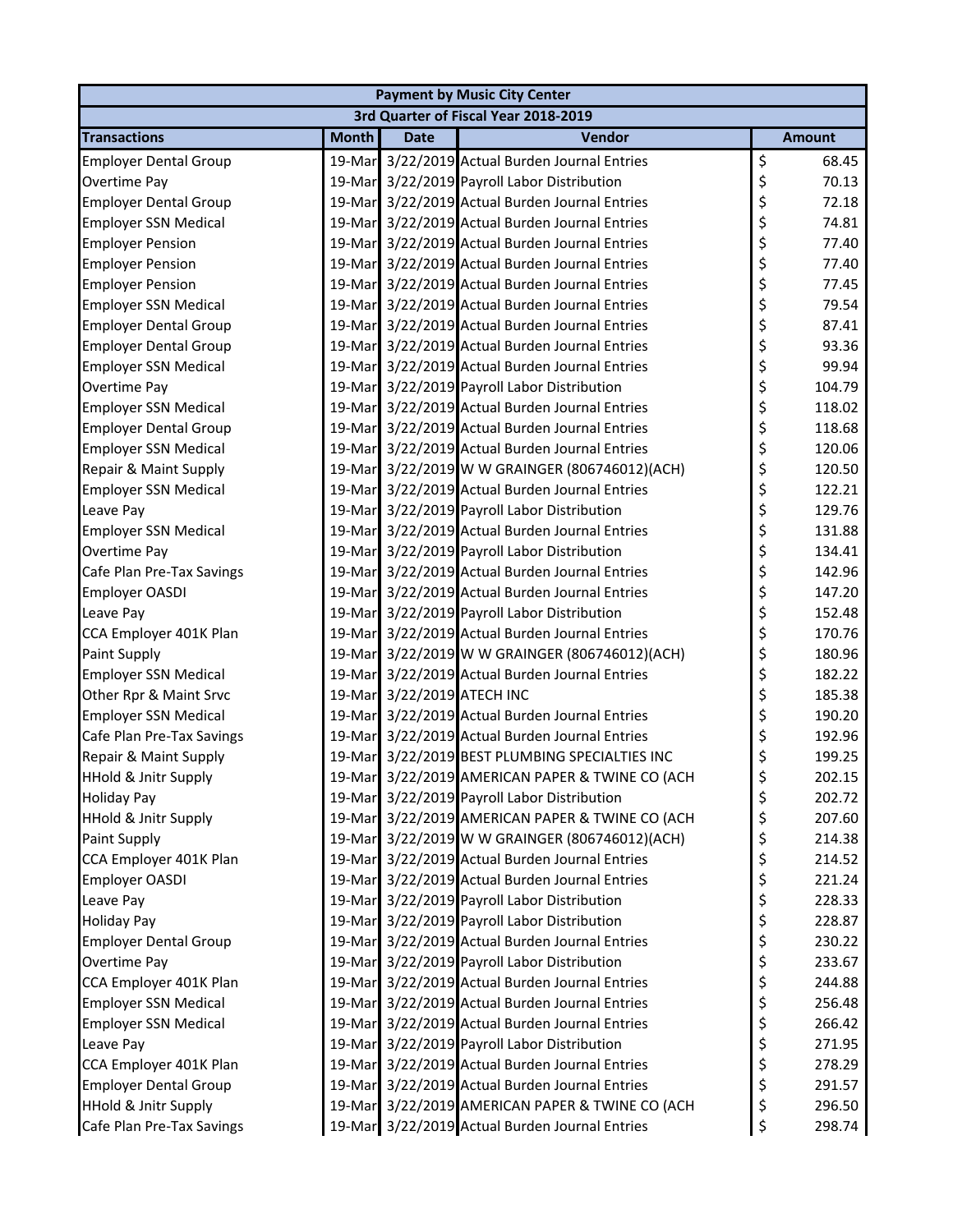|                                 | <b>Payment by Music City Center</b> |                            |                                                 |    |               |  |  |
|---------------------------------|-------------------------------------|----------------------------|-------------------------------------------------|----|---------------|--|--|
|                                 |                                     |                            | 3rd Quarter of Fiscal Year 2018-2019            |    |               |  |  |
| <b>Transactions</b>             | <b>Month</b>                        | <b>Date</b>                | Vendor                                          |    | <b>Amount</b> |  |  |
| Cafe Plan Pre-Tax Savings       |                                     |                            | 19-Mar 3/22/2019 Actual Burden Journal Entries  | \$ | 307.65        |  |  |
| <b>Employer SSN Medical</b>     |                                     |                            | 19-Mar 3/22/2019 Actual Burden Journal Entries  | \$ | 317.34        |  |  |
| <b>Employer OASDI</b>           |                                     |                            | 19-Mar 3/22/2019 Actual Burden Journal Entries  | \$ | 319.93        |  |  |
| <b>Employer Pension</b>         |                                     |                            | 19-Mar 3/22/2019 Actual Burden Journal Entries  | \$ | 325.09        |  |  |
| CCA Employer 401K Plan          |                                     |                            | 19-Mar 3/22/2019 Actual Burden Journal Entries  | \$ | 329.22        |  |  |
| Offc & Admin Supply             |                                     |                            | 19-Mar 3/22/2019 W W GRAINGER (806746012)(ACH)  | \$ | 339.62        |  |  |
| Employer OASDI                  |                                     |                            | 19-Mar 3/22/2019 Actual Burden Journal Entries  | \$ | 340.12        |  |  |
| Repair & Maint Supply           |                                     |                            | 19-Mar 3/22/2019 BEST PLUMBING SPECIALTIES INC  | \$ | 349.12        |  |  |
| Leave Pay                       |                                     |                            | 19-Mar 3/22/2019 Payroll Labor Distribution     | \$ | 349.37        |  |  |
| Repair & Maint Supply           |                                     |                            | 19-Mar 3/22/2019 W W GRAINGER (806746012)(ACH)  | \$ | 349.50        |  |  |
| Paint Supply                    |                                     |                            | 19-Mar 3/22/2019 W W GRAINGER (806746012)(ACH)  | \$ | 353.88        |  |  |
| <b>HHold &amp; Jnitr Supply</b> |                                     |                            | 19-Mar 3/22/2019 W W GRAINGER (806746012)(ACH)  | \$ | 363.92        |  |  |
| Overtime Pay                    |                                     |                            | 19-Mar 3/22/2019 Payroll Labor Distribution     | \$ | 376.45        |  |  |
| Other Rpr & Maint Srvc          |                                     | 19-Mar 3/22/2019 ATECH INC |                                                 | \$ | 377.87        |  |  |
| <b>Holiday Pay</b>              |                                     |                            | 19-Mar 3/22/2019 Payroll Labor Distribution     | \$ | 394.23        |  |  |
| Repair & Maint Supply           |                                     |                            | 19-Mar 3/22/2019 W W GRAINGER (806746012)(ACH)  | \$ | 410.50        |  |  |
| Repair & Maint Supply           |                                     |                            | 19-Mar 3/22/2019 W W GRAINGER (806746012)(ACH)  | \$ | 413.70        |  |  |
| Employer OASDI                  |                                     |                            | 19-Mar 3/22/2019 Actual Burden Journal Entries  | \$ | 427.35        |  |  |
| <b>Holiday Pay</b>              |                                     |                            | 19-Mar 3/22/2019 Payroll Labor Distribution     | \$ | 429.92        |  |  |
| <b>Employer Dental Group</b>    |                                     |                            | 19-Mar 3/22/2019 Actual Burden Journal Entries  | \$ | 458.96        |  |  |
| <b>Employer Dental Group</b>    |                                     |                            | 19-Mar 3/22/2019 Actual Burden Journal Entries  | \$ | 463.68        |  |  |
| <b>Employer SSN Medical</b>     | 19-Mar                              |                            | 3/22/2019 Actual Burden Journal Entries         | \$ | 475.40        |  |  |
| Leave Pay                       |                                     |                            | 19-Mar 3/22/2019 Payroll Labor Distribution     | \$ | 475.48        |  |  |
| <b>Employer Pension</b>         |                                     |                            | 19-Mar 3/22/2019 Actual Burden Journal Entries  | \$ | 475.91        |  |  |
| Safety Supply                   |                                     |                            | 19-Mar 3/22/2019 W W GRAINGER (806746012)(ACH)  | \$ | 481.80        |  |  |
| <b>Employer Pension</b>         |                                     |                            | 19-Mar 3/22/2019 Actual Burden Journal Entries  | \$ | 484.11        |  |  |
| CCA Employer 401K Plan          |                                     |                            | 19-Mar 3/22/2019 Actual Burden Journal Entries  | \$ | 492.18        |  |  |
| Employer OASDI                  |                                     |                            | 19-Mar 3/22/2019 Actual Burden Journal Entries  | \$ | 504.64        |  |  |
| <b>Employer Group Health</b>    |                                     |                            | 19-Mar 3/22/2019 Actual Burden Journal Entries  | \$ | 513.00        |  |  |
| <b>Employer OASDI</b>           |                                     |                            | 19-Mar 3/22/2019 Actual Burden Journal Entries  | \$ | 513.41        |  |  |
| <b>Employer OASDI</b>           |                                     |                            | 19-Mar 3/22/2019 Actual Burden Journal Entries  | Ś  | 522.49        |  |  |
| <b>Employer Group Health</b>    |                                     |                            | 19-Mar 3/22/2019 Actual Burden Journal Entries  | \$ | 528.00        |  |  |
| <b>Employer Group Health</b>    |                                     |                            | 19-Mar 3/22/2019 Actual Burden Journal Entries  | \$ | 528.00        |  |  |
| <b>HHold &amp; Jnitr Supply</b> |                                     |                            | 19-Mar 3/22/2019 AMERICAN PAPER & TWINE CO (ACH | \$ | 541.80        |  |  |
| Overtime Pay                    |                                     |                            | 19-Mar 3/22/2019 Payroll Labor Distribution     | \$ | 544.03        |  |  |
| <b>Employer SSN Medical</b>     |                                     |                            | 19-Mar 3/22/2019 Actual Burden Journal Entries  | \$ | 551.39        |  |  |
| <b>Employer OASDI</b>           | 19-Mar                              |                            | 3/22/2019 Actual Burden Journal Entries         | \$ | 563.88        |  |  |
| <b>Employer OASDI</b>           |                                     |                            | 19-Mar 3/22/2019 Actual Burden Journal Entries  | \$ | 578.22        |  |  |
| <b>Employer SSN Medical</b>     |                                     |                            | 19-Mar 3/22/2019 Actual Burden Journal Entries  | \$ | 602.57        |  |  |
| Overtime Pay                    |                                     |                            | 19-Mar 3/22/2019 Payroll Labor Distribution     | \$ | 618.43        |  |  |
| CCA Employer 401K Plan          |                                     |                            | 19-Mar 3/22/2019 Actual Burden Journal Entries  | \$ | 638.01        |  |  |
| <b>Holiday Pay</b>              |                                     |                            | 19-Mar 3/22/2019 Payroll Labor Distribution     | \$ | 640.24        |  |  |
| <b>Employer Group Health</b>    |                                     |                            | 19-Mar 3/22/2019 Actual Burden Journal Entries  | \$ | 642.00        |  |  |
| <b>Employer SSN Medical</b>     |                                     |                            | 19-Mar 3/22/2019 Actual Burden Journal Entries  | \$ | 663.59        |  |  |
| <b>Employer Group Health</b>    |                                     |                            | 19-Mar 3/22/2019 Actual Burden Journal Entries  | \$ | 693.00        |  |  |
| <b>HHold &amp; Jnitr Supply</b> |                                     |                            | 19-Mar 3/22/2019 W W GRAINGER (806746012)(ACH)  | \$ | 707.00        |  |  |
| <b>Employer Pension</b>         |                                     |                            | 19-Mar 3/22/2019 Actual Burden Journal Entries  | \$ | 720.26        |  |  |
| <b>Employer Group Health</b>    |                                     |                            | 19-Mar 3/22/2019 Actual Burden Journal Entries  | \$ | 726.00        |  |  |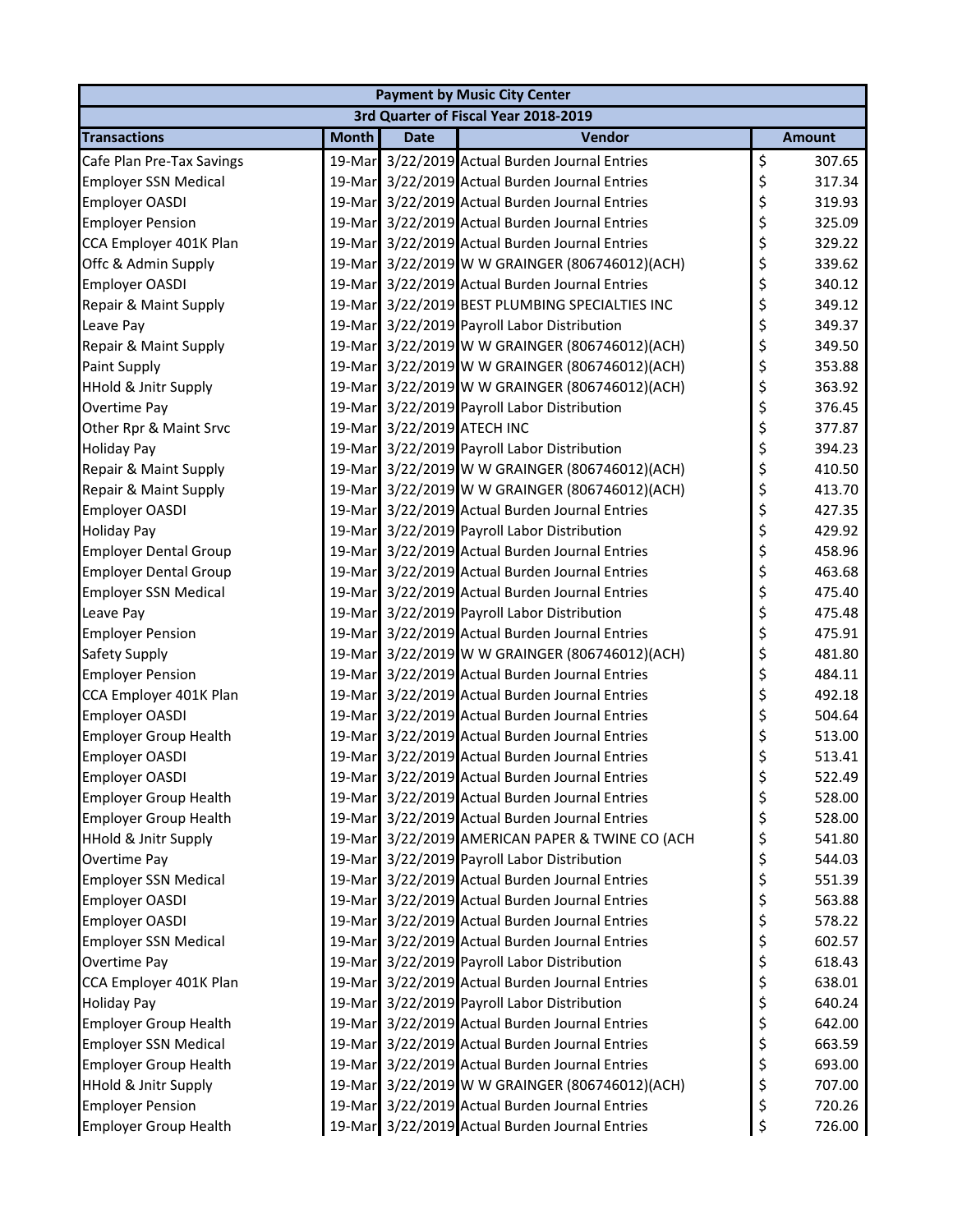|                                 | <b>Payment by Music City Center</b> |                            |                                                 |    |               |  |  |
|---------------------------------|-------------------------------------|----------------------------|-------------------------------------------------|----|---------------|--|--|
|                                 |                                     |                            | 3rd Quarter of Fiscal Year 2018-2019            |    |               |  |  |
| <b>Transactions</b>             | <b>Month</b>                        | <b>Date</b>                | Vendor                                          |    | <b>Amount</b> |  |  |
| <b>HHold &amp; Jnitr Supply</b> |                                     |                            | 19-Mar 3/22/2019 AMERICAN PAPER & TWINE CO (ACH | \$ | 730.20        |  |  |
| Employer OASDI                  | 19-Mar                              |                            | 3/22/2019 Actual Burden Journal Entries         | \$ | 779.16        |  |  |
| <b>Holiday Pay</b>              |                                     |                            | 19-Mar 3/22/2019 Payroll Labor Distribution     | \$ | 806.88        |  |  |
| Employer OASDI                  |                                     |                            | 19-Mar 3/22/2019 Actual Burden Journal Entries  | \$ | 813.27        |  |  |
| CCA Employer 401K Plan          |                                     |                            | 19-Mar 3/22/2019 Actual Burden Journal Entries  | \$ | 857.61        |  |  |
| Leave Pay                       |                                     |                            | 19-Mar 3/22/2019 Payroll Labor Distribution     | \$ | 858.43        |  |  |
| <b>HHold &amp; Jnitr Supply</b> |                                     |                            | 19-Mar 3/22/2019 AMERICAN PAPER & TWINE CO (ACH | \$ | 905.50        |  |  |
| <b>Employer Group Health</b>    |                                     |                            | 19-Mar 3/22/2019 Actual Burden Journal Entries  | \$ | 906.00        |  |  |
| <b>Employer Pension</b>         |                                     |                            | 19-Mar 3/22/2019 Actual Burden Journal Entries  | \$ | 906.15        |  |  |
| Leave Pay                       |                                     |                            | 19-Mar 3/22/2019 Payroll Labor Distribution     | \$ | 913.58        |  |  |
| Overtime Pay                    |                                     |                            | 19-Mar 3/22/2019 Payroll Labor Distribution     | \$ | 937.49        |  |  |
| <b>Employer Group Health</b>    |                                     |                            | 19-Mar 3/22/2019 Actual Burden Journal Entries  | \$ | 957.00        |  |  |
| <b>HHold &amp; Jnitr Supply</b> |                                     |                            | 19-Mar 3/22/2019 AMERICAN PAPER & TWINE CO (ACH | \$ | 981.60        |  |  |
| Employer OASDI                  |                                     |                            | 19-Mar 3/22/2019 Actual Burden Journal Entries  | \$ | 1,096.73      |  |  |
| <b>Employer Pension</b>         |                                     |                            | 19-Mar 3/22/2019 Actual Burden Journal Entries  | \$ | 1,097.65      |  |  |
| Other Rpr & Maint Srvc          |                                     | 19-Mar 3/22/2019 ATECH INC |                                                 | \$ | 1,108.48      |  |  |
| CCA Employer 401K Plan          |                                     |                            | 19-Mar 3/22/2019 Actual Burden Journal Entries  | \$ | 1,128.68      |  |  |
| Other Rpr & Maint Srvc          |                                     | 19-Mar 3/22/2019 ATECH INC |                                                 | \$ | 1,132.71      |  |  |
| <b>HHold &amp; Jnitr Supply</b> |                                     |                            | 19-Mar 3/22/2019 AMERICAN PAPER & TWINE CO (ACH | \$ | 1,135.60      |  |  |
| <b>Employer OASDI</b>           |                                     |                            | 19-Mar 3/22/2019 Actual Burden Journal Entries  | \$ | 1,139.21      |  |  |
| <b>Employer Group Health</b>    |                                     |                            | 19-Mar 3/22/2019 Actual Burden Journal Entries  | \$ | 1,140.00      |  |  |
| Other Rpr & Maint Srvc          |                                     | 19-Mar 3/22/2019 ATECH INC |                                                 | \$ | 1,200.14      |  |  |
| HHold & Jnitr Supply            |                                     |                            | 19-Mar 3/22/2019 AMERICAN PAPER & TWINE CO (ACH | \$ | 1,209.00      |  |  |
| HHold & Jnitr Supply            |                                     |                            | 19-Mar 3/22/2019 AMERICAN PAPER & TWINE CO (ACH | \$ | 1,248.52      |  |  |
| Other Rpr & Maint Srvc          |                                     |                            | 19-Mar 3/22/2019 MMC CONTRACTORS (ACH)          | \$ | 1,304.00      |  |  |
| CCA Employer 401K Plan          |                                     |                            | 19-Mar 3/22/2019 Actual Burden Journal Entries  | \$ | 1,307.11      |  |  |
| CCA Employer 401K Plan          |                                     |                            | 19-Mar 3/22/2019 Actual Burden Journal Entries  | \$ | 1,368.96      |  |  |
| Allowance-Cell/Mobile Devices   |                                     |                            | 19-Mar 3/22/2019 Payroll Labor Distribution     | \$ | 1,380.00      |  |  |
| <b>Employer Group Health</b>    |                                     |                            | 19-Mar 3/22/2019 Actual Burden Journal Entries  | \$ | 1,415.70      |  |  |
| Other Rpr & Maint Srvc          |                                     | 19-Mar 3/22/2019 ATECH INC |                                                 | \$ | 1,440.28      |  |  |
| <b>Employer Group Health</b>    |                                     |                            | 19-Mar 3/22/2019 Actual Burden Journal Entries  | Ś  | 1,489.94      |  |  |
| Overtime Pay                    |                                     |                            | 19-Mar 3/22/2019 Payroll Labor Distribution     | \$ | 1,491.41      |  |  |
| Overtime Pay                    |                                     |                            | 19-Mar 3/22/2019 Payroll Labor Distribution     | \$ | 1,532.04      |  |  |
| <b>Printing Supply</b>          |                                     |                            | 19-Mar 3/22/2019 MYOFFICE PRODUCTS (ACH)        | \$ | 1,655.82      |  |  |
| Leave Pay                       |                                     |                            | 19-Mar 3/22/2019 Payroll Labor Distribution     | \$ | 1,694.12      |  |  |
| <b>Employer Group Health</b>    |                                     |                            | 19-Mar 3/22/2019 Actual Burden Journal Entries  | \$ | 1,800.08      |  |  |
| <b>Printing Supply</b>          |                                     |                            | 19-Mar 3/22/2019 MYOFFICE PRODUCTS (ACH)        | \$ | 1,839.15      |  |  |
| <b>Employer Group Health</b>    |                                     |                            | 19-Mar 3/22/2019 Actual Burden Journal Entries  | \$ | 1,968.00      |  |  |
| <b>Employer OASDI</b>           |                                     |                            | 19-Mar 3/22/2019 Actual Burden Journal Entries  | \$ | 2,032.60      |  |  |
| <b>Regular Pay</b>              |                                     |                            | 19-Mar 3/22/2019 Payroll Labor Distribution     | \$ | 2,090.40      |  |  |
| Leave Pay                       |                                     |                            | 19-Mar 3/22/2019 Payroll Labor Distribution     | \$ | 2,144.64      |  |  |
| Leave Pay                       |                                     |                            | 19-Mar 3/22/2019 Payroll Labor Distribution     | \$ | 2,283.20      |  |  |
| Overtime Pay                    |                                     |                            | 19-Mar 3/22/2019 Payroll Labor Distribution     | \$ | 2,343.47      |  |  |
| <b>Employer Pension</b>         |                                     |                            | 19-Mar 3/22/2019 Actual Burden Journal Entries  | \$ | 2,345.04      |  |  |
| Employer OASDI                  |                                     |                            | 19-Mar 3/22/2019 Actual Burden Journal Entries  | \$ | 2,357.68      |  |  |
| Overtime Pay                    |                                     |                            | 19-Mar 3/22/2019 Payroll Labor Distribution     | \$ | 2,553.38      |  |  |
| <b>Employer OASDI</b>           |                                     |                            | 19-Mar 3/22/2019 Actual Burden Journal Entries  | \$ | 2,576.51      |  |  |
| <b>Employer Group Health</b>    |                                     |                            | 19-Mar 3/22/2019 Actual Burden Journal Entries  | \$ | 2,735.96      |  |  |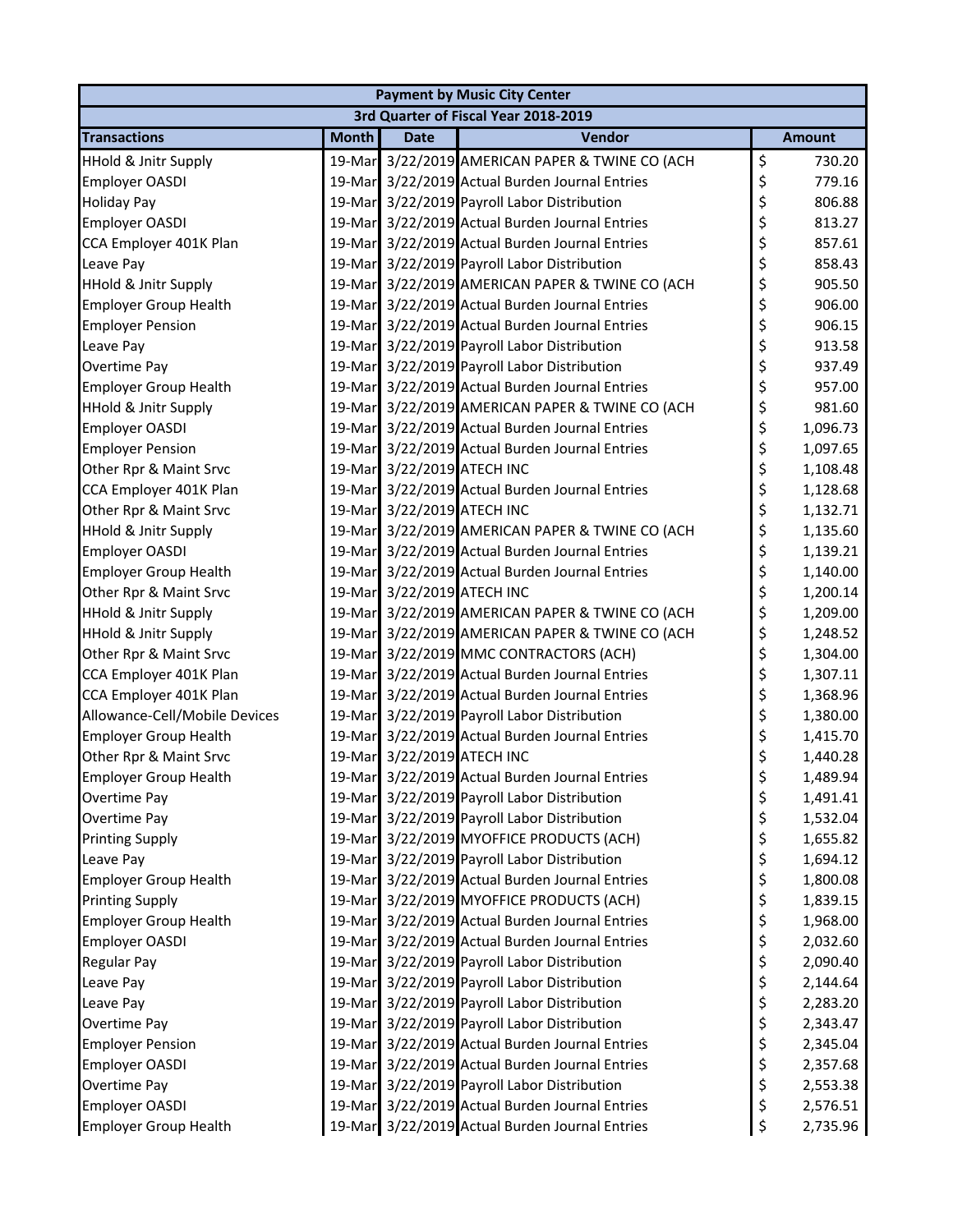|                               | <b>Payment by Music City Center</b> |                            |                                                |    |               |  |  |
|-------------------------------|-------------------------------------|----------------------------|------------------------------------------------|----|---------------|--|--|
|                               |                                     |                            | 3rd Quarter of Fiscal Year 2018-2019           |    |               |  |  |
| <b>Transactions</b>           | <b>Month</b>                        | <b>Date</b>                | Vendor                                         |    | <b>Amount</b> |  |  |
| <b>Employer Pension</b>       |                                     |                            | 19-Mar 3/22/2019 Actual Burden Journal Entries | \$ | 2,762.33      |  |  |
| <b>Employer OASDI</b>         |                                     |                            | 19-Mar 3/22/2019 Actual Burden Journal Entries | \$ | 2,837.57      |  |  |
| Other Rpr & Maint Srvc        |                                     | 19-Mar 3/22/2019 ATECH INC |                                                | \$ | 3,072.29      |  |  |
| <b>Regular Pay</b>            |                                     |                            | 19-Mar 3/22/2019 Payroll Labor Distribution    | \$ | 3,108.45      |  |  |
| Leave Pay                     |                                     |                            | 19-Mar 3/22/2019 Payroll Labor Distribution    | \$ | 3,229.92      |  |  |
| Leave Pay                     |                                     |                            | 19-Mar 3/22/2019 Payroll Labor Distribution    | \$ | 3,601.65      |  |  |
| Leave Pay                     |                                     |                            | 19-Mar 3/22/2019 Payroll Labor Distribution    | \$ | 3,823.21      |  |  |
| Leave Pay                     |                                     |                            | 19-Mar 3/22/2019 Payroll Labor Distribution    | \$ | 4,897.10      |  |  |
| <b>Regular Pay</b>            |                                     |                            | 19-Mar 3/22/2019 Payroll Labor Distribution    | \$ | 5,060.00      |  |  |
| <b>Regular Pay</b>            |                                     |                            | 19-Mar 3/22/2019 Payroll Labor Distribution    | \$ | 5,362.83      |  |  |
| <b>Employer Group Health</b>  |                                     |                            | 19-Mar 3/22/2019 Actual Burden Journal Entries | \$ | 5,484.00      |  |  |
| <b>Regular Pay</b>            |                                     |                            | 19-Mar 3/22/2019 Payroll Labor Distribution    | \$ | 5,684.32      |  |  |
| Leave Pay                     |                                     |                            | 19-Mar 3/22/2019 Payroll Labor Distribution    | \$ | 6,445.40      |  |  |
| <b>Employer Group Health</b>  |                                     |                            | 19-Mar 3/22/2019 Actual Burden Journal Entries | \$ | 6,611.03      |  |  |
| <b>Regular Pay</b>            |                                     |                            | 19-Mar 3/22/2019 Payroll Labor Distribution    | \$ | 7,854.26      |  |  |
| <b>Regular Pay</b>            |                                     |                            | 19-Mar 3/22/2019 Payroll Labor Distribution    | \$ | 7,931.88      |  |  |
| <b>Regular Pay</b>            |                                     |                            | 19-Mar 3/22/2019 Payroll Labor Distribution    | \$ | 7,974.80      |  |  |
| <b>Regular Pay</b>            |                                     |                            | 19-Mar 3/22/2019 Payroll Labor Distribution    | \$ | 8,672.40      |  |  |
| <b>Employer Group Health</b>  |                                     |                            | 19-Mar 3/22/2019 Actual Burden Journal Entries | \$ | 10,691.96     |  |  |
| <b>Employer Group Health</b>  |                                     |                            | 19-Mar 3/22/2019 Actual Burden Journal Entries | \$ | 11,120.03     |  |  |
| <b>Regular Pay</b>            |                                     |                            | 19-Mar 3/22/2019 Payroll Labor Distribution    | \$ | 11,789.56     |  |  |
| <b>Regular Pay</b>            |                                     |                            | 19-Mar 3/22/2019 Payroll Labor Distribution    | \$ | 12,740.34     |  |  |
| <b>Regular Pay</b>            |                                     |                            | 19-Mar 3/22/2019 Payroll Labor Distribution    | \$ | 14,540.17     |  |  |
| <b>Regular Pay</b>            |                                     |                            | 19-Mar 3/22/2019 Payroll Labor Distribution    | \$ | 15,805.37     |  |  |
| <b>Regular Pay</b>            |                                     |                            | 19-Mar 3/22/2019 Payroll Labor Distribution    | \$ | 15,891.81     |  |  |
| <b>Regular Pay</b>            |                                     |                            | 19-Mar 3/22/2019 Payroll Labor Distribution    | \$ | 28,822.59     |  |  |
| <b>Regular Pay</b>            |                                     |                            | 19-Mar 3/22/2019 Payroll Labor Distribution    | \$ | 35,599.19     |  |  |
| <b>Regular Pay</b>            |                                     |                            | 19-Mar 3/22/2019 Payroll Labor Distribution    | \$ | 39,349.20     |  |  |
| <b>Regular Pay</b>            |                                     |                            | 19-Mar 3/22/2019 Payroll Labor Distribution    | \$ | 42,920.32     |  |  |
| Offc & Admin Supply           |                                     |                            | 19-Mar 3/25/2019 MYOFFICE PRODUCTS (ACH)       | \$ | 3.58          |  |  |
| Offc & Admin Supply           |                                     |                            | 19-Mar 3/25/2019 MYOFFICE PRODUCTS (ACH)       | Ś  | 3.58          |  |  |
| Offc & Admin Supply           |                                     |                            | 19-Mar 3/25/2019 MYOFFICE PRODUCTS (ACH)       | \$ | 3.67          |  |  |
| Offc & Admin Supply           |                                     |                            | 19-Mar 3/25/2019 MYOFFICE PRODUCTS (ACH)       | \$ | 4.86          |  |  |
| Offc & Admin Supply           |                                     |                            | 19-Mar 3/25/2019 MYOFFICE PRODUCTS (ACH)       | \$ | 9.15          |  |  |
| Offc & Admin Supply           |                                     |                            | 19-Mar 3/25/2019 MYOFFICE PRODUCTS (ACH)       | \$ | 9.48          |  |  |
| Offc & Admin Supply           |                                     |                            | 19-Mar 3/25/2019 MYOFFICE PRODUCTS (ACH)       | \$ | 10.14         |  |  |
| Offc & Admin Supply           |                                     |                            | 19-Mar 3/25/2019 MYOFFICE PRODUCTS (ACH)       | \$ | 11.48         |  |  |
| Offc & Admin Supply           |                                     |                            | 19-Mar 3/25/2019 MYOFFICE PRODUCTS (ACH)       | \$ | 11.66         |  |  |
| Offc & Admin Supply           |                                     |                            | 19-Mar 3/25/2019 MYOFFICE PRODUCTS (ACH)       | \$ | 11.76         |  |  |
| Offc & Admin Supply           |                                     |                            | 19-Mar 3/25/2019 MYOFFICE PRODUCTS (ACH)       | \$ | 14.45         |  |  |
| Offc & Admin Supply           |                                     |                            | 19-Mar 3/25/2019 MYOFFICE PRODUCTS (ACH)       | \$ | 14.50         |  |  |
| <b>Small Equipment Supply</b> |                                     |                            | 19-Mar 3/25/2019 W W GRAINGER (806746012)(ACH) | \$ | 14.64         |  |  |
| Offc & Admin Supply           |                                     |                            | 19-Mar 3/25/2019 MYOFFICE PRODUCTS (ACH)       | \$ | 14.89         |  |  |
| Offc & Admin Supply           |                                     |                            | 19-Mar 3/25/2019 MYOFFICE PRODUCTS (ACH)       | \$ | 22.59         |  |  |
| Offc & Admin Supply           |                                     |                            | 19-Mar 3/25/2019 MYOFFICE PRODUCTS (ACH)       | \$ | 22.86         |  |  |
| Offc & Admin Supply           |                                     |                            | 19-Mar 3/25/2019 MYOFFICE PRODUCTS (ACH)       | \$ | 24.28         |  |  |
| Offc & Admin Supply           |                                     |                            | 19-Mar 3/25/2019 MYOFFICE PRODUCTS (ACH)       | \$ | 28.80         |  |  |
| Offc & Admin Supply           |                                     |                            | 19-Mar 3/25/2019 MYOFFICE PRODUCTS (ACH)       | \$ | 32.02         |  |  |
|                               |                                     |                            |                                                |    |               |  |  |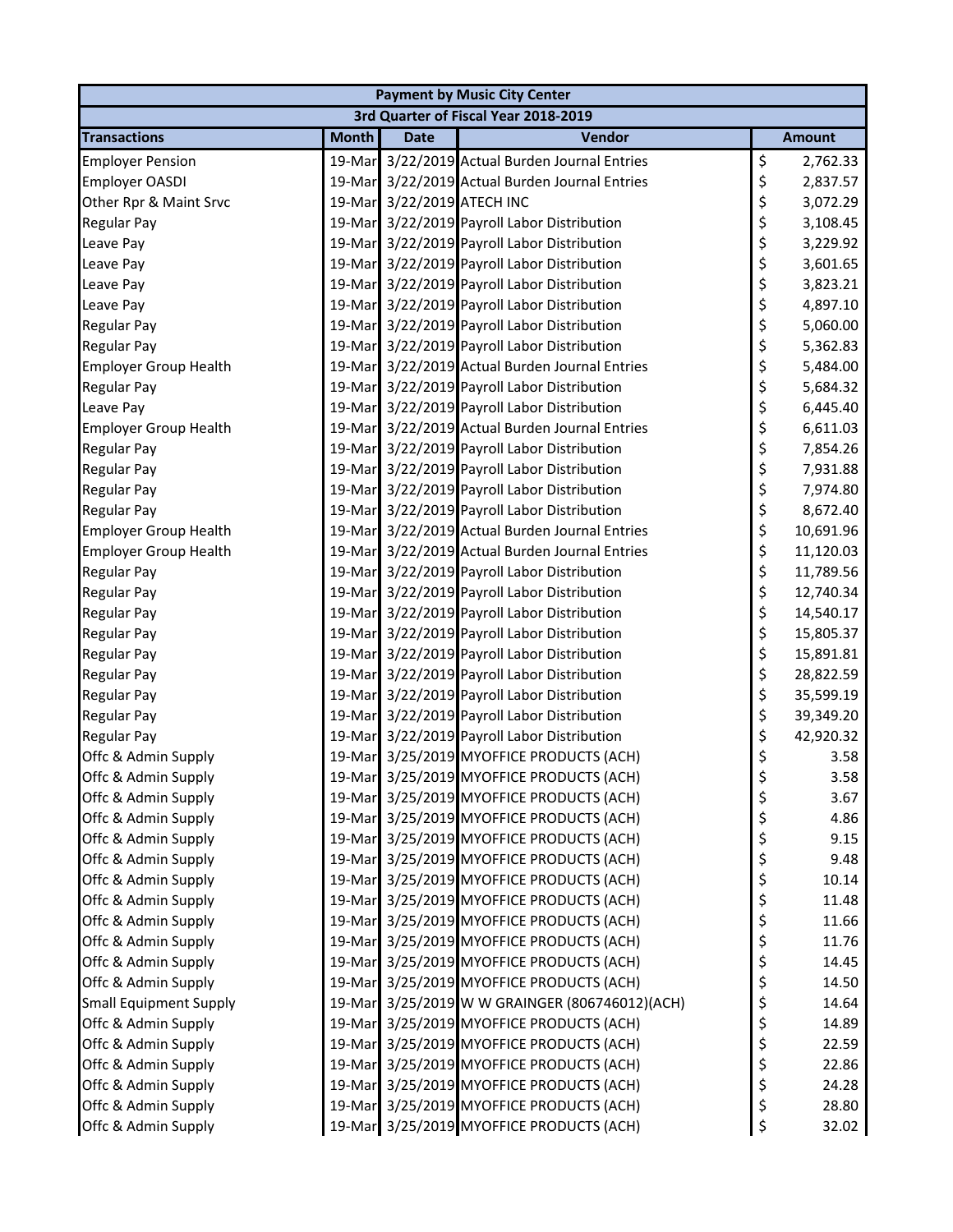| 3rd Quarter of Fiscal Year 2018-2019                                                     |               |
|------------------------------------------------------------------------------------------|---------------|
|                                                                                          |               |
| <b>Month</b><br>Vendor<br><b>Transactions</b><br><b>Date</b>                             | <b>Amount</b> |
| \$<br>3/25/2019 W W GRAINGER (806746012)(ACH)<br>Repair & Maint Supply<br>19-Mar         | 43.92         |
| \$<br>3/25/2019 W W GRAINGER (806746012)(ACH)<br><b>Small Equipment Supply</b><br>19-Mar | 44.60         |
| \$<br>3/25/2019 MYOFFICE PRODUCTS (ACH)<br>Offc & Admin Supply<br>19-Mar                 | 45.67         |
| \$<br>Offc & Admin Supply<br>19-Mar 3/25/2019 MYOFFICE PRODUCTS (ACH)                    | 49.58         |
| \$<br>19-Mar 3/25/2019 W W GRAINGER (806746012)(ACH)<br>Repair & Maint Supply            | 50.24         |
| \$<br>19-Mar 3/25/2019 W W GRAINGER (806746012)(ACH)<br><b>Small Equipment Supply</b>    | 50.40         |
| \$<br><b>Small Equipment Supply</b><br>19-Mar<br>3/25/2019 W W GRAINGER (806746012)(ACH) | 53.88         |
| \$<br>19-Mar 3/25/2019 W W GRAINGER (806746012)(ACH)<br>Repair & Maint Supply            | 56.24         |
| \$<br>19-Mar 3/25/2019 W W GRAINGER (806746012)(ACH)<br><b>Small Equipment Supply</b>    | 61.36         |
| \$<br>19-Mar 3/25/2019 W W GRAINGER (806746012)(ACH)<br><b>Small Equipment Supply</b>    | 63.00         |
| \$<br>3/25/2019 W W GRAINGER (806746012)(ACH)<br><b>Small Equipment Supply</b><br>19-Mar | 74.65         |
| \$<br><b>Small Equipment Supply</b><br>3/25/2019 W W GRAINGER (806746012)(ACH)<br>19-Mar | 79.02         |
| \$<br><b>Small Equipment Supply</b><br>3/25/2019 W W GRAINGER (806746012)(ACH)<br>19-Mar | 92.40         |
| \$<br>19-Mar 3/25/2019 MYOFFICE PRODUCTS (ACH)<br>Offc & Admin Supply                    | 97.06         |
| \$<br>19-Mar 3/25/2019 W W GRAINGER (806746012)(ACH)<br><b>Small Equipment Supply</b>    | 104.51        |
| \$<br>Computer Software<br>19-Mar 3/25/2019 PCMG INC (ACH)                               | 105.39        |
| \$<br>3/25/2019 PCMG INC (ACH)<br>Computer Hardware <\$10K<br>19-Mar                     | 130.00        |
| \$<br>19-Mar 3/25/2019 W W GRAINGER (806746012)(ACH)<br><b>Small Equipment Supply</b>    | 137.06        |
| \$<br>Paint Supply<br>19-Mar 3/25/2019 SHERWIN WILLIAMS CO INDUSTRIAL                    | 138.76        |
| \$<br>19-Mar 3/25/2019 COMBINED UTILITIES BOX SYS INC<br>Postage & Delivery Srvc         | 150.00        |
| \$<br>3/25/2019 DRAPES 4 SHOW INC (ACH)<br>Postage & Delivery Srvc<br>19-Mar             | 160.00        |
| \$<br>Paint Supply<br>19-Mar<br>3/25/2019 SHERWIN WILLIAMS CO INDUSTRIAL                 | 181.20        |
| \$<br>Paint Supply<br>19-Mar<br>3/25/2019 SHERWIN WILLIAMS CO INDUSTRIAL                 | 181.20        |
| \$<br>19-Mar 3/25/2019 SHERWIN WILLIAMS CO INDUSTRIAL<br>Paint Supply                    | 194.75        |
| \$<br>19-Mar 3/25/2019 PCMG INC (ACH)<br>Postage & Delivery Srvc                         | 200.00        |
| \$<br>19-Mar 3/25/2019 PCMG INC (ACH)<br>Postage & Delivery Srvc                         | 224.00        |
| \$<br><b>Small Equipment Supply</b><br>3/25/2019 W W GRAINGER (806746012)(ACH)<br>19-Mar | 237.18        |
| \$<br>Paint Supply<br>19-Mar 3/25/2019 SHERWIN WILLIAMS CO INDUSTRIAL                    | 239.75        |
| \$<br>19-Mar 3/25/2019 W W GRAINGER (806746012)(ACH)<br><b>Small Equipment Supply</b>    | 246.60        |
| \$<br><b>Small Equipment Supply</b><br>19-Mar 3/25/2019 W W GRAINGER (806746012)(ACH)    | 266.40        |
| Ś<br>19-Mar 3/25/2019 SHERWIN WILLIAMS CO INDUSTRIAL<br>Paint Supply                     | 271.80        |
| \$<br>3/25/2019 SHERWIN WILLIAMS CO INDUSTRIAL<br>Paint Supply<br>19-Mar                 | 271.80        |
| \$<br>Paint Supply<br>19-Mar 3/25/2019 SHERWIN WILLIAMS CO INDUSTRIAL                    | 271.80        |
| \$<br>19-Mar 3/25/2019 AT&T CIRCUITS<br>Telephone & Telegraph                            | 292.24        |
| \$<br>19-Mar 3/25/2019 PCMG INC (ACH)<br>Computer Hardware <\$10K                        | 295.00        |
| \$<br><b>HHold &amp; Jnitr Supply</b><br>19-Mar 3/25/2019 W W GRAINGER (806746012)(ACH)  | 363.92        |
| \$<br>3/25/2019 SHERWIN WILLIAMS CO INDUSTRIAL<br>Paint Supply<br>19-Mar                 | 453.00        |
| \$<br>Paint Supply<br>19-Mar 3/25/2019 SHERWIN WILLIAMS CO INDUSTRIAL                    | 453.00        |
| 19-Mar 3/25/2019 COMCAST (ACH)<br>\$<br>Cable Television                                 | 454.96        |
| \$<br>19-Mar 3/25/2019 PCMG INC (ACH)<br>Computer Hardware <\$10K                        | 470.00        |
| \$<br>Paint Supply<br>19-Mar 3/25/2019 SHERWIN WILLIAMS CO INDUSTRIAL                    | 543.60        |
| \$<br>Paint Supply<br>3/25/2019 SHERWIN WILLIAMS CO INDUSTRIAL<br>19-Mar                 | 543.60        |
| \$<br>19-Mar 3/25/2019 W W GRAINGER (806746012)(ACH)<br><b>Small Equipment Supply</b>    | 548.60        |
| \$<br>19-Mar 3/25/2019 W W GRAINGER (806746012)(ACH)<br><b>Small Equipment Supply</b>    | 590.94        |
| \$<br><b>Small Equipment Supply</b><br>19-Mar 3/25/2019 W W GRAINGER (806746012)(ACH)    | 645.12        |
| \$<br><b>Small Equipment Supply</b><br>19-Mar 3/25/2019 W W GRAINGER (806746012)(ACH)    | 663.04        |
| 3/25/2019 W W GRAINGER (806746012)(ACH)<br>\$<br><b>Small Equipment Supply</b><br>19-Mar | 908.98        |
| \$<br>Computer Hardware <\$10K<br>19-Mar 3/25/2019 PCMG INC (ACH)                        | 1,000.00      |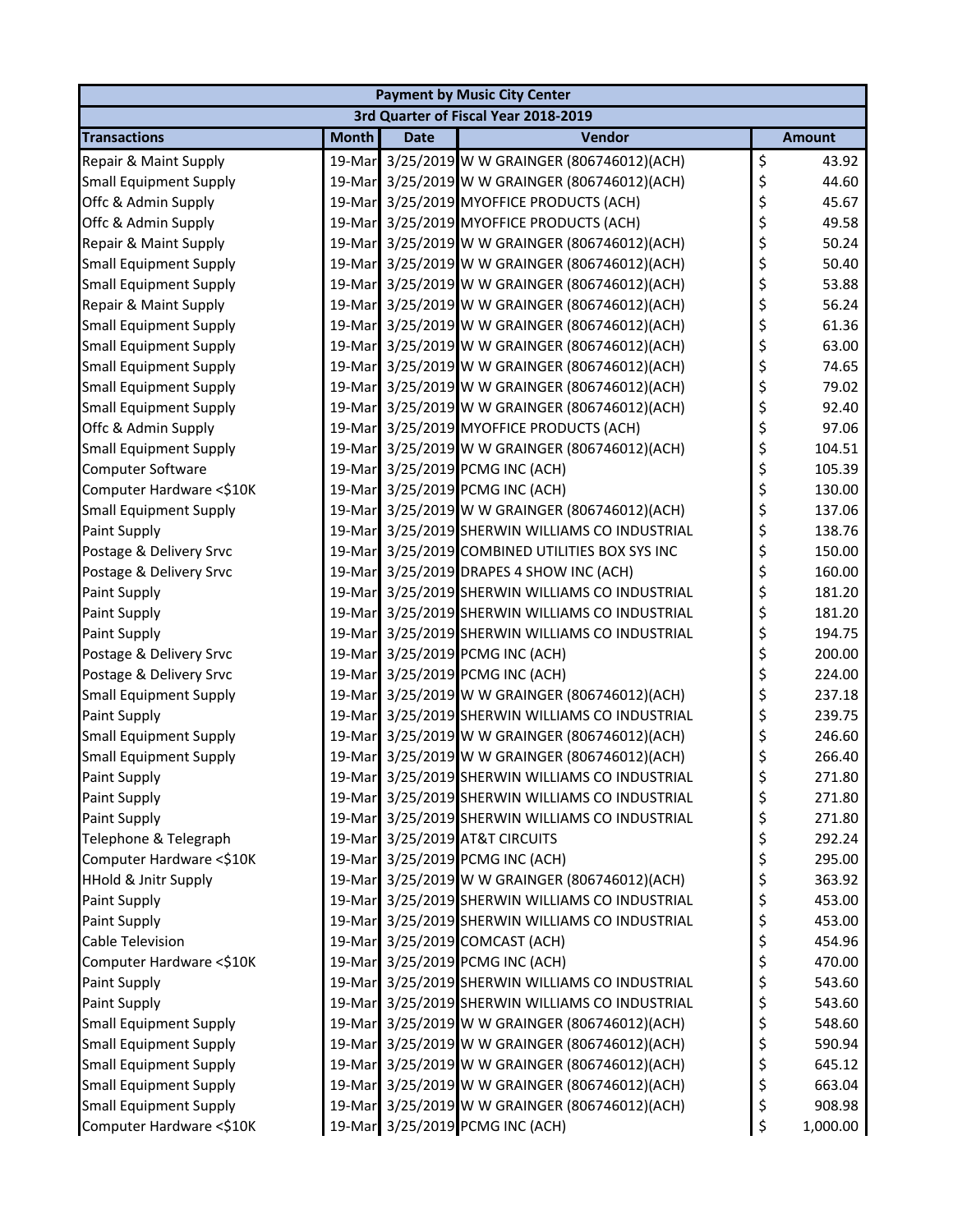|                                  |              |                            | <b>Payment by Music City Center</b>             |                  |
|----------------------------------|--------------|----------------------------|-------------------------------------------------|------------------|
|                                  |              |                            | 3rd Quarter of Fiscal Year 2018-2019            |                  |
| <b>Transactions</b>              | <b>Month</b> | <b>Date</b>                | Vendor                                          | <b>Amount</b>    |
| Paint Supply                     | 19-Mar       |                            | 3/25/2019 SHERWIN WILLIAMS CO INDUSTRIAL        | \$<br>1,087.20   |
| Computer Hardware <\$10K         | 19-Mar       |                            | 3/25/2019 PCMG INC (ACH)                        | \$<br>1,100.00   |
| <b>Small Equipment Supply</b>    | 19-Mar       |                            | 3/25/2019 W W GRAINGER (806746012)(ACH)         | \$<br>1,192.80   |
| Computer Software                |              |                            | 19-Mar 3/25/2019 PCMG INC (ACH)                 | \$<br>1,262.52   |
| Computer Software                |              |                            | 19-Mar 3/25/2019 PCMG INC (ACH)                 | \$<br>1,330.49   |
| <b>Small Equipment Supply</b>    |              |                            | 19-Mar 3/25/2019 W W GRAINGER (806746012)(ACH)  | \$<br>1,461.60   |
| Computer Software                | 19-Mar       |                            | 3/25/2019 PCMG INC (ACH)                        | \$<br>1,992.95   |
| <b>Small Equipment Supply</b>    |              |                            | 19-Mar 3/25/2019 DRAPES 4 SHOW INC (ACH)        | \$<br>2,200.00   |
| Drapery/Window Covering          |              |                            | 19-Mar 3/25/2019 COVER ALL PRODUCTS (ACH)       | \$<br>2,566.50   |
| Computer Hardware <\$10K         |              |                            | 19-Mar 3/25/2019 PCMG INC (ACH)                 | \$<br>2,800.00   |
| Computer Software                |              |                            | 19-Mar 3/25/2019 PCMG INC (ACH)                 | \$<br>2,891.35   |
| Computer Software                | 19-Mar       |                            | 3/25/2019 PCMG INC (ACH)                        | \$<br>4,519.16   |
| Computer Software                | 19-Mar       |                            | 3/25/2019 PCMG INC (ACH)                        | \$<br>6,789.59   |
| <b>Electrical Supply</b>         |              |                            | 19-Mar 3/25/2019 COMBINED UTILITIES BOX SYS INC | \$<br>9,500.00   |
| Computer Hardware <\$10K         |              |                            | 19-Mar 3/25/2019 PCMG INC (ACH)                 | \$<br>10,160.00  |
| Computer Hardware <\$10K         |              |                            | 19-Mar 3/25/2019 PCMG INC (ACH)                 | \$<br>17,920.00  |
| Repair & Maint Supply            | 19-Mar       |                            | 3/26/2019 TENNESSEE ELECTRIC MOTOR CO LL        | \$<br>(4,369.36) |
| Repair & Maint Supply            | 19-Mar       |                            | 3/26/2019 TENNESSEE ELECTRIC MOTOR CO LL        | \$<br>(1,007.36) |
| Postage & Delivery Srvc          |              |                            | 19-Mar 3/26/2019 TENNANT CO (ACH)               | \$<br>14.85      |
| Postage & Delivery Srvc          |              |                            | 19-Mar 3/26/2019 JOHNSON CNTRLS INC(TN/NC)(P#)( | \$<br>20.00      |
| Postage & Delivery Srvc          | 19-Mar       |                            | 3/26/2019 TENNESSEE ELECTRIC MOTOR CO LL        | \$<br>26.67      |
| <b>Small Equipment Supply</b>    | 19-Mar       |                            | 3/26/2019 AMERICAN PAPER & TWINE CO (ACH        | \$<br>132.52     |
| Repair & Maint Supply            | 19-Mar       |                            | 3/26/2019 JOHNSON CNTRLS INC(TN/NC)(P#)(        | \$<br>152.00     |
| Repair & Maint Supply            |              |                            | 19-Mar 3/26/2019 KENNY PIPE & SUPPLY INC (ACH)  | \$<br>260.72     |
| Repair & Maint Supply            |              |                            | 19-Mar 3/26/2019 TENNESSEE ELECTRIC MOTOR CO LL | \$<br>1,007.36   |
| Repair & Maint Supply            |              |                            | 19-Mar 3/26/2019 TENNESSEE ELECTRIC MOTOR CO LL | \$<br>1,007.36   |
| <b>Building Maintenance Srvc</b> | 19-Mar       |                            | 3/26/2019 NASHVILLE MACHINE ELEVATOR CO         | \$<br>1,337.00   |
| Pest Control Srvc                | 19-Mar       |                            | 3/26/2019 MIDDLE TN EXTERMINATING (ACH)         | \$<br>1,407.00   |
| Pest Control Srvc                |              |                            | 19-Mar 3/26/2019 MIDDLE TN EXTERMINATING (ACH)  | \$<br>1,407.00   |
| <b>HHold &amp; Jnitr Supply</b>  |              |                            | 19-Mar 3/26/2019 AMERICAN PAPER & TWINE CO (ACH | \$<br>2,485.50   |
| <b>Internet Services</b>         |              |                            | 19-Mar 3/26/2019 COMCAST OF NASHVILLE, LLC (ACH | \$<br>2,924.79   |
| <b>HHold &amp; Jnitr Supply</b>  |              |                            | 19-Mar 3/26/2019 AMERICAN PAPER & TWINE CO (ACH | \$<br>3,178.00   |
| <b>HHold &amp; Jnitr Supply</b>  |              |                            | 19-Mar 3/26/2019 AMERICAN PAPER & TWINE CO (ACH | \$<br>3,608.00   |
| <b>Small Equipment Supply</b>    |              |                            | 19-Mar 3/26/2019 TENNANT CO (ACH)               | \$<br>3,760.20   |
| Repair & Maint Supply            |              |                            | 19-Mar 3/26/2019 TENNESSEE ELECTRIC MOTOR CO LL | \$<br>4,369.36   |
| Repair & Maint Supply            |              |                            | 19-Mar 3/26/2019 TENNESSEE ELECTRIC MOTOR CO LL | \$<br>4,369.36   |
| Postage & Delivery Srvc          | 19-Mar       |                            | 3/27/2019 DRAPES 4 SHOW INC (ACH)               | \$<br>(117.50)   |
| <b>Laundry Services</b>          |              | 19-Mar 3/27/2019 ALSCO     |                                                 | \$<br>31.00      |
| Computer Hardware <\$10K         |              |                            | 19-Mar 3/27/2019 B & H PHOTO & ELECTRONICS CORP | \$<br>49.00      |
| Computer Hardware <\$10K         |              |                            | 19-Mar 3/27/2019 B & H PHOTO & ELECTRONICS CORP | \$<br>92.99      |
| Postage & Delivery Srvc          |              |                            | 19-Mar 3/27/2019 TOLEDO TICKET CO (ACH)         | \$<br>95.36      |
| Computer Hardware <\$10K         | 19-Mar       |                            | 3/27/2019 B & H PHOTO & ELECTRONICS CORP        | \$<br>97.00      |
| Repair & Maint Supply            |              |                            | 19-Mar 3/27/2019 BEST PLUMBING SPECIALTIES INC  | \$<br>97.92      |
| Other Rpr & Maint Srvc           |              | 19-Mar 3/27/2019 ATECH INC |                                                 | \$<br>112.66     |
| <b>Cable Television</b>          |              |                            | 19-Mar 3/27/2019 AT&T CIRCUITS                  | \$<br>116.70     |
| Repair & Maint Supply            |              |                            | 19-Mar 3/27/2019 BEST PLUMBING SPECIALTIES INC  | \$<br>123.90     |
| <b>Laundry Services</b>          |              | 19-Mar 3/27/2019 ALSCO     |                                                 | \$<br>138.00     |
| Computer Hardware <\$10K         |              |                            | 19-Mar 3/27/2019 B & H PHOTO & ELECTRONICS CORP | \$<br>139.00     |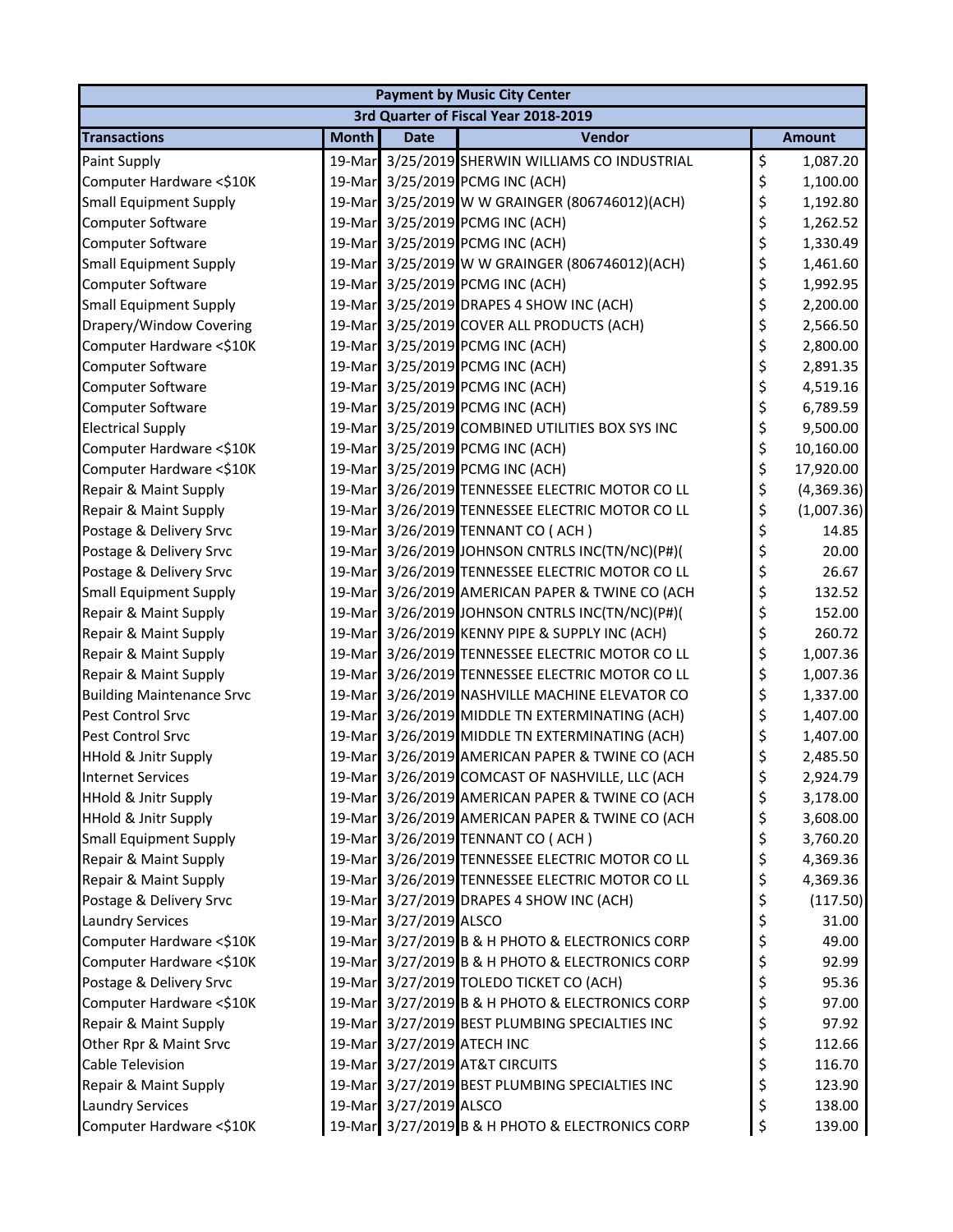| <b>Payment by Music City Center</b>  |              |                        |                                                 |    |               |  |  |  |  |
|--------------------------------------|--------------|------------------------|-------------------------------------------------|----|---------------|--|--|--|--|
| 3rd Quarter of Fiscal Year 2018-2019 |              |                        |                                                 |    |               |  |  |  |  |
| <b>Transactions</b>                  | <b>Month</b> | <b>Date</b>            | Vendor                                          |    | <b>Amount</b> |  |  |  |  |
| Postage & Delivery Srvc              | 19-Mar       |                        | 3/27/2019 SUNSET MARKETING INC                  | \$ | 175.00        |  |  |  |  |
| Computer Hardware <\$10K             | 19-Mar       |                        | 3/27/2019 B & H PHOTO & ELECTRONICS CORP        | \$ | 191.50        |  |  |  |  |
| Repair & Maint Supply                | 19-Mar       |                        | 3/27/2019 BEST PLUMBING SPECIALTIES INC         | \$ | 268.50        |  |  |  |  |
| Repair & Maint Supply                |              |                        | 19-Mar 3/27/2019 BEST PLUMBING SPECIALTIES INC  | \$ | 282.30        |  |  |  |  |
| <b>Small Equipment Supply</b>        |              |                        | 19-Mar 3/27/2019 PCMG INC (ACH)                 | \$ | 430.00        |  |  |  |  |
| Other Rpr & Maint Srvc               |              |                        | 19-Mar 3/27/2019 ISENHOUR DOOR PRODUCTS INC (AC | \$ | 435.74        |  |  |  |  |
| Employee Out-of-town Travel          | 19-Mar       |                        | 3/27/2019 STARKS, CHARLES L                     | \$ | 485.94        |  |  |  |  |
| Other Rpr & Maint Srvc               |              |                        | 19-Mar 3/27/2019 AVERUS INC (ACH)               | \$ | 540.00        |  |  |  |  |
| Printing/Binding                     |              |                        | 19-Mar 3/27/2019 TOLEDO TICKET CO (ACH)         | \$ | 600.00        |  |  |  |  |
| <b>Laundry Services</b>              |              | 19-Mar 3/27/2019 ALSCO |                                                 | \$ | 606.82        |  |  |  |  |
| Printing/Binding                     |              |                        | 19-Mar 3/27/2019 TOLEDO TICKET CO (ACH)         | \$ | 944.00        |  |  |  |  |
| <b>Laundry Services</b>              | 19-Mar       | 3/27/2019 ALSCO        |                                                 | \$ | 1,065.57      |  |  |  |  |
| Computer Hardware <\$10K             | 19-Mar       |                        | 3/27/2019 B & H PHOTO & ELECTRONICS CORP        | \$ | 1,247.06      |  |  |  |  |
| <b>Small Equipment Supply</b>        |              |                        | 19-Mar 3/27/2019 W W GRAINGER (806746012)(ACH)  | \$ | 1,274.40      |  |  |  |  |
| <b>Temporary Service</b>             |              |                        | 19-Mar 3/27/2019 ELITE SHOW SERVICES INC (ACH)  | \$ | 1,609.83      |  |  |  |  |
| <b>Temporary Service</b>             |              |                        | 19-Mar 3/27/2019 ELITE SHOW SERVICES INC (ACH)  | \$ | 1,891.42      |  |  |  |  |
| <b>Small Equipment Supply</b>        | 19-Mar       |                        | 3/27/2019 SUNSET MARKETING INC                  | \$ | 1,900.00      |  |  |  |  |
| Other Rpr & Maint Srvc               |              |                        | 19-Mar 3/27/2019 AVERUS INC (ACH)               | \$ | 2,671.15      |  |  |  |  |
| Computer Hardware <\$10K             |              |                        | 19-Mar 3/27/2019 B & H PHOTO & ELECTRONICS CORP | \$ | 6,369.00      |  |  |  |  |
| <b>Temporary Service</b>             |              |                        | 19-Mar 3/27/2019 ELITE SHOW SERVICES INC (ACH)  | \$ | 10,272.44     |  |  |  |  |
| <b>Security Services</b>             | 19-Mar       |                        | 3/27/2019 ELITE SHOW SERVICES INC (ACH)         | \$ | 13,561.63     |  |  |  |  |
| <b>District Energy System</b>        | 19-Mar       |                        | 3/27/2019 DES REVENUE / US BANK (ACH)           | \$ | 179,510.96    |  |  |  |  |
| Offc & Admin Supply                  | 19-Mar       |                        | 3/28/2019 MYOFFICE PRODUCTS (ACH)               | \$ | 5.22          |  |  |  |  |
| Offc & Admin Supply                  |              |                        | 19-Mar 3/28/2019 MYOFFICE PRODUCTS (ACH)        | \$ | 11.87         |  |  |  |  |
| Offc & Admin Supply                  |              |                        | 19-Mar 3/28/2019 MYOFFICE PRODUCTS (ACH)        | \$ | 15.02         |  |  |  |  |
| Offc & Admin Supply                  |              |                        | 19-Mar 3/28/2019 MYOFFICE PRODUCTS (ACH)        | \$ | 26.10         |  |  |  |  |
| Offc & Admin Supply                  | 19-Mar       |                        | 3/28/2019 MYOFFICE PRODUCTS (ACH)               | \$ | 28.32         |  |  |  |  |
| Offc & Admin Supply                  |              |                        | 19-Mar 3/28/2019 MYOFFICE PRODUCTS (ACH)        | \$ | 40.68         |  |  |  |  |
| Offc & Admin Supply                  |              |                        | 19-Mar 3/28/2019 MYOFFICE PRODUCTS (ACH)        | \$ | 50.62         |  |  |  |  |
| Postage & Delivery Srvc              |              |                        | 19-Mar 3/28/2019 MTS SEATING (ACH)              | \$ | 75.00         |  |  |  |  |
| Offc & Admin Supply                  |              |                        | 19-Mar 3/28/2019 MYOFFICE PRODUCTS (ACH)        | \$ | 80.05         |  |  |  |  |
| Employee Award/Gift                  | 19-Mar       |                        | 3/28/2019 AWARD CENTER INC, THE (ACH)           | \$ | 101.90        |  |  |  |  |
| Offc & Admin Supply                  |              |                        | 19-Mar 3/28/2019 MYOFFICE PRODUCTS (ACH)        | \$ | 142.32        |  |  |  |  |
| Computer Hardware <\$10K             |              |                        | 19-Mar 3/28/2019 B & H PHOTO & ELECTRONICS CORP | \$ | 349.00        |  |  |  |  |
| Computer Hardware <\$10K             |              |                        | 19-Mar 3/28/2019 B & H PHOTO & ELECTRONICS CORP | \$ | 349.00        |  |  |  |  |
| <b>Small Equipment Supply</b>        |              |                        | 19-Mar 3/28/2019 MTS SEATING (ACH)              | \$ | 375.00        |  |  |  |  |
| Computer Hardware <\$10K             | 19-Mar       |                        | 3/28/2019 B & H PHOTO & ELECTRONICS CORP        | \$ | 445.00        |  |  |  |  |
| Computer Hardware <\$10K             |              |                        | 19-Mar 3/28/2019 B & H PHOTO & ELECTRONICS CORP | \$ | 545.00        |  |  |  |  |
| Furniture/Fixtures<\$10K             |              |                        | 19-Mar 3/28/2019 MYOFFICE PRODUCTS (ACH)        | \$ | 732.06        |  |  |  |  |
| Computer Hardware <\$10K             |              |                        | 19-Mar 3/28/2019 B & H PHOTO & ELECTRONICS CORP | \$ | 1,495.00      |  |  |  |  |
| Computer Hardware <\$10K             |              |                        | 19-Mar 3/28/2019 B & H PHOTO & ELECTRONICS CORP | \$ | 3,075.00      |  |  |  |  |
| Computer Hardware <\$10K             | 19-Mar       |                        | 3/28/2019 B & H PHOTO & ELECTRONICS CORP        | \$ | 4,990.00      |  |  |  |  |
| <b>Temporary Service</b>             |              |                        | 19-Mar 3/28/2019 INDUSTRIAL STAFFING OF TN (ACH | \$ | 9,077.25      |  |  |  |  |
| Janitorial Srvc                      |              |                        | 19-Mar 3/28/2019 INDUSTRIAL STAFFING OF TN (ACH | \$ | 11,907.90     |  |  |  |  |
| Repair & Maint Supply                |              |                        | 19-Mar 3/29/2019 KENNY PIPE & SUPPLY INC (ACH)  | \$ | 0.14          |  |  |  |  |
| Repair & Maint Supply                |              |                        | 19-Mar 3/29/2019 KENNY PIPE & SUPPLY INC (ACH)  | \$ | 0.92          |  |  |  |  |
| Repair & Maint Supply                | 19-Mar       |                        | 3/29/2019 KENNY PIPE & SUPPLY INC (ACH)         | \$ | 4.97          |  |  |  |  |
| Repair & Maint Supply                |              |                        | 19-Mar 3/29/2019 KENNY PIPE & SUPPLY INC (ACH)  | \$ | 12.84         |  |  |  |  |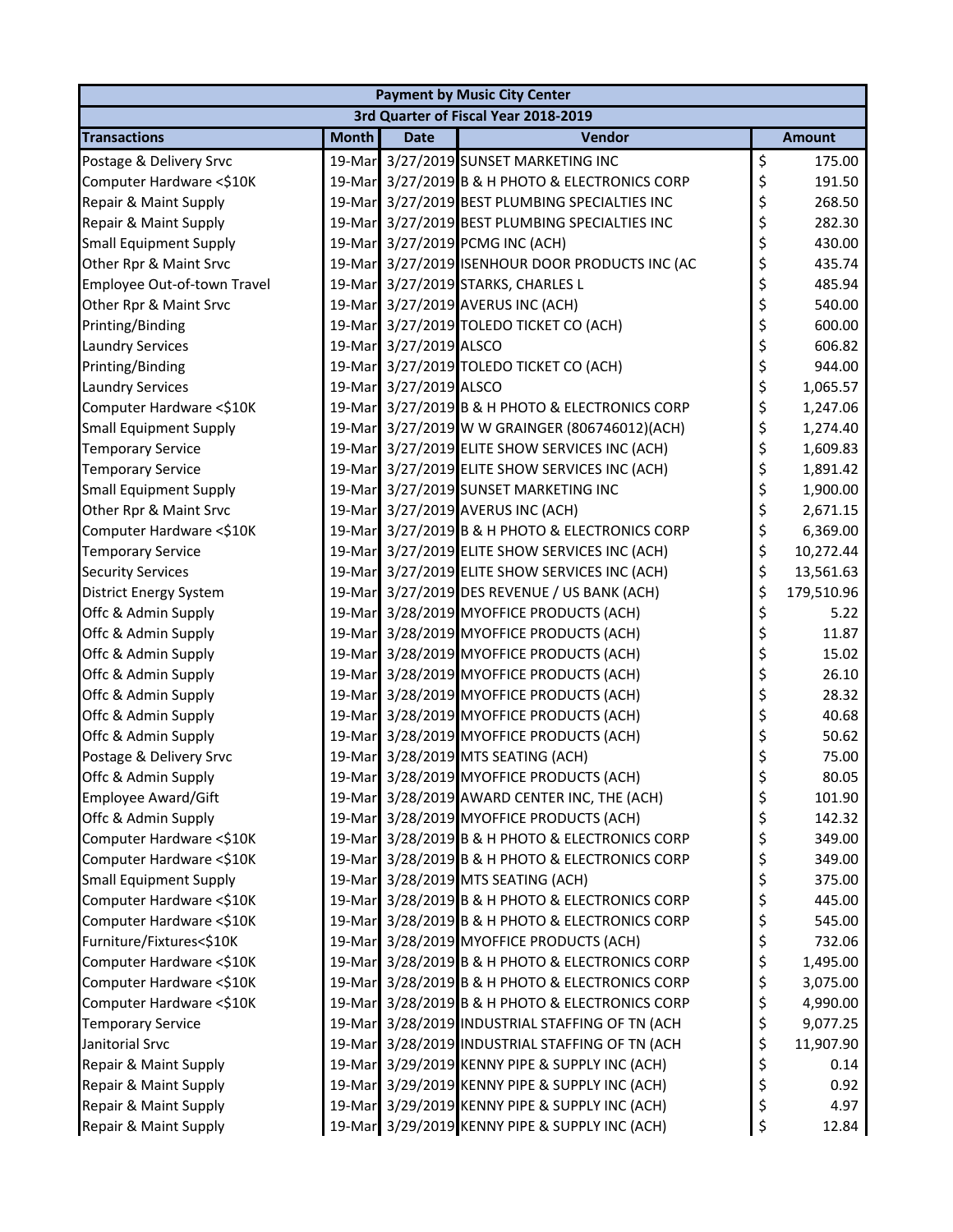| <b>Payment by Music City Center</b>  |              |             |                                                 |          |               |  |  |  |  |  |
|--------------------------------------|--------------|-------------|-------------------------------------------------|----------|---------------|--|--|--|--|--|
| 3rd Quarter of Fiscal Year 2018-2019 |              |             |                                                 |          |               |  |  |  |  |  |
| <b>Transactions</b>                  | <b>Month</b> | <b>Date</b> | Vendor                                          |          | <b>Amount</b> |  |  |  |  |  |
| Offc & Admin Supply                  | 19-Mar       |             | 3/29/2019 MYOFFICE PRODUCTS (ACH)               | \$       | 17.21         |  |  |  |  |  |
| Offc & Admin Supply                  | 19-Mar       |             | 3/29/2019 MYOFFICE PRODUCTS (ACH)               | \$       | 55.42         |  |  |  |  |  |
| <b>Floor Covering</b>                | 19-Mar       |             | 3/29/2019 AMERICAN PAPER & TWINE CO (ACH        | \$       | 74.18         |  |  |  |  |  |
| Repair & Maint Supply                |              |             | 19-Mar 3/29/2019 KENNY PIPE & SUPPLY INC (ACH)  | \$       | 80.72         |  |  |  |  |  |
| Computer Hardware <\$10K             |              |             | 19-Mar 3/29/2019 B & H PHOTO & ELECTRONICS CORP | \$       | 89.00         |  |  |  |  |  |
| Repair & Maint Supply                |              |             | 19-Mar 3/29/2019 KENNY PIPE & SUPPLY INC (ACH)  | \$       | 105.97        |  |  |  |  |  |
| HHold & Jnitr Supply                 | 19-Mar       |             | 3/29/2019 AMERICAN PAPER & TWINE CO (ACH        | \$       | 136.20        |  |  |  |  |  |
| <b>HHold &amp; Jnitr Supply</b>      |              |             | 19-Mar 3/29/2019 AMERICAN PAPER & TWINE CO (ACH | \$       | 189.00        |  |  |  |  |  |
| Offc & Admin Supply                  |              |             | 19-Mar 3/29/2019 MYOFFICE PRODUCTS (ACH)        | \$       | 208.50        |  |  |  |  |  |
| <b>HHold &amp; Jnitr Supply</b>      |              |             | 19-Mar 3/29/2019 AMERICAN PAPER & TWINE CO (ACH | \$       | 265.80        |  |  |  |  |  |
| <b>Membership Dues</b>               |              |             | 19-Mar 3/29/2019 NASHVILLE HOTEL-MOTEL ASSOC    | \$       | 295.00        |  |  |  |  |  |
| Offc & Admin Supply                  | 19-Mar       |             | 3/29/2019 MYOFFICE PRODUCTS (ACH)               | \$       | 335.00        |  |  |  |  |  |
| Computer Hardware <\$10K             | 19-Mar       |             | 3/29/2019 B & H PHOTO & ELECTRONICS CORP        | \$       | 394.00        |  |  |  |  |  |
| <b>HHold &amp; Jnitr Supply</b>      |              |             | 19-Mar 3/29/2019 AMERICAN PAPER & TWINE CO (ACH | \$       | 905.60        |  |  |  |  |  |
| Repair & Maint Supply                |              |             | 19-Mar 3/29/2019 KENNY PIPE & SUPPLY INC (ACH)  | \$       | 977.70        |  |  |  |  |  |
| <b>HHold &amp; Jnitr Supply</b>      |              |             | 19-Mar 3/29/2019 AMERICAN PAPER & TWINE CO (ACH | \$       | 1,010.75      |  |  |  |  |  |
| <b>Uniform Cleaning Service</b>      | 19-Mar       |             | 3/29/2019 CINTAS CORP #051 MATS & RUGS(A        | \$       | 1,069.99      |  |  |  |  |  |
| <b>Floor Covering</b>                |              |             | 19-Mar 3/29/2019 AMERICAN PAPER & TWINE CO (ACH | \$       | 1,339.20      |  |  |  |  |  |
| Repair & Maint Supply                |              |             | 19-Mar 3/29/2019 KENNY PIPE & SUPPLY INC (ACH)  | \$       | 1,368.78      |  |  |  |  |  |
| Repair & Maint Supply                |              |             | 19-Mar 3/29/2019 GRAYBAR ELECTRIC CO INC (ACH)  | \$       | 1,950.00      |  |  |  |  |  |
| <b>HHold &amp; Jnitr Supply</b>      |              |             | 19-Mar 3/29/2019 AMERICAN PAPER & TWINE CO (ACH | \$       | 2,271.20      |  |  |  |  |  |
| Repair & Maint Supply                | 19-Mar       |             | 3/29/2019 KENNY PIPE & SUPPLY INC (ACH)         | \$       | 3,758.00      |  |  |  |  |  |
| Repair & Maint Supply                | 19-Mar       |             | 3/29/2019 KENNY PIPE & SUPPLY INC (ACH)         | \$       | 3,758.00      |  |  |  |  |  |
| <b>Security Services</b>             |              |             | 19-Mar 3/29/2019 ELITE SHOW SERVICES INC (ACH)  | \$       | 20,966.65     |  |  |  |  |  |
| <b>Mngt Cnsltnt Srvc</b>             |              |             | 19-Mar 3/31/2019 MCC 3/19 Misc A/R Entry        | \$       | (5,532.50)    |  |  |  |  |  |
| <b>Temporary Service</b>             |              |             | 19-Mar 3/31/2019 MCC 03/19 Temp Labor RCLS      | \$       | (1,082.59)    |  |  |  |  |  |
| <b>Merchant Fees</b>                 | 19-Mar       |             | 3/31/2019 MCC 3/19 Misc A/R Entry               | \$       | (772.59)      |  |  |  |  |  |
| Postage & Delivery Srvc              |              |             | 19-Mar 3/31/2019 SICO NORTH AMERICA INC (ACH)   | \$       | (443.76)      |  |  |  |  |  |
| <b>HHold &amp; Jnitr Supply</b>      |              |             | 19-Mar 3/31/2019 AMERICAN PAPER & TWINE CO (ACH | \$       | (202.15)      |  |  |  |  |  |
| Paint Supply                         |              |             | 19-Mar 3/31/2019 SHERWIN WILLIAMS CO INDUSTRIAL | \$       | (4.39)        |  |  |  |  |  |
| Paint Supply                         |              |             | 19-Mar 3/31/2019 SHERWIN WILLIAMS CO INDUSTRIAL | \$       | (0.09)        |  |  |  |  |  |
|                                      | 19-Mar       |             | 3/31/2019 SHERWIN WILLIAMS CO INDUSTRIAL        |          | (0.09)        |  |  |  |  |  |
| <b>Paint Supply</b><br>Paint Supply  |              |             | 19-Mar 3/31/2019 SHERWIN WILLIAMS CO INDUSTRIAL | \$<br>\$ | (0.04)        |  |  |  |  |  |
| Paint Supply                         |              |             | 19-Mar 3/31/2019 SHERWIN WILLIAMS CO INDUSTRIAL |          | (0.04)        |  |  |  |  |  |
| Paint Supply                         |              |             | 19-Mar 3/31/2019 SHERWIN WILLIAMS CO INDUSTRIAL | \$<br>\$ | (0.03)        |  |  |  |  |  |
| Paint Supply                         |              |             | 19-Mar 3/31/2019 SHERWIN WILLIAMS CO INDUSTRIAL | \$       | (0.02)        |  |  |  |  |  |
|                                      |              |             | 3/31/2019 SHERWIN WILLIAMS CO INDUSTRIAL        |          | 0.02          |  |  |  |  |  |
| Paint Supply                         | 19-Mar       |             | 19-Mar 3/31/2019 SHERWIN WILLIAMS CO INDUSTRIAL | \$<br>\$ | 0.05          |  |  |  |  |  |
| Paint Supply<br>Paint Supply         |              |             |                                                 |          |               |  |  |  |  |  |
|                                      |              |             | 19-Mar 3/31/2019 SHERWIN WILLIAMS CO INDUSTRIAL | \$       | 0.06          |  |  |  |  |  |
| Paint Supply                         |              |             | 19-Mar 3/31/2019 SHERWIN WILLIAMS CO INDUSTRIAL | \$       | 0.07          |  |  |  |  |  |
| Paint Supply                         |              |             | 19-Mar 3/31/2019 SHERWIN WILLIAMS CO INDUSTRIAL | \$       | 0.10          |  |  |  |  |  |
| Paint Supply                         | 19-Mar       |             | 3/31/2019 SHERWIN WILLIAMS CO INDUSTRIAL        | \$       | 0.12          |  |  |  |  |  |
| Paint Supply                         |              |             | 19-Mar 3/31/2019 SHERWIN WILLIAMS CO INDUSTRIAL | \$       | 0.50          |  |  |  |  |  |
| Other Rpr & Maint Srvc               |              |             | 19-Mar 3/31/2019 RICOH USA INC (ACH)            | \$       | 26.45         |  |  |  |  |  |
| Other Rpr & Maint Srvc               |              |             | 19-Mar 3/31/2019 RICOH USA INC (ACH)            | \$       | 28.21         |  |  |  |  |  |
| <b>Internet Services</b>             |              |             | 19-Mar 3/31/2019 AT&T MOBILITY                  | \$       | 35.25         |  |  |  |  |  |
| Food & Ice                           |              |             | 19-Mar 3/31/2019 CENTERPLATE MCC (ACH)          | \$       | 54.39         |  |  |  |  |  |
| Food & Ice                           |              |             | 19-Mar 3/31/2019 CENTERPLATE MCC (ACH)          | \$       | 69.39         |  |  |  |  |  |